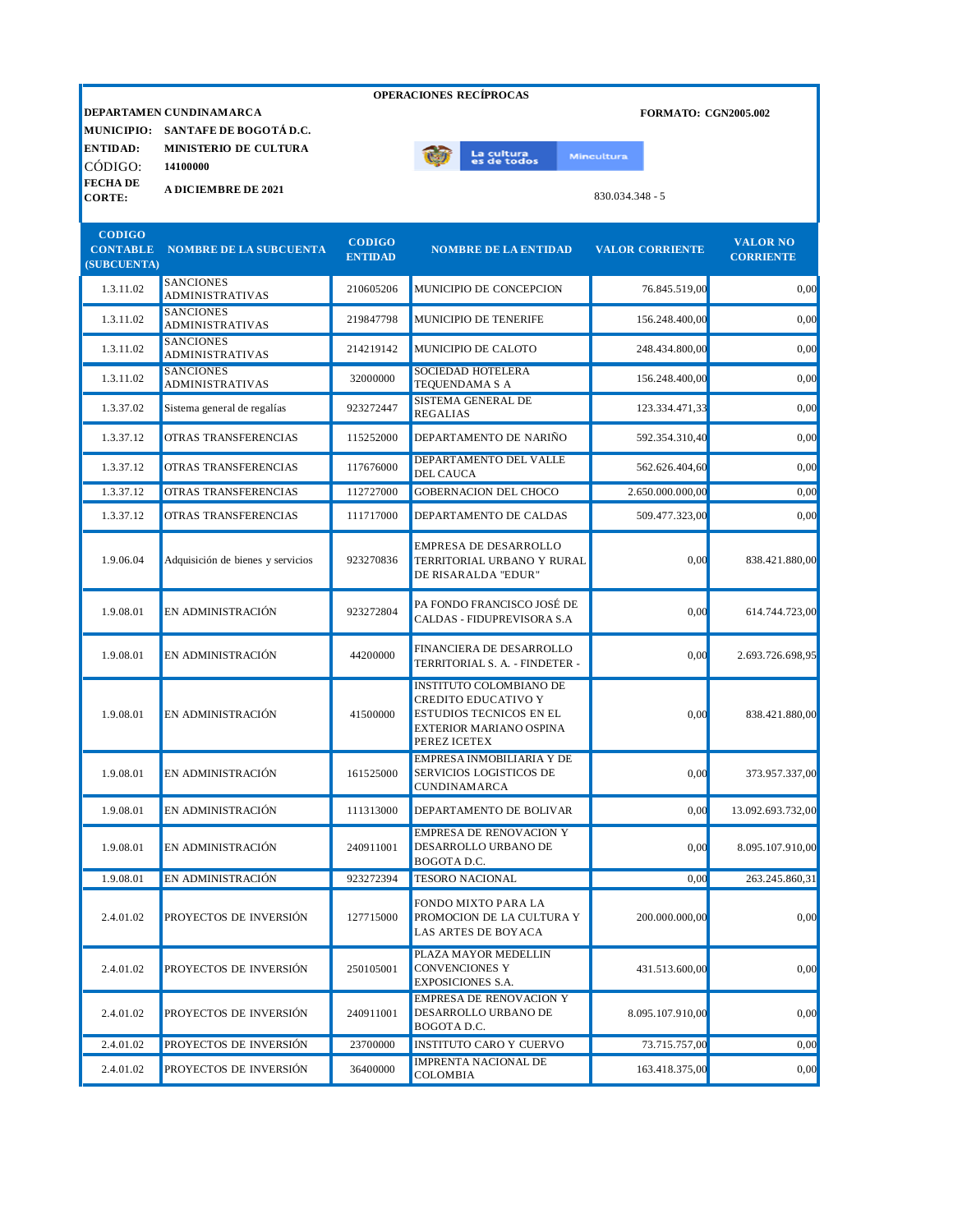| <b>OPERACIONES RECÍPROCAS</b>                   |                                                   |                                 |                                                                                                       |                             |                                     |  |  |
|-------------------------------------------------|---------------------------------------------------|---------------------------------|-------------------------------------------------------------------------------------------------------|-----------------------------|-------------------------------------|--|--|
| <b>MUNICIPIO:</b>                               | DEPARTAMEN CUNDINAMARCA<br>SANTAFE DE BOGOTÁ D.C. |                                 |                                                                                                       | <b>FORMATO: CGN2005.002</b> |                                     |  |  |
| <b>ENTIDAD:</b>                                 | MINISTERIO DE CULTURA                             |                                 | La cultura<br>es de todos                                                                             | <b>Mincultura</b>           |                                     |  |  |
| CÓDIGO:<br><b>FECHADE</b>                       | 14100000                                          |                                 |                                                                                                       |                             |                                     |  |  |
| <b>CORTE:</b>                                   | <b>A DICIEMBRE DE 2021</b>                        |                                 |                                                                                                       | $830.034.348 - 5$           |                                     |  |  |
| <b>CODIGO</b><br><b>CONTABLE</b><br>(SUBCUENTA) | <b>NOMBRE DE LA SUBCUENTA</b>                     | <b>CODIGO</b><br><b>ENTIDAD</b> | <b>NOMBRE DE LA ENTIDAD</b>                                                                           | <b>VALOR CORRIENTE</b>      | <b>VALOR NO</b><br><b>CORRIENTE</b> |  |  |
| 2.4.01.02                                       | PROYECTOS DE INVERSIÓN                            | 180076000                       | FONDO MIXTO DE PROMOCION<br>DE LA CULTURA Y LAS ARTES<br>DEL VALLE DEL CAUCA<br>REPUBLICA DE COLOMBIA | 690.949.959,50              | 0,00                                |  |  |
| 2.4.01.02                                       | PROYECTOS DE INVERSIÓN                            | 210113001                       | ESCUELA TALLER CARTAGENA<br><b>DE INDIAS</b>                                                          | 140.263.460,00              | 0,00                                |  |  |
| 2.4.01.02                                       | PROYECTOS DE INVERSIÓN                            | 210111001                       | CABILDO INDIGENA MUISCA DE<br><b>SUBA</b>                                                             | 1.500.000,00                | 0,00                                |  |  |
| 2.4.02.06                                       | Subvención por programas con otros<br>sectores    | 217968679                       | INSTITUTO TECNICO PARA EL<br>DESARROLLO RURAL- IDEAR                                                  | 2.480.000,00                | 0,00                                |  |  |
| 2.4.02.06                                       | Subvención por programas con otros<br>sectores    | 180076000                       | FONDO MIXTO DE PROMOCION<br>DE LA CULTURA Y LAS ARTES<br>DEL VALLE DEL CAUCA<br>REPUBLICA DE COLOMBIA | 2.180.000,00                | 0,00                                |  |  |
| 2.4.02.06                                       | Subvención por programas con otros<br>sectores    | 127715000                       | FONDO MIXTO PARA LA<br>PROMOCION DE LA CULTURA Y<br>LAS ARTES DE BOYACA                               | 665.000.000,00              | 0,00                                |  |  |
| 2.4.02.06                                       | Subvención por programas con otros<br>sectores    | 214091540                       | RESGUARDO PUERTO NARIÑO<br>CABILDO INDIGENA PUERTO<br><b>ESPERANZA</b>                                | 1.340.000,00                | 0,00                                |  |  |
| 2.4.02.06                                       | Subvención por programas con otros<br>sectores    | 215619256                       | JUNTA DE ACCIÓN COMUNAL<br>DEL CORREGIMIENTO DE LOS<br><b>ANAYES</b>                                  | 3.948.000,00                | 0,00                                |  |  |
| 2.4.03.15                                       | <b>OTRAS TRANSFERENCIAS</b>                       | 11300000                        | <b>CENTRO EDUCATIVO DISTRITAL</b><br>ORINOCO                                                          | 2.340.000,00                | 0,00                                |  |  |
| 2.4.03.15                                       | OTRAS TRANSFERENCIAS                              | 27017000                        | UNIVERSIDAD DE CALDAS                                                                                 | 5.120.000,00                | 0,00                                |  |  |
| 2.4.03.15                                       | OTRAS TRANSFERENCIAS                              | 27219000                        | UNIVERSIDAD DEL CAUCA                                                                                 | 5.540.000,00                | 0,00                                |  |  |
| 2.4.03.15                                       | OTRAS TRANSFERENCIAS                              | 27500000                        | UNIVERSIDAD PEDAGOGICA<br><b>NACIONAL</b>                                                             | 711.500.000,00              | 0,00                                |  |  |
| 2.4.03.15                                       | OTRAS TRANSFERENCIAS                              | 92500000                        | <b>INSTITUTO COLOMBIANO DE</b><br><b>BALLET CLASICO INCOLBALLET</b>                                   | 18.000.000,00               | 0,00                                |  |  |
| 2.4.03.15                                       | OTRAS TRANSFERENCIAS                              | 96000000                        | <b>INSTITUTO MUNICIPAL PARA LA</b><br>CULTURA Y TURISMO DE<br><b>MONIQUIRA</b>                        | 3.040.000,00                | 0,00                                |  |  |
| 2.4.03.15                                       | OTRAS TRANSFERENCIAS                              | 97200000                        | CENTRO CULTURAL BACATA DE<br><b>FUNZA</b>                                                             | 3.000.000,00                | 0,00                                |  |  |
| 2.4.03.15                                       | OTRAS TRANSFERENCIAS                              | 111818000                       | Departamento del Caquetá                                                                              | 27.274.400,00               | 0,00                                |  |  |
| 2.4.03.15                                       | OTRAS TRANSFERENCIAS                              | 112323000                       | <b>CENTRO EDUCATIVO CRUZ</b><br><b>CHIQUITA</b>                                                       | 4.116.000,00                | 0,00                                |  |  |
| 2.4.03.15                                       | OTRAS TRANSFERENCIAS                              | 112727000                       | <b>INSTITUCION EDUCATIVA</b><br>MATIA TRESPALACIOS                                                    | 2.760.000,00                | 0,00                                |  |  |
| 2.4.03.15                                       | OTRAS TRANSFERENCIAS                              | 114747000                       | <b>INSTITUCION EDUCATIVA</b><br><b>SIMON BOLIVAR</b>                                                  | 2.000.000,00                | 0,00                                |  |  |
| 2.4.03.15                                       | OTRAS TRANSFERENCIAS                              | 115252000                       | Departamento de Nariño                                                                                | 17.940.000,00               | 0,00                                |  |  |
| 2.4.03.15                                       | OTRAS TRANSFERENCIAS                              | 116666000                       | DEPARTAMENTO DE RISARALDA                                                                             | 3.520.000,00                | 0,00                                |  |  |
| 2.4.03.15                                       | OTRAS TRANSFERENCIAS                              | 117070000                       | Departamento de Sucre                                                                                 | 4.880.000,00                | 0,00                                |  |  |
| 2.4.03.15                                       | OTRAS TRANSFERENCIAS                              | 117676000                       | INSTITUCION EDUCATIVA<br><b>MANUEL DOLORES</b><br>MONDRAGON                                           | 3.360.000,00                | 0,00                                |  |  |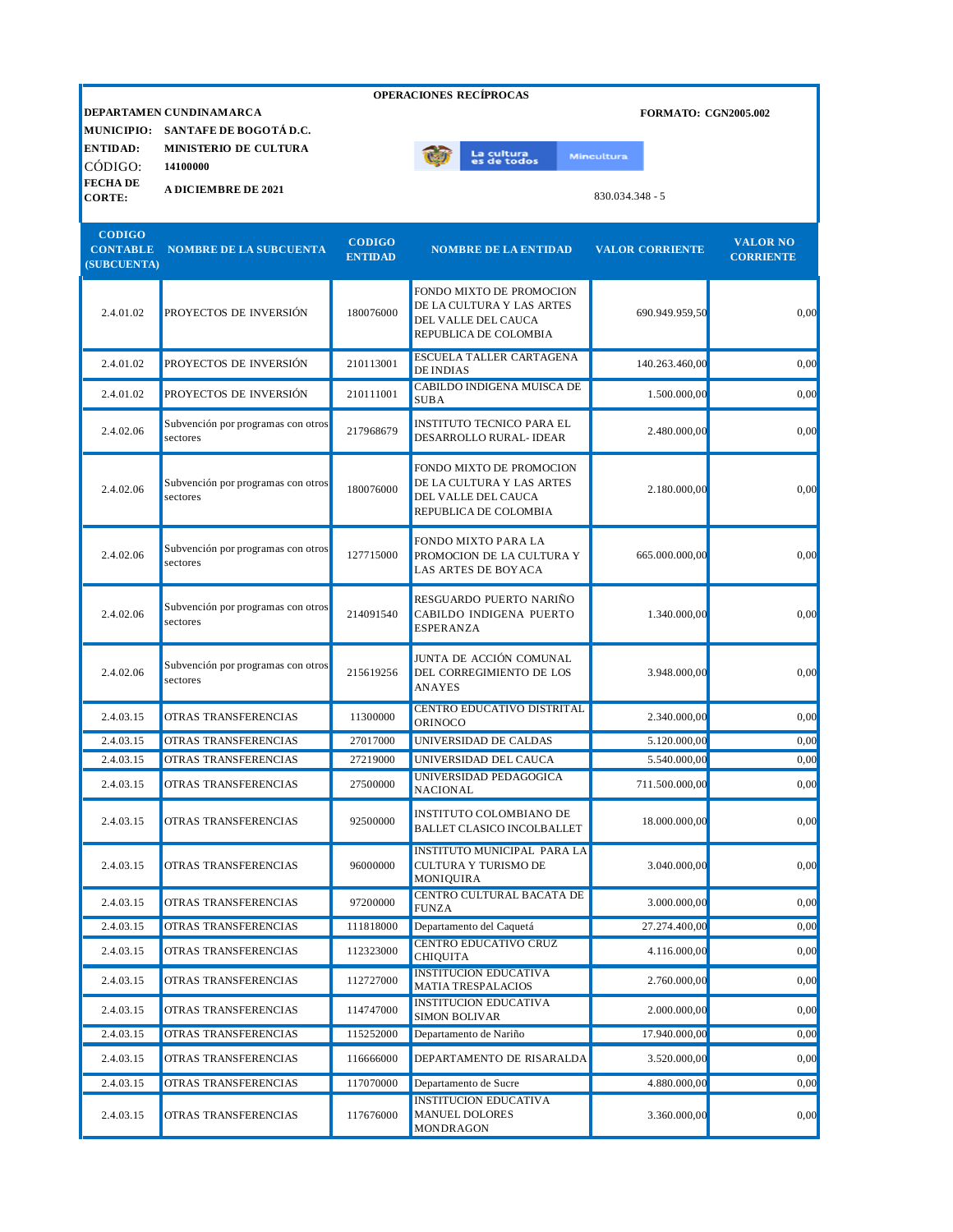|                                |                                   |                | <b>OPERACIONES RECIPROCAS</b>                                                                         |                             |                  |
|--------------------------------|-----------------------------------|----------------|-------------------------------------------------------------------------------------------------------|-----------------------------|------------------|
|                                | DEPARTAMEN CUNDINAMARCA           |                |                                                                                                       | <b>FORMATO: CGN2005.002</b> |                  |
|                                | MUNICIPIO: SANTAFE DE BOGOTÁ D.C. |                |                                                                                                       |                             |                  |
| <b>ENTIDAD:</b>                | <b>MINISTERIO DE CULTURA</b>      |                | La cultu <mark>ra</mark><br>es de todos                                                               | Mincultura                  |                  |
| CÓDIGO:<br><b>FECHADE</b>      | 14100000                          |                |                                                                                                       |                             |                  |
| <b>CORTE:</b>                  | <b>A DICIEMBRE DE 2021</b>        |                |                                                                                                       | $830.034.348 - 5$           |                  |
|                                |                                   |                |                                                                                                       |                             |                  |
| <b>CODIGO</b>                  |                                   | <b>CODIGO</b>  |                                                                                                       |                             | <b>VALOR NO</b>  |
| <b>CONTABLE</b><br>(SUBCUENTA) | <b>NOMBRE DE LA SUBCUENTA</b>     | <b>ENTIDAD</b> | <b>NOMBRE DE LA ENTIDAD</b>                                                                           | <b>VALOR CORRIENTE</b>      | <b>CORRIENTE</b> |
| 2.4.03.15                      | OTRAS TRANSFERENCIAS              | 118585000      | <b>ESCUELA NORMAL SUPERIOR DE</b><br><b>MONTERREY</b>                                                 | 4.140.000,00                | 0.00             |
| 2.4.03.15                      | OTRAS TRANSFERENCIAS              | 118686000      | <b>CABILDO INDIGENA INGA PACAY</b><br><b>DE PUERTO LIMON</b>                                          | 23.536.800,00               | 0,00             |
| 2.4.03.15                      | OTRAS TRANSFERENCIAS              | 119999000      | DEPARTAMENTO DEL VICHADA                                                                              | 6.540.000,00                | 0,00             |
| 2.4.03.15                      | OTRAS TRANSFERENCIAS              | 120205000      | UNIVERSIDAD DE ANTIOQUIA                                                                              | 7.400.000,00                | 0,00             |
| 2.4.03.15                      | OTRAS TRANSFERENCIAS              | 126663000      | UNIVERSIDAD DEL QUINDIO                                                                               | 2.360.000,00                | 0,00             |
| 2.4.03.15                      | OTRAS TRANSFERENCIAS              | 129373000      | UNIVERSIDAD DEL TOLIMA                                                                                | 3.160.000.00                | 0,00             |
| 2.4.03.15                      | OTRAS TRANSFERENCIAS              | 163150000      | INSTITUTO DEPARTAMENTAL<br>DE CULTURA DEL META                                                        | 14.200.000,00               | 0,00             |
| 2.4.03.15                      | OTRAS TRANSFERENCIAS              | 180076000      | FONDO MIXTO DE PROMOCION<br>DE LA CULTURA Y LAS ARTES<br>DEL VALLE DEL CAUCA<br>REPUBLICA DE COLOMBIA | 306.250.000,00              | 0,00             |
| 2.4.03.15                      | OTRAS TRANSFERENCIAS              | 210054800      | MUNICIPIO DE TEORAMA                                                                                  | 5.434.000,00                | 0,00             |
| 2.4.03.15                      | OTRAS TRANSFERENCIAS              | 210073200      | MUNICIPIO DE COELLO                                                                                   | 2.834.000,00                | 0,00             |
| 2.4.03.15                      | OTRAS TRANSFERENCIAS              | 210076100      | MUNICIPIO DE BOLIVAR                                                                                  | 3.432.000,00                | 0,00             |
| 2.4.03.15                      | OTRAS TRANSFERENCIAS              | 210105001      | MUNICIPIO DE MEDELLIN                                                                                 | 2.177.740.226,87            | 0,00             |
| 2.4.03.15                      | OTRAS TRANSFERENCIAS              | 210108001      | DISTRITO ESPECIAL INDUSTRIAL<br>Y PORTUARIO DE<br><b>BARRANQUILLA</b>                                 | 24.886.431,97               | 0,00             |
| 2.4.03.15                      | OTRAS TRANSFERENCIAS              | 210111001      | <b>BOGOTA DISTRITO CAPITAL</b>                                                                        | 2.234.256.805,87            | 0,00             |
| 2.4.03.15                      | OTRAS TRANSFERENCIAS              | 210113001      | <b>DISTRITO TURISTICO Y</b><br>CULTURAL DE CARTAGENA DE<br><b>INDIAS</b>                              | 71.218.900,00               | 0,00             |
| 2.4.03.15                      | OTRAS TRANSFERENCIAS              | 923273334      | <b>ESCUELA TALLER CARTAGENA</b><br><b>DE INDIAS</b>                                                   | 16.200.000,00               | 0,00             |
| 2.4.03.15                      | OTRAS TRANSFERENCIAS              | 210115001      | MUNICIPIO DE TUNJA                                                                                    | 165.040,33                  | 0,00             |
| 2.4.03.15                      | OTRAS TRANSFERENCIAS              | 210117001      | MUNICIPIO DE MANIZALES                                                                                | 1.260.120,31                | 0,00             |
| 2.4.03.15                      | OTRAS TRANSFERENCIAS              | 210120001      | MUNICIPIO DE VALLEDUPAR                                                                               | 40.338.133,10               | 0,00             |
| 2.4.03.15                      | OTRAS TRANSFERENCIAS              | 210123001      | MUNICIPIO DE MONTERIA                                                                                 | 6.368.403,27                | 0,00             |
| 2.4.03.15                      | OTRAS TRANSFERENCIAS              | 210125001      | MUNICIPIO DE AGUA DE DIOS                                                                             | 3.354.000,00                | 0,00             |
| 2.4.03.15                      | OTRAS TRANSFERENCIAS              | 210141001      | MUNICIPIO DE NEIVA                                                                                    | 2.720.000,00                | 0,00             |
| 2.4.03.15                      | OTRAS TRANSFERENCIAS              | 210141801      | MUNICIPIO DE TERUEL                                                                                   | 3.900.000,00                | 0,00             |
| 2.4.03.15                      | OTRAS TRANSFERENCIAS              | 210147001      | DISTRITO TURISTICO CULTURAL<br>E HISTORICO DE SANTA MARTA                                             | 7.588.000,00                | 0,00             |
| 2.4.03.15                      | OTRAS TRANSFERENCIAS              | 114747000      | <b>INSTITUCION EDUCATIVA</b><br>DISTRITAL LICEO CELEDON                                               | 2.880.000,00                | 0,00             |
| 2.4.03.15                      | OTRAS TRANSFERENCIAS              | 210152001      | San Juan de Pasto                                                                                     | 53.559.200,00               | 0,00             |
| 2.4.03.15                      | OTRAS TRANSFERENCIAS              | 210166001      | <b>INSTITUCION EDUCATIVA</b><br>HERNANDO VELEZ MARULANDA                                              | 2.260.000,00                | 0,00             |
| 2.4.03.15                      | OTRAS TRANSFERENCIAS              | 210168001      | MUNICIPIO DE BUCARAMANGA                                                                              | 4.156.396,32                | 0,00             |
| 2.4.03.15                      | OTRAS TRANSFERENCIAS              | 210168101      | MUNICIPIO DE BOLIVAR                                                                                  | 2.912.000,00                | 0,00             |
| 2.4.03.15                      | OTRAS TRANSFERENCIAS              | 210170001      | CENTRO EDUCATIVO CHERUA                                                                               | 3.060.000,00                | 0,00             |
| 2.4.03.15                      | OTRAS TRANSFERENCIAS              | 210176001      | Santiago de Cali                                                                                      | 15.983.251,52               | 0,00             |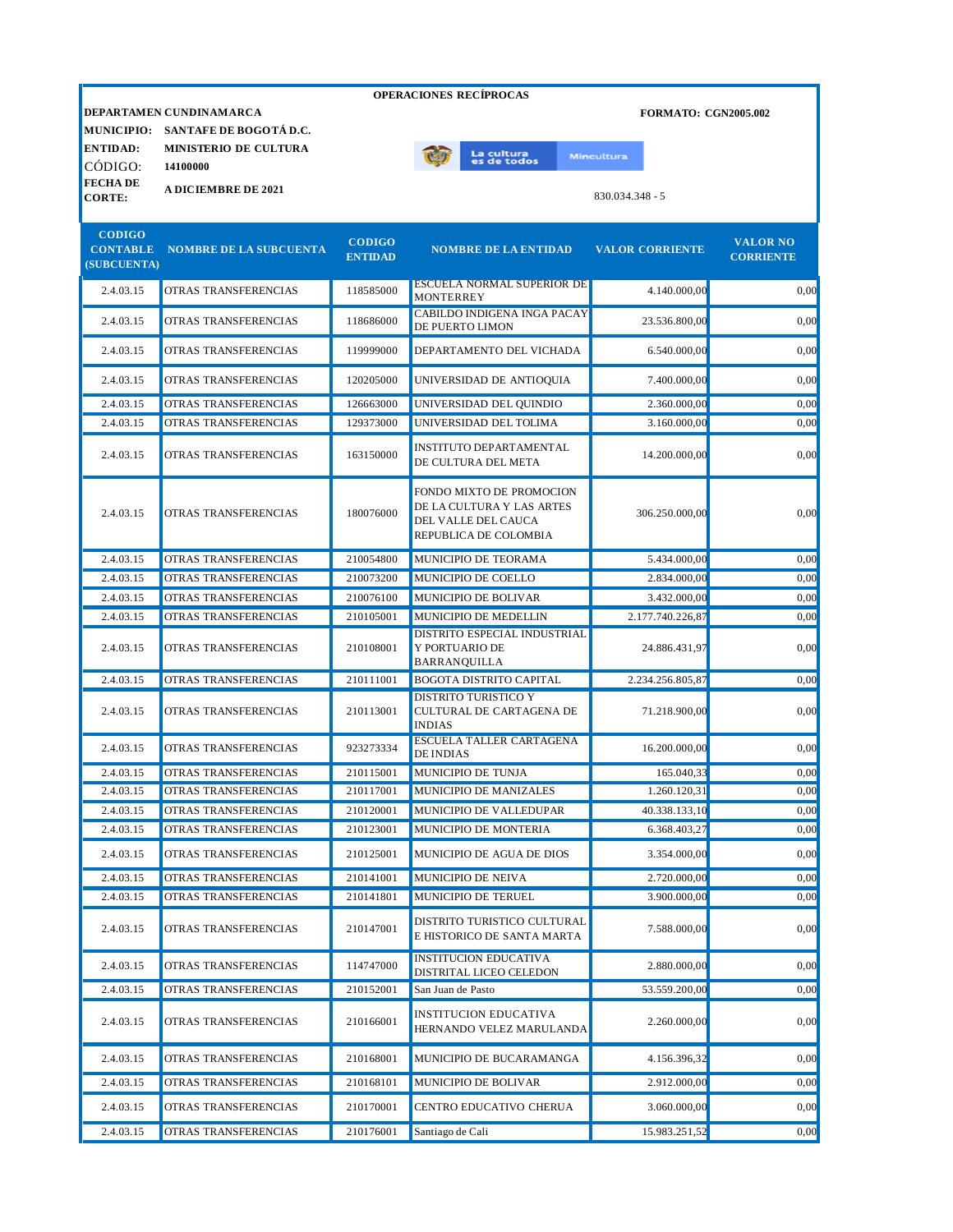|                                 |                                   |                | <b>OPERACIONES RECÍPROCAS</b>                                                        |                             |                  |
|---------------------------------|-----------------------------------|----------------|--------------------------------------------------------------------------------------|-----------------------------|------------------|
|                                 | DEPARTAMEN CUNDINAMARCA           |                |                                                                                      | <b>FORMATO: CGN2005.002</b> |                  |
|                                 | MUNICIPIO: SANTAFE DE BOGOTÁ D.C. |                |                                                                                      |                             |                  |
| <b>ENTIDAD:</b>                 | <b>MINISTERIO DE CULTURA</b>      |                | La cultura<br>es de todos                                                            | <b>Mincultura</b>           |                  |
| CÓDIGO:                         | 14100000                          |                |                                                                                      |                             |                  |
| <b>FECHADE</b><br><b>CORTE:</b> | <b>A DICIEMBRE DE 2021</b>        |                |                                                                                      | 830.034.348 - 5             |                  |
|                                 |                                   |                |                                                                                      |                             |                  |
| <b>CODIGO</b>                   |                                   | <b>CODIGO</b>  |                                                                                      |                             | <b>VALOR NO</b>  |
| <b>CONTABLE</b><br>(SUBCUENTA)  | NOMBRE DE LA SUBCUENTA            | <b>ENTIDAD</b> | <b>NOMBRE DE LA ENTIDAD</b>                                                          | <b>VALOR CORRIENTE</b>      | <b>CORRIENTE</b> |
| 2.4.03.15                       | OTRAS TRANSFERENCIAS              | 210181001      | MUNICIPIO DE ARAUCA                                                                  | 17.125.046,78               | 0,00             |
| 2.4.03.15                       | OTRAS TRANSFERENCIAS              | 210185001      | <b>INSTITUTO DE CULTURA Y</b>                                                        | 4.020.000,00                | 0,00             |
| 2.4.03.15                       | OTRAS TRANSFERENCIAS              | 210186001      | TURISMO DE YOPAL<br>MUNICIPIO DE MOCOA                                               | 23.814.000,00               | 0,00             |
| 2.4.03.15                       | OTRAS TRANSFERENCIAS              | 210195001      | MUNICIPIO DE SAN JOSE DEL                                                            | 6.500.000,00                | 0,00             |
|                                 |                                   |                | <b>GUAVIARE</b><br>MUNICIPIO DE PUERTO                                               |                             |                  |
| 2.4.03.15                       | OTRAS TRANSFERENCIAS              | 210199001      | CARRENO                                                                              | 14.160.000,00               | 0,00             |
| 2.4.03.15                       | OTRAS TRANSFERENCIAS              | 210205002      | MUNICIPIO DE ABEJORRAL                                                               | 18.952.000,00               | 0,00             |
| 2.4.03.15                       | OTRAS TRANSFERENCIAS              | 210263302      | MUNICIPIO DE GENOVA                                                                  | 5.018.000,00                | 0.00             |
| 2.4.03.15                       | OTRAS TRANSFERENCIAS              | 210347703      | MUNICIPIO DE SAN ZENON<br>MUNICIPIO DE COLON GENOVA                                  | 2.002.000.00                | 0,00             |
| 2.4.03.15                       | OTRAS TRANSFERENCIAS              | 210352203      | <b>NARIÑO</b>                                                                        | 27.950.400,00               | 0,00             |
| 2.4.03.15                       | OTRAS TRANSFERENCIAS              | 210473504      | MUNICIPIO DE ORTEGA                                                                  | 3.380.000,00                | 0,00             |
| 2.4.03.15                       | OTRAS TRANSFERENCIAS              | 210552405      | MUNICIPIO DE LEIVA                                                                   | 22.344.800,00               | 0,00             |
| 2.4.03.15                       | OTRAS TRANSFERENCIAS              | 210554405      | MUNICIPIO DE LOS PATIOS                                                              | 5.642.000,00                | 0,00             |
| 2.4.03.15                       | OTRAS TRANSFERENCIAS              | 210715407      | MUNICIPIO DE VILLA DE LEIVA                                                          | 3.341.000,00                | 0,00             |
| 2.4.03.15                       | OTRAS TRANSFERENCIAS              | 210747707      | <b>INSTITUCION EDUCATIVA SAN</b><br><b>JOSE</b>                                      | 2.688.000,00                | 0,00             |
| 2.4.03.15                       | OTRAS TRANSFERENCIAS              | 210768307      | MUNICIPIO DE GIRON                                                                   | 4.944.943,80                | 0,00             |
| 2.4.03.15                       | OTRAS TRANSFERENCIAS              | 210905209      | MUNICIPIO DE CONCORDIA                                                               | 5.224.000,00                | 0.00             |
| 2.4.03.15                       | OTRAS TRANSFERENCIAS              | 210919809      | MUNICIPIO DE TIMBIQUI                                                                | 40.000.000,00               | 0,00             |
| 2.4.03.15                       | OTRAS TRANSFERENCIAS              | 211013810      | <b>INSTITUTO MUNICIPAL DE</b><br><b>CULTURA, DEPORTE Y</b><br>RECREACION DE TIQUISIO | 2.580.000,00                | 0,00             |
| 2.4.03.15                       | OTRAS TRANSFERENCIAS              | 211018410      | MUNICIPIO DE LA MONTAÑITA<br><b>CAQUETA</b>                                          | 8.292.000,00                | 0,00             |
| 2.4.03.15                       | OTRAS TRANSFERENCIAS              | 211018610      | MUNICIPIO DE SAN JOSE DEL<br><b>FRAGUA</b>                                           | 4.140.000,00                | 0,00             |
| 2.4.03.15                       | OTRAS TRANSFERENCIAS              | 211050110      | MUNICIPIO DE BARRANCA DE<br><b>UPIA</b>                                              | 4.186.000,00                | 0,00             |
| 2.4.03.15                       | OTRAS TRANSFERENCIAS              | 211052110      | MUNICIPIO DE BUESACO                                                                 | 25.381.600,00               | 0,00             |
| 2.4.03.15                       | OTRAS TRANSFERENCIAS              | 211052210      | MUNICIPIO DE CONTADERO                                                               | 15.354.400,00               | 0,00             |
| 2.4.03.15                       | OTRAS TRANSFERENCIAS              | 211085010      | MUNICIPIO DE AGUAZUL                                                                 | 8.974.000,00                | 0,00             |
| 2.4.03.15                       | OTRAS TRANSFERENCIAS              | 211085410      | MUNICIPIO DE TAURAMENA                                                               | 3.458.000,00                | 0,00             |
| 2.4.03.15                       | OTRAS TRANSFERENCIAS              | 211163111      | MUNICIPIO DE BUENAVISTA                                                              | 2.912.000,00                | 0,00             |
| 2.4.03.15                       | OTRAS TRANSFERENCIAS              | 211176111      | MUNICIPIO DE BUGA                                                                    | 1.560.000,00                | 0,00             |
| 2.4.03.15                       | OTRAS TRANSFERENCIAS              | 211219212      | MUNICIPIO DE CORINTO                                                                 | 2.808.000,00                | 0,00             |
| 2.4.03.15                       | OTRAS TRANSFERENCIAS              | 211225612      | MUNICIPIO DE RICAURTE                                                                | 206.700,00                  | 0,00             |
| 2.4.03.15                       | OTRAS TRANSFERENCIAS              | 211263212      | MUNICIPIO DE CORDOBA                                                                 | 2.300.000,00                | 0,00             |
| 2.4.03.15                       | OTRAS TRANSFERENCIAS              | 211305113      | MUNICIPIO DE BURITICA                                                                | 5.840.000,00                | 0,00             |
| 2.4.03.15                       | OTRAS TRANSFERENCIAS              | 211305313      | MUNICIPIO DE GRANADA                                                                 | 3.700.000,00                | 0,00             |
| 2.4.03.15                       | OTRAS TRANSFERENCIAS              | 211317013      | MUNICIPIO DE AGUADAS                                                                 | 16.740.000,00               | 0,00             |
| 2.4.03.15                       | OTRAS TRANSFERENCIAS              | 211317513      | MUNICIPIO DE PACORA                                                                  | 5.572.000,00                | 0,00             |
| 2.4.03.15                       | OTRAS TRANSFERENCIAS              | 211341013      | MUNICIPIO DEL AGRADO                                                                 | 2.780.000,00                | 0,00             |
| 2.4.03.15                       | OTRAS TRANSFERENCIAS              | 211354313      | MUNICIPIO DE GRAMALOTE                                                               | 3.276.000,00                | 0,00             |
| 2.4.03.15                       | OTRAS TRANSFERENCIAS              | 211368013      | MUNICIPIO DE AGUADA                                                                  | 2.626.000,00                | 0,00             |
| 2.4.03.15                       | OTRAS TRANSFERENCIAS              | 211420614      | MUNICIPIO DE RIO DE ORO                                                              | 18.418.400,00               | 0,00             |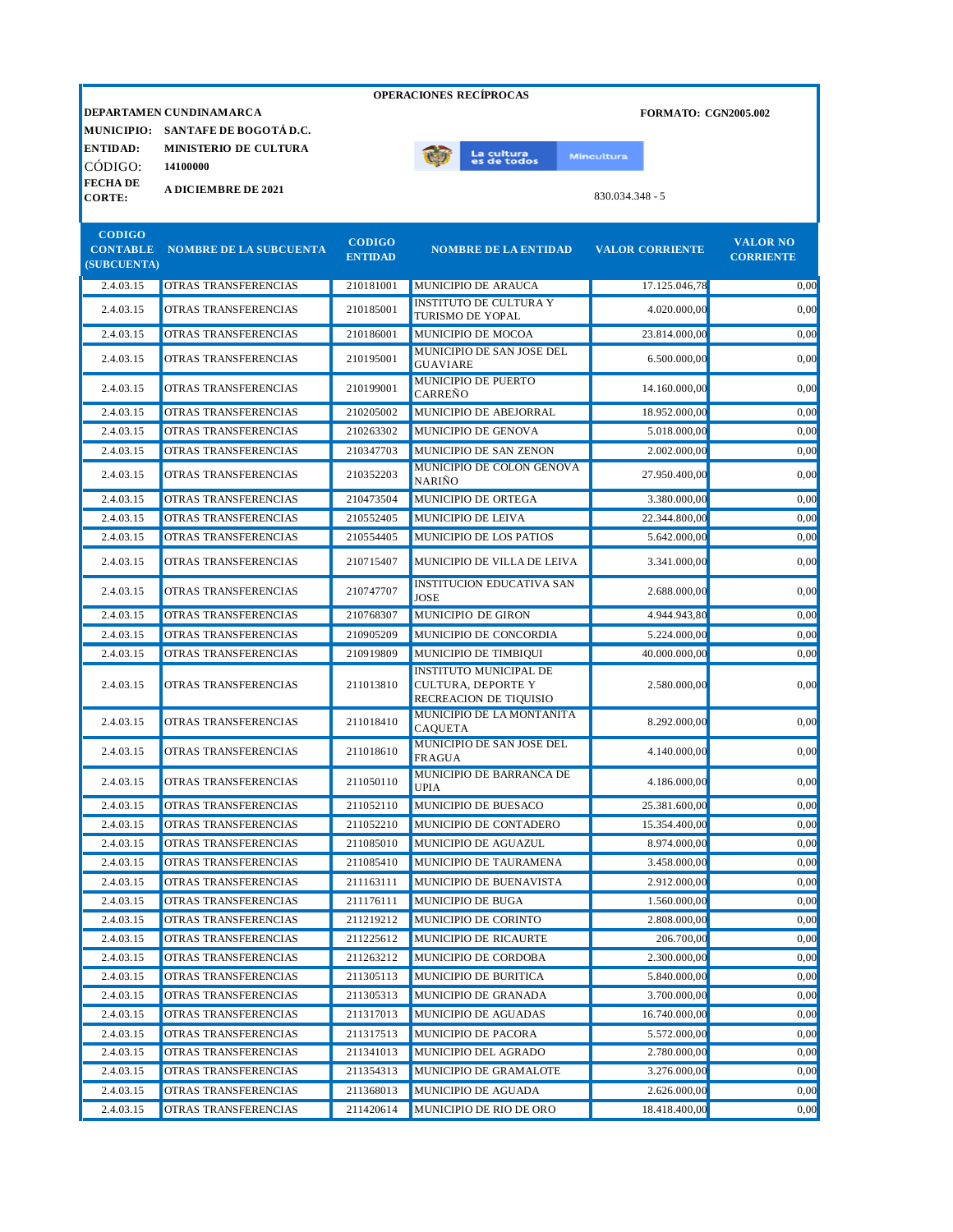|                                  |                                        |                | <b>OPERACIONES RECIPROCAS</b>                                             |                             |                  |
|----------------------------------|----------------------------------------|----------------|---------------------------------------------------------------------------|-----------------------------|------------------|
|                                  | DEPARTAMEN CUNDINAMARCA                |                |                                                                           | <b>FORMATO: CGN2005.002</b> |                  |
|                                  | MUNICIPIO: SANTAFE DE BOGOTÁ D.C.      |                |                                                                           |                             |                  |
| <b>ENTIDAD:</b>                  | <b>MINISTERIO DE CULTURA</b>           |                | La cultura<br>es de todos                                                 | Mincultura                  |                  |
| CÓDIGO:                          | 14100000                               |                |                                                                           |                             |                  |
| <b>FECHA DE</b><br><b>CORTE:</b> | <b>A DICIEMBRE DE 2021</b>             |                |                                                                           | 830.034.348 - 5             |                  |
|                                  |                                        |                |                                                                           |                             |                  |
| <b>CODIGO</b>                    |                                        | <b>CODIGO</b>  |                                                                           |                             | <b>VALOR NO</b>  |
| (SUBCUENTA)                      | <b>CONTABLE NOMBRE DE LA SUBCUENTA</b> | <b>ENTIDAD</b> | <b>NOMBRE DE LA ENTIDAD</b>                                               | <b>VALOR CORRIENTE</b>      | <b>CORRIENTE</b> |
| 2.4.03.15                        | OTRAS TRANSFERENCIAS                   | 211505615      | MUNICIPIO DE RIONEGRO<br><b>ANTIOQUIA</b>                                 | 3.800.739,33                | 0,00             |
| 2.4.03.15                        | OTRAS TRANSFERENCIAS                   | 211541615      | <b>MUNICIPIO DE RIVERA</b>                                                | 5.658.000,00                | 0,00             |
| 2.4.03.15                        | OTRAS TRANSFERENCIAS                   | 211585015      | MUNICIPIO DE CHAMEZA                                                      | 22.344.800,00               | 0,00             |
| 2.4.03.15                        | OTRAS TRANSFERENCIAS                   | 211595015      | MUNICIPIO DE CALAMAR                                                      | 2.660.000,00                | 0,00             |
| 2.4.03.15                        | OTRAS TRANSFERENCIAS                   | 211719517      | MUNICIPIO DE PAEZ                                                         | 6.200.000,00                | 0,00             |
| 2.4.03.15                        | OTRAS TRANSFERENCIAS                   | 211773217      | MUNICIPIO DE COYAIMA                                                      | 3.016.000,00                | 0,00             |
| 2.4.03.15                        | OTRAS TRANSFERENCIAS                   | 211815518      | <b>MUNICIPIO PAJARITO</b>                                                 | 12.568.800,00               | 0,00             |
| 2.4.03.15                        | OTRAS TRANSFERENCIAS                   | 211852418      | MUNICIPIO DE LOS ANDES                                                    | 15.239.200,00               | 0,00             |
| 2.4.03.15                        | OTRAS TRANSFERENCIAS                   | 211854418      | MUNICIPIO DE LOURDES                                                      | 2.704.000,00                | 0,00             |
| 2.4.03.15                        | OTRAS TRANSFERENCIAS                   | 211854518      | MUNICIPIO DE PAMPLONA                                                     | 1.671.302,34                | 0.00             |
| 2.4.03.15                        | OTRAS TRANSFERENCIAS                   | 211870418      | CABILDO MENOR INDIGENA DE<br>CABECERA MUNICIPAL SAN<br>ANTONIO DE PALMITO | 3.660.000,00                | 0,00             |
| 2.4.03.15                        | OTRAS TRANSFERENCIAS                   | 211925019      | <b>MUNICIPIO DE ALBAN</b>                                                 | 20.616.000,00               | 0,00             |
| 2.4.03.15                        | OTRAS TRANSFERENCIAS                   | 211973319      | MUNICIPIO DEL GUAMO                                                       | 3.432.000,00                | 0,00             |
| 2.4.03.15                        | OTRAS TRANSFERENCIAS                   | 211986219      | MUNICIPIO DE COLON                                                        | 76.324.000,00               | 0,00             |
| 2.4.03.15                        | OTRAS TRANSFERENCIAS                   | 212013620      | MUNICIPIO DE SAN CRISTOBAL                                                | 2.660.000,00                | 0,00             |
| 2.4.03.15                        | OTRAS TRANSFERENCIAS                   | 212015720      | MUNICIPIO DE SATIVANORTE                                                  | 2.678.000,00                | 0,00             |
| 2.4.03.15                        | OTRAS TRANSFERENCIAS                   | 212025320      | MUNICIPIO DE GUADUAS                                                      | 2.964.000,00                | 0,00             |
| 2.4.03.15                        | OTRAS TRANSFERENCIAS                   | 212041020      | MUNICIPIO DE ALGECIRAS                                                    | 3.432.000,00                | 0.00             |
| 2.4.03.15                        | OTRAS TRANSFERENCIAS                   | 212044420      | MUNICIPIO DE LA JAGUA DEL<br><b>PILAR</b>                                 | 14.870.400,00               | 0,00             |
| 2.4.03.15                        | OTRAS TRANSFERENCIAS                   | 212054820      | MUNICIPIO DE TOLEDO                                                       | 28.868.800,00               | 0,00             |
| 2.4.03.15                        | OTRAS TRANSFERENCIAS                   | 212068020      | MUNICIPIO DE ALBANIA                                                      | 1.638.000,00                | 0,00             |
| 2.4.03.15                        | OTRAS TRANSFERENCIAS                   | 212076520      | MUNICIPIO DE PALMIRA                                                      | 2.680.000,00                | 0.00             |
| 2.4.03.15                        | OTRAS TRANSFERENCIAS                   | 212086320      | <b>MUNICIPIO DE ORITO</b>                                                 | 2.912.000,00                | 0,00             |
| 2.4.03.15                        | OTRAS TRANSFERENCIAS                   | 212105321      | MUNICIPIO DE GUATAPE                                                      | 3.016.000,00                | 0,00             |
| 2.4.03.15                        | OTRAS TRANSFERENCIAS                   | 212119821      | MUNICIPIO DE TORIBIO                                                      | 3.260.000,00                | 0,00             |
| 2.4.03.15                        | OTRAS TRANSFERENCIAS                   | 212168121      | MUNICIPIO DE CABRERA                                                      | 1.950.000,00                | 0,00             |
| 2.4.03.15                        | OTRAS TRANSFERENCIAS                   | 212219022      | MUNICIPIO DE ALMAGUER                                                     | 4.888.000,00                | 0,00             |
| 2.4.03.15                        | OTRAS TRANSFERENCIAS                   | 212252022      | MUNICIPIO DE ALDANA                                                       | 15.806.400,00               | 0,00             |
| 2.4.03.15                        | OTRAS TRANSFERENCIAS                   | 212315223      | MUNICIPIO DE CUBARA                                                       | 2.740.000,00                | 0,00             |
| 2.4.03.15                        | OTRAS TRANSFERENCIAS                   | 212315723      | MUNICIPIO DE SATIVASUR                                                    | 16.851.200,00               | 0,00             |
| 2.4.03.15                        | OTRAS TRANSFERENCIAS                   | 212352323      | MUNICIPIO DE GUALMATAN                                                    | 24.083.200,00               | 0,00             |
| 2.4.03.15                        | OTRAS TRANSFERENCIAS                   | 212370823      | COMUNIDAD INDIGENA<br>VARSOVIA                                            | 1.000.000,00                | 0,00             |
| 2.4.03.15                        | OTRAS TRANSFERENCIAS                   | 212376823      | INSTITUTO MUNICIPAL DE<br>CULTURA Y TURISMO DE TORO,<br>VALLE DEL CAUCA   | 4.720.000,00                | 0,00             |
| 2.4.03.15                        | OTRAS TRANSFERENCIAS                   | 212419824      | MUNICIPIO DE TOTORO                                                       | 7.842.000,00                | 0,00             |
| 2.4.03.15                        | OTRAS TRANSFERENCIAS                   | 212425324      | MUNICIPIO DE GUATAQUI                                                     | 2.180.000,00                | 0,00             |
| 2.4.03.15                        | OTRAS TRANSFERENCIAS                   | 212452224      | MUNICIPIO DE CUASPUD                                                      | 30.643.200,00               | 0,00             |
| 2.4.03.15                        | OTRAS TRANSFERENCIAS                   | 212473024      | MUNICIPIO DE ALPUJARRA                                                    | 3.354.000,00                | 0,00             |
| 2.4.03.15                        | OTRAS TRANSFERENCIAS                   | 212505425      | MUNICIPIO DE MACEO                                                        | 3.640.000,00                | 0,00             |
| 2.4.03.15                        | OTRAS TRANSFERENCIAS                   | 212550325      | MUNICIPIO DE MAPIRIPAN                                                    | 7.928.000,00                | 0,00             |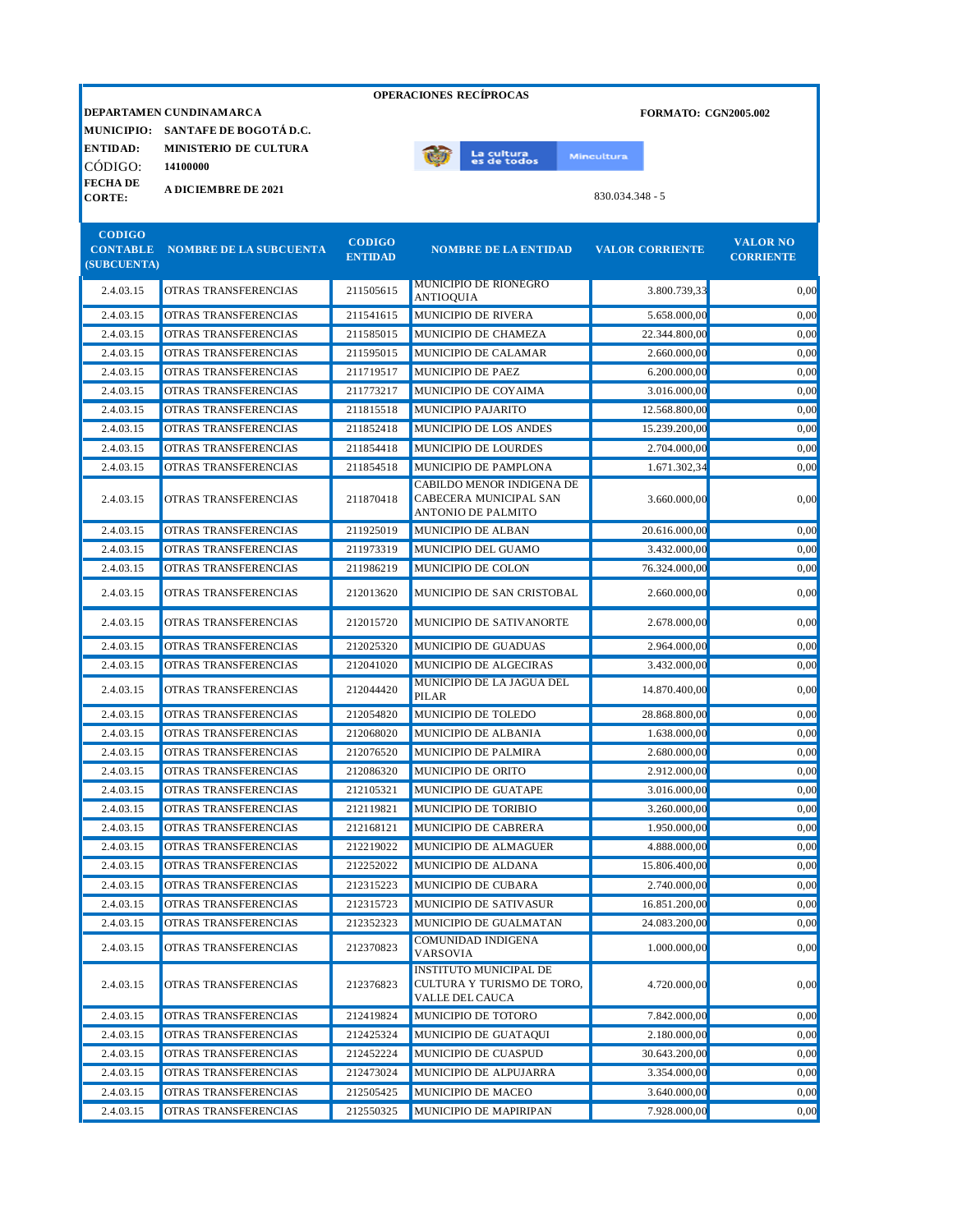|                                  |                                   |                                 | <b>OPERACIONES RECIPROCAS</b>                          |                             |                                     |
|----------------------------------|-----------------------------------|---------------------------------|--------------------------------------------------------|-----------------------------|-------------------------------------|
|                                  | DEPARTAMEN CUNDINAMARCA           |                                 |                                                        | <b>FORMATO: CGN2005.002</b> |                                     |
|                                  | MUNICIPIO: SANTAFE DE BOGOTÁ D.C. |                                 |                                                        |                             |                                     |
| <b>ENTIDAD:</b>                  | <b>MINISTERIO DE CULTURA</b>      |                                 | La cultu <mark>ra</mark><br>es de todos                | <b>Mincultura</b>           |                                     |
| CÓDIGO:                          | 14100000                          |                                 |                                                        |                             |                                     |
| <b>FECHA DE</b><br><b>CORTE:</b> | <b>A DICIEMBRE DE 2021</b>        |                                 |                                                        | 830.034.348 - 5             |                                     |
|                                  |                                   |                                 |                                                        |                             |                                     |
| <b>CODIGO</b>                    |                                   |                                 |                                                        |                             |                                     |
| <b>CONTABLE</b>                  | <b>NOMBRE DE LA SUBCUENTA</b>     | <b>CODIGO</b><br><b>ENTIDAD</b> | <b>NOMBRE DE LA ENTIDAD</b>                            | <b>VALOR CORRIENTE</b>      | <b>VALOR NO</b><br><b>CORRIENTE</b> |
| (SUBCUENTA)                      |                                   |                                 |                                                        |                             |                                     |
| 2.4.03.15                        | OTRAS TRANSFERENCIAS              | 212585125                       | <b>INSTITUCION EDUCATIVA</b><br>HORACIO PERDOMO        | 4.984.000,00                | 0,00                                |
| 2.4.03.15                        | OTRAS TRANSFERENCIAS              | 212625126                       | MUNICIPIO DE CAJICA                                    | 25.344.000,00               | 0,00                                |
| 2.4.03.15                        | OTRAS TRANSFERENCIAS              | 212650226                       | MUNICIPIO DE CUMARAL                                   | 3.692.000,00                | 0,00                                |
| 2.4.03.15                        | OTRAS TRANSFERENCIAS              | 212676126                       | <b>INSTITUCION EDUCATIVA</b><br><b>SIMON BOLIVAR</b>   | 2.000.000,00                | 0,00                                |
| 2.4.03.15                        | OTRAS TRANSFERENCIAS              | 212854128                       | MUNICIPIO DE CACHIRA                                   | 3.360.000,00                | 0,00                                |
| 2.4.03.15                        | OTRAS TRANSFERENCIAS              | 213076130                       | MUNICIPIO DE CANDELARIA                                | 3.406.000,00                | 0,00                                |
| 2.4.03.15                        | OTRAS TRANSFERENCIAS              | 213105631                       | MUNICIPIO DE SABANETA                                  | 2.600.000.00                | 0,00                                |
| 2.4.03.15                        | OTRAS TRANSFERENCIAS              | 213115531                       | MUNICIPIO DE PAUNA                                     | 2.960.000,00                | 0,00                                |
| 2.4.03.15                        | OTRAS TRANSFERENCIAS              | 213208832                       | <b>MUNICIPIO DE TUBARA</b>                             | 15.845.600,00               | 0,00                                |
| 2.4.03.15                        | OTRAS TRANSFERENCIAS              | 213215232                       | MUNICIPIO DE CHIQUIZA                                  | 3.666.000,00                | 0,00                                |
| 2.4.03.15                        | OTRAS TRANSFERENCIAS              | 213215632                       | MUNICIPIO DE SABOYA                                    | 3.588.000,00                | 0,00                                |
| 2.4.03.15                        | OTRAS TRANSFERENCIAS              | 213268432                       | MUNICIPIO DE MALAGA                                    | 19.945.200.00               | 0,00                                |
| 2.4.03.15                        | OTRAS TRANSFERENCIAS              | 213313433                       | <b>MUNICIPIO DE MAHATES</b>                            | 7.150.000,00                | 0,00                                |
| 2.4.03.15                        | OTRAS TRANSFERENCIAS              | 213476834                       | MUNICIPIO DE TULUA                                     | 2.620.000,00                | 0,00                                |
|                                  |                                   |                                 |                                                        |                             |                                     |
| 2.4.03.15                        | OTRAS TRANSFERENCIAS              | 213515135                       | MUNICIPIO DE CAMPOHERMOSO<br>MUNICIPIO DE EL CARMEN DE | 1.560.000,00                | 0,00                                |
| 2.4.03.15                        | OTRAS TRANSFERENCIAS              | 213568235                       | <b>CHUCURI</b>                                         | 3.276.000,00                | 0,00                                |
| 2.4.03.15                        | OTRAS TRANSFERENCIAS              | 213570235                       | MUNICIPIO DE GALERAS                                   | 7.230.000,00                | 0,00                                |
| 2.4.03.15                        | OTRAS TRANSFERENCIAS              | 213615236                       | MUNICIPIO DE CHIVOR                                    | 3.042.000,00                | 0,00                                |
| 2.4.03.15                        | OTRAS TRANSFERENCIAS              | 213715837                       | MUNICIPIO DE TUTA                                      | 21.184.000,00               | 0,00                                |
| 2.4.03.15                        | OTRAS TRANSFERENCIAS              | 213719137                       | MUNICIPIO DE CALDONO                                   | 9.492.000.00                | 0,00                                |
| 2.4.03.15                        | OTRAS TRANSFERENCIAS              | 213808638                       | MUNICIPIO DE SABANALARGA<br>ATLANTICO                  | 22.344.800,00               | 0,00                                |
| 2.4.03.15                        | OTRAS TRANSFERENCIAS              | 213815238                       | MUNICIPIO DE DUITAMA                                   | 3.224.000,00                | 0,00                                |
| 2.4.03.15                        | OTRAS TRANSFERENCIAS              | 213825438                       | MUNICIPIO DE MEDINA                                    | 8.267.934,00                | 0,00                                |
| 2.4.03.15                        | OTRAS TRANSFERENCIAS              | 214005440                       | MUNICIPIO DE MARINILLA                                 | 2.028.000,00                | 0.00                                |
| 2.4.03.15                        | OTRAS TRANSFERENCIAS              | 214085440                       | Colegio Nuestra Señora de los Dolores<br>de Manare Vi  | 4.220.000,00                | 0,00                                |
|                                  |                                   |                                 |                                                        |                             |                                     |
| 2.4.03.15                        | OTRAS TRANSFERENCIAS              | 214091540                       | RESGUARDO PUERTO NARIÑO<br>CABILDO INDIGENA PUERTO     | 5.440.000,00                | 0,00                                |
|                                  |                                   |                                 | <b>ESPERANZA</b>                                       |                             |                                     |
| 2.4.03.15                        | OTRAS TRANSFERENCIAS              | 214205142                       | MUNICIPIO DE CARACOLI                                  | 2.392.000,00                | 0,00                                |
| 2.4.03.15                        | OTRAS TRANSFERENCIAS              | 214213042                       | MUNICIPIO DE ARENAL BOLIVAR                            | 29.958.400,00               | 0,00                                |
| 2.4.03.15                        | OTRAS TRANSFERENCIAS              | 214270742                       | MUNICIPIO DE SINCE                                     | 1.960.000,00                | 0,00                                |
| 2.4.03.15                        | OTRAS TRANSFERENCIAS              | 214319743                       | MUNICIPIO DE SILVIA                                    | 26.012.800,00               | 0,00                                |
| 2.4.03.15                        | OTRAS TRANSFERENCIAS              | 214373443                       | MUNICIPIO DE MARIQUITA                                 | 3.640.000,00                | 0,00                                |
| 2.4.03.15                        | OTRAS TRANSFERENCIAS              | 214413244                       | <b>INSTITUTO DE CULTURA Y</b><br>TURISMO DE BOLIVAR    | 20.000.000,00               | 0,00                                |
| 2.4.03.15                        | OTRAS TRANSFERENCIAS              | 214525745                       | MUNICIPIO DE SIMIJACA                                  | 2.340.000,00                | 0,00                                |
| 2.4.03.15                        | OTRAS TRANSFERENCIAS              | 214527245                       | MUNICIPIO EL CARMEN DE                                 | 7.288.000,00                | 0,00                                |
|                                  |                                   |                                 | ATRATO                                                 |                             |                                     |
| 2.4.03.15                        | OTRAS TRANSFERENCIAS              | 214676246                       | MUNICIPIO DE EL CAIRO<br><b>INSTITUCION EDUCATIVA</b>  | 4.134.000,00                | 0,00                                |
| 2.4.03.15                        | OTRAS TRANSFERENCIAS              | 214718247                       | CORAZON INMACULADO DE<br><b>MARIA</b>                  | 4.140.000,00                | 0,00                                |
| 2.4.03.15                        | OTRAS TRANSFERENCIAS              | 214754347                       | MUNICIPIO DE HERRAN                                    | 5.798.000,00                | 0,00                                |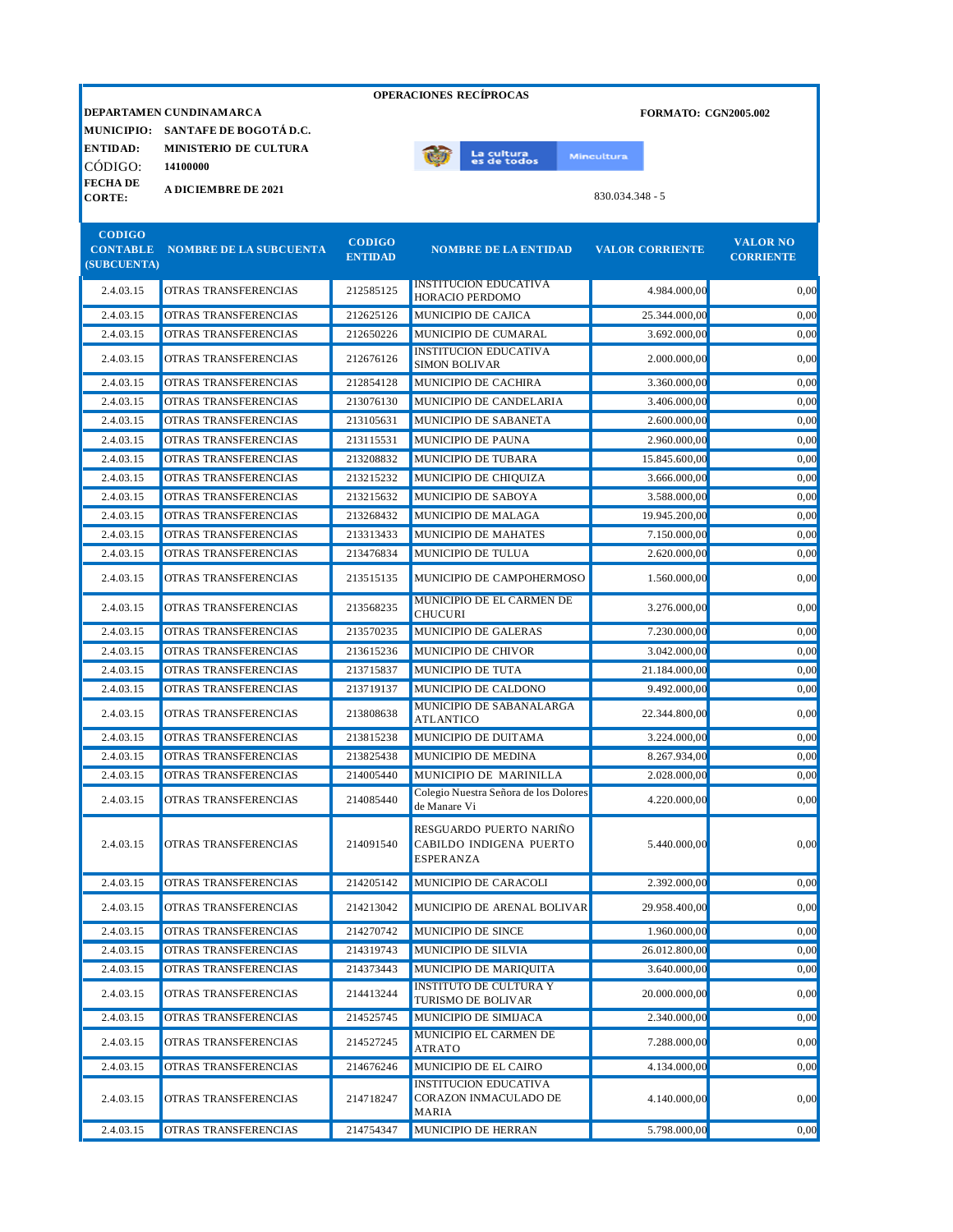|                                 |                                        |                                 | <b>OPERACIONES RECÍPROCAS</b>                                                     |                             |                                     |
|---------------------------------|----------------------------------------|---------------------------------|-----------------------------------------------------------------------------------|-----------------------------|-------------------------------------|
|                                 | DEPARTAMEN CUNDINAMARCA                |                                 |                                                                                   | <b>FORMATO: CGN2005.002</b> |                                     |
|                                 | MUNICIPIO: SANTAFE DE BOGOTÁ D.C.      |                                 |                                                                                   |                             |                                     |
| <b>ENTIDAD:</b>                 | <b>MINISTERIO DE CULTURA</b>           |                                 | La cultu <mark>ra</mark><br>es de todos                                           | <b>Mincultura</b>           |                                     |
| CÓDIGO:                         | 14100000                               |                                 |                                                                                   |                             |                                     |
| <b>FECHADE</b><br><b>CORTE:</b> | <b>A DICIEMBRE DE 2021</b>             |                                 |                                                                                   | 830.034.348 - 5             |                                     |
|                                 |                                        |                                 |                                                                                   |                             |                                     |
| <b>CODIGO</b>                   |                                        |                                 |                                                                                   |                             |                                     |
| (SUBCUENTA)                     | <b>CONTABLE NOMBRE DE LA SUBCUENTA</b> | <b>CODIGO</b><br><b>ENTIDAD</b> | <b>NOMBRE DE LA ENTIDAD</b>                                                       | <b>VALOR CORRIENTE</b>      | <b>VALOR NO</b><br><b>CORRIENTE</b> |
| 2.4.03.15                       | OTRAS TRANSFERENCIAS                   | 214768547                       | MUNICIPIO DE PIEDECUESTA                                                          | 4.850.000,00                | 0,00                                |
| 2.4.03.15                       | <b>OTRAS TRANSFERENCIAS</b>            | 214776147                       | MUNICIPIO DE CARTAGO                                                              | 4.900.000,00                | 0,00                                |
| 2.4.03.15                       | OTRAS TRANSFERENCIAS                   | 214805148                       | MUNICIPIO CARMEN DE<br><b>VIBORAL</b>                                             | 4.160.000,00                | 0,00                                |
| 2.4.03.15                       | OTRAS TRANSFERENCIAS                   | 214863548                       | MUNICIPIO DE PIJAO                                                                | 2.800.000,00                | 0,00                                |
| 2.4.03.15                       | OTRAS TRANSFERENCIAS                   | 214905649                       | MUNICIPIO DE SAN CARLOS                                                           | 5.578.000,00                | 0,00                                |
| 2.4.03.15                       | <b>OTRAS TRANSFERENCIAS</b>            | 214973349                       | MUNICIPIO DE HONDA                                                                | 3.640.000,00                | 0,00                                |
| 2.4.03.15                       | <b>OTRAS TRANSFERENCIAS</b>            | 214986749                       | MUNICIPIO DE SIBUNDOY                                                             | 70.118.400,00               | 0,00                                |
| 2.4.03.15                       | OTRAS TRANSFERENCIAS                   | 215020250                       | MUNICIPIO DE EL PASO                                                              | 14.870.400,00               | 0,00                                |
| 2.4.03.15                       | OTRAS TRANSFERENCIAS                   | 215050450                       | <b>MUNICIPIO DE PUERTO</b><br><b>CONCORDIA</b>                                    | 3.874.000,00                | 0,00                                |
| 2.4.03.15                       | OTRAS TRANSFERENCIAS                   | 215085250                       | MUNICIPIO DE PAZ DE ARIPORO                                                       | 23.520.800,00               | 0,00                                |
| 2.4.03.15                       | OTRAS TRANSFERENCIAS                   | 215141551                       | <b>INSTITUTO DE CULTURA,</b><br>RECREACION Y DEPORTE DEL<br>MUNICIPIO DE PITALITO | 2.940.000,00                | 0.00                                |
| 2.4.03.15                       | OTRAS TRANSFERENCIAS                   | 215152051                       | MUNICIPIO DE ARBOLEDA                                                             | 17.888.000,00               | 0,00                                |
| 2.4.03.15                       | OTRAS TRANSFERENCIAS                   | 215154051                       | MUNICIPIO DE ARBOLEDAS                                                            | 6.578.000,00                | 0.00                                |
| 2.4.03.15                       | OTRAS TRANSFERENCIAS                   | 215205652                       | MUNICIPIO DE SAN FRANCISCO                                                        | 9.156.000,00                | 0,00                                |
| 2.4.03.15                       | OTRAS TRANSFERENCIAS                   | 215318753                       | MUNICIPIO DE SAN VICENTE DEL<br>CAGUAN                                            | 11.348.000,00               | 0,00                                |
| 2.4.03.15                       | OTRAS TRANSFERENCIAS                   | 215515455                       | MUNICIPIO DE MIRAFLORES                                                           | 3.952.000,00                | 0,00                                |
| 2.4.03.15                       | OTRAS TRANSFERENCIAS                   | 215515755                       | MUNICIPIO DE SOCOTA                                                               | 2.730.000,00                | 0,00                                |
| 2.4.03.15                       | OTRAS TRANSFERENCIAS                   | 215519355                       | MUNICIPIO DE INZA                                                                 | 7.924.000,00                | 0.00                                |
| 2.4.03.15                       | OTRAS TRANSFERENCIAS                   | 215519455                       | MUNICIPIO DE MIRANDA                                                              | 3.926.000.00                | 0.00                                |
| 2.4.03.15                       | OTRAS TRANSFERENCIAS                   | 215523555                       | <b>INSTITUCION EDUCATIVA PLAZA</b><br><b>BONITA</b>                               | 4.116.000,00                | 0,00                                |
| 2.4.03.15                       | OTRAS TRANSFERENCIAS                   | 215568255                       | MUNICIPIO DE EL PLAYON                                                            | 3.120.000.00                | 0,00                                |
| 2.4.03.15                       | OTRAS TRANSFERENCIAS                   | 215568855                       | MUNICIPIO VALLE DE SAN JOSE                                                       | 2.840.000,00                | 0,00                                |
| 2.4.03.15                       | OTRAS TRANSFERENCIAS                   | 215573055                       | MUNICIPIO DE ARMERO                                                               | 6.396.000,00                | 0,00                                |
| 2.4.03.15                       | OTRAS TRANSFERENCIAS                   | 215573555                       | MUNICIPIO DE PLANADAS                                                             | 2.800.000,00                | 0,00                                |
| 2.4.03.15                       | OTRAS TRANSFERENCIAS                   | 215586755                       | MUNICIPIO DE SAN FRANSISCO                                                        | 22.592.800,00               | 0,00                                |
| 2.4.03.15                       | OTRAS TRANSFERENCIAS                   | 215652256                       | MUNICIPIO EL ROSARIO                                                              | 25.381.600,00               | 0,00                                |
| 2.4.03.15                       | OTRAS TRANSFERENCIAS                   | 215715757                       | MUNICIPIO DE SOCHA                                                                | 4.056.000,00                | 0,00                                |
| 2.4.03.15                       | OTRAS TRANSFERENCIAS                   | 215805858                       | MUNICIPIO DE VEGACHI                                                              | 2.990.000,00                | 0,00                                |
| 2.4.03.15                       | OTRAS TRANSFERENCIAS                   | 215825758                       | MUNICIPIO DE SOPO                                                                 | 205.574.860,91              | 0,00                                |
| 2.4.03.15                       | OTRAS TRANSFERENCIAS                   | 215852258                       | MUNICIPIO EL TABLON DE<br><b>GOMEZ</b>                                            | 26.650.400,00               | 0,00                                |
| 2.4.03.15                       | OTRAS TRANSFERENCIAS                   | 216005360                       | MUNICIPIO DE ITAGUI                                                               | 2.023.601,89                | 0,00                                |
| 2.4.03.15                       | OTRAS TRANSFERENCIAS                   | 216015660                       | MUNICIPIO DE SAN EDUARDO                                                          | 3.718.000,00                | 0,00                                |
| 2.4.03.15                       | OTRAS TRANSFERENCIAS                   | 216018460                       | Milán                                                                             | 71.689.600,00               | 0,00                                |
| 2.4.03.15                       | OTRAS TRANSFERENCIAS                   | 216019760                       | MUNICIPIO DE SOTARA                                                               | 8.594.000,00                | 0,00                                |
| 2.4.03.15                       | OTRAS TRANSFERENCIAS                   | 216052260                       | MUNICIPIO EL TAMBO                                                                | 20.590.400,00               | 0,00                                |
| 2.4.03.15                       | OTRAS TRANSFERENCIAS                   | 216052560                       | <b>INSTITUCION EDUCATIVA BAJO</b><br>SINAI                                        | 1.840.000,00                | 0,00                                |
| 2.4.03.15                       | OTRAS TRANSFERENCIAS                   | 216054660                       | MUNICIPIO DE SALAZAR DE LAS<br>PALMAS                                             | 3.000.000,00                | 0,00                                |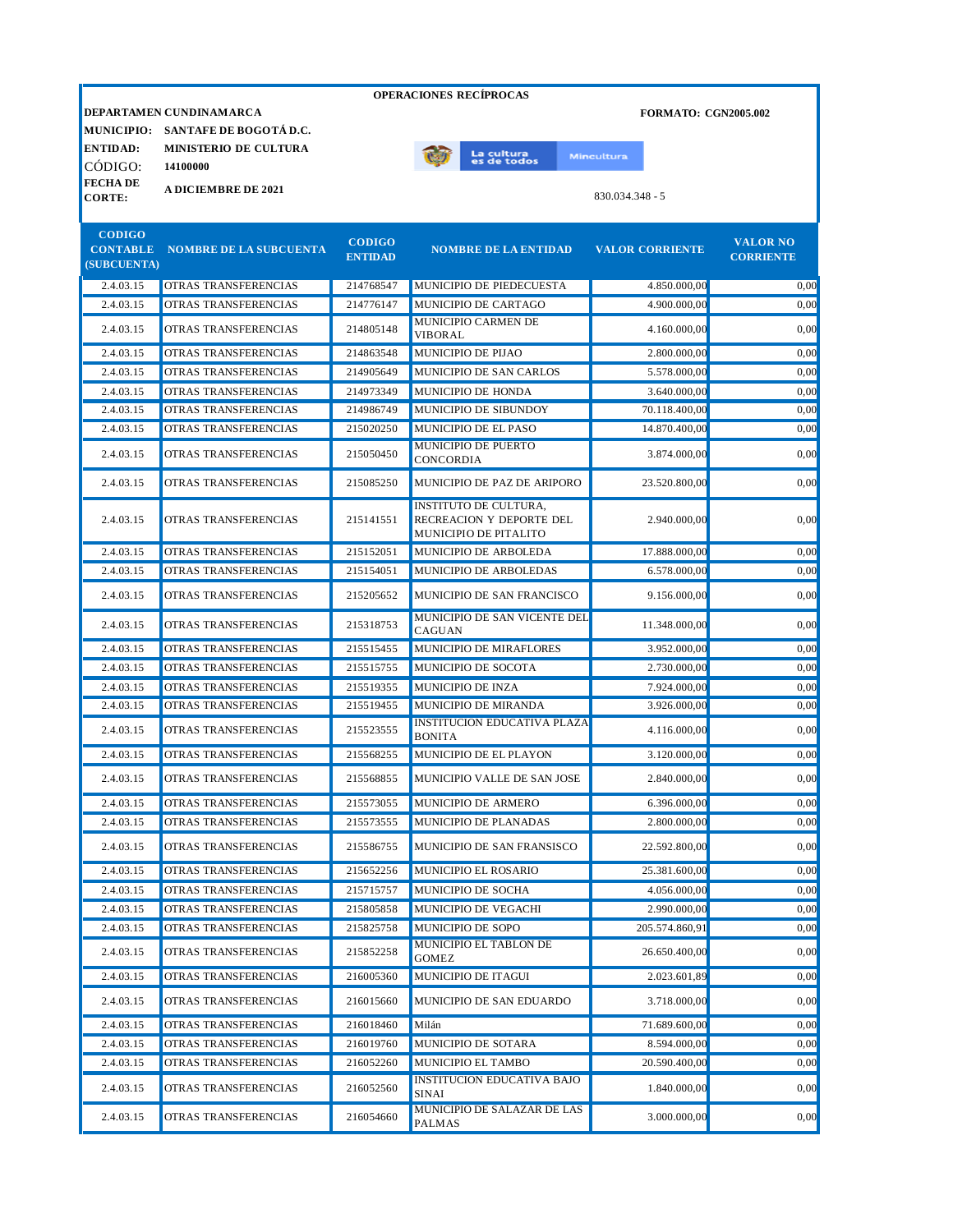|                                 |                                   |                                 | <b>OPERACIONES RECIPROCAS</b>                    |                             |                                     |
|---------------------------------|-----------------------------------|---------------------------------|--------------------------------------------------|-----------------------------|-------------------------------------|
|                                 | DEPARTAMEN CUNDINAMARCA           |                                 |                                                  | <b>FORMATO: CGN2005.002</b> |                                     |
|                                 | MUNICIPIO: SANTAFE DE BOGOTÁ D.C. |                                 |                                                  |                             |                                     |
| <b>ENTIDAD:</b>                 | <b>MINISTERIO DE CULTURA</b>      |                                 | La cultura                                       | <b>Mincultura</b>           |                                     |
| CÓDIGO:                         | 14100000                          |                                 | es de todos                                      |                             |                                     |
| <b>FECHADE</b><br><b>CORTE:</b> | <b>A DICIEMBRE DE 2021</b>        |                                 |                                                  | 830.034.348 - 5             |                                     |
|                                 |                                   |                                 |                                                  |                             |                                     |
| <b>CODIGO</b>                   |                                   |                                 |                                                  |                             |                                     |
| <b>CONTABLE</b>                 | <b>NOMBRE DE LA SUBCUENTA</b>     | <b>CODIGO</b><br><b>ENTIDAD</b> | <b>NOMBRE DE LA ENTIDAD</b>                      | <b>VALOR CORRIENTE</b>      | <b>VALOR NO</b><br><b>CORRIENTE</b> |
| (SUBCUENTA)                     |                                   |                                 |                                                  |                             |                                     |
| 2.4.03.15                       | OTRAS TRANSFERENCIAS              | 216068160                       | MUNICIPIO DE CEPITA                              | 9.204.000.00                | 0,00                                |
| 2.4.03.15                       | OTRAS TRANSFERENCIAS              | 216086760                       | MUNICIPIO DE SANTIAGO                            | 67.393.600,00               | 0,00                                |
| 2.4.03.15                       | OTRAS TRANSFERENCIAS              | 216105861                       | MUNICIPIO DE VENECIA                             | 3.380.000,00                | 0,00                                |
| 2.4.03.15                       | OTRAS TRANSFERENCIAS              | 216115861                       | MUNICIPIO DE VENTAQUEMADA                        | 3.198.000,00                | 0,00                                |
| 2.4.03.15                       | OTRAS TRANSFERENCIAS              | 216154261                       | MUNICIPIO DE EL ZULIA                            | 17.192.000,00               | 0,00                                |
| 2.4.03.15                       | OTRAS TRANSFERENCIAS              | 216215162                       | MUNICIPIO DE CERINZA                             | 4.264.000,00                | 0,00                                |
| 2.4.03.15                       | OTRAS TRANSFERENCIAS              | 216223162                       | MUNICIPIO DE CERETE                              | 3.120.000,00                | 0,00                                |
| 2.4.03.15                       | OTRAS TRANSFERENCIAS              | 216376563                       | MUNICIPIO DE PRADERA                             | 3.016.000,00                | 0,00                                |
| 2.4.03.15                       | OTRAS TRANSFERENCIAS              | 216385263                       | <b>MUNICIPIO DE PORE</b>                         | 3.460.000,00                | 0.00                                |
| 2.4.03.15                       | OTRAS TRANSFERENCIAS              | 216405664                       | MUNICIPIO DE SAN PEDRO DE<br><b>LOS MILAGROS</b> | 3.120.000,00                | 0,00                                |
| 2.4.03.15                       | OTRAS TRANSFERENCIAS              | 216415464                       | MUNICIPIO DE MONGUA                              | 4.160.000.00                | 0,00                                |
| 2.4.03.15                       | OTRAS TRANSFERENCIAS              | 216552565                       | MUNICIPIO DE PROVIDENCIA                         | 1.846.000.00                | 0,00                                |
| 2.4.03.15                       | OTRAS TRANSFERENCIAS              | 216605266                       | MUNICIPIO DE ENVIGADO                            | 3.040.000,00                | 0.00                                |
| 2.4.03.15                       | OTRAS TRANSFERENCIAS              | 216668266                       | MUNICIPIO DE ENCISO                              | 2.678.000,00                | 0,00                                |
| 2.4.03.15                       | OTRAS TRANSFERENCIAS              | 216768167                       | MUNICIPIO DE CHARALA                             | 3.276.000,00                | 0,00                                |
| 2.4.03.15                       | OTRAS TRANSFERENCIAS              | 216805368                       | MUNICIPIO DE JERICO                              | 6.942.000,00                | 0,00                                |
| 2.4.03.15                       | OTRAS TRANSFERENCIAS              | 216823168                       | Chimá - Córdoba                                  | 6.944.000,00                | 0,00                                |
| 2.4.03.15                       | OTRAS TRANSFERENCIAS              | 216841668                       | MUNICIPIO DE SAN AGUSTIN                         | 2.800.000,00                | 0.00                                |
| 2.4.03.15                       | OTRAS TRANSFERENCIAS              | 216873268                       | MUNICIPIO DEL ESPINAL                            | 2.060.000,00                | 0,00                                |
| 2.4.03.15                       | OTRAS TRANSFERENCIAS              | 216886568                       | Puerto Asís                                      | 32.915.200,00               | 0.00                                |
| 2.4.03.15                       | OTRAS TRANSFERENCIAS              | 216968669                       | MUNICIPIO DE SAN ANDRES                          | 2.444.000,00                | 0.00                                |
| 2.4.03.15                       | OTRAS TRANSFERENCIAS              | 216976869                       | <b>MUNICIPIO DE VIJES</b>                        | 4.134.000,00                | 0,00                                |
| 2.4.03.15                       | OTRAS TRANSFERENCIAS              | 216986569                       | MUNICIPIO DE PUERTO CAICEDO                      | 3.120.000,00                | 0,00                                |
| 2.4.03.15                       | OTRAS TRANSFERENCIAS              | 217008770                       | MUNICIPIO DE SUAN                                | 3.926.000,00                | 0,00                                |
| 2.4.03.15                       | OTRAS TRANSFERENCIAS              | 217013670                       | MUNICIPIO DE SAN PABLO                           | 5.280.000,00                | 0,00                                |
| 2.4.03.15                       | OTRAS TRANSFERENCIAS              | 217020570                       | MUNICIPIO DE PUEBLO BELLO                        | 3.300.000,00                | 0,00                                |
| 2.4.03.15                       | OTRAS TRANSFERENCIAS              | 217023570                       | MUNICIPIO DE PUEBLO NUEVO                        | 3.458.000,00                | 0,00                                |
| 2.4.03.15                       | OTRAS TRANSFERENCIAS              | 217023670                       | San Andrés de Sotavento                          | 14.252.000,00               | 0,00                                |
| 2.4.03.15                       | OTRAS TRANSFERENCIAS              | 217041770                       | MUNICIPIO DE SUAZA                               | 2.780.000,00                | 0,00                                |
|                                 |                                   |                                 |                                                  |                             |                                     |
| 2.4.03.15                       | OTRAS TRANSFERENCIAS              | 217066170                       | MUNICIPIO DE DOSQUEBRADAS                        | 8.271.000,00                | 0,00                                |
| 2.4.03.15                       | OTRAS TRANSFERENCIAS              | 217070670                       | Sampués<br><b>INSTITUCION EDUCATIVA</b>          | 6.880.000,00                | 0,00                                |
| 2.4.03.15                       | OTRAS TRANSFERENCIAS              | 217170771                       | CRISTOBAL COLON                                  | 1.900.000,00                | 0,00                                |
| 2.4.03.15                       | OTRAS TRANSFERENCIAS              | 217186571                       | MUNICIPIO DE PUERTO GUZMAN                       | 3.198.000,00                | 0,00                                |
| 2.4.03.15                       | OTRAS TRANSFERENCIAS              | 217223672                       | MUNICIPIO DE SAN ANTERO                          | 9.940.000,00                | 0,00                                |
| 2.4.03.15                       | OTRAS TRANSFERENCIAS              | 217325873                       | MUNICIPIO DE VILLPINZON                          | 3.510.000,00                | 0,00                                |
| 2.4.03.15                       | OTRAS TRANSFERENCIAS              | 217327073                       | MUNICIPIO DE BAGADO                              | 13.013.600,00               | 0,00                                |
| 2.4.03.15                       | OTRAS TRANSFERENCIAS              | 217423574                       | CENTRO EDUCATIVO EL ARIZAL                       | 7.896.000,00                | 0,00                                |
| 2.4.03.15                       | OTRAS TRANSFERENCIAS              | 217444874                       | MUNICIPIO DE VILLANUEVA                          | 8.585.600,00                | 0,00                                |
| 2.4.03.15                       | OTRAS TRANSFERENCIAS              | 217454174                       | MUNICIPIO DE CHITAGA                             | 2.600.000,00                | 0,00                                |
| 2.4.03.15                       | OTRAS TRANSFERENCIAS              | 217520175                       | MUNICIPIO DE CHIMICHAGUA                         | 4.984.000,00                | 0,00                                |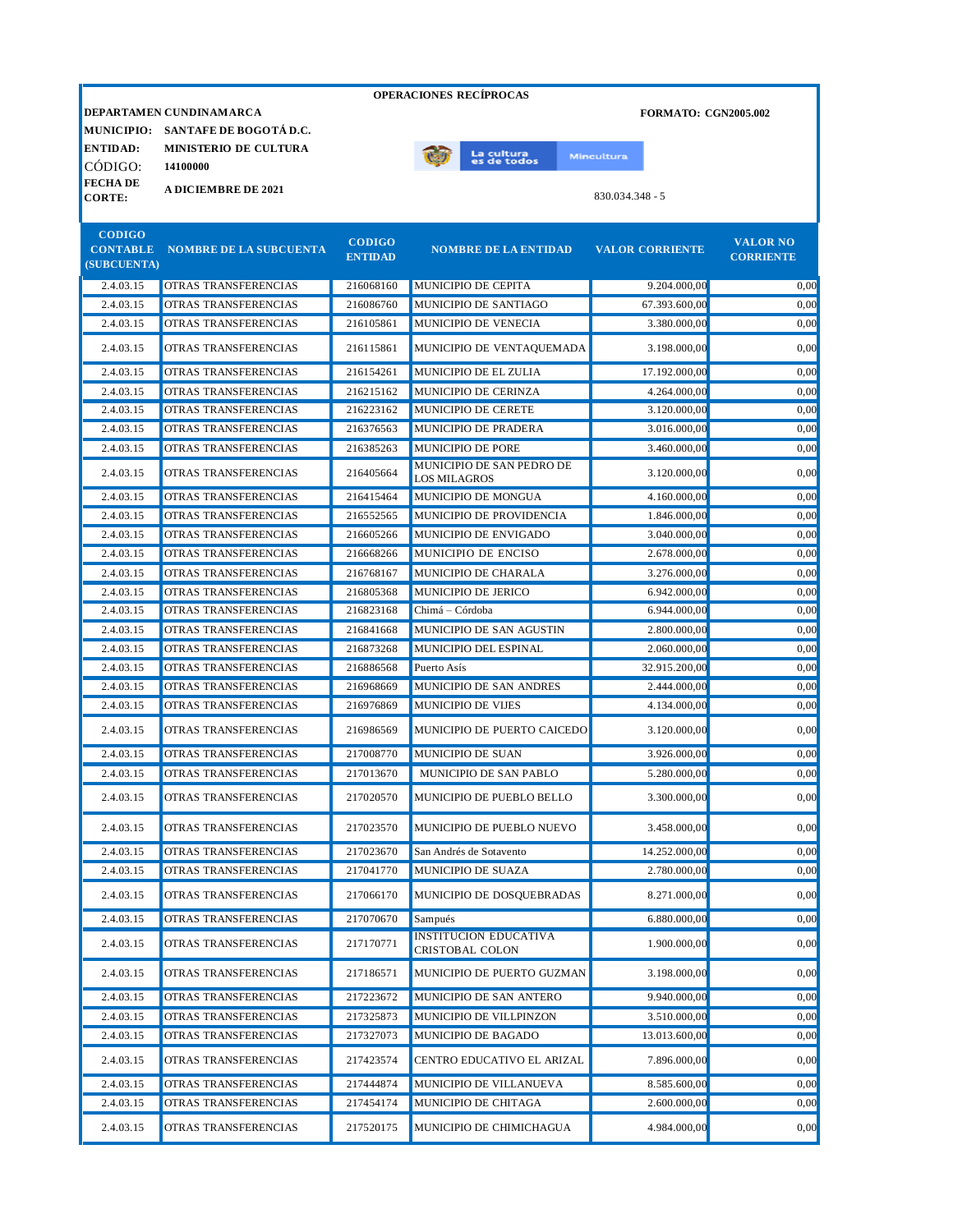|                                 |                                   |                                 | <b>OPERACIONES RECIPROCAS</b>                                          |                             |                                     |
|---------------------------------|-----------------------------------|---------------------------------|------------------------------------------------------------------------|-----------------------------|-------------------------------------|
|                                 | DEPARTAMEN CUNDINAMARCA           |                                 |                                                                        | <b>FORMATO: CGN2005.002</b> |                                     |
|                                 | MUNICIPIO: SANTAFE DE BOGOTÁ D.C. |                                 |                                                                        |                             |                                     |
| <b>ENTIDAD:</b>                 | <b>MINISTERIO DE CULTURA</b>      |                                 | La cultu <mark>ra</mark><br>es de todos                                | <b>Mincultura</b>           |                                     |
| CÓDIGO:                         | 14100000                          |                                 |                                                                        |                             |                                     |
| <b>FECHADE</b><br><b>CORTE:</b> | <b>A DICIEMBRE DE 2021</b>        |                                 |                                                                        | $830.034.348 - 5$           |                                     |
|                                 |                                   |                                 |                                                                        |                             |                                     |
| <b>CODIGO</b>                   |                                   |                                 |                                                                        |                             |                                     |
| <b>CONTABLE</b>                 | <b>NOMBRE DE LA SUBCUENTA</b>     | <b>CODIGO</b><br><b>ENTIDAD</b> | <b>NOMBRE DE LA ENTIDAD</b>                                            | <b>VALOR CORRIENTE</b>      | <b>VALOR NO</b><br><b>CORRIENTE</b> |
| (SUBCUENTA)                     |                                   |                                 |                                                                        |                             |                                     |
| 2.4.03.15                       | OTRAS TRANSFERENCIAS              | 217525175                       | MUNICIPIO DE CHIA                                                      | 52.508.811,65               | 0,00                                |
| 2.4.03.15                       | OTRAS TRANSFERENCIAS              | 217573275                       | <b>INSTITUCION EDUCATIVA</b><br><b>MARIA INMACULADA</b>                | 2.268.000,00                | 0,00                                |
| 2.4.03.15                       | OTRAS TRANSFERENCIAS              | 217573675                       | MUNICIPIO DE SAN ANTONIO<br><b>TOLIMA</b>                              | 3.052.000,00                | 0,00                                |
| 2.4.03.15                       | OTRAS TRANSFERENCIAS              | 217576275                       | MUNICIPIO DE FLORIDA                                                   | 2.860.000,00                | 0,00                                |
| 2.4.03.15                       | OTRAS TRANSFERENCIAS              | 217615276                       | MUNICIPIO DE FLORESTA                                                  | 4.056.000,00                | 0.00                                |
| 2.4.03.15                       | OTRAS TRANSFERENCIAS              | 217717777                       | MUNICIPIO DE SUPIA                                                     | 8.554.000.00                | 0,00                                |
| 2.4.03.15                       | OTRAS TRANSFERENCIAS              | 217727077                       | MUNICIPIO DE BAJO BAUDO                                                | 4.212.000,00                | 0.00                                |
| 2.4.03.15                       | OTRAS TRANSFERENCIAS              | 217754377                       | MUNICIPIO DE LABATECA                                                  | 9.596.000,00                | 0,00                                |
| 2.4.03.15                       | OTRAS TRANSFERENCIAS              | 217808078                       | MUNICIPIO DE BARANOA                                                   | 31.735.536,10               | 0,00                                |
| 2.4.03.15                       | OTRAS TRANSFERENCIAS              | 217823678                       | <b>INSTITUCION EDUCATIVA SAN</b><br>MIGUEL ABAJO                       | 4.004.000,00                | 0,00                                |
| 2.4.03.15                       | OTRAS TRANSFERENCIAS              | 217825878                       | MUNICIPIO DE VIOTA                                                     | 5.200.000,00                | 0,00                                |
| 2.4.03.15                       | OTRAS TRANSFERENCIAS              | 217841078                       | MUNICIPIO DE BARAYA                                                    | 3.380.000,00                | 0,00                                |
| 2.4.03.15                       | OTRAS TRANSFERENCIAS              | 217918479                       | MUNICIPIO DE MORELIA                                                   | 5.668.000,00                | 0,00                                |
| 2.4.03.15                       | OTRAS TRANSFERENCIAS              | 217944279                       | MUNICIPIO DE FONSECA                                                   | 4.360.000,00                | 0,00                                |
| 2.4.03.15                       | OTRAS TRANSFERENCIAS              | 217968679                       | <b>INTITUTO SAN VICENTE DE</b><br>PAUL                                 | 2.100.000,00                | 0,00                                |
| 2.4.03.15                       | OTRAS TRANSFERENCIAS              | 218005480                       | CABILDO MAYOR INDIGENA DE<br><b>MUTATA</b>                             | 2.660.000,00                | 0,00                                |
| 2.4.03.15                       | OTRAS TRANSFERENCIAS              | 218015180                       | MUNICIPIO DE CHISCAS                                                   | 3.146.000,00                | 0,00                                |
| 2.4.03.15                       | OTRAS TRANSFERENCIAS              | 218017380                       | MUNICIPIO DE LA DORADA                                                 | 3.276.000,00                | 0,00                                |
| 2.4.03.15                       | OTRAS TRANSFERENCIAS              | 218047980                       | <b>INSTITUCION EDUCATIVA</b><br>DEPARTAMENTAL MACONDO DE<br>GUACAMAYAL | 3.080.000,00                | 0,00                                |
| 2.4.03.15                       | OTRAS TRANSFERENCIAS              | 218052480                       | MUNICIPIO DE NARIÑO                                                    | 26.650.400,00               | 0,00                                |
| 2.4.03.15                       | OTRAS TRANSFERENCIAS              | 218054680                       | MUNICIPIO DE SANTIAGO                                                  | 3.302.000,00                | 0.00                                |
| 2.4.03.15                       | OTRAS TRANSFERENCIAS              | 218115681                       | <b>MUNICIPIO DE SAN PABLO DE</b><br><b>BORBUR</b>                      | 3.100.000,00                | 0,00                                |
| 2.4.03.15                       | OTRAS TRANSFERENCIAS              | 218223182                       | CABILDO INDIGENA DE CHINU<br><b>URBANO</b>                             | 2.840.000,00                | 0,00                                |
| 2.4.03.15                       | OTRAS TRANSFERENCIAS              | 218315183                       | MUNICIPIO DE CHITA                                                     | 3.770.000,00                | 0,00                                |
| 2.4.03.15                       | OTRAS TRANSFERENCIAS              | 218341483                       | MUNICIPIO DE NATAGA                                                    | 3.900.000,00                | 0,00                                |
| 2.4.03.15                       | OTRAS TRANSFERENCIAS              | 218373283                       | MUNICIPIO DE FRESNO                                                    | 2.640.000,00                | 0,00                                |
| 2.4.03.15                       | OTRAS TRANSFERENCIAS              | 218373483                       | MUNICIPIO DE NATAGAIMA                                                 | 2.522.000,00                | 0,00                                |
| 2.4.03.15                       | OTRAS TRANSFERENCIAS              | 218468684                       | MUNICIPIO DE SAN JOSE DE<br><b>MIRANDA</b>                             | 26.517.600,00               | 0,00                                |
| 2.4.03.15                       | OTRAS TRANSFERENCIAS              | 218525785                       | MUNICIPIO DE TABIO                                                     | 4.420.000,00                | 0,00                                |
| 2.4.03.15                       | OTRAS TRANSFERENCIAS              | 218541885                       | MUNICIPIO DE YAGUARA                                                   | 3.614.000,00                | 0,00                                |
| 2.4.03.15                       | OTRAS TRANSFERENCIAS              | 218552385                       | MUNICIPIO DE LA LLANADA                                                | 27.296.800,00               | 0,00                                |
| 2.4.03.15                       | OTRAS TRANSFERENCIAS              | 218573585                       | MUNICIPIO DE PURIFICACION                                              | 6.032.000,00                | 0,00                                |
| 2.4.03.15                       | OTRAS TRANSFERENCIAS              | 218605686                       | MUNICIPIO SANTA ROSA DE<br><b>OSOS</b>                                 | 3.874.000,00                | 0,00                                |
| 2.4.03.15                       | OTRAS TRANSFERENCIAS              | 218623586                       | MUNICIPIO DE PURISIMA                                                  | 3.900.000,00                | 0,00                                |
| 2.4.03.15                       | OTRAS TRANSFERENCIAS              | 218625086                       | MUNICIPIO DE BELTRAN                                                   | 3.250.000,00                | 0,00                                |
| 2.4.03.15                       | OTRAS TRANSFERENCIAS              | 218705887                       | MUNICIPIO DE YARUMAL                                                   | 8.268.000,00                | 0,00                                |
| 2.4.03.15                       | OTRAS TRANSFERENCIAS              | 218715087                       | MUNICIPIO DE BELEN                                                     | 6.948.000,00                | 0,00                                |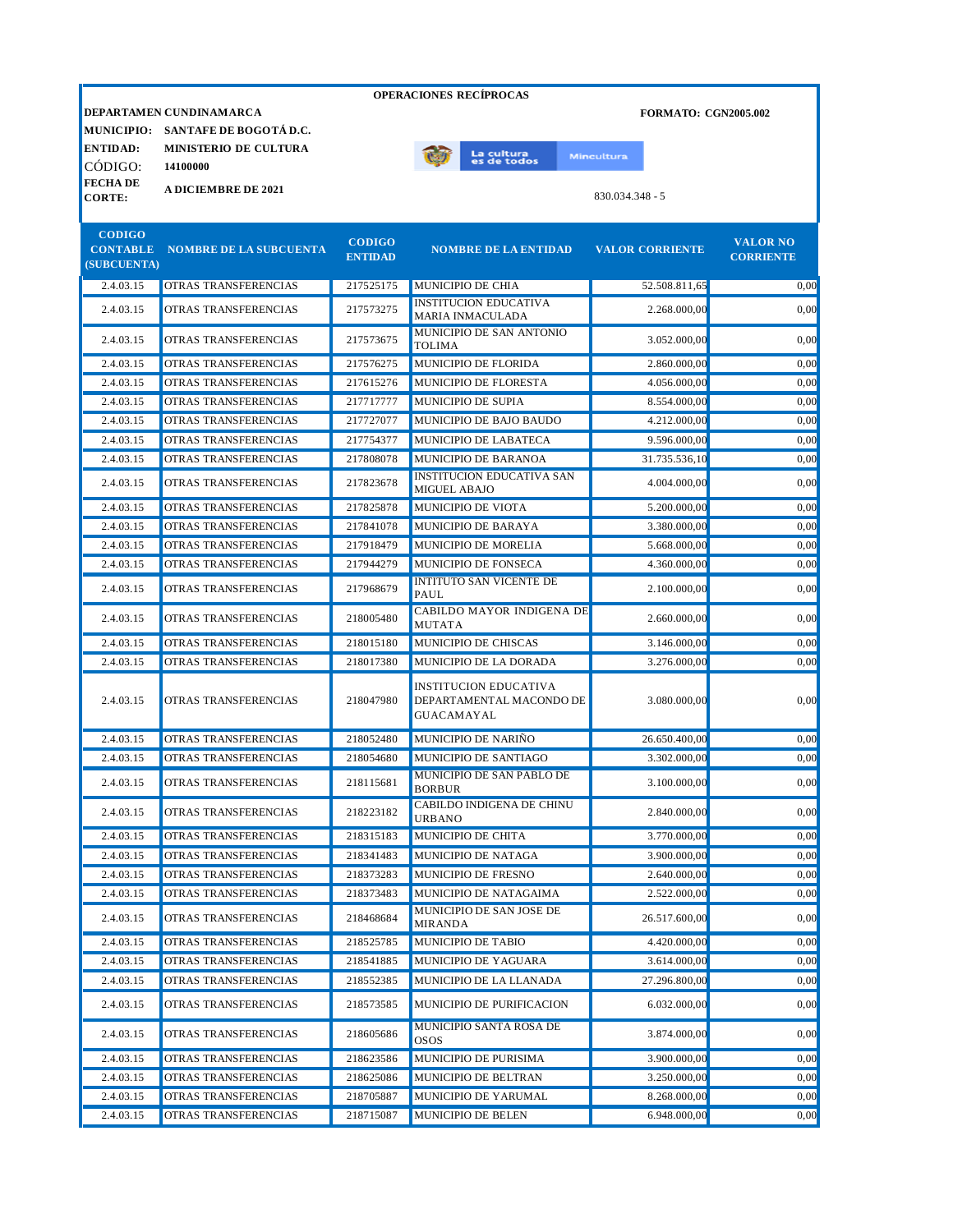| <b>OPERACIONES RECÍPROCAS</b>  |                               |                                 |                                                                                                        |                             |                                     |  |  |
|--------------------------------|-------------------------------|---------------------------------|--------------------------------------------------------------------------------------------------------|-----------------------------|-------------------------------------|--|--|
|                                | DEPARTAMEN CUNDINAMARCA       |                                 |                                                                                                        | <b>FORMATO: CGN2005.002</b> |                                     |  |  |
| <b>MUNICIPIO:</b>              | SANTAFE DE BOGOTÁ D.C.        |                                 |                                                                                                        |                             |                                     |  |  |
| <b>ENTIDAD:</b>                | <b>MINISTERIO DE CULTURA</b>  |                                 | La cultura<br>es de todos                                                                              | <b>Mincultura</b>           |                                     |  |  |
| CÓDIGO:                        | 14100000                      |                                 |                                                                                                        |                             |                                     |  |  |
| <b>FECHADE</b>                 | <b>A DICIEMBRE DE 2021</b>    |                                 |                                                                                                        | 830.034.348 - 5             |                                     |  |  |
| <b>CORTE:</b>                  |                               |                                 |                                                                                                        |                             |                                     |  |  |
| <b>CODIGO</b>                  |                               |                                 |                                                                                                        |                             |                                     |  |  |
| <b>CONTABLE</b><br>(SUBCUENTA) | <b>NOMBRE DE LA SUBCUENTA</b> | <b>CODIGO</b><br><b>ENTIDAD</b> | <b>NOMBRE DE LA ENTIDAD</b>                                                                            | <b>VALOR CORRIENTE</b>      | <b>VALOR NO</b><br><b>CORRIENTE</b> |  |  |
| 2.4.03.15                      | OTRAS TRANSFERENCIAS          | 218752687                       | MUNICIPIO DE SAN LORENZO                                                                               | 22.344.800,00               | 0,00                                |  |  |
| 2.4.03.15                      | OTRAS TRANSFERENCIAS          | 218766687                       | MUNICIPIO DE SANTUARIO                                                                                 | 6.064.000,00                | 0,00                                |  |  |
| 2.4.03.15                      | OTRAS TRANSFERENCIAS          | 218813688                       | MUNICIPIO DE SANTA ROSA DEL<br><b>SUR DE BOLIVAR</b>                                                   | 2.912.000,00                | 0,00                                |  |  |
| 2.4.03.15                      | OTRAS TRANSFERENCIAS          | 218905789                       | MUNICIPIO DE TAMESIS                                                                                   | 3.200.000,00                | 0,00                                |  |  |
| 2.4.03.15                      | OTRAS TRANSFERENCIAS          | 218968689                       | MUNICIPIO DE SAN VICENTE DE<br><b>CHUCURI</b>                                                          | 5.772.000,00                | 0,00                                |  |  |
| 2.4.03.15                      | OTRAS TRANSFERENCIAS          | 219015090                       | MUNICIPIO DE BERBEO                                                                                    | 2.964.000,00                | 0,00                                |  |  |
| 2.4.03.15                      | OTRAS TRANSFERENCIAS          | 219052390                       | MUNICIPIO DE LA TOLA                                                                                   | 16.851.200,00               | 0,00                                |  |  |
| 2.4.03.15                      | <b>OTRAS TRANSFERENCIAS</b>   | 219125491                       | MUNICIPIO DE NOCAIMA                                                                                   | 3.620.000,00                | 0.00                                |  |  |
| 2.4.03.15                      | OTRAS TRANSFERENCIAS          | 219276892                       | MUNICIPIO DE YUMBO                                                                                     | 6.670.686,55                | 0,00                                |  |  |
| 2.4.03.15                      | OTRAS TRANSFERENCIAS          | 219315693                       | MUNICIPIO DE SANTA ROSA DE<br><b>VITERBO</b>                                                           | 3.666.000,00                | 0,00                                |  |  |
| 2.4.03.15                      | OTRAS TRANSFERENCIAS          | 219319693                       | MUNICIPIO DE SAN SEBASTIAN                                                                             | 16.346.400,00               | 0,00                                |  |  |
| 2.4.03.15                      | OTRAS TRANSFERENCIAS          | 219413894                       | MUNICIPIO DE ZAMBRANO<br><b>BOLIVAR</b>                                                                | 5.372.000,00                | 0,00                                |  |  |
| 2.4.03.15                      | OTRAS TRANSFERENCIAS          | 219415494                       | MUNICIPIO DE NUEVO COLON                                                                               | 18.956.000,00               | 0,00                                |  |  |
| 2.4.03.15                      | OTRAS TRANSFERENCIAS          | 219520295                       | MUNICIPIO DE GAMARRA                                                                                   | 25.984.800,00               | 0,00                                |  |  |
| 2.4.03.15                      | OTRAS TRANSFERENCIAS          | 219527495                       | MUNICIPIO DE NUQUI                                                                                     | 4.108.000,00                | 0,00                                |  |  |
| 2.4.03.15                      | OTRAS TRANSFERENCIAS          | 219668296                       | MUNICIPIO DE GALAN                                                                                     | 2.626.000,00                | 0.00                                |  |  |
| 2.4.03.15                      | OTRAS TRANSFERENCIAS          | 219705697                       | MUNICIPIO DE EL SANTUARIO                                                                              | 4.056.000,00                | 0,00                                |  |  |
| 2.4.03.15                      | OTRAS TRANSFERENCIAS          | 219715097                       | MUNICIPIO DE BOAVITA                                                                                   | 29.209.600,00               | 0,00                                |  |  |
| 2.4.03.15                      | OTRAS TRANSFERENCIAS          | 219715897                       | MUNICIPIO DE ZETAQUIRA                                                                                 | 3.614.000,00                | 0,00                                |  |  |
| 2.4.03.15                      | OTRAS TRANSFERENCIAS          | 219725297                       | MUNICIPIO DE GACHETA                                                                                   | 2.000.000,00                | 0.00                                |  |  |
| 2.4.03.15                      | OTRAS TRANSFERENCIAS          | 219847798                       | CASA DE LA CULTURA ANTONIO<br><b>CURCIO ALTAMAR</b>                                                    | 4.820.000,00                | 0.00                                |  |  |
| 2.4.03.15                      | OTRAS TRANSFERENCIAS          | 219854398                       | MUNICIPIO DE LA PLAYA                                                                                  | 2.080.000,00                | 0,00                                |  |  |
| 2.4.03.15                      | OTRAS TRANSFERENCIAS          | 219854498                       | MUNICIPIO DE OCAÑA                                                                                     | 8.588.000,00                | 0,00                                |  |  |
| 2.4.03.15                      | OTRAS TRANSFERENCIAS          | 219915599                       | MUNICIPIO DE RAMIRIQUI                                                                                 | 4.160.000,00                | 0,00                                |  |  |
| 2.4.03.15                      | OTRAS TRANSFERENCIAS          | 219941799                       | MUNICIPIO DE TELLO                                                                                     | 3.068.000,00                | 0.00                                |  |  |
| 2.4.03.15                      | OTRAS TRANSFERENCIAS          | 219954599                       | MUNICIPIO DE RAGONVALIA                                                                                | 3.380.000,00                | 0,00                                |  |  |
| 2.4.03.15                      | OTRAS TRANSFERENCIAS          | 220125785                       | <b>INSTITUTO MUNICIPAL DE</b><br>CULTURA JOAQUIN PINEROS<br><b>CORPAS TABIO</b><br><b>CUNDINAMARCA</b> | 7.700.000,00                | 0,00                                |  |  |
| 2.4.03.15                      | OTRAS TRANSFERENCIAS          | 220276563                       | <b>INSTITUTO MUNICIPAL DE</b><br>CULTURA Y TURISMO DE<br>PRADERA                                       | 15.845.600,00               | 0,00                                |  |  |
| 2.4.03.15                      | OTRAS TRANSFERENCIAS          | 220318247                       | CASA DE LA CULTURA JESUS<br>ANGEL GONZALEZ ARIAS                                                       | 3.120.000,00                | 0,00                                |  |  |
| 2.4.03.15                      | OTRAS TRANSFERENCIAS          | 223915238                       | <b>INSTITUTO DE CULTURA Y</b><br>BELLAS ARTES DE DUITAMA,<br>"CULTURAMA"                               | 2.980.000,00                | 0,00                                |  |  |
| 2.4.03.15                      | OTRAS TRANSFERENCIAS          | 224063001                       | CORPORACION DE CULTURA Y<br>TURISMO DE ARMENIA                                                         | 2.020.000,00                | 0,00                                |  |  |
| 2.4.03.15                      | OTRAS TRANSFERENCIAS          | 232917001                       | <b>INSTITUTO DE CULTURA Y</b><br>TURISMO DE MANIZALES                                                  | 342.452.000,00              | 0,00                                |  |  |
| 2.4.03.15                      | OTRAS TRANSFERENCIAS          | 260154001                       | CENTRO TECNOLOGICO DE<br><b>CUCUTA</b>                                                                 | 1.900.000,00                | 0,00                                |  |  |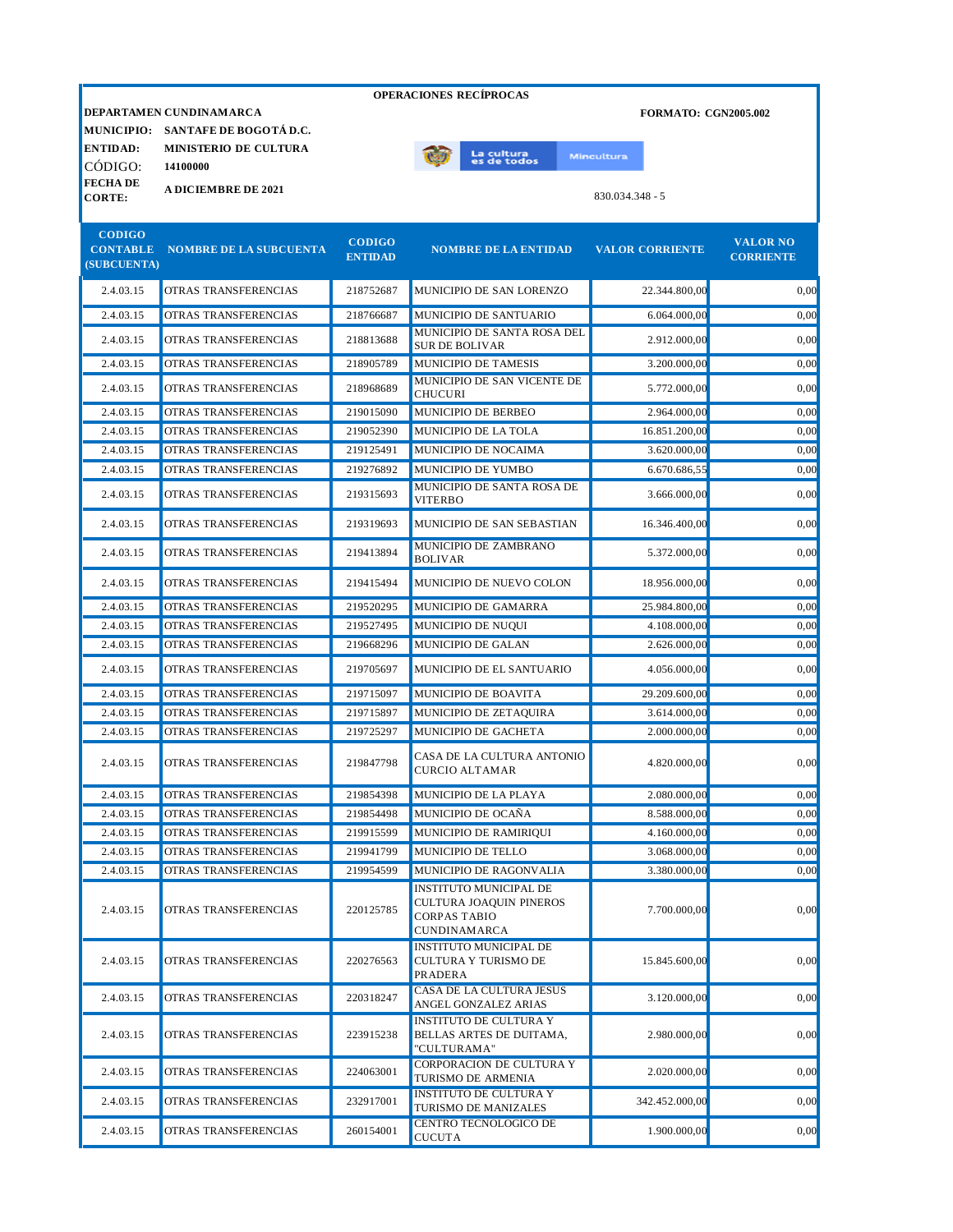|                                                 | <b>OPERACIONES RECÍPROCAS</b>                                                                                                         |                                 |                                                                                                          |                                        |                                     |  |
|-------------------------------------------------|---------------------------------------------------------------------------------------------------------------------------------------|---------------------------------|----------------------------------------------------------------------------------------------------------|----------------------------------------|-------------------------------------|--|
| <b>ENTIDAD:</b>                                 | DEPARTAMEN CUNDINAMARCA<br>MUNICIPIO: SANTAFE DE BOGOTÁ D.C.<br><b>MINISTERIO DE CULTURA</b>                                          |                                 |                                                                                                          | <b>FORMATO: CGN2005.002</b>            |                                     |  |
| CÓDIGO:<br><b>FECHADE</b><br><b>CORTE:</b>      | 14100000<br><b>A DICIEMBRE DE 2021</b>                                                                                                |                                 | La cultu <mark>ra</mark><br>es de todos                                                                  | <b>Mincultura</b><br>$830.034.348 - 5$ |                                     |  |
| <b>CODIGO</b><br><b>CONTABLE</b><br>(SUBCUENTA) | <b>NOMBRE DE LA SUBCUENTA</b>                                                                                                         | <b>CODIGO</b><br><b>ENTIDAD</b> | <b>NOMBRE DE LA ENTIDAD</b>                                                                              | <b>VALOR CORRIENTE</b>                 | <b>VALOR NO</b><br><b>CORRIENTE</b> |  |
| 2.4.03.15                                       | <b>OTRAS TRANSFERENCIAS</b>                                                                                                           | 260176001                       | <b>INSTITUCION UNIVERSITARIA</b><br>ANTONIO JOSE CAMACHO                                                 | 3.180.000,00                           | 0,00                                |  |
| 2.4.03.15                                       | OTRAS TRANSFERENCIAS                                                                                                                  | 923270853                       | INSTITUTO MUNICIPAL DE<br>CULTURA Y TURISMO DE CAJICA                                                    | 3.720.000,00                           | 0,00                                |  |
| 2.4.03.15                                       | OTRAS TRANSFERENCIAS                                                                                                                  | 923271100                       | <b>INSTITUTO DE CULTURA DE EL</b><br>CARMEN DE VIBORAL                                                   | 3.120.000,00                           | 0,00                                |  |
| 2.4.03.15                                       | OTRAS TRANSFERENCIAS                                                                                                                  | 923271490                       | MUNICIPIO DE TUCHIN                                                                                      | 28.839.590,00                          | 0,00                                |  |
| 2.4.03.15                                       | OTRAS TRANSFERENCIAS                                                                                                                  | 923272138                       | <b>INSTITUTO DE CULTURA Y</b><br>TURISMO DE PAMPLONA                                                     | 4.060.000,00                           | 0,00                                |  |
| 2.4.03.15                                       | OTRAS TRANSFERENCIAS                                                                                                                  | 923272345                       | <b>INSTITUTO DISTRITAL DE LAS</b><br><b>ARTES</b>                                                        | 3.160.000,00                           | 0,00                                |  |
| 2.4.03.15                                       | OTRAS TRANSFERENCIAS                                                                                                                  | 923272495                       | <b>INSTITUTO MUNICIPAL DE</b><br>DEPORTES INDERMOR                                                       | 16.851.200,00                          | 0,00                                |  |
| 2.4.03.15                                       | OTRAS TRANSFERENCIAS                                                                                                                  | 923272538                       | <b>INSTITUTO DEPARTAMENTAL</b><br>DE DEPORTES LA RECREACION<br>Y LA EDUCACION FISICA DEL<br>PUTUMAYO     | 1.800.000,00                           | 0,00                                |  |
| 2.4.90.34                                       | Aportes a escuelas industriales e<br>institutos técnicos                                                                              | 11300000                        | MINISTERIO DE EDUCACION<br><b>NACIONAL</b>                                                               | 14.416.300,00                          | 0,00                                |  |
| 2.4.90.34                                       | Aportes a escuelas industriales e<br>institutos técnicos                                                                              | 22000000                        | <b>ESCUELA SUPERIOR DE</b><br>ADMINISTRACION PUBLICA                                                     | 7.216.000,00                           | 0,00                                |  |
| 2.4.90.50                                       | Aportes al icbf                                                                                                                       | 23900000                        | <b>INSTITUTO COLOMBIANO DE</b><br><b>BIENESTAR FAMILIAR</b>                                              | 43.218.800,00                          | 0,00                                |  |
| 2.4.90.50                                       | Aportes al sena                                                                                                                       | 26800000                        | SERVICIO NACIONAL DE<br>APRENDIZAJE                                                                      | 7.216.000,00                           | 0,00                                |  |
| 2.4.90.51                                       | Servicios públicos                                                                                                                    | 234011001                       | <b>EMPRESA DE ACUEDUCTO Y</b><br>ALCANTARILLADO DE BOGOTA<br>$-$ ESP                                     | 3.197.000,00                           | 0,00                                |  |
| 2.9.90.02                                       | Ingreso diferido por transferencias<br>condicionadas                                                                                  | 923272447                       | <b>SISTEMA GENERAL DE</b><br><b>REGALIAS</b>                                                             | 600.000.000,00                         | 0,00                                |  |
| 4.1.10.01                                       | TASAS                                                                                                                                 | 923272345                       | <b>INSTITUTO DISTRITAL DE LAS</b><br>ARTES                                                               | 0,00                                   | 1.817.052,00                        |  |
| 4.1.10.02                                       | Sanciones administrativas                                                                                                             | 214219142                       | MUNICIPIO DE CALOTO                                                                                      | 0,00                                   | 248.434.800,00                      |  |
| 4.1.10.02                                       | Sanciones administrativas                                                                                                             | 32000000                        | SOCIEDAD HOTELERA<br>TEQUENDAMA S A                                                                      | 0,00                                   | 156.248.400,00                      |  |
| 4.4.13.09                                       | PARA EL FUNCIONAMIENTO,<br>OPERATIVIDAD Y<br>ADMINISTRACIÓN DEL SGR Y<br>LA EVALUACIÓN Y<br>MONITOREO DEL<br>LICENCIAMIENTO AMBIENTAL | 923272447                       | SISTEMA GENERAL DE<br><b>REGALIAS</b>                                                                    | 0,00                                   | 230.406.963,47                      |  |
| 4.7.05.08                                       | Funcionamiento                                                                                                                        | 923272394                       | <b>TESORO NACIONAL</b>                                                                                   | 0,00                                   | 175.856.924.252,35                  |  |
| 4.7.05.10                                       | Inversión                                                                                                                             | 923272394                       | <b>TESORO NACIONAL</b>                                                                                   | 0,00                                   | 254.857.284.652,48                  |  |
| 4.7.22.01                                       | Cruce de cuentas                                                                                                                      | 910300000                       | UNIDAD ADMINISTRATIVA<br>ESPECIAL DE LA DIRECCION DE<br><b>IMPUESTOS Y ADUANAS</b><br>NACIONALES - DIAN- | 0,00                                   | 3.539.632.000,00                    |  |
| 4.7.22.01                                       | Cruce de cuentas                                                                                                                      | 11300000                        | MINISTERIO DE EDUCACION<br>NACIONAL                                                                      | 0,00                                   | 561.622.073,24                      |  |
| 4.8.02.01                                       | <b>INTERESES SOBRE DEPÓSITOS</b><br>EN INSTITUCIONES<br><b>FINANCIERAS</b>                                                            | 44600000                        | FIDUCIARIA LA PREVISORA S. A.                                                                            | 0,00                                   | 1.312.450,24                        |  |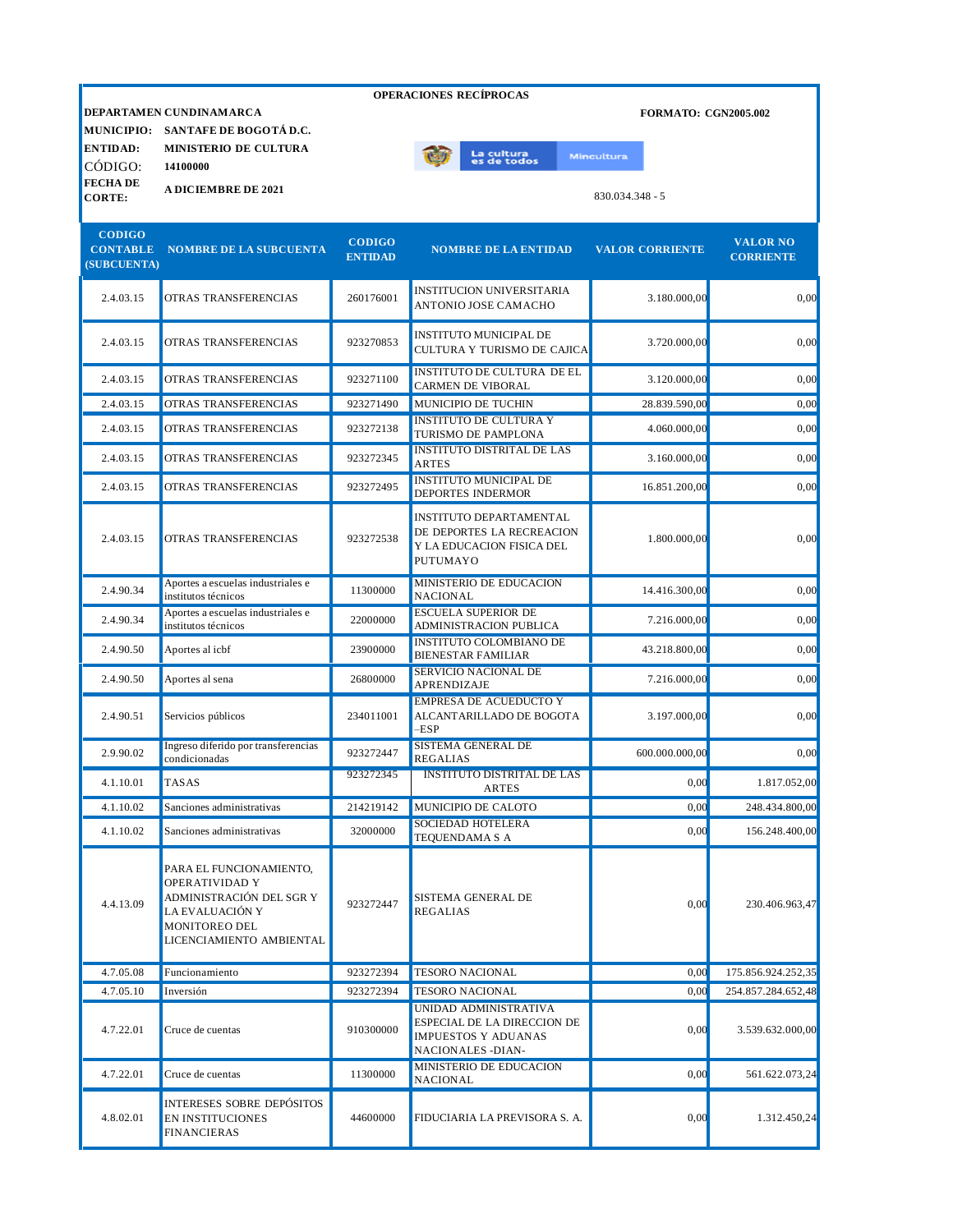| <b>OPERACIONES RECÍPROCAS</b>                   |                                                                                   |                                 |                                                                                                                             |                             |                                     |  |  |
|-------------------------------------------------|-----------------------------------------------------------------------------------|---------------------------------|-----------------------------------------------------------------------------------------------------------------------------|-----------------------------|-------------------------------------|--|--|
| <b>MUNICIPIO:</b><br><b>ENTIDAD:</b>            | DEPARTAMEN CUNDINAMARCA<br>SANTAFE DE BOGOTÁ D.C.<br><b>MINISTERIO DE CULTURA</b> |                                 |                                                                                                                             | <b>FORMATO: CGN2005.002</b> |                                     |  |  |
| CÓDIGO:                                         | 14100000                                                                          |                                 | La cultur <mark>a</mark><br>es de todos                                                                                     | <b>Mincultura</b>           |                                     |  |  |
| <b>FECHADE</b><br><b>CORTE:</b>                 | <b>A DICIEMBRE DE 2021</b>                                                        |                                 |                                                                                                                             | $830.034.348 - 5$           |                                     |  |  |
| <b>CODIGO</b><br><b>CONTABLE</b><br>(SUBCUENTA) | <b>NOMBRE DE LA SUBCUENTA</b>                                                     | <b>CODIGO</b><br><b>ENTIDAD</b> | <b>NOMBRE DE LA ENTIDAD</b>                                                                                                 | <b>VALOR CORRIENTE</b>      | <b>VALOR NO</b><br><b>CORRIENTE</b> |  |  |
| 4.8.02.01                                       | <b>INTERESES SOBRE DEPÓSITOS</b><br><b>EN INSTITUCIONES</b><br><b>FINANCIERAS</b> | 44200000                        | FINANCIERA DE DESARROLLO<br>TERRITORIAL S. A. - FINDETER -                                                                  | 0,00                        | 29.662.412,23                       |  |  |
| 4.8.02.01                                       | <b>INTERESES SOBRE DEPÓSITOS</b><br><b>EN INSTITUCIONES</b><br><b>FINANCIERAS</b> | 10600000                        | DEPARTAMENTO<br>ADMINISTRATIVO DE LA<br>PRESIDENCIA DE LA REPUBLICA                                                         | 0,00                        | 533,00                              |  |  |
| 4.8.02.01                                       | <b>INTERESES SOBRE DEPÓSITOS</b><br><b>EN INSTITUCIONES</b><br><b>FINANCIERAS</b> | 215618256                       | MUNICIPIO DE EL PAUJIL                                                                                                      | 0,00                        | 4.968,13                            |  |  |
| 4.8.02.01                                       | <b>INTERESES SOBRE DEPÓSITOS</b><br><b>EN INSTITUCIONES</b><br><b>FINANCIERAS</b> | 112323000                       | DEPARTAMENTO DE CORDOBA                                                                                                     | 0,00                        | 605.310,03                          |  |  |
| 4.8.02.01                                       | <b>INTERESES SOBRE DEPÓSITOS</b><br><b>EN INSTITUCIONES</b><br><b>FINANCIERAS</b> | 210668406                       | MUNICIPIO DE LEBRIJA                                                                                                        | 0,00                        | 13.177,39                           |  |  |
| 4.8.02.01                                       | <b>INTERESES SOBRE DEPÓSITOS</b><br><b>EN INSTITUCIONES</b><br><b>FINANCIERAS</b> | 161525000                       | EMPRESA INMOBILIARIA Y DE<br>SERVICIOS LOGISTICOS DE<br><b>CUNDINAMARCA</b>                                                 | 0,00                        | 9.015.098,47                        |  |  |
| 4.8.02.01                                       | <b>INTERESES SOBRE DEPÓSITOS</b><br><b>EN INSTITUCIONES</b><br><b>FINANCIERAS</b> | 41500000                        | <b>INSTITUTO COLOMBIANO DE</b><br>CREDITO EDUCATIVO Y<br>ESTUDIOS TECNICOS EN EL<br>EXTERIOR MARIANO OSPINA<br>PEREZ ICETEX | 0,00                        | 34.997.420,33                       |  |  |
| 4.8.02.01                                       | <b>INTERESES SOBRE DEPÓSITOS</b><br><b>EN INSTITUCIONES</b><br><b>FINANCIERAS</b> | 114747000                       | <b>GOBERNACION DEL</b><br>MAGDALENA                                                                                         | 0,00                        | 6.998.250,60                        |  |  |
| 4.8.02.01                                       | <b>INTERESES SOBRE DEPÓSITOS</b><br>EN INSTITUCIONES<br><b>FINANCIERAS</b>        | 44800000                        | FIDEICOMISOS SOCIEDAD<br>FIDUCIARIA FIDUCOLDEX                                                                              | 0,00                        | 6.992.851,17                        |  |  |
| 4.8.02.01                                       | <b>INTERESES SOBRE DEPÓSITOS</b><br>EN INSTITUCIONES<br><b>FINANCIERAS</b>        | 118181000                       | DEPARTAMENTO DEL ARAUCA                                                                                                     | 0,00                        | 356.316,00                          |  |  |
| 4.8.02.01                                       | <b>INTERESES SOBRE DEPÓSITOS</b><br><b>EN INSTITUCIONES</b><br><b>FINANCIERAS</b> | 114141000                       | DEPARTAMENTO DEL HUILA                                                                                                      | 0,00                        | 4.282.689,65                        |  |  |
| 4.8.02.01                                       | <b>INTERESES SOBRE DEPÓSITOS</b><br><b>EN INSTITUCIONES</b><br><b>FINANCIERAS</b> | 219925099                       | MUNICIPIO DE BOJACA                                                                                                         | 0,00                        | 2.298,68                            |  |  |
| 4.8.02.01                                       | <b>INTERESES SOBRE DEPÓSITOS</b><br>EN INSTITUCIONES<br><b>FINANCIERAS</b>        | 219520295                       | MUNICIPIO DE GAMARRA                                                                                                        | 0,00                        | 18.596,02                           |  |  |
| 4.8.02.01                                       | <b>INTERESES SOBRE DEPÓSITOS</b><br>EN INSTITUCIONES<br><b>FINANCIERAS</b>        | 210181001                       | MUNICIPIO DE ARAUCA                                                                                                         | 0,00                        | 35.291,00                           |  |  |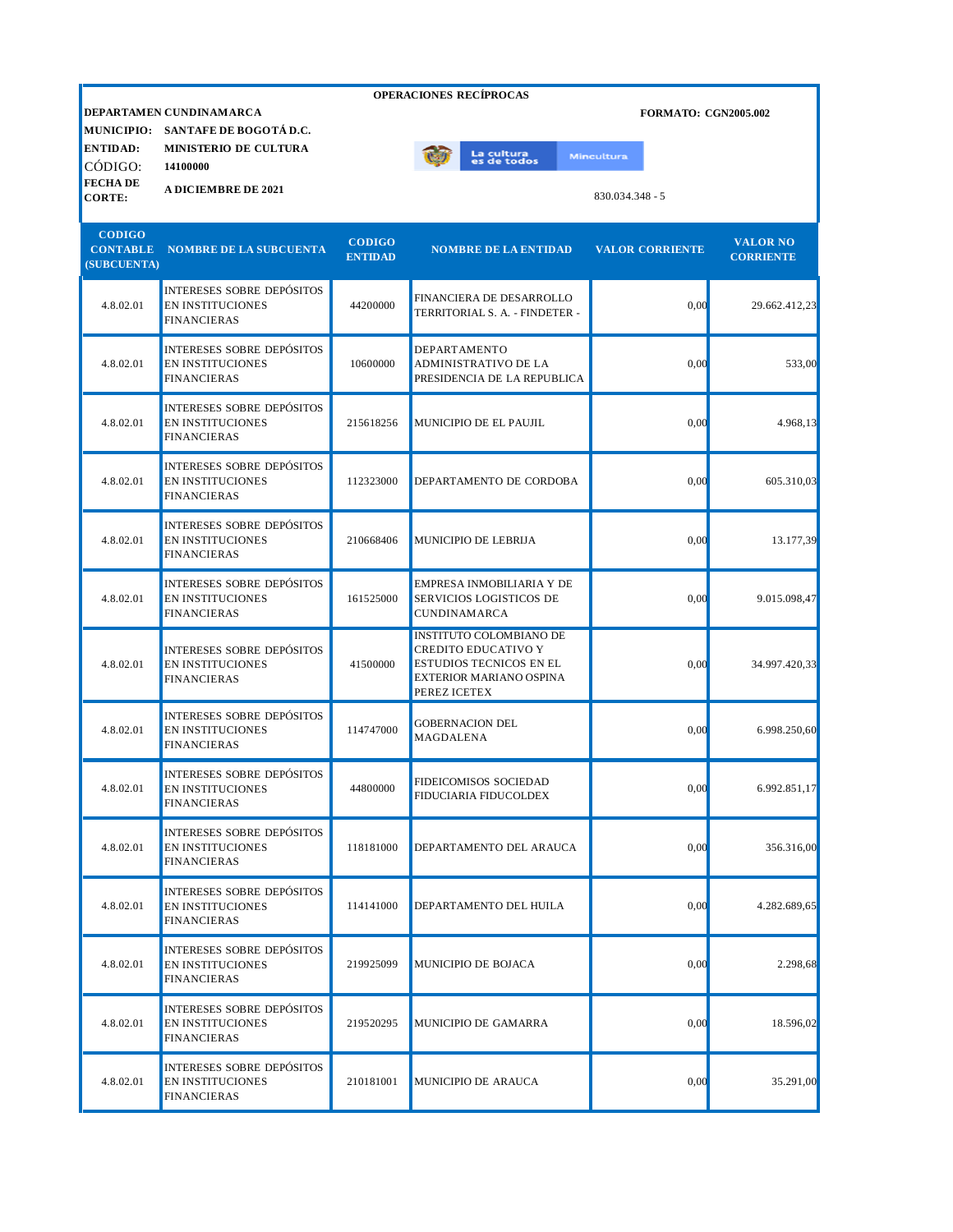|                                                 |                                                                                   |                                 | <b>OPERACIONES RECÍPROCAS</b>                                              |                             |                                     |
|-------------------------------------------------|-----------------------------------------------------------------------------------|---------------------------------|----------------------------------------------------------------------------|-----------------------------|-------------------------------------|
| <b>MUNICIPIO:</b>                               | DEPARTAMEN CUNDINAMARCA<br>SANTAFE DE BOGOTÁ D.C.                                 |                                 |                                                                            | <b>FORMATO: CGN2005.002</b> |                                     |
| <b>ENTIDAD:</b><br>CÓDIGO:                      | <b>MINISTERIO DE CULTURA</b><br>14100000                                          |                                 | La cultura<br>es de todos                                                  | <b>Mincultura</b>           |                                     |
| <b>FECHADE</b><br><b>CORTE:</b>                 | <b>A DICIEMBRE DE 2021</b>                                                        |                                 |                                                                            | 830.034.348 - 5             |                                     |
| <b>CODIGO</b><br><b>CONTABLE</b><br>(SUBCUENTA) | <b>NOMBRE DE LA SUBCUENTA</b>                                                     | <b>CODIGO</b><br><b>ENTIDAD</b> | <b>NOMBRE DE LA ENTIDAD</b>                                                | <b>VALOR CORRIENTE</b>      | <b>VALOR NO</b><br><b>CORRIENTE</b> |
| 4.8.02.01                                       | <b>INTERESES SOBRE DEPÓSITOS</b><br><b>EN INSTITUCIONES</b><br><b>FINANCIERAS</b> | 110808000                       | DEPARTAMENTO DEL<br><b>ATLANTICO</b>                                       | 0,00                        | 3.055.454,86                        |
| 4.8.02.01                                       | INTERESES SOBRE DEPÓSITOS<br><b>EN INSTITUCIONES</b><br><b>FINANCIERAS</b>        | 213568235                       | MUNICIPIO DE EL CARMEN DE<br><b>CHUCURI</b>                                | 0,00                        | 6.922,00                            |
| 4.8.02.01                                       | INTERESES SOBRE DEPÓSITOS<br><b>EN INSTITUCIONES</b><br><b>FINANCIERAS</b>        | 111717000                       | DEPARTAMENTO DE CALDAS                                                     | 0,00                        | 540.027,00                          |
| 4.8.02.01                                       | <b>INTERESES SOBRE DEPÓSITOS</b><br><b>EN INSTITUCIONES</b><br><b>FINANCIERAS</b> | 210119001                       | MUNICIPIO DE POPAYAN                                                       | 0,00                        | 487.197,00                          |
| 4.8.02.01                                       | <b>INTERESES SOBRE DEPÓSITOS</b><br><b>EN INSTITUCIONES</b><br><b>FINANCIERAS</b> | 118585000                       | DEPARTAMENTO DEL<br>CASANARE                                               | 0,00                        | 5.532,59                            |
| 4.8.02.01                                       | <b>INTERESES SOBRE DEPÓSITOS</b><br><b>EN INSTITUCIONES</b><br><b>FINANCIERAS</b> | 118888000                       | DEPARTAMENTO ARCHIPIELAGO<br>DE SAN ANDRES PROVIDENCIA<br>Y SANTA CATALINA | 0,00                        | 199.358,00                          |
| 4.8.02.01                                       | <b>INTERESES SOBRE DEPÓSITOS</b><br><b>EN INSTITUCIONES</b><br><b>FINANCIERAS</b> | 116666000                       | DEPARTAMENTO DE RISARALDA                                                  | 0,00                        | 3.394.186,96                        |
| 4.8.02.01                                       | <b>INTERESES SOBRE DEPÓSITOS</b><br>EN INSTITUCIONES<br><b>FINANCIERAS</b>        | 116363000                       | DEPARTAMENTO DEL QUINDIO                                                   | 0,00                        | 222.678,00                          |
| 4.8.02.01                                       | INTERESES SOBRE DEPÓSITOS<br><b>EN INSTITUCIONES</b><br><b>FINANCIERAS</b>        | 119494000                       | DEPARTAMENTO DEL GUAINIA                                                   | 0.00                        | 175.990,00                          |
| 4.8.02.01                                       | <b>INTERESES SOBRE DEPÓSITOS</b><br><b>EN INSTITUCIONES</b><br><b>FINANCIERAS</b> | 123618000                       | INSTITUTO DEPARTAMENTAL<br>DE CULTURA, DEPORTE Y<br>TURISMO DEL CAQUETÁ    | 0,00                        | 50.689,90                           |
| 4.8.02.01                                       | <b>INTERESES SOBRE DEPÓSITOS</b><br><b>EN INSTITUCIONES</b><br><b>FINANCIERAS</b> | 210111001                       | <b>BOGOTA DISTRITO CAPITAL</b>                                             | 0,00                        | 20.346.099,00                       |
| 4.8.02.01                                       | <b>INTERESES SOBRE DEPÓSITOS</b><br><b>EN INSTITUCIONES</b><br><b>FINANCIERAS</b> | 923272597                       | PATRIMONIO AUTONOMO<br>FONDO NACIONAL DEL TURISMO<br><b>FONTUR</b>         | 0,00                        | 799.427.172,06                      |
| 4.8.02.01                                       | <b>INTERESES SOBRE DEPÓSITOS</b><br><b>EN INSTITUCIONES</b><br><b>FINANCIERAS</b> | 214413244                       | INSTITUTO DE CULTURA Y<br>TURISMO DE BOLIVAR                               | 0,00                        | 53,16                               |
| 4.8.02.01                                       | INTERESES SOBRE DEPÓSITOS<br><b>EN INSTITUCIONES</b><br><b>FINANCIERAS</b>        | 213852838                       | MUNICIPIO DE TUQUERRES                                                     | 0,00                        | 7.637,16                            |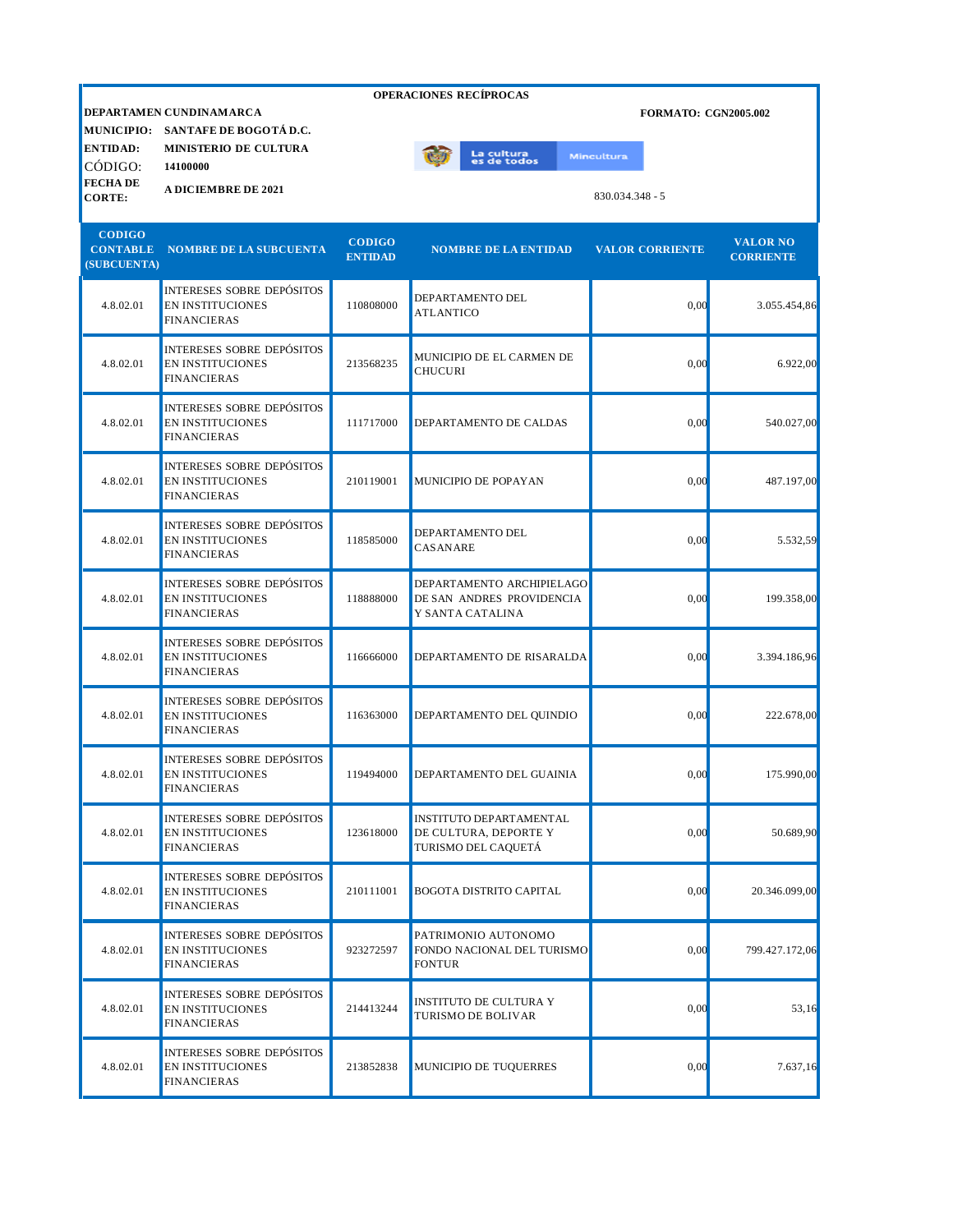| <b>OPERACIONES RECÍPROCAS</b>        |                                                                                   |                |                                                                                                                |                             |                  |  |  |
|--------------------------------------|-----------------------------------------------------------------------------------|----------------|----------------------------------------------------------------------------------------------------------------|-----------------------------|------------------|--|--|
|                                      | DEPARTAMEN CUNDINAMARCA                                                           |                |                                                                                                                | <b>FORMATO: CGN2005.002</b> |                  |  |  |
| <b>MUNICIPIO:</b><br><b>ENTIDAD:</b> | SANTAFE DE BOGOTÁ D.C.<br><b>MINISTERIO DE CULTURA</b>                            |                |                                                                                                                |                             |                  |  |  |
| CÓDIGO:                              | 14100000                                                                          |                | La cultura<br>es de todos                                                                                      | <b>Mincultura</b>           |                  |  |  |
| <b>FECHADE</b><br><b>CORTE:</b>      | <b>A DICIEMBRE DE 2021</b>                                                        |                |                                                                                                                | 830.034.348 - 5             |                  |  |  |
|                                      |                                                                                   |                |                                                                                                                |                             |                  |  |  |
| <b>CODIGO</b>                        |                                                                                   | <b>CODIGO</b>  |                                                                                                                |                             | <b>VALOR NO</b>  |  |  |
| <b>CONTABLE</b><br>(SUBCUENTA)       | <b>NOMBRE DE LA SUBCUENTA</b>                                                     | <b>ENTIDAD</b> | <b>NOMBRE DE LA ENTIDAD</b>                                                                                    | <b>VALOR CORRIENTE</b>      | <b>CORRIENTE</b> |  |  |
| 4.8.02.01                            | <b>INTERESES SOBRE DEPÓSITOS</b><br><b>EN INSTITUCIONES</b><br><b>FINANCIERAS</b> | 210118001      | MUNICIPIO DE FLORENCIA                                                                                         | 0,00                        | 2.899,00         |  |  |
| 4.8.02.01                            | <b>INTERESES SOBRE DEPÓSITOS</b><br><b>EN INSTITUCIONES</b><br><b>FINANCIERAS</b> | 210176001      | SANTIAGO DE CALI DISTRITO<br>ESPECIAL, DEPORTIVO,<br>CULTURAL, TURISTICO,<br><b>EMPRESARIAL Y DE SERVICIOS</b> | 0,00                        | 1.286.557,00     |  |  |
| 4.8.02.01                            | <b>INTERESES SOBRE DEPÓSITOS</b><br>EN INSTITUCIONES<br><b>FINANCIERAS</b>        | 112020000      | DEPARTAMENTO DEL CESAR                                                                                         | 0,00                        | 3.145.025,61     |  |  |
| 4.8.02.01                            | <b>INTERESES SOBRE DEPÓSITOS</b><br><b>EN INSTITUCIONES</b><br><b>FINANCIERAS</b> | 111919000      | DEPARTAMENTO DEL CAUCA                                                                                         | 0,00                        | 4.821.019,24     |  |  |
| 4.8.02.01                            | <b>INTERESES SOBRE DEPÓSITOS</b><br><b>EN INSTITUCIONES</b><br><b>FINANCIERAS</b> | 119191000      | GOBERNACION DEL AMAZONAS                                                                                       | 0,00                        | 368.361,15       |  |  |
| 4.8.02.01                            | <b>INTERESES SOBRE DEPÓSITOS</b><br><b>EN INSTITUCIONES</b><br><b>FINANCIERAS</b> | 131110000      | SOCIEDAD DE TELEVISION DE<br>CALDAS RISARALDA Y QUINDIO<br>LTDA.                                               | 0,00                        | 523.775,00       |  |  |
| 4.8.02.01                            | <b>INTERESES SOBRE DEPÓSITOS</b><br><b>EN INSTITUCIONES</b><br><b>FINANCIERAS</b> | 211085410      | MUNICIPIO DE TAURAMENA                                                                                         | 0,00                        | 5.451,47         |  |  |
| 4.8.02.01                            | <b>INTERESES SOBRE DEPÓSITOS</b><br><b>EN INSTITUCIONES</b><br><b>FINANCIERAS</b> | 115454000      | DEPARTAMENTO NORTE DE<br><b>SANTANDER</b>                                                                      | 0,00                        | 3.902.639,32     |  |  |
| 4.8.02.01                            | INTERESES SOBRE DEPÓSITOS<br><b>EN INSTITUCIONES</b><br><b>FINANCIERAS</b>        | 118686000      | DEPARTAMENTO DEL<br>PUTUMAYO                                                                                   | 0,00                        | 59.897,40        |  |  |
| 4.8.02.01                            | <b>INTERESES SOBRE DEPÓSITOS</b><br><b>EN INSTITUCIONES</b><br><b>FINANCIERAS</b> | 117676000      | DEPARTAMENTO DEL VALLE<br><b>DEL CAUCA</b>                                                                     | 0,00                        | 1.948.364,00     |  |  |
| 4.8.02.01                            | <b>INTERESES SOBRE DEPÓSITOS</b><br><b>EN INSTITUCIONES</b><br><b>FINANCIERAS</b> | 111515000      | DEPARTAMENTO DE BOYACA                                                                                         | 0,00                        | 1.321.575,98     |  |  |
| 4.8.02.01                            | <b>INTERESES SOBRE DEPÓSITOS</b><br><b>EN INSTITUCIONES</b><br><b>FINANCIERAS</b> | 117070000      | DEPARTAMENTO DE SUCRE                                                                                          | 0,00                        | 8.232.606,00     |  |  |
| 4.8.02.01                            | INTERESES SOBRE DEPÓSITOS<br>EN INSTITUCIONES<br><b>FINANCIERAS</b>               | 213105631      | MUNICIPIO DE SABANETA                                                                                          | 0,00                        | 70.960,00        |  |  |
| 4.8.02.01                            | <b>INTERESES SOBRE DEPÓSITOS</b><br><b>EN INSTITUCIONES</b><br><b>FINANCIERAS</b> | 210070400      | MUNICIPIO DE LA UNION                                                                                          | 0,00                        | 255.915,08       |  |  |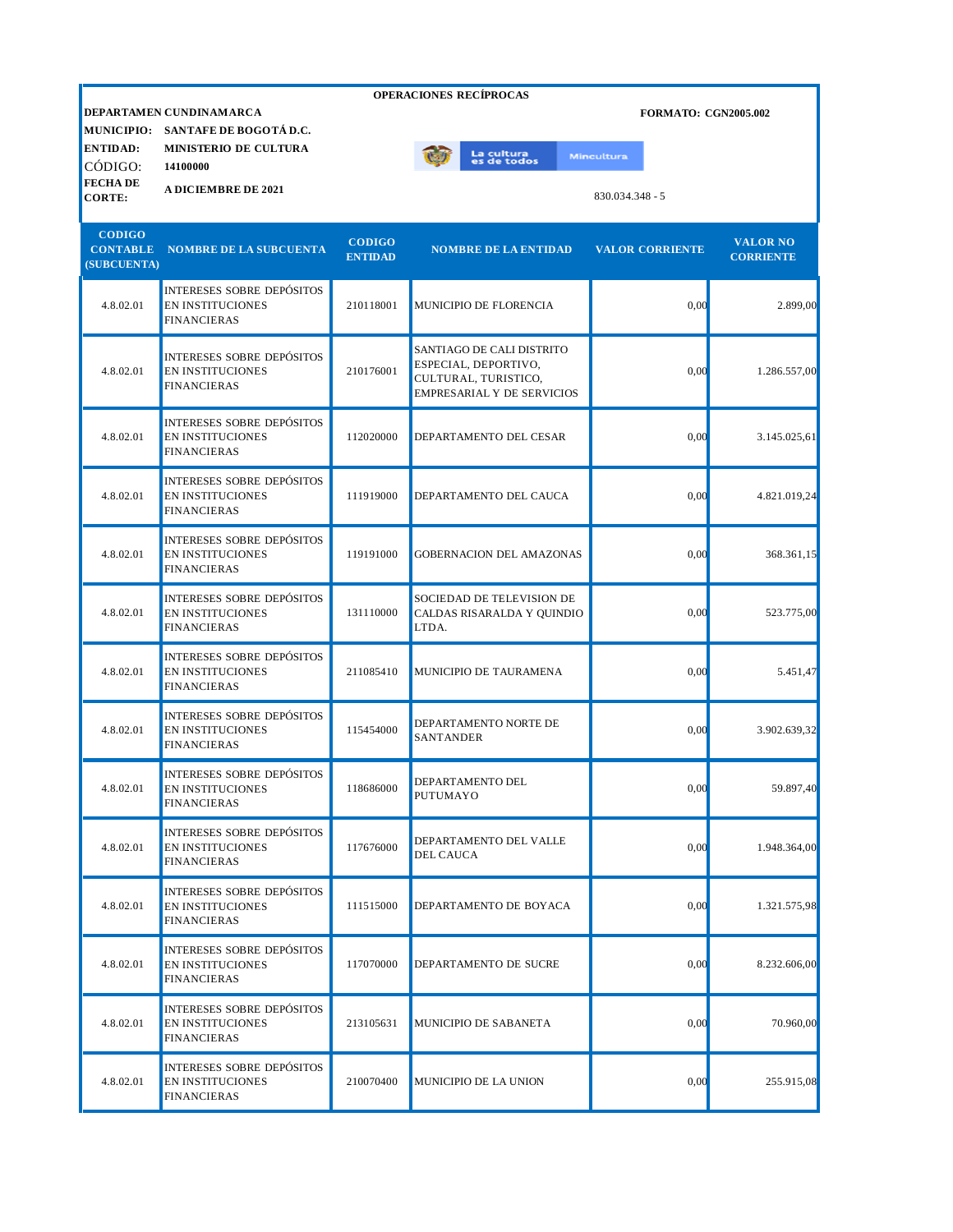|                                                 |                                                                              |                                 | OPERACIONES RECÍPROCAS                                                                                                                                        |                             |                                     |
|-------------------------------------------------|------------------------------------------------------------------------------|---------------------------------|---------------------------------------------------------------------------------------------------------------------------------------------------------------|-----------------------------|-------------------------------------|
|                                                 | DEPARTAMEN CUNDINAMARCA                                                      |                                 |                                                                                                                                                               | <b>FORMATO: CGN2005.002</b> |                                     |
| <b>ENTIDAD:</b>                                 | MUNICIPIO: SANTAFE DE BOGOTÁ D.C.<br><b>MINISTERIO DE CULTURA</b>            |                                 |                                                                                                                                                               |                             |                                     |
| CÓDIGO:                                         | 14100000                                                                     |                                 | La cultura<br>es de todos                                                                                                                                     | <b>Mincultura</b>           |                                     |
| <b>FECHADE</b>                                  | <b>A DICIEMBRE DE 2021</b>                                                   |                                 |                                                                                                                                                               |                             |                                     |
| <b>CORTE:</b>                                   |                                                                              |                                 |                                                                                                                                                               | $830.034.348 - 5$           |                                     |
| <b>CODIGO</b><br><b>CONTABLE</b><br>(SUBCUENTA) | <b>NOMBRE DE LA SUBCUENTA</b>                                                | <b>CODIGO</b><br><b>ENTIDAD</b> | <b>NOMBRE DE LA ENTIDAD</b>                                                                                                                                   | <b>VALOR CORRIENTE</b>      | <b>VALOR NO</b><br><b>CORRIENTE</b> |
| 4.8.02.32                                       | <b>RENDIMIENTOS SOBRE</b><br>RECURSOS ENTREGADOS EN<br><b>ADMINISTRACIÓN</b> | 923272394                       | <b>TESORO NACIONAL</b>                                                                                                                                        | 0,00                        | 52.660.532,00                       |
| 5.1.04.01                                       | Aportes al icbf                                                              | 23900000                        | <b>INSTITUTO COLOMBIANO DE</b><br><b>BIENESTAR FAMILIAR</b>                                                                                                   | 0,00                        | 498.034.800,00                      |
| 5.1.04.02                                       | Aportes al sena                                                              | 26800000                        | SERVICIO NACIONAL DE<br>APRENDIZAJE                                                                                                                           | 0,00                        | 83.163.800,00                       |
| 5.1.04.03                                       | Aportes a la esap                                                            | 22000000                        | <b>ESCUELA SUPERIOR DE</b><br>ADMINISTRACION PUBLICA                                                                                                          | 0,00                        | 83.441.200.00                       |
| 5.1.04.04                                       | Aportes a escuelas industriales e<br>institutos técnicos                     | 11300000                        | MINISTERIO DE EDUCACION<br><b>NACIONAL</b>                                                                                                                    | 0.00                        | 165.861.900,00                      |
| 5.1.11.15                                       | MANTENIMIENTO                                                                | 210113001                       | <b>ESCUELA TALLER CARTAGENA</b><br><b>DE INDIAS</b>                                                                                                           | 0,00                        | 606.878.615,00                      |
| 5.1.11.15                                       | MANTENIMIENTO                                                                | 234111001                       | <b>EMPRESA DE</b><br>TELECOMUNICACIONES DE<br><b>BOGOTA SA ESP PUDIENDO</b><br><b>IDENTIFICARSE PARA TODOS</b><br>LOS EFECTOS CON LA SIGLA ETB<br>S.A. E.S.P. | 0,00                        | 175.659.730.00                      |
| 5.1.11.17                                       | <b>SERVICIOS PÚBLICOS</b>                                                    | 234011001                       | <b>EMPRESA DE ACUEDUCTO Y</b><br>ALCANTARILLADO DE BOGOTA<br>$-$ ESP                                                                                          | 0,00                        | 127.128.082,00                      |
| 5.1.11.17                                       | SERVICIOS PÚBLICOS                                                           | 232413001                       | AGUAS DE CARTAGENA S.A<br>E.S.P. SIGLA ACUACAR                                                                                                                | 0,00                        | 9.443.832,00                        |
| 5.1.11.17                                       | SERVICIOS PÚBLICOS                                                           | 233319001                       | <b>EMPRESA DE</b><br>TELECOMUNICACIONES DE<br>POPAYAN S.A. EMTEL E.S.P                                                                                        | 0,00                        | 2.657.360,00                        |
| 5.1.11.17                                       | SERVICIOS PÚBLICOS                                                           | 923269813                       | <b>UNE EPM</b><br>TELECOMUNICACIONES S.A.                                                                                                                     | 0,00                        | 2.428.066,00                        |
| 5.1.11.17                                       | SERVICIOS PÚBLICOS                                                           | 37400000                        | CENTRALES ELECTRICAS DEL<br>NORTE DE SANTANDER S.A.<br><b>EMPRESA DE SERVICIOS</b><br><b>PUBLICOS</b>                                                         | 0,00                        | 32.884.149.00                       |
| 5.1.11.17                                       | SERVICIOS PÚBLICOS                                                           | 230105001                       | <b>EMPRESAS PUBLICAS DE</b><br>MEDELLIN E.S.P.                                                                                                                | 0,00                        | 10.671.541,00                       |
| 5.1.11.17                                       | <b>SERVICIOS PÚBLICOS</b>                                                    | 266115407                       | <b>EMPRESA MUNICIPAL DE</b><br>SERVICIOS PUBLICOS DE VILLA<br>DE LEYVA                                                                                        | 0,00                        | 1.628.486.00                        |
| 5.1.11.17                                       | SERVICIOS PÚBLICOS                                                           | 234111001                       | <b>EMPRESA DE</b><br>TELECOMUNICACIONES DE<br><b>BOGOTA SA ESP PUDIENDO</b><br><b>IDENTIFICARSE PARA TODOS</b><br>LOS EFECTOS CON LA SIGLA ETB<br>S.A. E.S.P. | 0,00                        | 158.533.970,00                      |
| 5.1.11.17                                       | SERVICIOS PÚBLICOS                                                           | 251119001                       | <b>ACUEDUCTO Y</b><br>ALCANTARILLADO DE POPAYAN<br>SAE.S.P.                                                                                                   | 0,00                        | 2.015.599,00                        |
| 5.1.11.18                                       | Arrendamiento operativo                                                      | 822300000                       | ARCHIVO GENERAL DE LA<br><b>NACION</b>                                                                                                                        | 0,00                        | 141.171.883,00                      |
| 5.1.11.23                                       | Comunicaciones y transporte                                                  | 923269422                       | <b>SERVICIOS POSTALES</b><br><b>NACIONALES S.A</b>                                                                                                            | 0,00                        | 303.294.001,00                      |
| 5.1.11.25                                       | Seguros generales                                                            | 41800000                        | LA PREVISORA S A COMPAÑIA<br>DE SEGUROS                                                                                                                       | 0,00                        | 1.151.724.039,00                    |
| 5.1.11.27                                       | PROMOCIÓN Y DIVULGACIÓN                                                      | 23200000                        | FONDO ROTATORIO DEL DANE<br><b>FONDANE</b>                                                                                                                    | 0,00                        | 97.754.363,00                       |
| 5.1.11.27                                       | PROMOCIÓN Y DIVULGACIÓN                                                      | 27400000                        | UNIVERSIDAD NACIONAL DE<br>COLOMBIA                                                                                                                           | 0.00                        | 4.217.500.000,00                    |
| 5.1.11.27                                       | PROMOCIÓN Y DIVULGACIÓN                                                      | 27500000                        | UNIVERSIDAD PEDAGOGICA<br><b>NACIONAL</b>                                                                                                                     | 0,00                        | 375.000.000,00                      |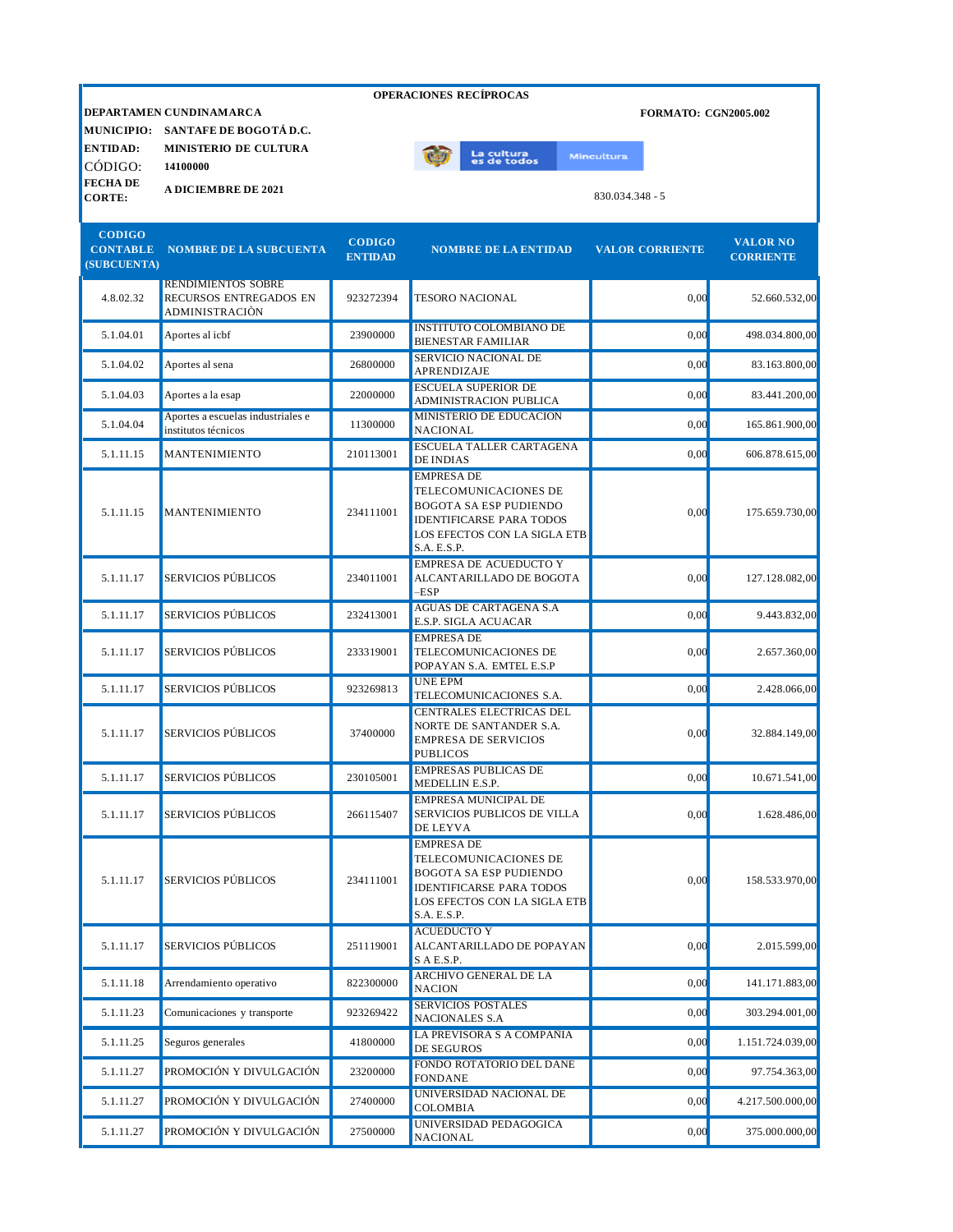| <b>OPERACIONES RECÍPROCAS</b>                   |                                                                                   |                                 |                                                                                                                                           |                             |                                     |  |  |
|-------------------------------------------------|-----------------------------------------------------------------------------------|---------------------------------|-------------------------------------------------------------------------------------------------------------------------------------------|-----------------------------|-------------------------------------|--|--|
| <b>MUNICIPIO:</b><br><b>ENTIDAD:</b>            | DEPARTAMEN CUNDINAMARCA<br>SANTAFE DE BOGOTÁ D.C.<br><b>MINISTERIO DE CULTURA</b> |                                 |                                                                                                                                           | <b>FORMATO: CGN2005.002</b> |                                     |  |  |
| CÓDIGO:                                         | 14100000                                                                          |                                 | La cultu <mark>ra</mark><br>es de todos                                                                                                   | <b>Mincultura</b>           |                                     |  |  |
| <b>FECHADE</b><br><b>CORTE:</b>                 | <b>A DICIEMBRE DE 2021</b>                                                        |                                 |                                                                                                                                           | $830.034.348 - 5$           |                                     |  |  |
| <b>CODIGO</b><br><b>CONTABLE</b><br>(SUBCUENTA) | <b>NOMBRE DE LA SUBCUENTA</b>                                                     | <b>CODIGO</b><br><b>ENTIDAD</b> | <b>NOMBRE DE LA ENTIDAD</b>                                                                                                               | <b>VALOR CORRIENTE</b>      | <b>VALOR NO</b><br><b>CORRIENTE</b> |  |  |
| 5.1.11.27                                       | PROMOCIÓN Y DIVULGACIÓN                                                           | 27615000                        | UNIVERSIDAD PEDAGOGICA Y<br>TECNOLOGICA DE COLOMBIA                                                                                       | 0,00                        | 5.000.000,00                        |  |  |
| 5.1.11.27                                       | PROMOCIÓN Y DIVULGACIÓN                                                           | 28327000                        | UNIVERSIDAD TECNOLOGICA<br>DEL CHOCO                                                                                                      | 0,00                        | 100.000.000,00                      |  |  |
| 5.1.11.27                                       | PROMOCIÓN Y DIVULGACIÓN                                                           | 33800000                        | RADIO TELEVISION NACIONAL<br>DE COLOMBIA RTVC                                                                                             | 0,00                        | 996.317.086,50                      |  |  |
| 5.1.11.27                                       | PROMOCIÓN Y DIVULGACIÓN                                                           | 41200000                        | <b>BANCO DE COMERCIO</b><br>EXTERIOR DE COLOMBIA S.A.                                                                                     | 0,00                        | 500.000.000,00                      |  |  |
| 5.1.11.27                                       | PROMOCIÓN Y DIVULGACIÓN                                                           | 41500000                        | <b>INSTITUTO COLOMBIANO DE</b><br><b>CREDITO EDUCATIVO Y</b><br><b>ESTUDIOS TECNICOS EN EL</b><br>EXTERIOR MARIANO OSPINA<br>PEREZ ICETEX | 0,00                        | 397.602.133,07                      |  |  |
| 5.1.11.27                                       | PROMOCIÓN Y DIVULGACIÓN                                                           | 44200000                        | FINANCIERA DE DESARROLLO<br>TERRITORIAL S. A. - FINDETER -                                                                                | 0,00                        | 750.000.000,00                      |  |  |
| 5.1.11.27                                       | PROMOCIÓN Y DIVULGACIÓN                                                           | 44800000                        | <b>FIDEICOMISOS SOCIEDAD</b><br>FIDUCIARIA FIDUCOLDEX                                                                                     | 0,00                        | 539.937.750,00                      |  |  |
| 5.1.11.27                                       | PROMOCIÓN Y DIVULGACIÓN                                                           | 111313000                       | <b>CABILDO INDIGENA ZENU DE</b><br>MEMBRILLAL                                                                                             | 0,00                        | 1.500.000,00                        |  |  |
| 5.1.11.27                                       | PROMOCIÓN Y DIVULGACIÓN                                                           | 111919000                       | <b>INSTITUCION EDUCATIVA JOSE</b><br>EUSEBIO CARO DEL MUNICIPIO<br>DE OCAÑA                                                               | 0,00                        | 8.500.000,00                        |  |  |
| 5.1.11.27                                       | PROMOCIÓN Y DIVULGACIÓN                                                           | 115252000                       | <b>INSTITUCION EDUCATIVA</b><br>MUNICIPAL AURELIO ARTURO<br><b>MARTINEZ</b>                                                               | 0,00                        | 7.500.000,00                        |  |  |
| 5.1.11.27                                       | PROMOCIÓN Y DIVULGACIÓN                                                           | 119191000                       | <b>GOBERNACION DEL AMAZONAS</b>                                                                                                           | 0,00                        | 4.000.000,00                        |  |  |
| 5.1.11.27                                       | PROMOCIÓN Y DIVULGACIÓN                                                           | 127495000                       | FONDO MIXTO PARA LA<br>PROMOCION DE LA CULTURA Y<br><b>LAS ARTES DEL</b><br>DEPARTAMENTO DEL GUAVIARE                                     | 0.00                        | 17.500.000,00                       |  |  |
| 5.1.11.27                                       | PROMOCIÓN Y DIVULGACIÓN                                                           | 127715000                       | FONDO MIXTO PARA LA<br>PROMOCION DE LA CULTURA Y<br>LAS ARTES DE BOYACA                                                                   | 0,00                        | 1.397.109.384,00                    |  |  |
| 5.1.11.27                                       | PROMOCIÓN Y DIVULGACIÓN                                                           | 180076000                       | FONDO MIXTO DE PROMOCION<br>DE LA CULTURA Y LAS ARTES<br>DEL VALLE DEL CAUCA<br>REPUBLICA DE COLOMBIA                                     | 0,00                        | 1.426.782.409,00                    |  |  |
| 5.1.11.27                                       | PROMOCIÓN Y DIVULGACIÓN                                                           | 210111001                       | <b>ACADEMIA LLANO Y JOROPO</b><br><b>LIMITADA</b>                                                                                         | 0,00                        | 65.000.000,00                       |  |  |
| 5.1.11.27                                       | PROMOCIÓN Y DIVULGACIÓN                                                           | 210113001                       | ESCUELA TALLER CARTAGENA<br><b>DE INDIAS</b>                                                                                              | 0,00                        | 1.649.321.385,00                    |  |  |
| 5.1.11.27                                       | PROMOCIÓN Y DIVULGACIÓN                                                           | 210117001                       | MUNICIPIO DE MANIZALES                                                                                                                    | 0,00                        | 1.000.000.000,00                    |  |  |
| 5.1.11.27                                       | PROMOCIÓN Y DIVULGACIÓN                                                           | 210120001                       | CABILDO INDIGENA DEL<br>RESGUARDO KANKUAMO                                                                                                | 0,00                        | 5.000.000,00                        |  |  |
| 5.1.11.27                                       | PROMOCIÓN Y DIVULGACIÓN                                                           | 210150001                       | MUNICIPIO DE VILLAVICENCIO                                                                                                                | 0,00                        | 5.000.000,00                        |  |  |
| 5.1.11.27                                       | PROMOCIÓN Y DIVULGACIÓN                                                           | 210154001                       | MUNICIPIO DE SAN JOSE DE<br><b>CUCUTA</b>                                                                                                 | 0,00                        | 30.000.000,00                       |  |  |
| 5.1.11.27                                       | PROMOCIÓN Y DIVULGACIÓN                                                           | 210652506                       | MUNICIPIO DE OSPINA                                                                                                                       | 0,00                        | 10.000.000,00                       |  |  |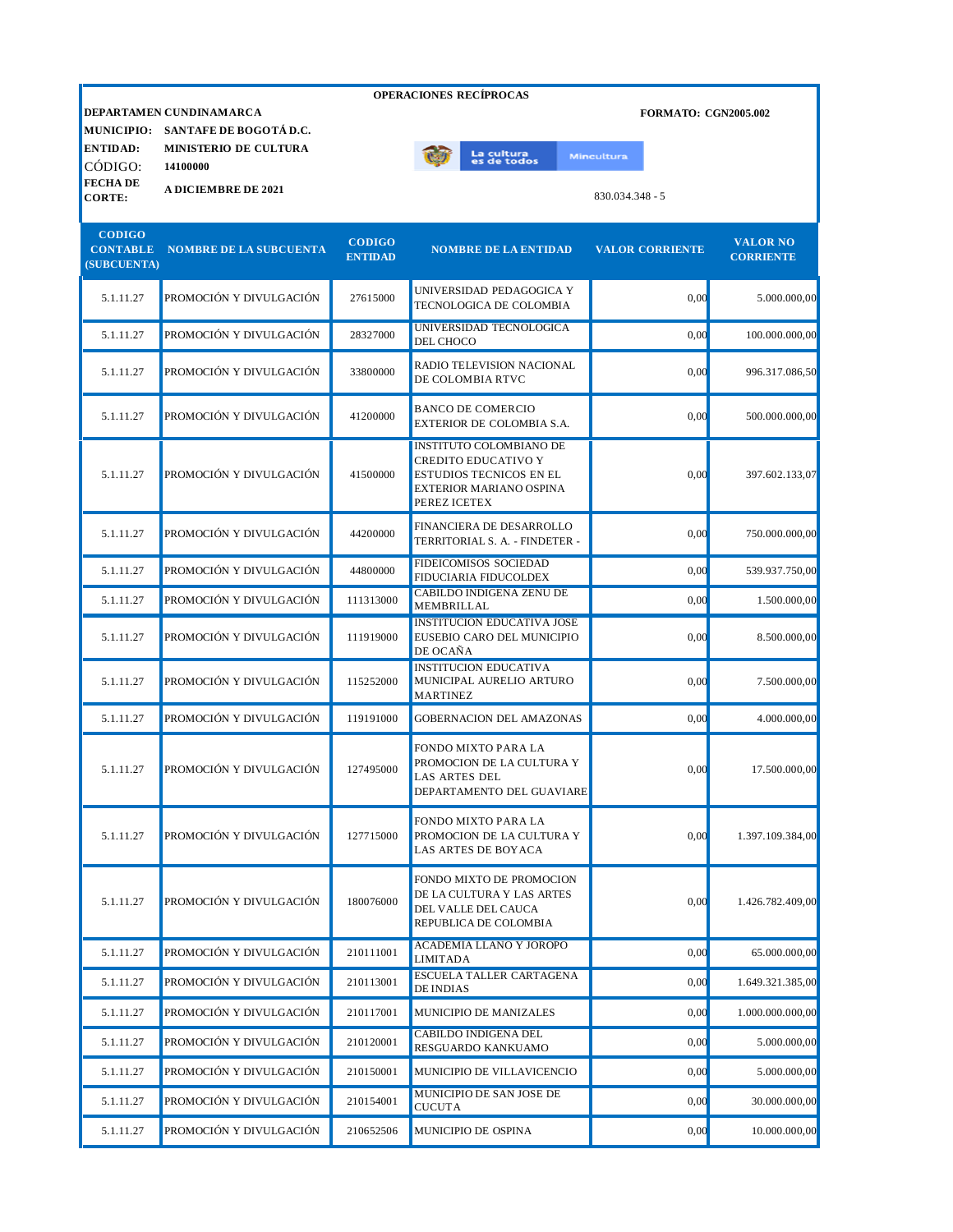|                                      | <b>OPERACIONES RECÍPROCAS</b>                          |                                 |                                                                                 |                             |                                     |  |  |
|--------------------------------------|--------------------------------------------------------|---------------------------------|---------------------------------------------------------------------------------|-----------------------------|-------------------------------------|--|--|
|                                      | DEPARTAMEN CUNDINAMARCA                                |                                 |                                                                                 | <b>FORMATO: CGN2005.002</b> |                                     |  |  |
| <b>MUNICIPIO:</b><br><b>ENTIDAD:</b> | SANTAFE DE BOGOTÁ D.C.<br><b>MINISTERIO DE CULTURA</b> |                                 |                                                                                 |                             |                                     |  |  |
| CÓDIGO:                              | 14100000                                               |                                 | La cultura<br>es de todos                                                       | <b>Mincultura</b>           |                                     |  |  |
| <b>FECHADE</b><br><b>CORTE:</b>      | <b>A DICIEMBRE DE 2021</b>                             |                                 |                                                                                 | $830.034.348 - 5$           |                                     |  |  |
| <b>CODIGO</b>                        |                                                        |                                 |                                                                                 |                             |                                     |  |  |
| <b>CONTABLE</b><br>(SUBCUENTA)       | <b>NOMBRE DE LA SUBCUENTA</b>                          | <b>CODIGO</b><br><b>ENTIDAD</b> | <b>NOMBRE DE LA ENTIDAD</b>                                                     | <b>VALOR CORRIENTE</b>      | <b>VALOR NO</b><br><b>CORRIENTE</b> |  |  |
| 5.1.11.27                            | PROMOCIÓN Y DIVULGACIÓN                                | 210668406                       | MUNICIPIO DE LEBRIJA                                                            | 0,00                        | 15.000.000,00                       |  |  |
| 5.1.11.27                            | PROMOCIÓN Y DIVULGACIÓN                                | 210976109                       | CONSEJO COMUNITARIO DE LA<br>COMUNIDAD NEGRA DE LA<br>CUENCA DEL RIO YURUMANGUI | 0,00                        | 68.412.500,00                       |  |  |
| 5.1.11.27                            | PROMOCIÓN Y DIVULGACIÓN                                | 211018610                       | MUNICIPIO DE SAN JOSE DEL<br><b>FRAGUA</b>                                      | 0,00                        | 10.000.000,00                       |  |  |
| 5.1.11.27                            | PROMOCIÓN Y DIVULGACIÓN                                | 211417614                       | CABILDO INDIGENA DE SAN<br>LORENZO                                              | 0,00                        | 80.000.000,00                       |  |  |
| 5.1.11.27                            | PROMOCIÓN Y DIVULGACIÓN                                | 211825718                       | MUNICIPIO DE SASAIMA                                                            | 0,00                        | 25.000.000,00                       |  |  |
| 5.1.11.27                            | PROMOCIÓN Y DIVULGACIÓN                                | 211986219                       | <b>CABILDO INDIGENA INGA</b><br><b>COLON</b>                                    | 0,00                        | 28.000.000,00                       |  |  |
| 5.1.11.27                            | PROMOCIÓN Y DIVULGACIÓN                                | 212044420                       | MUNICIPIO DE LA JAGUA DEL<br>PILAR                                              | 0,00                        | 10.000.000,00                       |  |  |
| 5.1.11.27                            | PROMOCIÓN Y DIVULGACIÓN                                | 212105321                       | MUNICIPIO DE GUATAPE                                                            | 0,00                        | 9.500.000,00                        |  |  |
| 5.1.11.27                            | PROMOCIÓN Y DIVULGACIÓN                                | 213105631                       | MUNICIPIO DE SABANETA                                                           | 0,00                        | 9.500.000,00                        |  |  |
| 5.1.11.27                            | PROMOCIÓN Y DIVULGACIÓN                                | 213705237                       | <b>DON MATIAS</b>                                                               | 0,00                        | 20.000.000,00                       |  |  |
| 5.1.11.27                            | PROMOCIÓN Y DIVULGACIÓN                                | 213705837                       | TURBO DISTRITO PORTUARIO,<br>LOGISTICO, INDUSTRIAL,<br>TURISTICO Y COMERCIAL    | 0,00                        | 16.000.000,00                       |  |  |
| 5.1.11.27                            | PROMOCIÓN Y DIVULGACIÓN                                | 214805148                       | MUNICIPIO CARMEN DE<br><b>VIBORAL</b>                                           | 0,00                        | 5.000.000,00                        |  |  |
| 5.1.11.27                            | PROMOCIÓN Y DIVULGACIÓN                                | 214905649                       | MUNICIPIO DE SAN CARLOS                                                         | 0,00                        | 20.000.000,00                       |  |  |
| 5.1.11.27                            | PROMOCIÓN Y DIVULGACIÓN                                | 215018150                       | <b>INSTITUTO MUNICIPAL DE</b><br>CULTURA RECREACION Y<br><b>DEPORTE</b>         | 0,00                        | 15.000.000,00                       |  |  |
| 5.1.11.27                            | PROMOCIÓN Y DIVULGACIÓN                                | 215205652                       | MUNICIPIO DE SAN FRANCISCO                                                      | 0,00                        | 15.000.000,00                       |  |  |
| 5.1.11.27                            | PROMOCIÓN Y DIVULGACIÓN                                | 215519355                       | <b>MUNICIPIO DE INZA</b>                                                        | 0,00                        | 10.000.000,00                       |  |  |
| 5.1.11.27                            | PROMOCIÓN Y DIVULGACIÓN                                | 215573555                       | MUNICIPIO DE PLANADAS                                                           | 0,00                        | 17.500.000,00                       |  |  |
| 5.1.11.27                            | PROMOCIÓN Y DIVULGACIÓN                                | 215825758                       | MUNICIPIO DE SOPO                                                               | 0,00                        | 10.500.000,00                       |  |  |
| 5.1.11.27                            | PROMOCIÓN Y DIVULGACIÓN                                | 216052560                       | MUNICIPIO DE POTOSI                                                             | 0,00                        | 20.000.000,00                       |  |  |
| 5.1.11.27                            | PROMOCIÓN Y DIVULGACIÓN                                | 216223162                       | CABILDO INDIGENA RETIRO DE<br>LOS INDIOS CERETE - CORDOBA                       | 0,00                        | 28.000.000,00                       |  |  |
| 5.1.11.27                            | PROMOCIÓN Y DIVULGACIÓN                                | 216813468                       | MUNICIPIO DE MOMPOS                                                             | 0,00                        | 24.000.000,00                       |  |  |
| 5.1.11.27                            | PROMOCIÓN Y DIVULGACIÓN                                | 216850568                       | MUNICIPIO DE PUERTO GAITAN                                                      | 0,00                        | 25.000.000,00                       |  |  |
| 5.1.11.27                            | PROMOCIÓN Y DIVULGACIÓN                                | 217215572                       | MUNICIPIO DE PUERTO BOYACA                                                      | 0,00                        | 10.000.000,00                       |  |  |
| 5.1.11.27                            | PROMOCIÓN Y DIVULGACIÓN                                | 217605576                       | MUNICIPIO DE PUEBLORRICO                                                        | 0,00                        | 2.000.000,00                        |  |  |
| 5.1.11.27                            | PROMOCIÓN Y DIVULGACIÓN                                | 217717777                       | MUNICIPIO DE SUPIA                                                              | 0,00                        | 5.000.000,00                        |  |  |
| 5.1.11.27                            | PROMOCIÓN Y DIVULGACIÓN                                | 217725377                       | MUNICIPIO DE LA CALERA<br><b>CUNDINAMARCA</b>                                   | 0,00                        | 9.500.000,00                        |  |  |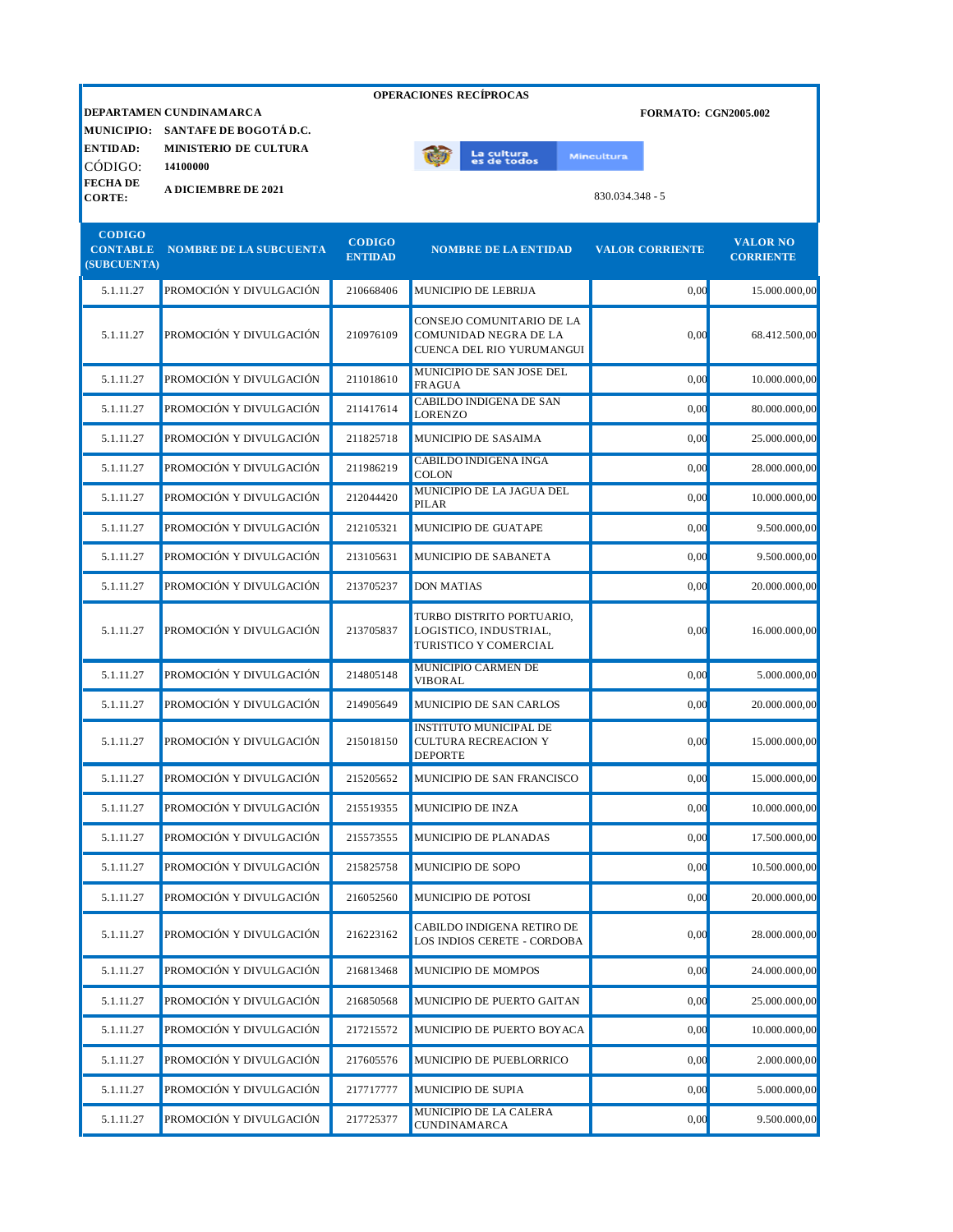|                                                 |                                                                                              |                                 | <b>OPERACIONES RECIPROCAS</b>                                                                          |                             |                                     |
|-------------------------------------------------|----------------------------------------------------------------------------------------------|---------------------------------|--------------------------------------------------------------------------------------------------------|-----------------------------|-------------------------------------|
| <b>ENTIDAD:</b>                                 | DEPARTAMEN CUNDINAMARCA<br>MUNICIPIO: SANTAFE DE BOGOTÁ D.C.<br><b>MINISTERIO DE CULTURA</b> |                                 |                                                                                                        | <b>FORMATO: CGN2005.002</b> |                                     |
| CÓDIGO:                                         | 14100000                                                                                     |                                 | La cultura<br>es de todos                                                                              | <b>Mincultura</b>           |                                     |
| <b>FECHADE</b><br><b>CORTE:</b>                 | <b>A DICIEMBRE DE 2021</b>                                                                   |                                 |                                                                                                        | 830.034.348 - 5             |                                     |
| <b>CODIGO</b><br><b>CONTABLE</b><br>(SUBCUENTA) | <b>NOMBRE DE LA SUBCUENTA</b>                                                                | <b>CODIGO</b><br><b>ENTIDAD</b> | <b>NOMBRE DE LA ENTIDAD</b>                                                                            | <b>VALOR CORRIENTE</b>      | <b>VALOR NO</b><br><b>CORRIENTE</b> |
| 5.1.11.27                                       | PROMOCIÓN Y DIVULGACIÓN                                                                      | 217923079                       | MUNICIPIO DE BUENAVISTA                                                                                | 0.00                        | 10.000.000,00                       |
| 5.1.11.27                                       | PROMOCIÓN Y DIVULGACIÓN                                                                      | 218115681                       | MUNICIPIO DE SAN PABLO DE<br><b>BORBUR</b>                                                             | 0.00                        | 5.000.000,00                        |
| 5.1.11.27                                       | PROMOCIÓN Y DIVULGACIÓN                                                                      | 218508685                       | MUNICIPIO DE SANTO TOMAS                                                                               | 0,00                        | 10.000.000,00                       |
| 5.1.11.27                                       | PROMOCIÓN Y DIVULGACIÓN                                                                      | 218525785                       | <b>MUNICIPIO DE TABIO</b>                                                                              | 0,00                        | 19.500.000,00                       |
| 5.1.11.27                                       | PROMOCIÓN Y DIVULGACIÓN                                                                      | 219052390                       | MUNICIPIO DE LA TOLA                                                                                   | 0,00                        | 15.000.000,00                       |
| 5.1.11.27                                       | PROMOCIÓN Y DIVULGACIÓN                                                                      | 219181591                       | MUNICIPIO DE PUERTO RONDON                                                                             | 0,00                        | 10.000.000,00                       |
| 5.1.11.27                                       | PROMOCIÓN Y DIVULGACIÓN                                                                      | 219608296                       | MUNICIPIO DE GALAPA                                                                                    | 0,00                        | 20.000.000,00                       |
| 5.1.11.27                                       | PROMOCIÓN Y DIVULGACIÓN                                                                      | 220125785                       | <b>INSTITUTO MUNICIPAL DE</b><br>CULTURA JOAQUIN PINEROS<br><b>CORPAS TABIO</b><br><b>CUNDINAMARCA</b> | 0,00                        | 25.000.000,00                       |
| 5.1.11.27                                       | PROMOCIÓN Y DIVULGACIÓN                                                                      | 220276563                       | <b>INSTITUTO MUNICIPAL DE</b><br>CULTURA Y TURISMO DE<br>PRADERA                                       | 0,00                        | 15.000.000,00                       |
| 5.1.11.27                                       | PROMOCIÓN Y DIVULGACIÓN                                                                      | 223915238                       | <b>INSTITUTO DE CULTURA Y</b><br>BELLAS ARTES DE DUITAMA,<br>"CULTURAMA"                               | 0,00                        | 10.000.000,00                       |
| 5.1.11.27                                       | PROMOCIÓN Y DIVULGACIÓN                                                                      | 250105001                       | PLAZA MAYOR MEDELLIN<br><b>CONVENCIONES Y</b><br>EXPOSICIONES S.A.                                     | 0,00                        | 5.715.000.000,00                    |
| 5.1.11.27                                       | PROMOCIÓN Y DIVULGACIÓN                                                                      | 923271100                       | <b>INSTITUTO DE CULTURA DE EL</b><br>CARMEN DE VIBORAL                                                 | 0,00                        | 2.500.000,00                        |
| 5.1.11.27                                       | PROMOCIÓN Y DIVULGACIÓN                                                                      | 923271631                       | INT MPAL DEPORTE,<br>RECREACION, CULTURA Y<br>TURISMO                                                  | 0,00                        | 10.000.000,00                       |
| 5.1.11.27                                       | PROMOCIÓN Y DIVULGACIÓN                                                                      | 923272138                       | <b>INSTITUTO DE CULTURA Y</b><br>TURISMO DE PAMPLONA                                                   | 0,00                        | 5.000.000,00                        |
| 5.1.11.54                                       | Organización de eventos                                                                      | 131110000                       | SOCIEDAD DE TELEVISION DE<br>CALDAS RISARALDA Y QUINDIO<br>LTDA.                                       | 0,00                        | 5.419.222,00                        |
| 5.1.11.54                                       | Organización de eventos                                                                      | 250105001                       | PLAZA MAYOR MEDELLIN<br>CONVENCIONES Y<br>EXPOSICIONES S.A.                                            | 0,00                        | 2.622.634.476,00                    |
| 5.1.20.01                                       | Impuesto predial unificado                                                                   | 219854498                       | MUNICIPIO DE OCAÑA                                                                                     | 0,00                        | 2.002.700,00                        |
| 5.1.20.01                                       | Impuesto predial unificado                                                                   | 210113001                       | <b>DISTRITO TURISTICO Y</b><br>CULTURAL DE CARTAGENA DE<br><b>INDIAS</b>                               | 0,00                        | 133.912.258,00                      |
| 5.1.20.01                                       | Impuesto predial unificado                                                                   | 217454874                       | MUNICIPIO VILLA DEL ROSARIO                                                                            | 0,00                        | 310.000,00                          |
| 5.1.20.01                                       | Impuesto predial unificado                                                                   | 210108001                       | DISTRITO ESPECIAL INDUSTRIAL<br>Y PORTUARIO DE<br>BARRANQUILLA                                         | 0,00                        | 6.899.310,00                        |
| 5.1.20.01                                       | Impuesto predial unificado                                                                   | 210147001                       | DISTRITO TURISTICO CULTURAL<br>E HISTORICO DE SANTA MARTA                                              | 0,00                        | 4.335.200,00                        |
| 5.1.20.01                                       | Impuesto predial unificado                                                                   | 210115001                       | MUNICIPIO DE TUNJA                                                                                     | 0,00                        | 588.000,00                          |
| 5.1.20.01                                       | Impuesto predial unificado                                                                   | 210119001                       | MUNICIPIO DE POPAYAN                                                                                   | 0,00                        | 2.032.000,00                        |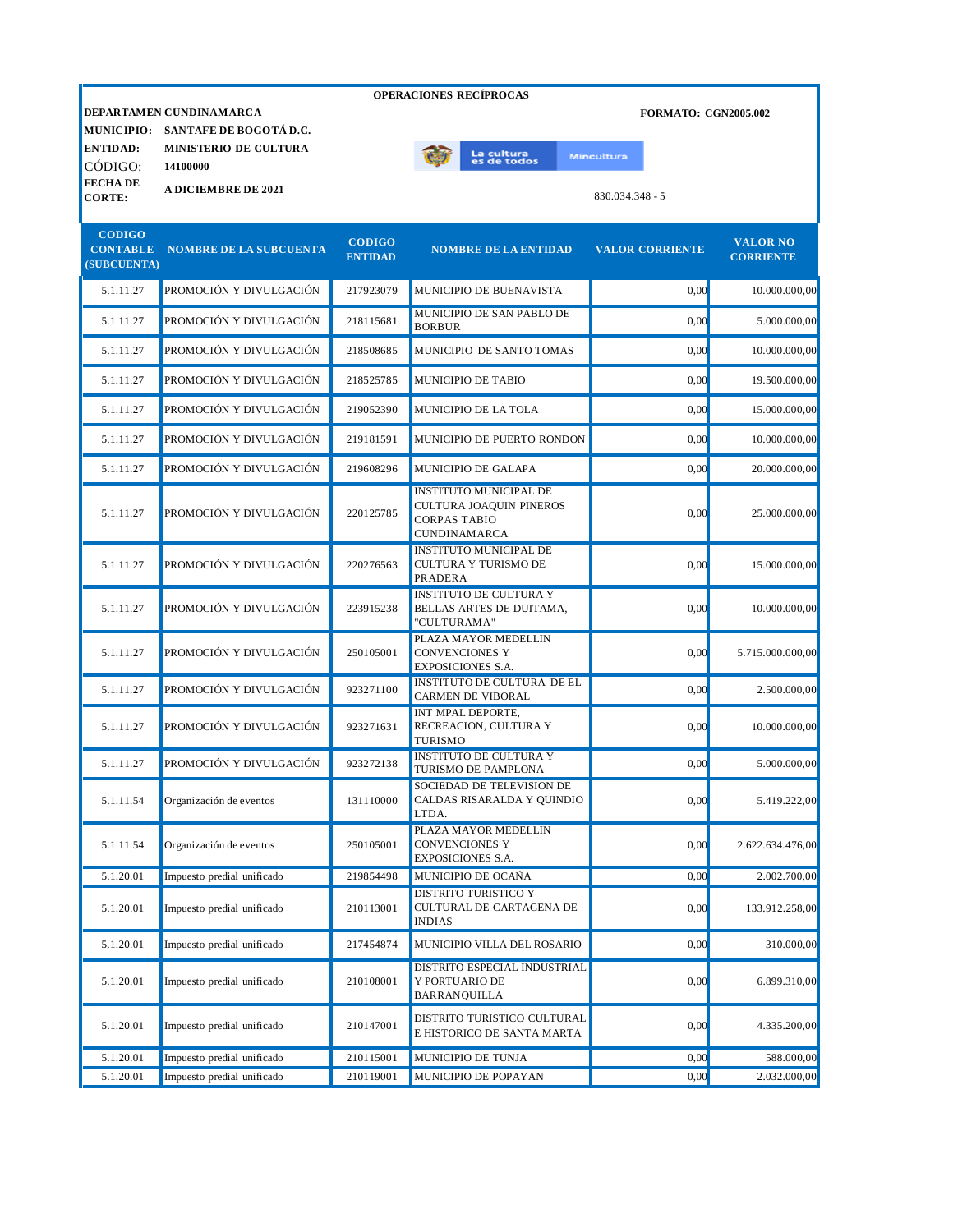|                                |                                         |                | <b>OPERACIONES RECÍPROCAS</b>                                       |                             |                  |
|--------------------------------|-----------------------------------------|----------------|---------------------------------------------------------------------|-----------------------------|------------------|
|                                | DEPARTAMEN CUNDINAMARCA                 |                |                                                                     | <b>FORMATO: CGN2005.002</b> |                  |
|                                | MUNICIPIO: SANTAFE DE BOGOTÁ D.C.       |                |                                                                     |                             |                  |
| <b>ENTIDAD:</b>                | <b>MINISTERIO DE CULTURA</b>            |                | La cultura<br>es de todos                                           | <b>Mincultura</b>           |                  |
| CÓDIGO:<br><b>FECHA DE</b>     | 14100000                                |                |                                                                     |                             |                  |
| <b>CORTE:</b>                  | <b>A DICIEMBRE DE 2021</b>              |                |                                                                     | $830.034.348 - 5$           |                  |
|                                |                                         |                |                                                                     |                             |                  |
| <b>CODIGO</b>                  |                                         | <b>CODIGO</b>  |                                                                     |                             | <b>VALOR NO</b>  |
| <b>CONTABLE</b><br>(SUBCUENTA) | <b>NOMBRE DE LA SUBCUENTA</b>           | <b>ENTIDAD</b> | <b>NOMBRE DE LA ENTIDAD</b>                                         | <b>VALOR CORRIENTE</b>      | <b>CORRIENTE</b> |
|                                |                                         |                |                                                                     |                             |                  |
|                                |                                         |                | SANTIAGO DE CALI DISTRITO<br>ESPECIAL, DEPORTIVO,                   |                             |                  |
| 5.1.20.01                      | Impuesto predial unificado              | 210176001      | CULTURAL, TURISTICO,                                                | 0,00                        | 2.601.000,00     |
|                                |                                         |                | EMPRESARIAL Y DE SERVICIOS                                          |                             |                  |
| 5.1.20.01                      | Impuesto predial unificado              | 210127001      | MUNICIPIO DE QUIBDO                                                 | 0.00                        | 558.224,00       |
|                                |                                         |                | BUENAVENTURA DISTRITO<br>ESPECIAL INDUSTRIAL,                       |                             |                  |
| 5.1.20.01                      | Impuesto predial unificado              | 210976109      | PORTUARIO, BIODIVERSO Y                                             | 0,00                        | 5.839.190,00     |
|                                |                                         |                | ECOTURISTICO                                                        |                             |                  |
| 5.1.20.01                      | Impuesto predial unificado              | 210111001      | <b>BOGOTA DISTRITO CAPITAL</b>                                      | 0,00                        | 131.102.000,00   |
| 5.1.20.02                      | Cuota de fiscalización y auditaje       | 10200000       | CONTRALORIA GENERAL DE LA<br><b>REPUBLICA</b>                       | 0,00                        | 1.020.965.008,00 |
| 5.1.20.11                      | Impuesto sobre vehículos                | 210111001      | <b>BOGOTA DISTRITO CAPITAL</b>                                      |                             | 2.395.000,00     |
|                                | automotores                             |                |                                                                     | 0,00                        |                  |
| 5.1.20.11                      | Impuesto sobre vehículos<br>automotores | 115454000      | DEPARTAMENTO NORTE DE<br>SANTANDER                                  | 0,00                        | 1.076.900,00     |
| 5.4.23.02                      | Para proyectos de inversión             | 11300000       | CENTRO EDUCATIVO DISTRITAL<br>ORINOCO                               | 0,00                        | 11.700.000,00    |
| 5.4.23.02                      | Para proyectos de inversión             | 26141000       | UNIVERSIDAD SURCOLOMBIANA                                           | 0,00                        | 10.500.000,00    |
| 5.4.23.02                      | Para proyectos de inversión             | 27017000       | UNIVERSIDAD DE CALDAS                                               | 0,00                        | 437.600.000,00   |
| 5.4.23.02                      | Para proyectos de inversión             | 27219000       | UNIVERSIDAD DEL CAUCA                                               | 0,00                        | 27.700.000,00    |
| 5.4.23.02                      | Para proyectos de inversión             | 27400000       | UNIVERSIDAD NACIONAL DE<br>COLOMBIA                                 | 0,00                        | 1.028.500.000,00 |
| 5.4.23.02                      | Para proyectos de inversión             | 27500000       | UNIVERSIDAD PEDAGOGICA<br><b>NACIONAL</b>                           | 0,00                        | 3.300.000.000,00 |
| 5.4.23.02                      | Para proyectos de inversión             | 92500000       | <b>INSTITUTO COLOMBIANO DE</b><br><b>BALLET CLASICO INCOLBALLET</b> | 0,00                        | 182.500.000,00   |
|                                |                                         |                | INSTITUTO MUNICIPAL PARA LA                                         |                             |                  |
| 5.4.23.02                      | Para proyectos de inversión             | 96000000       | <b>CULTURA Y TURISMO DE</b>                                         | 0,00                        | 15.200.000.00    |
|                                |                                         |                | MONIQUIRA                                                           |                             |                  |
| 5.4.23.02                      | Para proyectos de inversión             | 97200000       | CENTRO CULTURAL BACATA DE<br>FUNZA                                  | 0,00                        | 32.280.000,00    |
| 5.4.23.02                      | Para proyectos de inversión             | 110505000      | DEPARTAMENTO DE ANTIOQUIA                                           | 0,00                        | 1.226.449.930,00 |
| 5.4.23.02                      | Para proyectos de inversión             | 110808000      | Departamento del Atlántico                                          | 0,00                        | 43.120.000,00    |
| 5.4.23.02                      | Para proyectos de inversión             | 111313000      | Departamento de Bolívar                                             | 0,00                        | 38.500.000,00    |
| 5.4.23.02                      | Para proyectos de inversión             | 111515000      | DEPARTAMENTO DE BOYACA                                              | 0,00                        | 803.481.453,00   |
| 5.4.23.02                      | Para proyectos de inversión             | 111717000      | DEPARTAMENTO DE CALDAS                                              | 0,00                        | 219.665.935,00   |
| 5.4.23.02                      | Para proyectos de inversión             | 111818000      | Departamento del Caquetá                                            | 0,00                        | 129.262.400,00   |
| 5.4.23.02                      | Para proyectos de inversión             | 111919000      | Departamento del Cauca                                              | 0.00                        | 68.880.000,00    |
| 5.4.23.02                      | Para proyectos de inversión             | 112020000      | Departamento del Cesar                                              | 0,00                        | 78.400.000,00    |
| 5.4.23.02                      | Para proyectos de inversión             | 112323000      | Departamento de Córdoba                                             | 0,00                        | 129.020.000,00   |
| 5.4.23.02                      | Para proyectos de inversión             | 112525000      | DEPARTAMENTO DE<br>CUNDINAMARCA                                     | 0,00                        | 835.917.353,00   |
| 5.4.23.02                      | Para proyectos de inversión             | 112727000      | Departamento del Chocó                                              | 0,00                        | 669.266.934,00   |
| 5.4.23.02                      | Para proyectos de inversión             | 114141000      | DEPARTAMENTO DEL HUILA                                              | 0,00                        | 86.000.000,00    |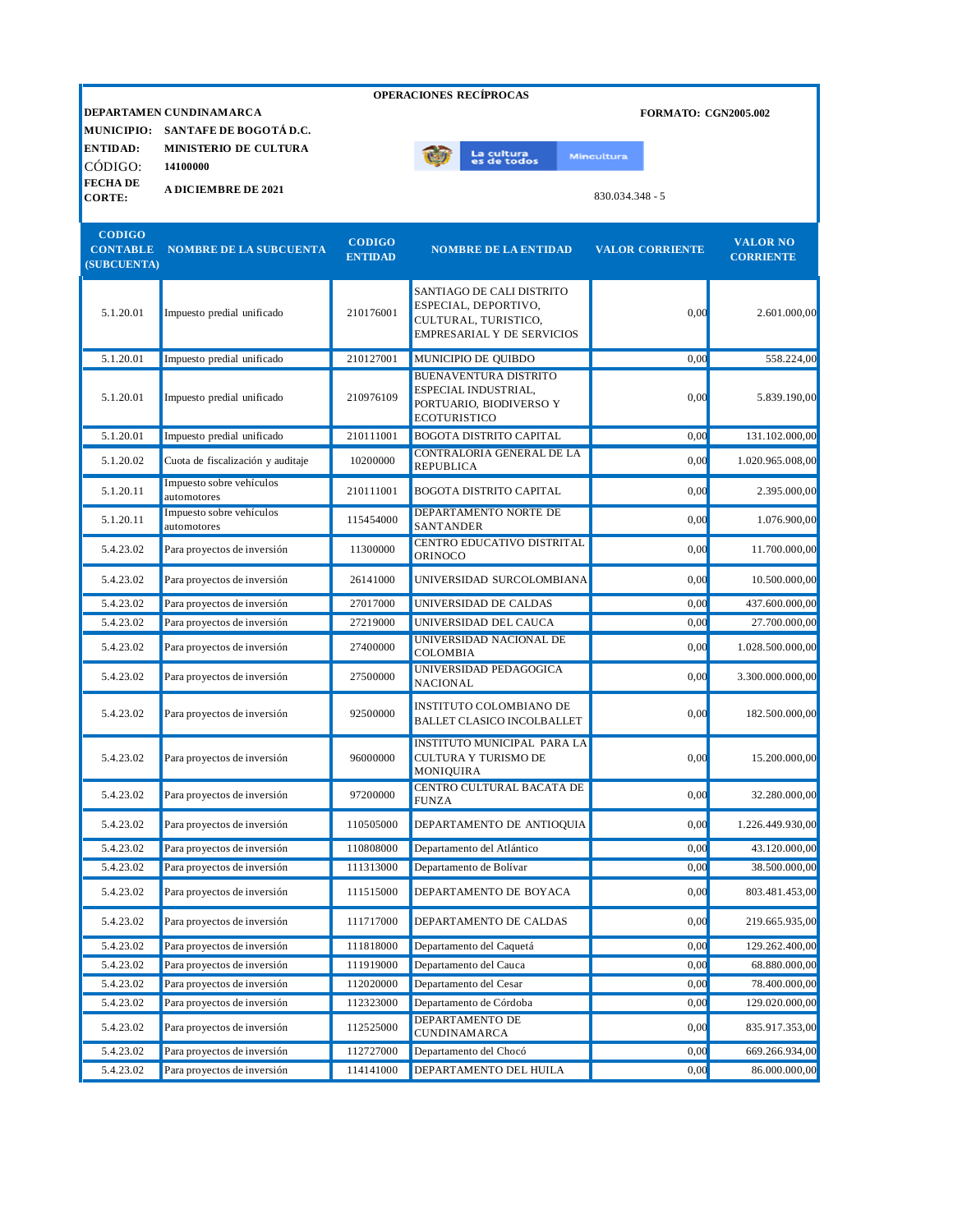|                                                 | <b>OPERACIONES RECÍPROCAS</b>                     |                                 |                                                                                                       |                             |                                     |  |  |
|-------------------------------------------------|---------------------------------------------------|---------------------------------|-------------------------------------------------------------------------------------------------------|-----------------------------|-------------------------------------|--|--|
| <b>MUNICIPIO:</b>                               | DEPARTAMEN CUNDINAMARCA<br>SANTAFE DE BOGOTÁ D.C. |                                 |                                                                                                       | <b>FORMATO: CGN2005.002</b> |                                     |  |  |
| <b>ENTIDAD:</b><br>CÓDIGO:                      | MINISTERIO DE CULTURA<br>14100000                 |                                 | La cultura<br>es de todos                                                                             | <b>Mincultura</b>           |                                     |  |  |
| <b>FECHA DE</b><br><b>CORTE:</b>                | <b>A DICIEMBRE DE 2021</b>                        |                                 |                                                                                                       | 830.034.348 - 5             |                                     |  |  |
| <b>CODIGO</b><br><b>CONTABLE</b><br>(SUBCUENTA) | <b>NOMBRE DE LA SUBCUENTA</b>                     | <b>CODIGO</b><br><b>ENTIDAD</b> | <b>NOMBRE DE LA ENTIDAD</b>                                                                           | <b>VALOR CORRIENTE</b>      | <b>VALOR NO</b><br><b>CORRIENTE</b> |  |  |
| 5.4.23.02                                       | Para proyectos de inversión                       | 114444000                       | JUNTA DE ACCION COMUNAL<br>DEL BARRIO LOS OLIVOS<br>SECTOR 25 DE ENERO DEL<br>DISTRITO TC DE RIOHACHA | 0,00                        | 5.200.000,00                        |  |  |
| 5.4.23.02                                       | Para proyectos de inversión                       | 114747000                       | Departamento del Magdalena                                                                            | 0,00                        | 59.600.000,00                       |  |  |
| 5.4.23.02                                       | Para proyectos de inversión                       | 115252000                       | DEPARTAMENTO DE NARIÑO                                                                                | 0,00                        | 713.328.486,00                      |  |  |
| 5.4.23.02                                       | Para proyectos de inversión                       | 115454000                       | DEPARTAMENTO NORTE DE<br><b>SANTANDER</b>                                                             | 0.00                        | 326.244.185,00                      |  |  |
| 5.4.23.02                                       | Para proyectos de inversión                       | 116363000                       | DEPARTAMENTO DEL QUINDIO                                                                              | 0,00                        | 9.672.000,00                        |  |  |
| 5.4.23.02                                       | Para proyectos de inversión                       | 116666000                       | DEPARTAMENTO DE RISARALDA                                                                             | 0,00                        | 29.120.000,00                       |  |  |
| 5.4.23.02                                       | Para proyectos de inversión                       | 117070000                       | DEPARTAMENTO DE SUCRE                                                                                 | 0,00                        | 290.208.000,00                      |  |  |
| 5.4.23.02                                       | Para proyectos de inversión                       | 117373000                       | <b>GOBIERNO DEPARTAMENTAL</b><br>DEL TOLIMA                                                           | 0,00                        | 12.640.000,00                       |  |  |
| 5.4.23.02                                       | Para proyectos de inversión                       | 117676000                       | Departamento del Valle del Cauca                                                                      | 0.00                        | 56.960.000,00                       |  |  |
| 5.4.23.02                                       | Para proyectos de inversión                       | 118585000                       | Departamento de Casanare                                                                              | 0,00                        | 43.800.000,00                       |  |  |
| 5.4.23.02                                       | Para proyectos de inversión                       | 118686000                       | Departamento del Putumayo                                                                             | 0,00                        | 106.576.800,00                      |  |  |
| 5.4.23.02                                       | Para proyectos de inversión                       | 119191000                       | <b>GOBERNACION DEL AMAZONAS</b>                                                                       | 0,00                        | 49.600.000,00                       |  |  |
| 5.4.23.02                                       | Para proyectos de inversión                       | 119595000                       | DEPARTAMENTO DEL GUAVIARE                                                                             | 0,00                        | 24.000.000,00                       |  |  |
| 5.4.23.02                                       | Para proyectos de inversión                       | 119999000                       | DEPARTAMENTO DEL VICHADA                                                                              | 0,00                        | 32.700.000,00                       |  |  |
| 5.4.23.02                                       | Para proyectos de inversión                       | 120205000                       | UNIVERSIDAD DE ANTIOQUIA                                                                              | 0,00                        | 37.000.000,00                       |  |  |
| 5.4.23.02                                       | Para proyectos de inversión                       | 121376000                       | BIBLIOTECA DEPARTAMENTAL<br>JORGE GARCES BORRERO                                                      | 0,00                        | 12.800.000,00                       |  |  |
| 5.4.23.02                                       | Para proyectos de inversión                       | 121647000                       | UNIVERSIDAD DEL MAGDALENA                                                                             | 0,00                        | 12.000.000,00                       |  |  |
| 5.4.23.02                                       | Para proyectos de inversión                       | 123618000                       | <b>INSTITUTO DEPARTAMENTAL</b><br>DE CULTURA, DEPORTE Y<br>TURISMO DEL CAQUETÁ                        | 0,00                        | 28.800.000,00                       |  |  |
| 5.4.23.02                                       | Para proyectos de inversión                       | 126441000                       | FOMCULTURA FONDO MIXTO DE<br>CULTURA Y TURISMO DEL<br><b>HUILA</b>                                    | 0,00                        | 4.000.000,00                        |  |  |
| 5.4.23.02                                       | Para proyectos de inversión                       | 126663000                       | UNIVERSIDAD DEL QUINDIO                                                                               | 0,00                        | 11.800.000,00                       |  |  |
| 5.4.23.02                                       | Para proyectos de inversión                       | 127495000                       | FONDO MIXTO PARA LA<br>PROMOCION DE LA CULTURA Y<br>LAS ARTES DEL<br>DEPARTAMENTO DEL GUAVIARE        | 0,00                        | 4.000.000,00                        |  |  |
| 5.4.23.02                                       | Para proyectos de inversión                       | 127715000                       | FONDO MIXTO PARA LA<br>PROMOCION DE LA CULTURA Y<br>LAS ARTES DE BOYACA                               | 0,00                        | 85.729.092,00                       |  |  |
| 5.4.23.02                                       | Para proyectos de inversión                       | 127797000                       | INSTITUTO DEPARTAMENTAL<br>DE DEPORTES, CULTURA Y<br>RECREACION DEL VAUPES                            | 0,00                        | 45.219.998,60                       |  |  |
| 5.4.23.02                                       | Para proyectos de inversión                       | 128868000                       | UNIVERSIDAD INDUSTRIAL DE<br><b>SANTANDER</b>                                                         | 0,00                        | 42.000.000,00                       |  |  |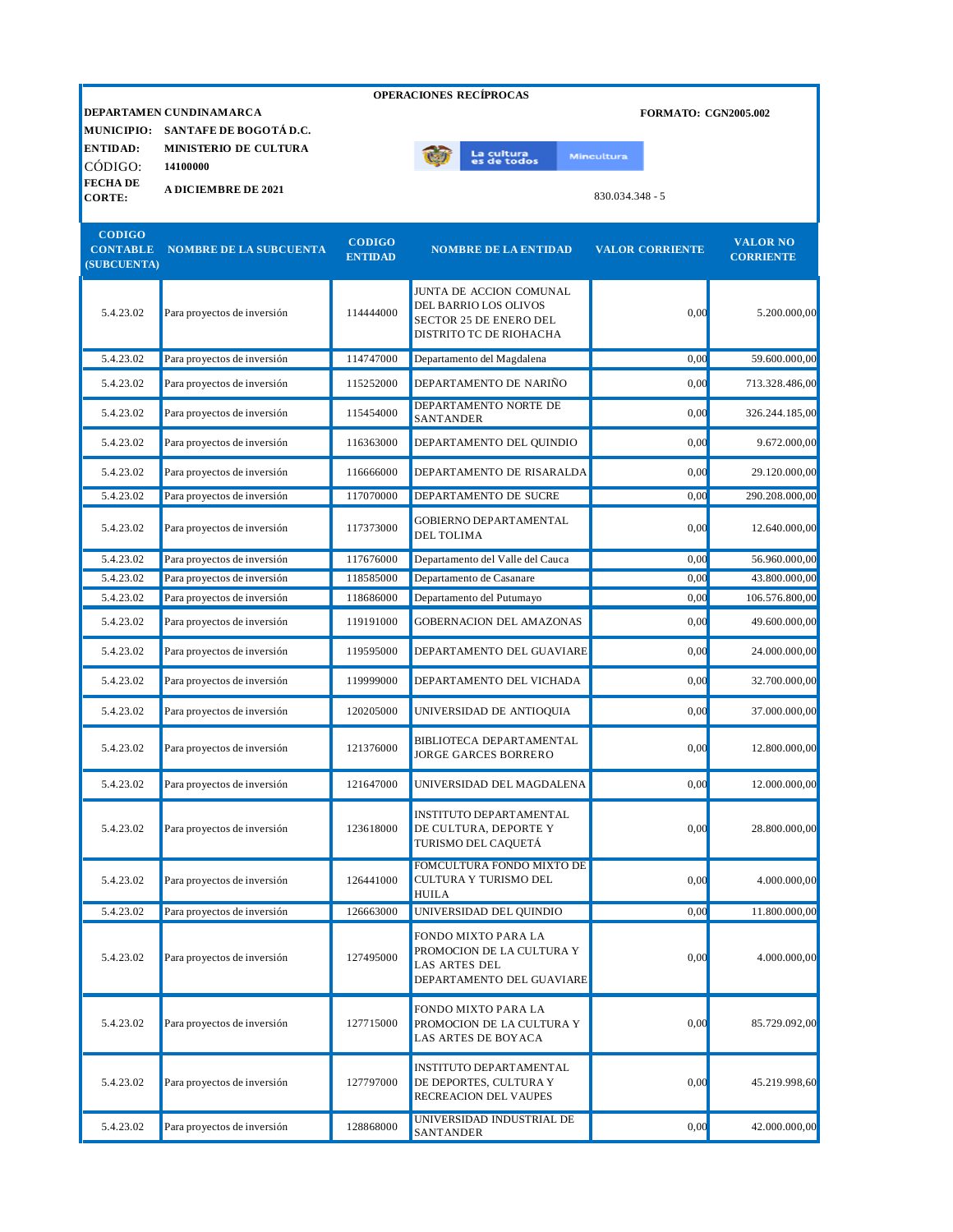|                                |                                                              |                                 | <b>OPERACIONES RECÍPROCAS</b>                                         |                             |                                     |
|--------------------------------|--------------------------------------------------------------|---------------------------------|-----------------------------------------------------------------------|-----------------------------|-------------------------------------|
|                                | DEPARTAMEN CUNDINAMARCA<br>MUNICIPIO: SANTAFE DE BOGOTÁ D.C. |                                 |                                                                       | <b>FORMATO: CGN2005.002</b> |                                     |
| <b>ENTIDAD:</b>                | <b>MINISTERIO DE CULTURA</b>                                 |                                 |                                                                       |                             |                                     |
| CÓDIGO:                        | 14100000                                                     |                                 | La cultu <mark>ra</mark><br>es de todos                               | Mincultura                  |                                     |
| <b>FECHADE</b>                 | <b>A DICIEMBRE DE 2021</b>                                   |                                 |                                                                       |                             |                                     |
| <b>CORTE:</b>                  |                                                              |                                 |                                                                       | 830.034.348 - 5             |                                     |
| <b>CODIGO</b>                  |                                                              |                                 |                                                                       |                             |                                     |
| <b>CONTABLE</b><br>(SUBCUENTA) | <b>NOMBRE DE LA SUBCUENTA</b>                                | <b>CODIGO</b><br><b>ENTIDAD</b> | <b>NOMBRE DE LA ENTIDAD</b>                                           | <b>VALOR CORRIENTE</b>      | <b>VALOR NO</b><br><b>CORRIENTE</b> |
| 5.4.23.02                      | Para proyectos de inversión                                  | 128873000                       | CONSERVATORIO DEL TOLIMA                                              | 0,00                        | 69.600.000,00                       |
| 5.4.23.02                      | Para proyectos de inversión                                  | 129373000                       | UNIVERSIDAD DEL TOLIMA                                                | 0,00                        | 15.800.000,00                       |
| 5.4.23.02                      | Para proyectos de inversión                                  | 163150000                       | <b>INSTITUTO DEPARTAMENTAL</b><br>DE CULTURA DEL META                 | 0,00                        | 71.000.000,00                       |
|                                |                                                              |                                 | FONDO MIXTO DE PROMOCION                                              |                             |                                     |
| 5.4.23.02                      | Para proyectos de inversión                                  | 180076000                       | DE LA CULTURA Y LAS ARTES                                             | 0,00                        | 612.500.000,00                      |
|                                |                                                              |                                 | DEL VALLE DEL CAUCA<br>REPUBLICA DE COLOMBIA                          |                             |                                     |
| 5.4.23.02                      | Para proyectos de inversión                                  | 210005400                       | MUNICIPIO DE LA UNION                                                 | 0.00                        | 16.400.000.00                       |
| 5.4.23.02                      | Para proyectos de inversión                                  | 210013600                       | Rioviejo                                                              | 0.00                        | 54.510.000.00                       |
| 5.4.23.02                      | Para proyectos de inversión                                  | 210019100                       | MUNICIPIO DE BOLIVAR                                                  | 0.00                        | 40.620.000,00                       |
| 5.4.23.02                      | Para proyectos de inversión                                  | 210020400                       | MUNICIPIO DE LA JAGUA DE<br><b>IBIRICO</b>                            | 0,00                        | 13.300.000,00                       |
| 5.4.23.02                      | Para proyectos de inversión                                  | 210023300                       | CENTRO EDUCATIVO RURAL<br>DEL PASO LAS FLORES                         | 0,00                        | 18.900.000,00                       |
| 5.4.23.02                      | Para proyectos de inversión                                  | 210023500                       | Moñitos                                                               | 0,00                        | 59.100.000,00                       |
| 5.4.23.02                      | Para proyectos de inversión                                  | 210050400                       | MUNICIPIO DE LEJANIAS                                                 | 0,00                        | 11.960.000,00                       |
| 5.4.23.02                      | Para proyectos de inversión                                  | 210054800                       | MUNICIPIO DE TEORAMA                                                  | 0,00                        | 27.170.000,00                       |
| 5.4.23.02                      | Para proyectos de inversión                                  | 210066400                       | MUNICIPIO DE LA VIRGINIA                                              | 0.00                        | 31.910.000,00                       |
| 5.4.23.02                      | Para proyectos de inversión                                  | 210070400                       | MUNICIPIO DE LA UNION                                                 | 0.00                        | 12.350.000,00                       |
| 5.4.23.02                      | Para proyectos de inversión                                  | 210073200                       | MUNICIPIO DE COELLO                                                   | 0.00                        | 14.170.000,00                       |
| 5.4.23.02                      | Para proyectos de inversión                                  | 210076100                       | MUNICIPIO DE BOLIVAR                                                  | 0,00                        | 17.160.000,00                       |
| 5.4.23.02                      | Para proyectos de inversión                                  | 210085400                       | MUNICIPIO DE TAMARA                                                   | 0,00                        | 30.620.000,00                       |
| 5.4.23.02                      | Para proyectos de inversión                                  | 210105001                       | MUNICIPIO DE MEDELLIN                                                 | 0,00                        | 2.390.651.624,66                    |
| 5.4.23.02                      | Para proyectos de inversión                                  | 210108001                       | DISTRITO ESPECIAL INDUSTRIAL<br>Y PORTUARIO DE<br><b>BARRANQUILLA</b> | 0,00                        | 277.647.854,47                      |
| 5.4.23.02                      | Para proyectos de inversión                                  | 210111001                       | <b>BOGOTA DISTRITO CAPITAL</b>                                        | 0,00                        | 2.973.255.940,94                    |
| 5.4.23.02                      | Para proyectos de inversión                                  | 210113001                       | DISTRITO TURISTICO Y<br>CULTURAL DE CARTAGENA DE<br><b>INDIAS</b>     | 0,00                        | 125.822.882,26                      |
| 5.4.23.02                      | Para proyectos de inversión                                  | 923273334                       | ESCUELA TALLER CARTAGENA<br><b>DE INDIAS</b>                          | 0,00                        | 16.200.000,00                       |
| 5.4.23.02                      | Para proyectos de inversión                                  | 210115001                       | MUNICIPIO DE TUNJA                                                    | 0,00                        | 5.952.102,52                        |
| 5.4.23.02                      | Para proyectos de inversión                                  | 210117001                       | MUNICIPIO DE MANIZALES                                                | 0,00                        | 33.559.234,28                       |
| 5.4.23.02                      | Para proyectos de inversión                                  | 210118001                       | MUNICIPIO DE FLORENCIA                                                | 0,00                        | 22.481.507,16                       |
| 5.4.23.02                      | Para proyectos de inversión                                  | 210119001                       | MUNICIPIO DE POPAYAN                                                  | 0,00                        | 11.389.209,34                       |
| 5.4.23.02                      | Para proyectos de inversión                                  | 210119701                       | RESGUARDO INDIGENA<br>YANACONA DE SANTA MARTA                         | 0,00                        | 16.000.000,00                       |
| 5.4.23.02                      | Para proyectos de inversión                                  | 210120001                       | MUNICIPIO DE VALLEDUPAR                                               | 0,00                        | 138.303.185,67                      |
| 5.4.23.02                      | Para proyectos de inversión                                  | 210123001                       | MUNICIPIO DE MONTERIA                                                 | 0,00                        | 70.383.336,44                       |
| 5.4.23.02                      | Para proyectos de inversión                                  | 210125001                       | MUNICIPIO DE AGUA DE DIOS                                             | 0,00                        | 27.770.000,00                       |

5.4.23.02 Para proyectos de inversión 210127001 MUNICIPIO DE QUIBDO 0,00 13.400.000,00 5.4.23.02 Para proyectos de inversión 210141001 MUNICIPIO DE NEIVA 0,00 31.892.424,46 5.4.23.02 Para proyectos de inversión 210141801 MUNICIPIO DE TERUEL 0,00 33.100.000,00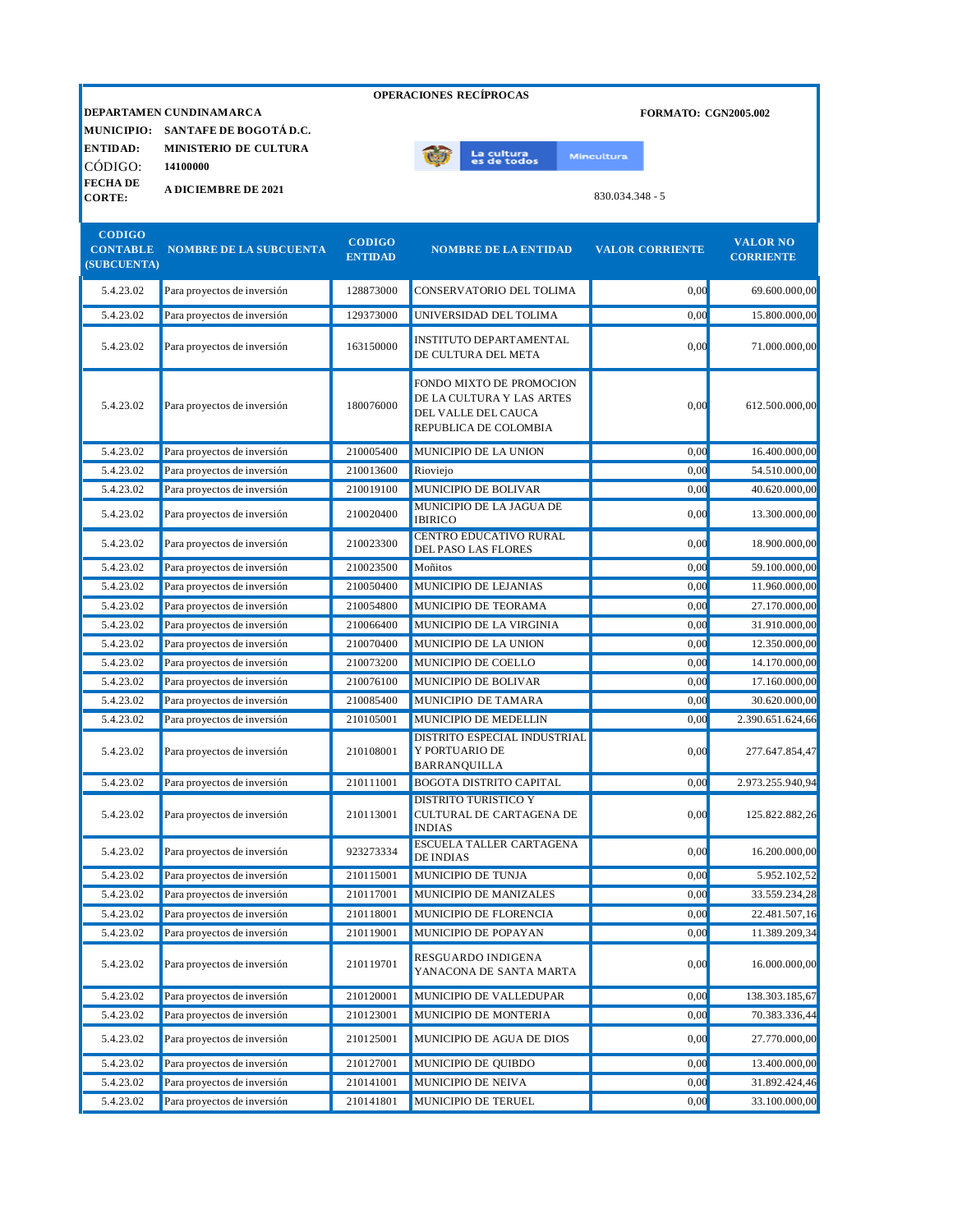| <b>OPERACIONES RECÍPROCAS</b>                   |                                                            |                                 |                                                                                                       |                             |                                     |  |
|-------------------------------------------------|------------------------------------------------------------|---------------------------------|-------------------------------------------------------------------------------------------------------|-----------------------------|-------------------------------------|--|
| <b>MUNICIPIO:</b>                               | DEPARTAMEN CUNDINAMARCA<br>SANTAFE DE BOGOTÁ D.C.          |                                 |                                                                                                       | <b>FORMATO: CGN2005.002</b> |                                     |  |
| <b>ENTIDAD:</b>                                 | <b>MINISTERIO DE CULTURA</b>                               |                                 | La cultu <mark>ra</mark><br>es de todos                                                               | <b>Mincultura</b>           |                                     |  |
| CÓDIGO:<br><b>FECHADE</b>                       | 14100000                                                   |                                 |                                                                                                       |                             |                                     |  |
| <b>CORTE:</b>                                   | <b>A DICIEMBRE DE 2021</b>                                 |                                 |                                                                                                       | 830.034.348 - 5             |                                     |  |
| <b>CODIGO</b><br><b>CONTABLE</b><br>(SUBCUENTA) | <b>NOMBRE DE LA SUBCUENTA</b>                              | <b>CODIGO</b><br><b>ENTIDAD</b> | <b>NOMBRE DE LA ENTIDAD</b>                                                                           | <b>VALOR CORRIENTE</b>      | <b>VALOR NO</b><br><b>CORRIENTE</b> |  |
| 5.4.23.02                                       | Para proyectos de inversión                                | 210144001                       | ASOCIACIÓN DE AUTORIDADES<br><b>TRADICIONALES WAYUU</b><br>ALUWATAJIRRAWA.                            | 0,00                        | 21.900.000,00                       |  |
| 5.4.23.02                                       | Para proyectos de inversión                                | 210147001                       | DISTRITO TURISTICO CULTURAL<br>E HISTORICO DE SANTA MARTA                                             | 0,00                        | 48.695.854,00                       |  |
| 5.4.23.02                                       | Para proyectos de inversión                                | 114747000                       | <b>INSTITUCION EDUCATIVA</b><br>DISTRITAL LICEO CELEDON                                               | 0,00                        | 14.400.000,00                       |  |
| 5.4.23.02                                       | Para proyectos de inversión                                | 210150001                       | <b>INSTITUCION EDUCATIVA</b><br>COLEGIO FRANCISCO ARANGO                                              | 0,00                        | 14.900.000,00                       |  |
| 5.4.23.02                                       | Para proyectos de inversión                                | 210152001                       | MUNICIPIO DE PASTO                                                                                    | 0,00                        | 148.089.085,65                      |  |
| 5.4.23.02                                       | Para proyectos de inversión                                | 210154001                       | MUNICIPIO DE SAN JOSE DE<br><b>CUCUTA</b>                                                             | 0,00                        | 98.246.080,12                       |  |
| 5.4.23.02                                       | Para proyectos de inversión                                | 210163001                       | MUNICIPIO DE ARMENIA                                                                                  | 0,00                        | 5.731.456,28                        |  |
| 5.4.23.02                                       | Para proyectos de inversión                                | 210163401                       | MUNICIPIO DE LA TEBAIDA                                                                               | 0,00                        | 41.680.000,00                       |  |
| 5.4.23.02                                       | Para proyectos de inversión                                | 210166001                       | MUNICIPIO DE PEREIRA                                                                                  | 0,00                        | 11.568.853,32                       |  |
| 5.4.23.02                                       | Para proyectos de inversión                                | 210168001                       | MUNICIPIO DE BUCARAMANGA                                                                              | 0,00                        | 4.692.896,07                        |  |
| 5.4.23.02                                       | Para proyectos de inversión                                | 210168101                       | MUNICIPIO DE BOLIVAR                                                                                  | 0.00                        | 14.560.000,00                       |  |
| 5.4.23.02                                       | Para proyectos de inversión                                | 210170001                       | MUNICIPIO DE SINCELEJO                                                                                | 0,00                        | 119.872.307,32                      |  |
| 5.4.23.02                                       | Para proyectos de inversión                                | 210173001                       | MUNICIPIO DE IBAGUE                                                                                   | 0,00                        | 14.298.212,54                       |  |
| 5.4.23.02                                       | Para proyectos de inversión                                | 210176001                       | Santiago de Cali                                                                                      | 0,00                        | 168.571.277,07                      |  |
| 5.4.23.02                                       | Para proyectos de inversión                                | 210181001                       | MUNICIPIO DE ARAUCA                                                                                   | 0,00                        | 84.005.408,66                       |  |
| 5.4.23.02                                       | Para proyectos de inversión                                | 210185001                       | MUNICIPIO DE YOPAL                                                                                    | 0,00                        | 57.420.132,30                       |  |
| 5.4.23.02                                       | Para proyectos de inversión                                | 210186001                       | MUNICIPIO DE MOCOA                                                                                    | 0,00                        | 43.006.000,00                       |  |
| 5.4.23.02                                       | Para proyectos de inversión                                | 210195001                       | <b>MUNICIPIO DE SAN JOSE DEL</b><br><b>GUAVIARE</b>                                                   | 0,00                        | 32.500.000,00                       |  |
| 5.4.23.02                                       | Para proyectos de inversión                                | 210199001                       | MUNICIPIO DE PUERTO<br><b>CARREÑO</b>                                                                 | 0,00                        | 70.800.000,00                       |  |
| 5.4.23.02                                       | Para proyectos de inversión                                | 210205002                       | MUNICIPIO DE ABEJORRAL                                                                                | 0,00                        | 83.160.000,00                       |  |
| 5.4.23.02                                       | Para proyectos de inversión                                | 210263302                       | MUNICIPIO DE GENOVA                                                                                   | 0,00                        | 25.090.000,00                       |  |
| 5.4.23.02                                       | Para proyectos de inversión                                | 210268502                       | MUNICIPIO DE ONZAGA                                                                                   | 0,00                        | 30.290.000,00                       |  |
| 5.4.23.02                                       | Para proyectos de inversión                                | 210270702                       | <b>INSTITUCION EDUCATIVA SAN</b><br><b>JUAN BAUTISTA</b>                                              | 0,00                        | 13.000.000,00                       |  |
| 5.4.23.02                                       | Para proyectos de inversión                                | 210341503                       | MUNICIPIO DE OPORAPA                                                                                  | 0,00                        | 25.830.000,00                       |  |
| 5.4.23.02                                       | Para proyectos de inversión                                | 210347703                       | MUNICIPIO DE SAN ZENON                                                                                | 0,00                        | 41.240.000,00                       |  |
| 5.4.23.02                                       | Para proyectos de inversión                                | 210352203                       | MUNICIPIO DE COLON GENOVA<br><b>NARIÑO</b>                                                            | 0,00                        | 35.550.400,00                       |  |
| 5.4.23.02                                       | Para proyectos de inversión                                | 210354003                       | MUNICIPIO DE ABREGO                                                                                   | 0,00                        | 23.760.000,00                       |  |
| 5.4.23.02                                       | Para proyectos de inversión                                | 210376403                       | MUNICIPIO DE LA VICTORIA                                                                              | 0,00                        | 20.150.000,00                       |  |
| 5.4.23.02                                       | Para proyectos de inversión                                | 210473504                       | MUNICIPIO DE ORTEGA                                                                                   | 0,00                        | 16.900.000,00                       |  |
| 5.4.23.02<br>5.4.23.02                          | Para proyectos de inversión<br>Para proyectos de inversión | 210518205<br>210527205          | MUNICIPIO DE CURILLO<br><b>INSTITUCION EDUCATIVA</b><br><b>INDUSTRIAL MARIA</b><br><b>AUXILIADORA</b> | 0,00<br>0,00                | 12.000.000,00<br>13.800.000,00      |  |
| 5.4.23.02                                       | Para proyectos de inversión                                | 210552405                       | MUNICIPIO DE LEIVA                                                                                    | 0,00                        | 49.334.800,00                       |  |
| 5.4.23.02                                       | Para proyectos de inversión                                | 210554405                       | MUNICIPIO DE LOS PATIOS                                                                               | 0,00                        | 28.210.000,00                       |  |
| 5.4.23.02                                       | Para proyectos de inversión                                | 210615806                       | MUNICIPIO DE TIBASOSA                                                                                 | 0,00                        | 17.290.000,00                       |  |
| 5.4.23.02                                       | Para proyectos de inversión                                | 210641006                       | MUNICIPIO DE ACEVEDO                                                                                  | 0,00                        | 27.088.000,00                       |  |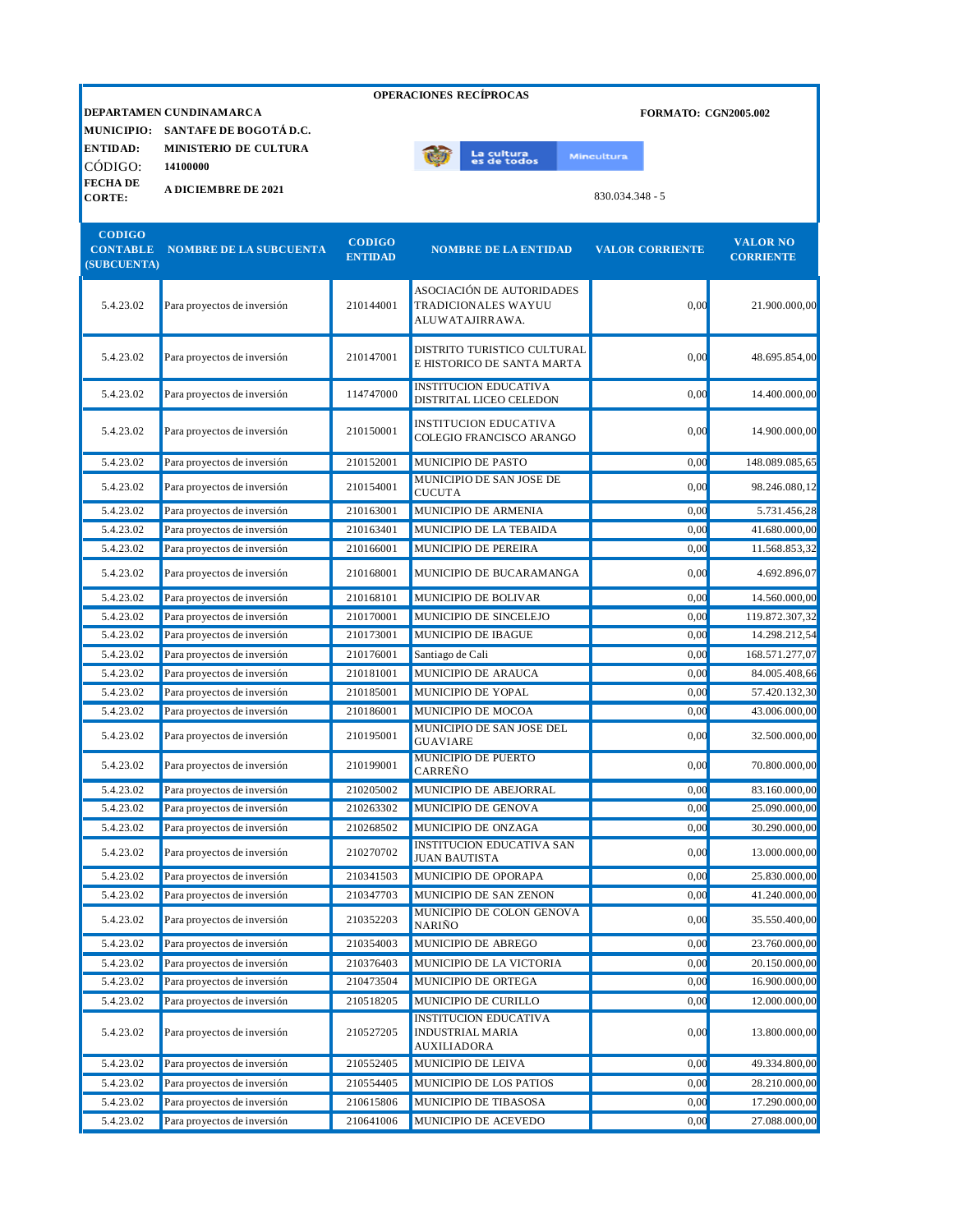|                                |                                                              |                | <b>OPERACIONES RECÍPROCAS</b>                     |                             |                  |
|--------------------------------|--------------------------------------------------------------|----------------|---------------------------------------------------|-----------------------------|------------------|
|                                | DEPARTAMEN CUNDINAMARCA<br>MUNICIPIO: SANTAFE DE BOGOTÁ D.C. |                |                                                   | <b>FORMATO: CGN2005.002</b> |                  |
| <b>ENTIDAD:</b>                | <b>MINISTERIO DE CULTURA</b>                                 |                |                                                   |                             |                  |
| CÓDIGO:                        | 14100000                                                     |                | La cultu <mark>ra</mark><br>es de todos           | <b>Mincultura</b>           |                  |
| <b>FECHADE</b>                 |                                                              |                |                                                   |                             |                  |
| <b>CORTE:</b>                  | <b>A DICIEMBRE DE 2021</b>                                   |                |                                                   | 830.034.348 - 5             |                  |
|                                |                                                              |                |                                                   |                             |                  |
| <b>CODIGO</b>                  |                                                              | <b>CODIGO</b>  |                                                   |                             | <b>VALOR NO</b>  |
| <b>CONTABLE</b><br>(SUBCUENTA) | <b>NOMBRE DE LA SUBCUENTA</b>                                | <b>ENTIDAD</b> | <b>NOMBRE DE LA ENTIDAD</b>                       | <b>VALOR CORRIENTE</b>      | <b>CORRIENTE</b> |
| 5.4.23.02                      | Para proyectos de inversión                                  | 210650606      | MUNICIPIO DE RESTREPO                             | 0,00                        | 40.300.000,00    |
| 5.4.23.02                      | Para proyectos de inversión                                  | 210652506      | MUNICIPIO DE OSPINA                               | 0,00                        | 33.130.000,00    |
| 5.4.23.02                      | Para proyectos de inversión                                  | 210668406      | <b>MUNICIPIO DE LEBRIJA</b>                       | 0,00                        | 31.460.000,00    |
| 5.4.23.02                      | Para proyectos de inversión                                  | 210705107      | MUNICIPIO DE BRICEÑO                              | 0,00                        | 13.780.000,00    |
|                                |                                                              |                |                                                   |                             |                  |
| 5.4.23.02                      | Para proyectos de inversión                                  | 210715407      | MUNICIPIO DE VILLA DE LEIVA                       | 0,00                        | 16.549.000,00    |
| 5.4.23.02                      | Para proyectos de inversión                                  | 210715507      | MUNICIPIO DE OTANCHE                              | 0.00                        | 15.860.000.00    |
| 5.4.23.02                      | Para proyectos de inversión                                  | 210723807      | CENTRO EDUCATIVO NUEVA<br><b>UNION</b>            | 0,00                        | 15.600.000,00    |
| 5.4.23.02                      | Para proyectos de inversión                                  | 210747707      | MUNICIPIO DE SANTA ANA                            | 0.00                        | 49.712.000,00    |
| 5.4.23.02                      | Para proyectos de inversión                                  | 210752207      | MUNICIPIO DE CONSACA                              | 0.00                        | 19.680.000,00    |
| 5.4.23.02                      | Para proyectos de inversión                                  | 210768307      | MUNICIPIO DE GIRON                                | 0,00                        | 92.547.769,08    |
| 5.4.23.02                      | Para proyectos de inversión                                  | 210815808      | MUNICIPIO DE TINJACA                              | 0,00                        | 18.330.000,00    |
| 5.4.23.02                      | Para proyectos de inversión                                  | 210870708      | I. E. SAN JOSE                                    | 0,00                        | 9.000.000,00     |
| 5.4.23.02                      | Para proyectos de inversión                                  | 210905209      | MUNICIPIO DE CONCORDIA                            | 0,00                        | 26.120.000,00    |
| 5.4.23.02                      | Para proyectos de inversión                                  | 210905809      | MUNICIPIO DE TITIRIBI                             | 0,00                        | 14.560.000,00    |
| 5.4.23.02                      | Para proyectos de inversión                                  | 210919809      | MUNICIPIO DE TIMBIQUI                             | 0,00                        | 80.000.000,00    |
| 5.4.23.02                      | Para proyectos de inversión                                  | 210968209      | MUNICIPIO DE CONFINES                             | 0,00                        | 13.260.000,00    |
| 5.4.23.02                      | Para proyectos de inversión                                  | 211005310      | MUNICIPIO DE GOMEZ PLATA                          | 0.00                        | 22.500.000,00    |
| 5.4.23.02                      | Para proyectos de inversión                                  | 211013810      | MUNICIPIO DE TIQUISIO                             | 0,00                        | 34.360.000,00    |
| 5.4.23.02                      | Para proyectos de inversión                                  | 211015810      | MUNICIPIO DE TIPACOQUE                            | 0,00                        | 14.348.000,00    |
| 5.4.23.02                      | Para proyectos de inversión                                  | 211018410      | MUNICIPIO DE LA MONTAÑITA<br><b>CAQUETA</b>       | 0.00                        | 41.460.000,00    |
| 5.4.23.02                      | Para proyectos de inversión                                  | 211018610      | <b>MUNICIPIO DE SAN JOSE DEL</b><br><b>FRAGUA</b> | 0,00                        | 35.000.000,00    |
| 5.4.23.02                      | Para proyectos de inversión                                  | 211027810      | MUNICIPIO DE LA UNION<br>PANAMERICANA             | 0.00                        | 50.480.000,00    |
| 5.4.23.02                      | Para proyectos de inversión                                  | 211050110      | MUNICIPIO DE BARRANCA DE<br>UPIA                  | 0,00                        | 20.930.000,00    |
| 5.4.23.02                      | Para proyectos de inversión                                  | 211052110      | MUNICIPIO DE BUESACO                              | 0,00                        | 44.381.600,00    |
| 5.4.23.02                      | Para proyectos de inversión                                  | 211052210      | MUNICIPIO DE CONTADERO                            | 0,00                        | 34.874.400,00    |
| 5.4.23.02                      | Para proyectos de inversión                                  | 211070110      | MUNICIPIO DE BUENAVISTA                           | 0,00                        | 10.960.000,00    |
| 5.4.23.02                      | Para proyectos de inversión                                  | 211085010      | MUNICIPIO DE AGUAZUL                              | 0,00                        | 71.750.000,00    |
| 5.4.23.02                      | Para proyectos de inversión                                  | 211085410      | MUNICIPIO DE TAURAMENA                            | 0,00                        | 29.290.000,00    |
| 5.4.23.02                      | Para proyectos de inversión                                  | 211120011      | MUNICIPIO DE AGUACHICA                            | 0,00                        | 13.900.000,00    |
| 5.4.23.02                      | Para proyectos de inversión                                  | 211152411      | MUNICIPIO DE LINARES                              | 0,00                        | 34.290.000,00    |
| 5.4.23.02                      | Para proyectos de inversión                                  | 211163111      | MUNICIPIO DE BUENAVISTA                           | 0,00                        | 35.390.000,00    |
| 5.4.23.02                      | Para proyectos de inversión                                  | 211176111      | MUNICIPIO DE BUGA                                 | 0,00                        | 7.800.000,00     |

5.4.23.02 Para proyectos de inversión 211205212 MUNICIPIO DE COPACABANA 0,00 1.515.626,78 5.4.23.02 Para proyectos de inversión 211219212 MUNICIPIO DE CORINTO 0,00 41.920.000,00 5.4.23.02 Para proyectos de inversión 211225612 MUNICIPIO DE RICAURTE 0,00 15.486.700,00 5.4.23.02 Para proyectos de inversión 211252612 MUNICIPIO DE RICAURTE 0,00 4.200.000,00 5.4.23.02 Para proyectos de inversión 211263212 MUNICIPIO DE CORDOBA 0,00 24.940.000,00 5.4.23.02 Para proyectos de inversión 211305113 MUNICIPIO DE BURITICA 0,00 29.200.000,00 5.4.23.02 Para proyectos de inversión 211305313 MUNICIPIO DE GRANADA 0,00 38.000.000,00 5.4.23.02 Para proyectos de inversión 211317013 MUNICIPIO DE AGUADAS 0,00 100.600.000,00 5.4.23.02 Para proyectos de inversión 211317513 MUNICIPIO DE PACORA 0,00 45.960.000,00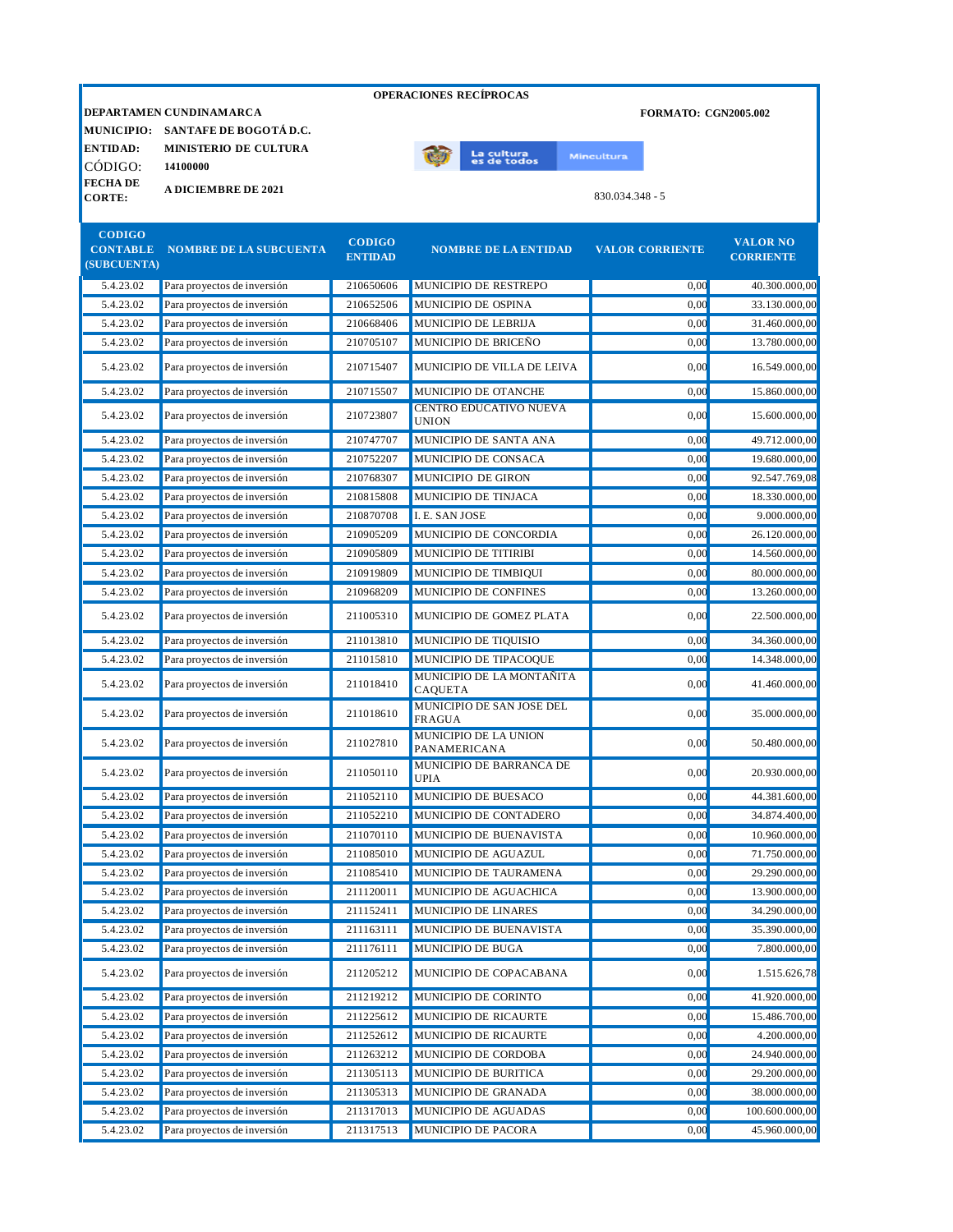|                                                 |                               |                                 | <b>OPERACIONES RECÍPROCAS</b>                                              |                             |                                     |
|-------------------------------------------------|-------------------------------|---------------------------------|----------------------------------------------------------------------------|-----------------------------|-------------------------------------|
|                                                 | DEPARTAMEN CUNDINAMARCA       |                                 |                                                                            | <b>FORMATO: CGN2005.002</b> |                                     |
| <b>MUNICIPIO:</b>                               | SANTAFE DE BOGOTÁ D.C.        |                                 |                                                                            |                             |                                     |
| <b>ENTIDAD:</b>                                 | <b>MINISTERIO DE CULTURA</b>  |                                 | La cultur <mark>a</mark><br>es de todos                                    | <b>Mincultura</b>           |                                     |
| CÓDIGO:                                         | 14100000                      |                                 |                                                                            |                             |                                     |
| <b>FECHA DE</b><br><b>CORTE:</b>                | <b>A DICIEMBRE DE 2021</b>    |                                 |                                                                            | $830.034.348 - 5$           |                                     |
|                                                 |                               |                                 |                                                                            |                             |                                     |
| <b>CODIGO</b><br><b>CONTABLE</b><br>(SUBCUENTA) | <b>NOMBRE DE LA SUBCUENTA</b> | <b>CODIGO</b><br><b>ENTIDAD</b> | <b>NOMBRE DE LA ENTIDAD</b>                                                | <b>VALOR CORRIENTE</b>      | <b>VALOR NO</b><br><b>CORRIENTE</b> |
| 5.4.23.02                                       | Para proyectos de inversión   | 211341013                       | MUNICIPIO DEL AGRADO                                                       | 0,00                        | 29.500.000,00                       |
| 5.4.23.02                                       | Para proyectos de inversión   | 211354313                       | MUNICIPIO DE GRAMALOTE                                                     | 0,00                        | 16.380.000,00                       |
| 5.4.23.02                                       | Para proyectos de inversión   | 211368013                       | MUNICIPIO DE AGUADA                                                        | 0,00                        | 13.130.000,00                       |
| 5.4.23.02                                       | Para proyectos de inversión   | 211376113                       | MUNICIPIO DE BUGALAGRANDE                                                  | 0.00                        | 12.870.000,00                       |
| 5.4.23.02                                       | Para proyectos de inversión   | 211415114                       | MUNICIPIO DE BUSBANZA                                                      | 0.00                        | 12.000.000.00                       |
| 5.4.23.02                                       | Para proyectos de inversión   | 211417614                       | MUNICIPIO DE RIOSUCIO                                                      | 0.00                        | 27.750.000,00                       |
| 5.4.23.02                                       | Para proyectos de inversión   | 211420614                       | MUNICIPIO DE RIO DE ORO                                                    | 0,00                        | 24.218.400,00                       |
| 5.4.23.02                                       | Para proyectos de inversión   | 211505615                       | MUNICIPIO DE RIONEGRO<br><b>ANTIOQUIA</b>                                  | 0,00                        | 19.366.168,19                       |
| 5.4.23.02                                       | Para proyectos de inversión   | 211541615                       | MUNICIPIO DE RIVERA                                                        | 0,00                        | 46.890.000,00                       |
| 5.4.23.02                                       | Para proyectos de inversión   | 211552215                       | MUNICIPIO DE CORDOBA                                                       | 0,00                        | 26.180.000,00                       |
| 5.4.23.02                                       | Para proyectos de inversión   | 211585015                       | MUNICIPIO DE CHAMEZA                                                       | 0.00                        | 38.854.800,00                       |
| 5.4.23.02                                       | Para proyectos de inversión   | 211595015                       | MUNICIPIO DE CALAMAR                                                       | 0,00                        | 36.700.000,00                       |
| 5.4.23.02                                       | Para proyectos de inversión   | 211615516                       | MUNICIPIO DE PAIPA                                                         | 0,00                        | 511.670,46                          |
| 5.4.23.02                                       | Para proyectos de inversión   | 211617616                       | MUNICIPIO DE RISARALDA                                                     | 0,00                        | 15.400.000,00                       |
| 5.4.23.02                                       | Para proyectos de inversión   | 211641016                       | <b>MUNICIPIO DE AIPE</b>                                                   | 0,00                        | 29.640.000,00                       |
| 5.4.23.02                                       | Para proyectos de inversión   | 211715317                       | MUNICIPIO DE GUACAMAYAS                                                    | 0.00                        | 18.720.000,00                       |
| 5.4.23.02                                       | Para proyectos de inversión   | 211719517                       | <b>MUNICIPIO DE PAEZ</b>                                                   | 0,00                        | 92.700.000,00                       |
| 5.4.23.02                                       | Para proyectos de inversión   | 211723417                       | Santa Cruz de Lorica                                                       | 0,00                        | 94.400.000,00                       |
| 5.4.23.02                                       | Para proyectos de inversión   | 211752317                       | MUNICIPIO DE GUACHUCAL                                                     | 0,00                        | 27.560.000,00                       |
| 5.4.23.02                                       | Para proyectos de inversión   | 211773217                       | MUNICIPIO DE COYAIMA                                                       | 0,00                        | 15.080.000,00                       |
| 5.4.23.02                                       | Para proyectos de inversión   | 211805318                       | MUNICIPIO DE GUARNE                                                        | 0,00                        | 17.200.000,00                       |
| 5.4.23.02                                       | Para proyectos de inversión   | 211815518                       | <b>MUNICIPIO PAJARITO</b>                                                  | 0.00                        | 12.568.800,00                       |
| 5.4.23.02                                       | Para proyectos de inversión   | 211847318                       | <b>INSTITUCION EDUCATIVA</b><br>DEPARTAMENTAL NUESTRA<br>SEÑORA DEL CARMEN | 0,00                        | 13.300.000,00                       |
| 5.4.23.02                                       | Para proyectos de inversión   | 211852418                       | MUNICIPIO DE LOS ANDES                                                     | 0,00                        | 15.239.200,00                       |
| 5.4.23.02                                       | Para proyectos de inversión   | 211854418                       | MUNICIPIO DE LOURDES                                                       | 0,00                        | 13.520.000,00                       |
| 5.4.23.02                                       | Para proyectos de inversión   | 211854518                       | MUNICIPIO DE PAMPLONA                                                      | 0,00                        | 25.847.302,34                       |
| 5.4.23.02                                       | Para proyectos de inversión   | 211870418                       | MUNICIPIO DE LOS PALMITOS                                                  | 0,00                        | 27.300.000,00                       |
| 5.4.23.02                                       | Para proyectos de inversión   | 211876318                       | MUNICIPIO DE SAN JUAN<br><b>BAUTISTA DE GUACARI</b>                        | 0,00                        | 16.120.000,00                       |

5.4.23.02 Para proyectos de inversión 211905819 MUNICIPIO DE TOLEDO 0,00 36.400.000,00 5.4.23.02 Para proyectos de inversión 211925019 MUNICIPIO DE ALBAN 0,00 37.016.000,00 5.4.23.02 Para proyectos de inversión 211941319 MUNICIPIO DE GUADALUPE. 0,00 11.700.000,00 5.4.23.02 Para proyectos de inversión 211952019 MUNICIPIO DE ALBAN 0,00 13.580.000,00 5.4.23.02 Para proyectos de inversión 211973319 MUNICIPIO DEL GUAMO 0,00 30.760.000,00 5.4.23.02 Para proyectos de inversión 211986219 MUNICIPIO DE COLON 0,00 154.370.000,00 5.4.23.02 Para proyectos de inversión 212013620 MUNICIPIO DE SAN CRISTOBAL 0,00 23.960.000,00 5.4.23.02 Para proyectos de inversión 212015720 MUNICIPIO DE SATIVANORTE 0,00 0,00 26.090.000,00 5.4.23.02 Para proyectos de inversión 212015820 MUNICIPIO DE TOPAGA 0,00 12.300.000,00 5.4.23.02 Para proyectos de inversión 212025320 MUNICIPIO DE GUADUAS 0,00 14.820.000,00 5.4.23.02 Para proyectos de inversión 212041020 MUNICIPIO DE ALGECIRAS 0,00 17.160.000,00

MUNICIPIO DE LA JAGUA DEL

 $0,00$  27.038.400,00

5.4.23.02 Para proyectos de inversión 212044420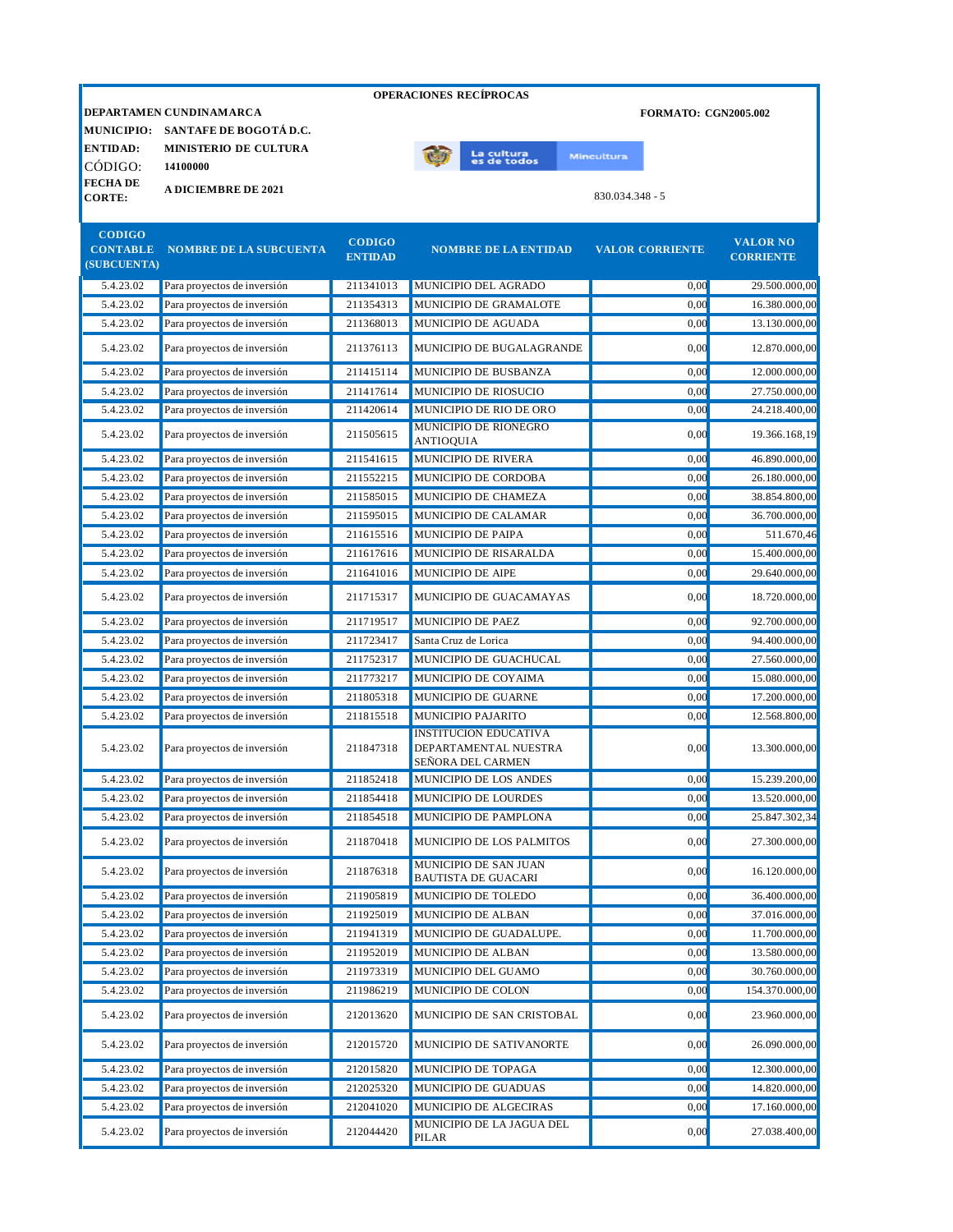|                                |                                   |                                 | <b>OPERACIONES RECÍPROCAS</b>                                                  |                             |                                     |
|--------------------------------|-----------------------------------|---------------------------------|--------------------------------------------------------------------------------|-----------------------------|-------------------------------------|
|                                | DEPARTAMEN CUNDINAMARCA           |                                 |                                                                                | <b>FORMATO: CGN2005.002</b> |                                     |
|                                | MUNICIPIO: SANTAFE DE BOGOTÁ D.C. |                                 |                                                                                |                             |                                     |
| <b>ENTIDAD:</b>                | <b>MINISTERIO DE CULTURA</b>      |                                 | La cultu <mark>ra</mark><br>es de todos                                        | <b>Mincultura</b>           |                                     |
| CÓDIGO:                        | 14100000                          |                                 |                                                                                |                             |                                     |
| <b>FECHADE</b>                 | <b>A DICIEMBRE DE 2021</b>        |                                 |                                                                                |                             |                                     |
| <b>CORTE:</b>                  |                                   |                                 |                                                                                | 830.034.348 - 5             |                                     |
| <b>CODIGO</b>                  |                                   |                                 |                                                                                |                             |                                     |
| <b>CONTABLE</b><br>(SUBCUENTA) | <b>NOMBRE DE LA SUBCUENTA</b>     | <b>CODIGO</b><br><b>ENTIDAD</b> | <b>NOMBRE DE LA ENTIDAD</b>                                                    | <b>VALOR CORRIENTE</b>      | <b>VALOR NO</b><br><b>CORRIENTE</b> |
| 5.4.23.02                      | Para proyectos de inversión       | 212047720                       | <b>MUNICIPIO DE SANTA BARBARA</b><br><b>DE PINTO</b>                           | 0.00                        | 31.000.000,00                       |
| 5.4.23.02                      | Para proyectos de inversión       | 212052320                       | MUNICIPIO DE GUAITARILLA                                                       | 0.00                        | 41.316.800,00                       |
| 5.4.23.02                      | Para proyectos de inversión       | 212052720                       | MUNICIPIO DE SAPUYES                                                           | 0,00                        | 19.120.000,00                       |
| 5.4.23.02                      | Para proyectos de inversión       | 212054820                       | MUNICIPIO DE TOLEDO                                                            | 0,00                        | 59.792.800,00                       |
| 5.4.23.02                      | Para proyectos de inversión       | 212068020                       | MUNICIPIO DE ALBANIA                                                           | 0,00                        | 13.190.000,00                       |
| 5.4.23.02                      | Para proyectos de inversión       | 212068320                       | MUNICIPIO DE GUADALUPE                                                         | 0.00                        | 28.460.000,00                       |
| 5.4.23.02                      | Para proyectos de inversión       | 212068720                       | MUNICIPIO DE SANTA HELENA<br><b>DEL OPON</b>                                   | 0.00                        | 15.400.000,00                       |
| 5.4.23.02                      | Para proyectos de inversión       | 212070820                       | Santiago de Tolú                                                               | 0,00                        | 58.380.000,00                       |
| 5.4.23.02                      | Para proyectos de inversión       | 212073520                       | MUNICIPIO DE PALOCABILDO                                                       | 0,00                        | 11.500.000,00                       |
| 5.4.23.02                      | Para proyectos de inversión       | 212076020                       | MUNICIPIO DE ALCALA                                                            | 0,00                        | 18.200.000,00                       |
| 5.4.23.02                      | Para proyectos de inversión       | 212076520                       | MUNICIPIO DE PALMIRA                                                           | 0,00                        | 21.702.647,28                       |
| 5.4.23.02                      | Para proyectos de inversión       | 212086320                       | MUNICIPIO DE ORITO                                                             | 0,00                        | 35.060.000,00                       |
| 5.4.23.02                      | Para proyectos de inversión       | 212105321                       | MUNICIPIO DE GUATAPE                                                           | 0.00                        | 20.647.352,01                       |
| 5.4.23.02                      | Para proyectos de inversión       | 212115621                       | MUNICIPIO DE RONDON                                                            | 0,00                        | 12.168.000,00                       |
| 5.4.23.02                      | Para proyectos de inversión       | 212119821                       | MUNICIPIO DE TORIBIO                                                           | 0.00                        | 37.750.000,00                       |
| 5.4.23.02                      | Para proyectos de inversión       | 212120621                       | <b>MUNICIPIO DE LA PAZ</b>                                                     | 0.00                        | 21.840.000,00                       |
| 5.4.23.02                      | Para proyectos de inversión       | 212168121                       | MUNICIPIO DE CABRERA                                                           | 0.00                        | 9.750.000,00                        |
| 5.4.23.02                      | Para proyectos de inversión       | 212213222                       | MUNICIPIO DE CLEMENCIA                                                         | 0,00                        | 15.600.000,00                       |
| 5.4.23.02                      | Para proyectos de inversión       | 212215522                       | MUNICIPIO DE PANQUEBA                                                          | 0,00                        | 24.872.000,00                       |
| 5.4.23.02                      | Para proyectos de inversión       | 212219022                       | MUNICIPIO DE ALMAGUER                                                          | 0.00                        | 58.610.000,00                       |
| 5.4.23.02                      | Para proyectos de inversión       | 212219622                       | MUNICIPIO DE ROSAS                                                             | 0.00                        | 11.700.000,00                       |
| 5.4.23.02                      | Para proyectos de inversión       | 212225322                       | MUNICIPIO DE GUASCA                                                            | 0.00                        | 39.764.000,00                       |
| 5.4.23.02                      | Para proyectos de inversión       | 212252022                       | <b>MUNICIPIO DE ALDANA</b>                                                     | 0,00                        | 37.776.400.00                       |
| 5.4.23.02                      | Para proyectos de inversión       | 212268322                       | MUNICIPIO DE GUAPOTA                                                           | 0,00                        | 7.280.000,00                        |
| 5.4.23.02                      | Para proyectos de inversión       | 212268522                       | MUNICIPIO DE PALMAR                                                            | 0,00                        | 14.200.000,00                       |
| 5.4.23.02                      | Para proyectos de inversión       | 212276122                       | MUNICIPIO DE CAICEDONIA                                                        | 0,00                        | 10.000.000,00                       |
| 5.4.23.02                      | Para proyectos de inversión       | 212315223                       | MUNICIPIO DE CUBARA                                                            | 0,00                        | 13.700.000,00                       |
| 5.4.23.02                      | Para proyectos de inversión       | 212315723                       | MUNICIPIO DE SATIVASUR                                                         | 0,00                        | 21.451.200,00                       |
| 5.4.23.02                      | Para proyectos de inversión       | 212352323                       | MUNICIPIO DE GUALMATAN                                                         | 0,00                        | 24.083.200,00                       |
| 5.4.23.02                      | Para proyectos de inversión       | 212354223                       | MUNICIPIO DE CUCUTILLA                                                         | 0,00                        | 11.200.000,00                       |
| 5.4.23.02                      | Para proyectos de inversión       | 212370823                       | Toluviejo                                                                      | 0,00                        | 91.970.000,00                       |
| 5.4.23.02                      | Para proyectos de inversión       | 212376823                       | <b>INSTITUTO MUNICIPAL DE</b><br>CULTURA Y TURISMO DE TORO,<br>VALLE DEL CAUCA | 0,00                        | 23.600.000,00                       |
| 5.4.23.02                      | Para proyectos de inversión       | 212419824                       | MUNICIPIO DE TOTORO                                                            | 0,00                        | 39.210.000,00                       |
| 5.4.23.02                      | Para proyectos de inversión       | 212425324                       | MUNICIPIO DE GUATAQUI                                                          | 0,00                        | 10.900.000,00                       |
| 5.4.23.02                      | Para proyectos de inversión       | 212441524                       | MUNICIPIO DE PALERMO                                                           | 0,00                        | 14.144.000,00                       |
| 5.4.23.02                      | Para proyectos de inversión       | 212450124                       | MUNICIPIO DE CABUYARO                                                          | 0,00                        | 32.370.000,00                       |
| 5.4.23.02                      | Para proyectos de inversión       | 212452224                       | MUNICIPIO DE CUASPUD                                                           | 0,00                        | 48.863.200,00                       |
| 5.4.23.02                      | Para proyectos de inversión       | 212468524                       | MUNICIPIO DE PALMAS DEL<br>SOCORRO                                             | 0,00                        | 11.000.000,00                       |
| 5.4.23.02                      | Para proyectos de inversión       | 212473024                       | MUNICIPIO DE ALPUJARRA                                                         | 0,00                        | 43.970.000,00                       |
| 5.4.23.02                      | Para proyectos de inversión       | 212473124                       | MUNICIPIO DE CAJAMARCA                                                         | 0,00                        | 12.000.000,00                       |

5.4.23.02 Para proyectos de inversión 212473624 MUNICIPIO DE ROVIRA 0,00 11.060.000,00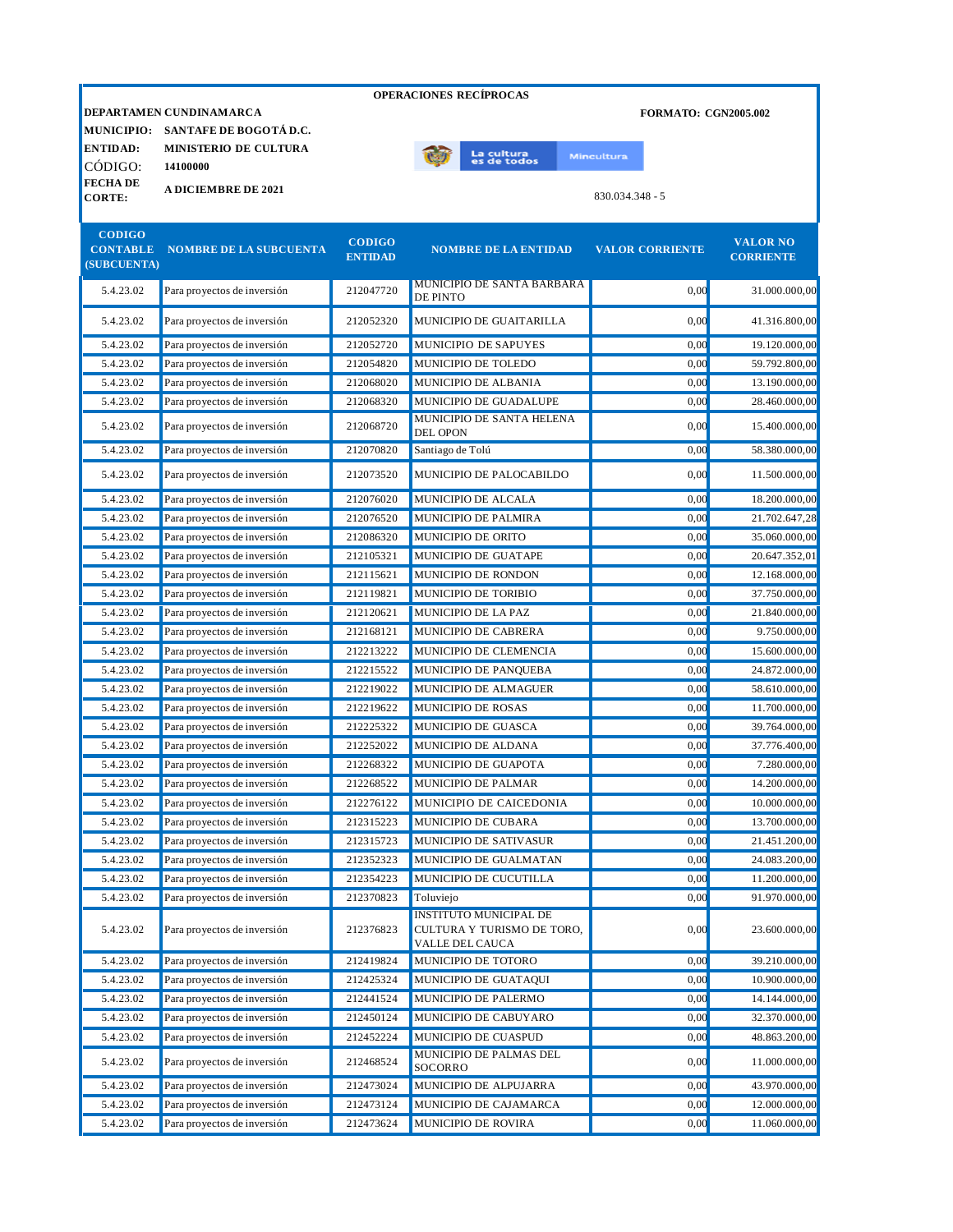|                                                 |                                                   |                                 | <b>OPERACIONES RECÍPROCAS</b>                        |                             |                                     |
|-------------------------------------------------|---------------------------------------------------|---------------------------------|------------------------------------------------------|-----------------------------|-------------------------------------|
| <b>MUNICIPIO:</b>                               | DEPARTAMEN CUNDINAMARCA<br>SANTAFE DE BOGOTÁ D.C. |                                 |                                                      | <b>FORMATO: CGN2005.002</b> |                                     |
| <b>ENTIDAD:</b>                                 | <b>MINISTERIO DE CULTURA</b>                      |                                 | La cultu <mark>ra</mark><br>es de todos              | <b>Mincultura</b>           |                                     |
| CÓDIGO:<br><b>FECHADE</b><br><b>CORTE:</b>      | 14100000<br><b>A DICIEMBRE DE 2021</b>            |                                 |                                                      | $830.034.348 - 5$           |                                     |
| <b>CODIGO</b><br><b>CONTABLE</b><br>(SUBCUENTA) | <b>NOMBRE DE LA SUBCUENTA</b>                     | <b>CODIGO</b><br><b>ENTIDAD</b> | <b>NOMBRE DE LA ENTIDAD</b>                          | <b>VALOR CORRIENTE</b>      | <b>VALOR NO</b><br><b>CORRIENTE</b> |
| 5.4.23.02                                       | Para proyectos de inversión                       | 212499624                       | CABILDO INDIGENA DE SANTA<br><b>ROSALIA</b>          | 0,00                        | 34.000.000,00                       |
| 5.4.23.02                                       | Para proyectos de inversión                       | 212505425                       | MUNICIPIO DE MACEO                                   | 0,00                        | 18.200.000,00                       |
| 5.4.23.02                                       | Para proyectos de inversión                       | 212515325                       | MUNICIPIO DE GUAYATA                                 | 0,00                        | 22.700.000,00                       |
| 5.4.23.02                                       | Para proyectos de inversión                       | 212515425                       | MUNICIPIO DE MACANAL                                 | 0,00                        | 14.690.000,00                       |
| 5.4.23.02                                       | Para proyectos de inversión                       | 212550325                       | MUNICIPIO DE MAPIRIPAN                               | 0,00                        | 39.640.000,00                       |
| 5.4.23.02                                       | Para proyectos de inversión                       | 212554125                       | MUNICIPIO DE CACOTA                                  | 0,00                        | 11.000.000,00                       |
| 5.4.23.02                                       | Para proyectos de inversión                       | 212585125                       | Hato Corozal                                         | 0,00                        | 44.660.000,00                       |
| 5.4.23.02                                       | Para proyectos de inversión                       | 212585225                       | Institucion Educativ Antonio Nariño -<br>La Yopalosa | 0,00                        | 25.620.000,00                       |
| 5.4.23.02                                       | Para proyectos de inversión                       | 212625126                       | MUNICIPIO DE CAJICA                                  | 0,00                        | 58.505.409,01                       |
| 5.4.23.02                                       | Para proyectos de inversión                       | 212641026                       | MUNICIPIO DE ALTAMIRA                                | 0,00                        | 9.100.000,00                        |
| 5.4.23.02                                       | Para proyectos de inversión                       | 212650226                       | MUNICIPIO DE CUMARAL                                 | 0,00                        | 18.460.000,00                       |
| 5.4.23.02                                       | Para proyectos de inversión                       | 212673026                       | MUNICIPIO DE ALVARADO                                | 0,00                        | 28.660.000,00                       |
| 5.4.23.02                                       | Para proyectos de inversión                       | 212676126                       | MUNICIPIO DE CALIMA EL<br><b>DARIEN VALLE</b>        | 0.00                        | 23.910.000,00                       |
| 5.4.23.02                                       | Para proyectos de inversión                       | 212752227                       | MUNICIPIO DE CUMBAL                                  | 0,00                        | 9.000.000,00                        |
| 5.4.23.02                                       | Para proyectos de inversión                       | 212768327                       | MUNICIPIO DE GUEPSA                                  | 0,00                        | 10.080.000,00                       |
| 5.4.23.02                                       | Para proyectos de inversión                       | 212854128                       | MUNICIPIO DE CACHIRA                                 | 0,00                        | 16.800.000,00                       |
| 5.4.23.02                                       | Para proyectos de inversión                       | 212918029                       | MUNICIPIO DE ALBANIA                                 | 0,00                        | 29.395.000,00                       |
| 5.4.23.02                                       | Para proyectos de inversión                       | 213013430                       | MUNICIPIO DE MAGANGUE<br>ALCALDIA MUNICIPAL          | 0,00                        | 15.600.000,00                       |
| 5.4.23.02                                       | Para proyectos de inversión                       | 213019130                       | MUNICIPIO DE CAJIBIO                                 | 0,00                        | 37.028.000,00                       |
| 5.4.23.02                                       | Para proyectos de inversión                       | 213025530                       | MUNICIPIO DE PARATEBUENO                             | 0,00                        | 73.481.972,00                       |
| 5.4.23.02                                       | Para proyectos de inversión                       | 213027430                       | MUNICIPIO DEL MEDIO BAUDO                            | 0,00                        | 27.310.000,00                       |
| 5.4.23.02                                       | Para proyectos de inversión                       | 213041530                       | <b>I.E. EL ROBLE</b>                                 | 0,00                        | 10.400.000,00                       |
| 5.4.23.02                                       | Para proyectos de inversión                       | 213047030                       | MUNICIPIO DE ALGARROBO                               | 0,00                        | 20.600.000,00                       |
| 5.4.23.02                                       | Para proyectos de inversión                       | 213063130                       | <b>INSTITUCION EDUCATIVA</b><br>RAFAEL URIVE URIBE   | 0,00                        | 9.000.000,00                        |
| 5.4.23.02                                       | Para proyectos de inversión                       | 213076130                       | MUNICIPIO DE CANDELARIA                              | 0,00                        | 20.807.605,40                       |
| 5.4.23.02                                       | Para proyectos de inversión                       | 213085430                       | MUNICIPIO DE TRINIDAD                                | 0,00                        | 16.380.000,00                       |
| 5.4.23.02                                       | Para proyectos de inversión                       | 213105631                       | MUNICIPIO DE SABANETA                                | 0,00                        | 13.000.000,00                       |
| 5.4.23.02                                       | Para proyectos de inversión                       | 213115131                       | MUNICIPIO DE CALDAS                                  | 0,00                        | 13.208.000,00                       |
| 5.4.23.02                                       | Para proyectos de inversión                       | 213115531                       | MUNICIPIO DE PAUNA                                   | 0,00                        | 29.152.000,00                       |
| 5.4.23.02                                       | Para proyectos de inversión                       | 213208832                       | MUNICIPIO DE TUBARA                                  | 0,00                        | 15.845.600,00                       |
| 5.4.23.02                                       | Para proyectos de inversión                       | 213215232                       | MUNICIPIO DE CHIQUIZA                                | 0,00                        | 18.330.000,00                       |
| 5.4.23.02                                       | Para proyectos de inversión                       | 213215632                       | MUNICIPIO DE SABOYA                                  | 0,00                        | 29.540.000,00                       |
| 5.4.23.02                                       | Para proyectos de inversión                       | 213219532                       | <b>INSTITUCION EDUCATIVA LAS</b><br><b>BRISAS</b>    | 0,00                        | 22.260.000,00                       |
| 5.4.23.02                                       | Para proyectos de inversión                       | 213241132                       | MUNICIPIO DE CAMPOALEGRE                             | 0,00                        | 26.300.000,00                       |
| 5.4.23.02                                       | Para proyectos de inversión                       | 213268432                       | MUNICIPIO DE MALAGA                                  | 0,00                        | 32.321.200,00                       |
| 5.4.23.02                                       | Para proyectos de inversión                       | 213308433                       | CABILDO INDIGENA MOKANA                              | 0,00                        | 8.600.000,00                        |
| 5.4.23.02                                       | Para proyectos de inversión                       | 213313433                       | MUNICIPIO DE MAHATES                                 | 0,00                        | 63.150.000,00                       |
| 5.4.23.02                                       | Para proyectos de inversión                       | 213315533                       | MUNICIPIO DE PAYA                                    | 0,00                        | 15.200.000,00                       |
| 5.4.23.02                                       | Para proyectos de inversión                       | 213319533                       | MUNICIPIO DE PIAMONTE                                | 0,00                        | 13.360.000,00                       |
| 5.4.23.02                                       | Para proyectos de inversión                       | 213352233                       | MUNICIPIO DE CUMBITARA                               | 0,00                        | 33.020.000,00                       |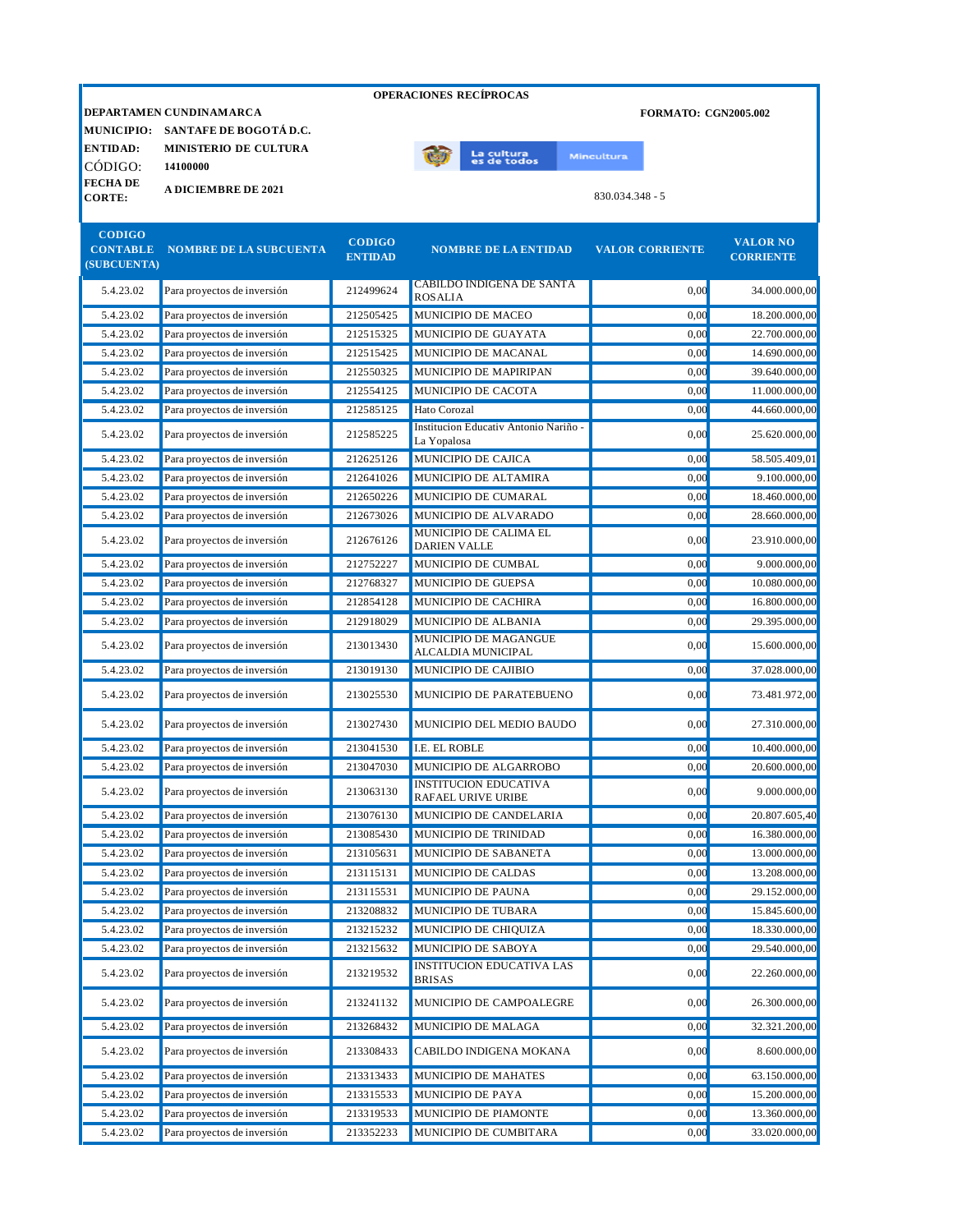|                 |                                   |                | <b>OPERACIONES RECÍPROCAS</b>                         |                             |                  |
|-----------------|-----------------------------------|----------------|-------------------------------------------------------|-----------------------------|------------------|
|                 | DEPARTAMEN CUNDINAMARCA           |                |                                                       | <b>FORMATO: CGN2005.002</b> |                  |
|                 | MUNICIPIO: SANTAFE DE BOGOTÁ D.C. |                |                                                       |                             |                  |
| <b>ENTIDAD:</b> | <b>MINISTERIO DE CULTURA</b>      |                | La cultu <mark>ra</mark><br>es de todos               | <b>Mincultura</b>           |                  |
| CÒDIGO:         | 14100000                          |                |                                                       |                             |                  |
| <b>FECHADE</b>  | <b>A DICIEMBRE DE 2021</b>        |                |                                                       |                             |                  |
| <b>CORTE:</b>   |                                   |                |                                                       | $830.034.348 - 5$           |                  |
| <b>CODIGO</b>   |                                   |                |                                                       |                             |                  |
| <b>CONTABLE</b> | <b>NOMBRE DE LA SUBCUENTA</b>     | <b>CODIGO</b>  | <b>NOMBRE DE LA ENTIDAD</b>                           | <b>VALOR CORRIENTE</b>      | <b>VALOR NO</b>  |
| (SUBCUENTA)     |                                   | <b>ENTIDAD</b> |                                                       |                             | <b>CORRIENTE</b> |
| 5.4.23.02       | Para proyectos de inversión       | 213376233      | MUNICIPIO DE DAGUA                                    | 0,00                        | 38.710.000,00    |
| 5.4.23.02       | Para proyectos de inversión       | 213405034      | MUNICIPIO DE ANDES                                    | 0,00                        | 9.100.000,00     |
| 5.4.23.02       | Para proyectos de inversión       | 213405234      | CABILDO MAYOR INDIGENA DE<br><b>DABEIBA</b>           | 0,00                        | 18.000.000,00    |
| 5.4.23.02       | Para proyectos de inversión       | 213476834      | MUNICIPIO DE TULUA                                    | 0,00                        | 53.836.408,02    |
| 5.4.23.02       | Para proyectos de inversión       | 213515135      | MUNICIPIO DE CAMPOHERMOSO                             | 0,00                        | 7.800.000,00     |
| 5.4.23.02       | Para proyectos de inversión       | 213525535      | MUNICIPIO DE PASCA                                    | 0,00                        | 17.600.000,00    |
|                 |                                   |                | <b>INSTITUCION EDUCATIVA</b>                          |                             |                  |
| 5.4.23.02       | Para proyectos de inversión       | 213527135      | ETNOAGROPECUARIA DE<br><b>TARIDO</b>                  | 0,00                        | 17.220.000,00    |
| 5.4.23.02       | Para proyectos de inversión       | 213552435      | MUNICIPIO DE MALLAMA                                  | 0,00                        | 23.410.000,00    |
| 5.4.23.02       | Para proyectos de inversión       | 213552835      | Tumaco                                                | 0,00                        | 26.400.000,00    |
| 5.4.23.02       | Para proyectos de inversión       | 213568235      | MUNICIPIO DE EL CARMEN DE<br><b>CHUCURI</b>           | 0,00                        | 16.380.000,00    |
| 5.4.23.02       | Para proyectos de inversión       | 213570235      | MUNICIPIO DE GALERAS                                  | 0,00                        | 36.150.000,00    |
| 5.4.23.02       | Para proyectos de inversión       | 213605036      | MUNICIPIO DE ANGELOPOLIS                              | 0,00                        | 27.096.000,00    |
| 5.4.23.02       | Para proyectos de inversión       | 213613836      | MUNICIPIO DE TURBACO                                  | 0,00                        | 20.730.000,00    |
| 5.4.23.02       | Para proyectos de inversión       | 213615236      | MUNICIPIO DE CHIVOR                                   | 0.00                        | 26.250.000,00    |
| 5.4.23.02       | Para proyectos de inversión       | 213652036      | MUNICIPIO DE ANCUYA                                   | 0,00                        | 24.350.000,00    |
| 5.4.23.02       | Para proyectos de inversión       | 213676036      | MUNICIPIO DE ANDALUCIA                                | 0,00                        | 22.100.000,00    |
| 5.4.23.02       | Para proyectos de inversión       | 213676736      | MUNICIPIO DE SEVILLA                                  | 0.00                        | 20.670.000,00    |
| 5.4.23.02       | Para proyectos de inversión       | 213715837      | MUNICIPIO DE TUTA                                     | 0.00                        | 24.984.000,00    |
| 5.4.23.02       | Para proyectos de inversión       | 213719137      | MUNICIPIO DE CALDONO                                  | 0,00                        | 47.460.000,00    |
| 5.4.23.02       | Para proyectos de inversión       | 213808638      | MUNICIPIO DE SABANALARGA<br><b>ATLANTICO</b>          | 0,00                        | 22.344.800,00    |
| 5.4.23.02       | Para proyectos de inversión       | 213813838      | MUNICIPIO DE TURBANA<br>DEPARTAMENTO DE BOLIVAR       | 0,00                        | 13.300.000,00    |
| 5.4.23.02       | Para proyectos de inversión       | 213815238      | MUNICIPIO DE DUITAMA                                  | 0,00                        | 28.445.640,24    |
| 5.4.23.02       | Para proyectos de inversión       | 213815638      | MUNICIPIO DE SACHICA                                  | 0,00                        | 14.900.000,00    |
| 5.4.23.02       | Para proyectos de inversión       | 213825438      | MUNICIPIO DE MEDINA                                   | 0,00                        | 66.111.934,00    |
| 5.4.23.02       | Para proyectos de inversión       | 213852838      | MUNICIPIO DE TUQUERRES                                | 0,00                        | 6.600.000,00     |
| 5.4.23.02       | Para proyectos de inversión       | 213985139      | MUNICIPIO DE MANI                                     | 0,00                        | 17.920.000,00    |
| 5.4.23.02       | Para proyectos de inversión       | 214005240      | MUNICIPIO DE EBEJICO                                  | 0,00                        | 15.080.000,00    |
| 5.4.23.02       | Para proyectos de inversión       | 214005440      | MUNICIPIO DE MARINILLA                                | 0,00                        | 25.660.000,00    |
| 5.4.23.02       | Para proyectos de inversión       | 214015740      | MUNICIPIO DE SIACHOQUE                                | 0,00                        | 14.900.000,00    |
| 5.4.23.02       | Para proyectos de inversión       | 214025740      | MUNICIPIO DE SIBATE                                   | 0,00                        | 14.300.000,00    |
| 5.4.23.02       | Para proyectos de inversión       | 214052240      | MUNICIPIO DE CHACHAGUI                                | 0,00                        | 23.220.000,00    |
| 5.4.23.02       | Para proyectos de inversión       | 214052540      | MUNICIPIO DE POLICARPA                                | 0,00                        | 35.230.000,00    |
| 5.4.23.02       | Para proyectos de inversión       | 214066440      | RESGUARDO INDIGENA<br><b>SURATENA</b>                 | 0,00                        | 20.800.000,00    |
| 5.4.23.02       | Para proyectos de inversión       | 214085440      | Colegio Nuestra Señora de los Dolores<br>de Manare Vi | 0,00                        | 21.100.000,00    |
| 5.4.23.02       | Para proyectos de inversión       | 214091540      | MUNICIPIO DE PUERTO NARIÑO                            | 0,00                        | 47.440.000,00    |
| 5.4.23.02       | Para proyectos de inversión       | 214176041      | MUNICIPIO DE ANSERMANUEVO                             | 0,00                        | 13.000.000,00    |
| 5.4.23.02       | Para proyectos de inversión       | 214205142      | MUNICIPIO DE CARACOLI                                 | 0,00                        | 30.160.000,00    |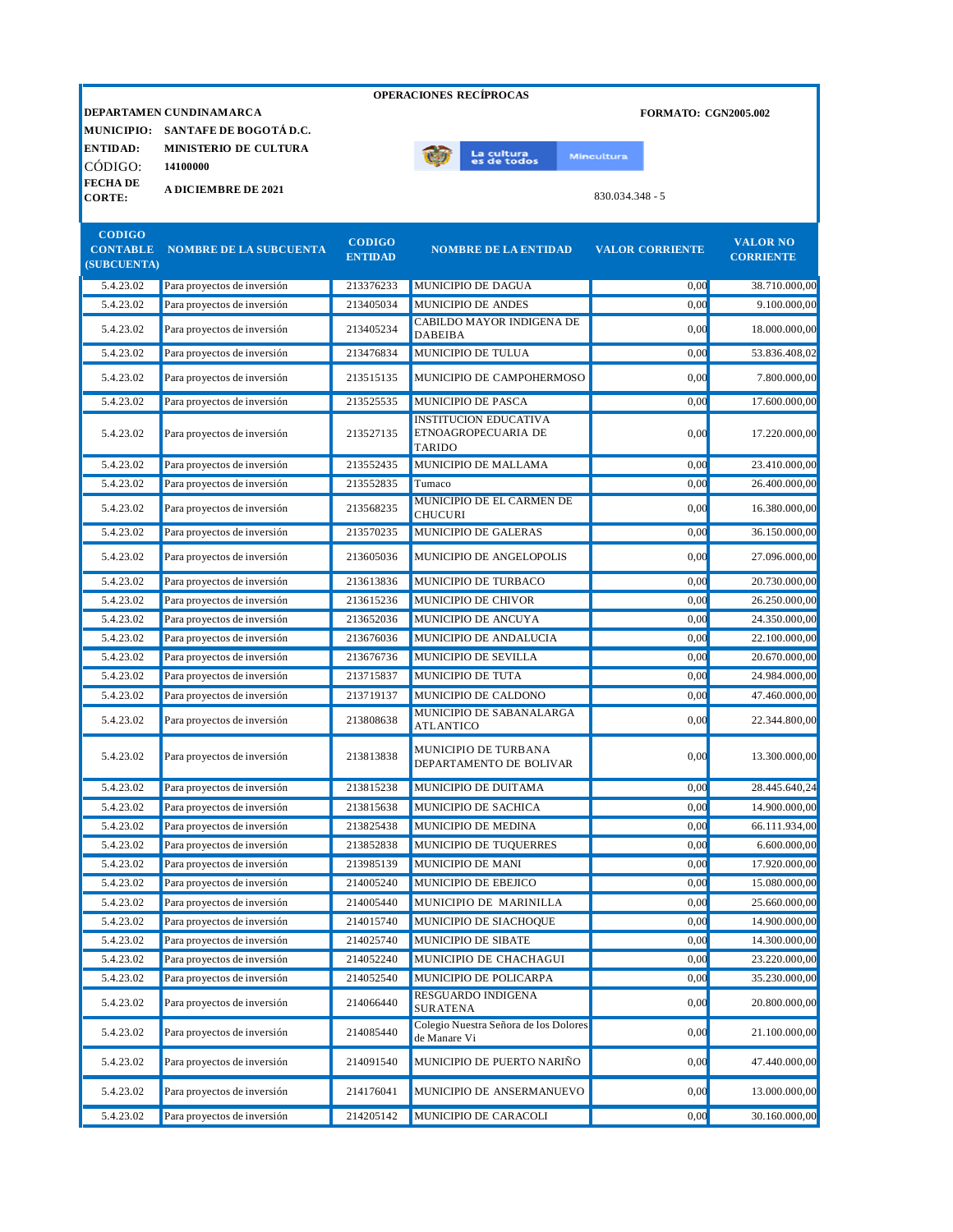|                              |                                          |                                 | <b>OPERACIONES RECÍPROCAS</b> |                   |                             |                                     |
|------------------------------|------------------------------------------|---------------------------------|-------------------------------|-------------------|-----------------------------|-------------------------------------|
|                              | DEPARTAMEN CUNDINAMARCA                  |                                 |                               |                   | <b>FORMATO: CGN2005.002</b> |                                     |
|                              | MUNICIPIO: SANTAFE DE BOGOTÁ D.C.        |                                 |                               |                   |                             |                                     |
| <b>ENTIDAD:</b><br>CÓDIGO:   | <b>MINISTERIO DE CULTURA</b><br>14100000 |                                 | La cultura<br>es de todos     | <b>Mincultura</b> |                             |                                     |
| FECHA DE<br><b>CORTE:</b>    | <b>A DICIEMBRE DE 2021</b>               |                                 |                               | 830.034.348 - 5   |                             |                                     |
| <b>CODIGO</b><br>(SUBCUENTA) | <b>CONTABLE NOMBRE DE LA SUBCUENTA</b>   | <b>CODIGO</b><br><b>ENTIDAD</b> | <b>NOMBRE DE LA ENTIDAD</b>   |                   | <b>VALOR CORRIENTE</b>      | <b>VALOR NO</b><br><b>CORRIENTE</b> |

| 5.4.23.02 | Para proyectos de inversión | 214205642 | <b>FONDO DE SERVICIOS</b><br><b>DOCENTES LICEO JULIO</b><br><b>RESTREPO-SALGAR</b> | 0.00 | 16.000.000,00 |
|-----------|-----------------------------|-----------|------------------------------------------------------------------------------------|------|---------------|
| 5.4.23.02 | Para proyectos de inversión | 214213042 | MUNICIPIO DE ARENAL BOLIVAR                                                        | 0.00 | 81.688.400,00 |
| 5.4.23.02 | Para proyectos de inversión | 214213442 | MUNICIPIO DE MARIA LABAJA                                                          | 0.00 | 11.830.000.00 |
| 5.4.23.02 | Para proyectos de inversión | 214215542 | <b>MUNICIPIO DE PESCA</b>                                                          | 0.00 | 11.000.000,00 |
| 5.4.23.02 | Para proyectos de inversión | 214217042 | <b>INSTITUCION EDUCATIVA</b><br>AURELIANO FLOREZ CARDONA                           | 0.00 | 17.800.000,00 |
| 5.4.23.02 | Para proyectos de inversión | 214219142 | <b>INSTITUCION EDUCATIVA</b><br><b>BILINGÜE DXIPHADEN</b>                          | 0.00 | 15.680.000,00 |
| 5.4.23.02 | Para proyectos de inversión | 214270742 | MUNICIPIO DE SINCE                                                                 | 0.00 | 20.200.000,00 |
| 5.4.23.02 | Para proyectos de inversión | 214319743 | MUNICIPIO DE SILVIA                                                                | 0,00 | 52.032.800,00 |
| 5.4.23.02 | Para proyectos de inversión | 214354743 | MUNICIPIO DE SILOS                                                                 | 0,00 | 18.870.000,00 |
| 5.4.23.02 | Para proyectos de inversión | 214373443 | MUNICIPIO DE MARIQUITA                                                             | 0,00 | 32.500.000,00 |
| 5.4.23.02 | Para proyectos de inversión | 214413244 | <b>INSTITUTO DE CULTURA Y</b><br>TURISMO DE BOLIVAR                                | 0.00 | 59.460.000,00 |
| 5.4.23.02 | Para proyectos de inversión | 214415244 | MUNICIPIO DE EL COCUY                                                              | 0,00 | 24.440.000,00 |
| 5.4.23.02 | Para proyectos de inversión | 214417444 | MUNICIPIO DE MARQUETALIA                                                           | 0,00 | 14.456.000,00 |
| 5.4.23.02 | Para proyectos de inversión | 214505045 | <b>CABILDO INDIGENALAS</b><br><b>PALMERAS</b>                                      | 0,00 | 9.400.000,00  |
| 5.4.23.02 | Para proyectos de inversión | 214520045 | MUNICIPIO DE BECERRIL                                                              | 0.00 | 40.300.000,00 |
| 5.4.23.02 | Para proyectos de inversión | 214525245 | MUNICIPIO DE EL COLEGIO                                                            | 0.00 | 105.027,51    |
| 5.4.23.02 | Para proyectos de inversión | 214525745 | MUNICIPIO DE SIMIJACA                                                              | 0.00 | 32.600.000,00 |
| 5.4.23.02 | Para proyectos de inversión | 214527245 | <b>MUNICIPIO EL CARMEN DE</b><br><b>ATRATO</b>                                     | 0,00 | 36.440.000,00 |
| 5.4.23.02 | Para proyectos de inversión | 214547245 | <b>INSTITUCION EDUCATIVA</b><br>DEPARTAMENTAL ARCESIO<br>CALIZ                     | 0,00 | 10.000.000,00 |
| 5.4.23.02 | Para proyectos de inversión | 214615646 | MUNICIPIO DE SAMACA                                                                | 0.00 | 9.800.000,00  |
| 5.4.23.02 | Para proyectos de inversión | 214676246 | MUNICIPIO DE EL CAIRO                                                              | 0.00 | 20.670.000,00 |
| 5.4.23.02 | Para proyectos de inversión | 214713647 | MUNICIPIO DE SAN ESTANISLAO                                                        | 0.00 | 31.390.000,00 |
| 5.4.23.02 | Para proyectos de inversión | 214715047 | MUNICIPIO DE AQUITANIA                                                             | 0.00 | 31.909.200,00 |
| 5.4.23.02 | Para proyectos de inversión | 214718247 | El Doncello                                                                        | 0,00 | 33.020.000,00 |
| 5.4.23.02 | Para proyectos de inversión | 214754347 | MUNICIPIO DE HERRAN                                                                | 0,00 | 28.990.000,00 |
| 5.4.23.02 | Para proyectos de inversión | 214768547 | MUNICIPIO DE PIEDECUESTA                                                           | 0,00 | 23.078.879,58 |
| 5.4.23.02 | Para proyectos de inversión | 214773547 | MUNICIPIO DE PIEDRAS                                                               | 0,00 | 11.200.000,00 |
| 5.4.23.02 | Para proyectos de inversión | 214776147 | MUNICIPIO DE CARTAGO                                                               | 0,00 | 15.460.000,00 |
| 5.4.23.02 | Para proyectos de inversión | 214805148 | MUNICIPIO CARMEN DE<br><b>VIBORAL</b>                                              | 0,00 | 39.000.000,00 |
| 5.4.23.02 | Para proyectos de inversión | 214819548 | MUNICIPIO DE PIENDAMO                                                              | 0,00 | 28.236.000,00 |
| 5.4.23.02 | Para proyectos de inversión | 214863548 | MUNICIPIO DE PIJAO                                                                 | 0,00 | 26.700.000,00 |
| 5.4.23.02 | Para proyectos de inversión | 214873148 | MUNICIPIO CARMEN DE<br><b>APICALA</b>                                              | 0,00 | 31.095.004,36 |
| 5.4.23.02 | Para proyectos de inversión | 214876248 | <b>INSTITUCION EDUCATIVA JORGE</b><br><b>ISAACS DE EL PLACER</b>                   | 0,00 | 7.840.000,00  |
| 5.4.23.02 | Para proyectos de inversión | 214905649 | MUNICIPIO DE SAN CARLOS                                                            | 0,00 | 27.890.000,00 |
| 5.4.23.02 | Para proyectos de inversión | 214908849 | MUNICIPIO DE USIACURI                                                              | 0,00 | 22.430.000,00 |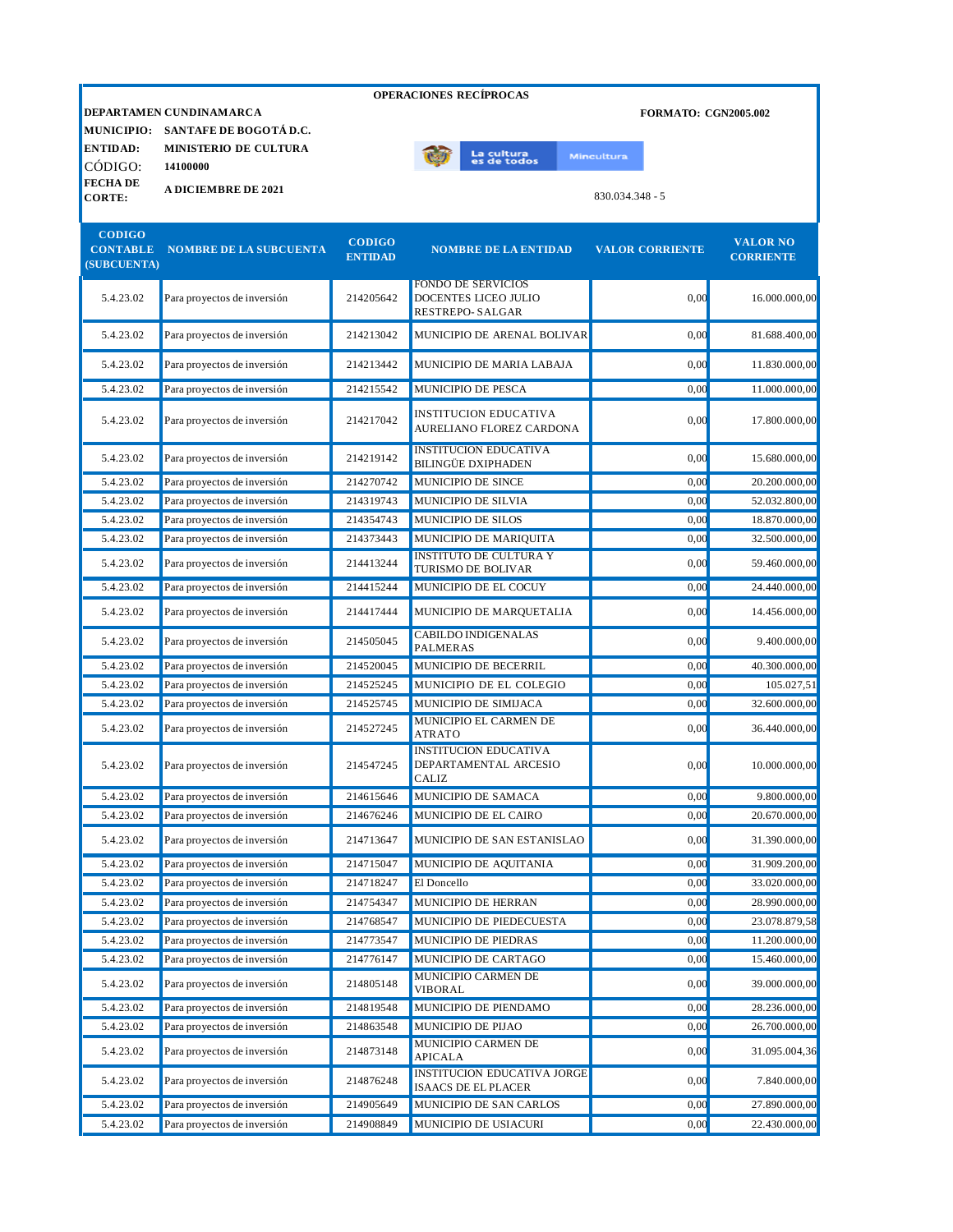|                                                 |                                   |                                 | <b>OPERACIONES RECÍPROCAS</b>                                |                             |                                     |
|-------------------------------------------------|-----------------------------------|---------------------------------|--------------------------------------------------------------|-----------------------------|-------------------------------------|
|                                                 | DEPARTAMEN CUNDINAMARCA           |                                 |                                                              | <b>FORMATO: CGN2005.002</b> |                                     |
|                                                 | MUNICIPIO: SANTAFE DE BOGOTÁ D.C. |                                 |                                                              |                             |                                     |
| <b>ENTIDAD:</b>                                 | <b>MINISTERIO DE CULTURA</b>      |                                 |                                                              |                             |                                     |
| CÓDIGO:                                         | 14100000                          |                                 | La cultu <mark>ra</mark><br>es de todos                      | Mincultura                  |                                     |
| <b>FECHADE</b>                                  | <b>A DICIEMBRE DE 2021</b>        |                                 |                                                              |                             |                                     |
| <b>CORTE:</b>                                   |                                   |                                 |                                                              | 830.034.348 - 5             |                                     |
| <b>CODIGO</b><br><b>CONTABLE</b><br>(SUBCUENTA) | <b>NOMBRE DE LA SUBCUENTA</b>     | <b>CODIGO</b><br><b>ENTIDAD</b> | <b>NOMBRE DE LA ENTIDAD</b>                                  | <b>VALOR CORRIENTE</b>      | <b>VALOR NO</b><br><b>CORRIENTE</b> |
| 5.4.23.02                                       | Para proyectos de inversión       | 214913549                       | Pinillos                                                     | 0,00                        | 37.240.000.00                       |
| 5.4.23.02                                       | Para proyectos de inversión       | 214925649                       | MUNICIPIO DE SAN BERNARDO                                    | 0.00                        | 36.740.000,00                       |
| 5.4.23.02                                       | Para proyectos de inversión       | 214968549                       | MUNICIPIO DE PINCHOTE                                        | 0,00                        | 9.000.000,00                        |
| 5.4.23.02                                       | Para proyectos de inversión       | 214973349                       | MUNICIPIO DE HONDA                                           | 0,00                        | 36.400.000,00                       |
| 5.4.23.02                                       | Para proyectos de inversión       | 214973449                       | MUNICIPIO DE MELGAR                                          | 0,00                        | 312.731,02                          |
| 5.4.23.02                                       | Para proyectos de inversión       | 214986749                       | MUNICIPIO DE SIBUNDOY                                        | 0.00                        | 148.214.400,00                      |
| 5.4.23.02                                       | Para proyectos de inversión       | 215018150                       | MUNICIPIO CARTAGENA DEL<br><b>CHAIRA</b>                     | 0,00                        | 71.020.000.00                       |
| 5.4.23.02                                       | Para proyectos de inversión       | 215019050                       | MUNICIPIO DE ARGELIA                                         | 0,00                        | 14.100.000,00                       |
| 5.4.23.02                                       | Para proyectos de inversión       | 215020250                       | MUNICIPIO DE EL PASO                                         | 0.00                        | 14.870.400,00                       |
| 5.4.23.02                                       | Para proyectos de inversión       | 215020550                       | MUNICIPIO DE PELAYA                                          | 0.00                        | 46.280.000,00                       |
| 5.4.23.02                                       | Para proyectos de inversión       | 215027050                       | MUNICIPIO DE ATRATO                                          | 0.00                        | 27.380.000,00                       |
| 5.4.23.02                                       | Para proyectos de inversión       | 215027250                       | CENTRO EDUCATIVO INDIGENA<br>LA UNION DE PICHIMA<br>QUEBRADA | 0,00                        | 22.680.000,00                       |
| 5.4.23.02                                       | Para proyectos de inversión       | 215027450                       | MUNICIPIO DEL MEDIO SAN<br><b>JUAN</b>                       | 0.00                        | 35.420.000,00                       |
| 5.4.23.02                                       | Para proyectos de inversión       | 215050450                       | MUNICIPIO DE PUERTO<br>CONCORDIA                             | 0,00                        | 33.970.000,00                       |
| 5.4.23.02                                       | Para proyectos de inversión       | 215052250                       | MUNICIPIO EL CHARCO                                          | 0.00                        | 27.952.000,00                       |
| 5.4.23.02                                       | Para proyectos de inversión       | 215076250                       | MUNICIPIO DE EL DOVIO                                        | 0.00                        | 34.580.000,00                       |
| 5.4.23.02                                       | Para proyectos de inversión       | 215085250                       | MUNICIPIO DE PAZ DE ARIPORO                                  | 0,00                        | 50.720.800,00                       |
| 5.4.23.02                                       | Para proyectos de inversión       | 215105051                       | MUNICIPIO DE ARBOLETES                                       | 0,00                        | 14.500.000,00                       |
| 5.4.23.02                                       | Para proyectos de inversión       | 215125851                       | MUNICIPIO DE UTICA                                           | 0,00                        | 16.600.000,00                       |
| 5.4.23.02                                       | Para proyectos de inversión       | 215141551                       | MUNICIPIO DE PITALITO                                        | 0.00                        | 90.916.408,53                       |
| 5.4.23.02                                       | Para proyectos de inversión       | 215150251                       | MUNICIPIO DE EL CASTILLO                                     | 0,00                        | 8.600.000,00                        |
| 5.4.23.02                                       | Para proyectos de inversión       | 215152051                       | MUNICIPIO DE ARBOLEDA                                        | 0,00                        | 36.838.000,00                       |
| 5.4.23.02                                       | Para proyectos de inversión       | 215154051                       | MUNICIPIO DE ARBOLEDAS                                       | 0,00                        | 32.890.000,00                       |
| 5.4.23.02                                       | Para proyectos de inversión       | 215205652                       | MUNICIPIO DE SAN FRANCISCO                                   | 0,00                        | 45.780.000,00                       |
| 5.4.23.02                                       | Para proyectos de inversión       | 215213052                       | MUNICIPIO DE ARJONA                                          | 0,00                        | 38.520.000,00                       |
| 5.4.23.02                                       | Para proyectos de inversión       | 215252352                       | MUNICIPIO DE ILES                                            | 0,00                        | 43.589.200,00                       |
| 5.4.23.02                                       | Para proyectos de inversión       | 215273152                       | MUNICIPIO DE CASABIANCA                                      | 0,00                        | 9.200.000,00                        |
| 5.4.23.02                                       | Para proyectos de inversión       | 215273352                       | MUNICIPIO DE ICONONZO                                        | 0,00                        | 4.800.000,00                        |
| 5.4.23.02                                       | Para proyectos de inversión       | 215317653                       | MUNICIPIO DE SALAMINA                                        | 0,00                        | 16.320.000,00                       |
| 5.4.23.02                                       | Para proyectos de inversión       | 215318753                       | MUNICIPIO DE SAN VICENTE DEL<br>CAGUAN                       | 0,00                        | 56.740.000,00                       |
| 5.4.23.02                                       | Para proyectos de inversión       | 215325053                       | MUNICIPIO DE ARBELAEZ                                        | 0,00                        | 8.960.000,00                        |
| 5.4.23.02                                       | Para proyectos de inversión       | 215413654                       | <b>INSTITUCION EDUCATIVA PIO</b><br>XII                      | 0,00                        | 7.440.000,00                        |
| 5.4.23.02                                       | Para proyectos de inversión       | 215452354                       | MUNICIPIO DE IMUES NARIÑO                                    | 0,00                        | 19.530.000,00                       |
| 5.4.23.02                                       | Para proyectos de inversión       | 215473854                       | MUNICIPIO DE VALLE DE SAN<br><b>JUAN</b>                     | 0,00                        | 13.390.000,00                       |
| 5.4.23.02                                       | Para proyectos de inversión       | 215515455                       | MUNICIPIO DE MIRAFLORES                                      | 0,00                        | 39.160.000,00                       |
| 5.4.23.02                                       | Para proyectos de inversión       | 215515755                       | MUNICIPIO DE SOCOTA                                          | 0,00                        | 25.730.000,00                       |

5.4.23.02 Para proyectos de inversión 215519355 MUNICIPIO DE INZA 0,00 83.080.000,00 5.4.23.02 Para proyectos de inversión 215519455 MUNICIPIO DE MIRANDA 0,00 36.010.000,00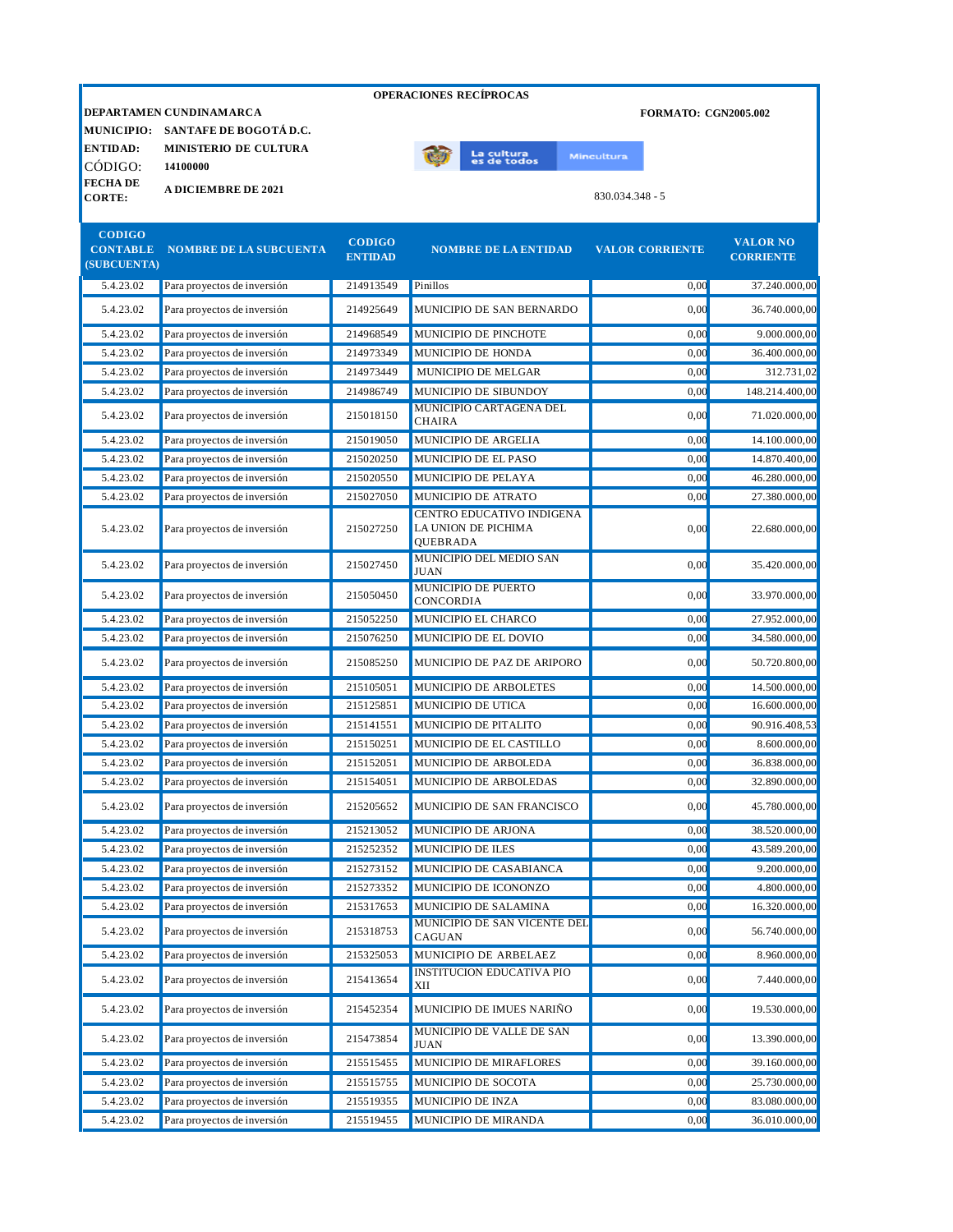|                                                 |                                          |                                 |              | <b>OPERACIONES RECÍPROCAS</b> |                   |                   |                             |                                     |
|-------------------------------------------------|------------------------------------------|---------------------------------|--------------|-------------------------------|-------------------|-------------------|-----------------------------|-------------------------------------|
|                                                 | <b>DEPARTAMEN CUNDINAMARCA</b>           |                                 |              |                               |                   |                   | <b>FORMATO: CGN2005.002</b> |                                     |
|                                                 | MUNICIPIO: SANTAFE DE BOGOTÁ D.C.        |                                 |              |                               |                   |                   |                             |                                     |
| <b>ENTIDAD:</b><br>CÓDIGO:                      | <b>MINISTERIO DE CULTURA</b><br>14100000 |                                 |              | La cultura<br>es de todos     | <b>Mincultura</b> |                   |                             |                                     |
| <b>FECHA DE</b><br><b>CORTE:</b>                | <b>A DICIEMBRE DE 2021</b>               |                                 |              |                               |                   | $830.034.348 - 5$ |                             |                                     |
| <b>CODIGO</b><br><b>CONTABLE</b><br>(SUBCUENTA) | <b>NOMBRE DE LA SUBCUENTA</b>            | <b>CODIGO</b><br><b>ENTIDAD</b> |              | <b>NOMBRE DE LA ENTIDAD</b>   |                   |                   | <b>VALOR CORRIENTE</b>      | <b>VALOR NO</b><br><b>CORRIENTE</b> |
| 5.4.23.02                                       | Para proyectos de inversión              | 215523555                       | Planeta Rica |                               |                   |                   | 0,00                        | 53.890.768.90                       |
| 5.4.23.02                                       | Para proyectos de inversión              | 215568255                       |              | MUNICIPIO DE EL PLAYON        |                   |                   | 0,00                        | 53.400.000,00                       |
| 5.4.23.02                                       | Para proyectos de inversión              | 215568855                       |              | MUNICIPIO VALLE DE SAN JOSE   |                   |                   | 0.00                        | 14.200.000.00                       |
| 5.4.23.02                                       | Para proyectos de inversión              | 215573055                       |              | MUNICIPIO DE ARMERO           |                   |                   | 0,00                        | 31.980.000,00                       |

| 5.4.23.02 | Para proyectos de inversión | 215573055 | MUNICIPIO DE ARMERO                                | 0.00 | 31.980.000,00  |
|-----------|-----------------------------|-----------|----------------------------------------------------|------|----------------|
| 5.4.23.02 | Para proyectos de inversión | 215573555 | MUNICIPIO DE PLANADAS                              | 0,00 | 22.000.000,00  |
| 5.4.23.02 | Para proyectos de inversión | 215586755 | MUNICIPIO DE SAN FRANSISCO                         | 0.00 | 34.592.800,00  |
| 5.4.23.02 | Para proyectos de inversión | 215605756 | MUNICIPIO DE SONSON                                | 0,00 | 14.310.000,00  |
| 5.4.23.02 | Para proyectos de inversión | 215618756 | Solano                                             | 0,00 | 59.700.000,00  |
| 5.4.23.02 | Para proyectos de inversión | 215619256 | MUNICIPIO DE EL TAMBO                              | 0,00 | 19.500.000,00  |
| 5.4.23.02 | Para proyectos de inversión | 215652256 | <b>MUNICIPIO EL ROSARIO</b>                        | 0,00 | 45.881.600,00  |
| 5.4.23.02 | Para proyectos de inversión | 215715757 | MUNICIPIO DE SOCHA                                 | 0,00 | 33.680.000,00  |
| 5.4.23.02 | Para proyectos de inversión | 215741357 | MUNICIPIO DE IQUIRA                                | 0,00 | 16.000.000,00  |
| 5.4.23.02 | Para proyectos de inversión | 215786757 | MUNICIPIO SAN MIGUEL                               | 0,00 | 27.040.000,00  |
| 5.4.23.02 | Para proyectos de inversión | 215805858 | MUNICIPIO DE VEGACHI                               | 0,00 | 24.550.000,00  |
| 5.4.23.02 | Para proyectos de inversión | 215825258 | MUNICIPIO DE EL PEÑON                              | 0,00 | 17.200.000,00  |
| 5.4.23.02 | Para proyectos de inversión | 215825758 | <b>MUNICIPIO DE SOPO</b>                           | 0.00 | 796.957.168,24 |
| 5.4.23.02 | Para proyectos de inversión | 215852258 | MUNICIPIO EL TABLON DE<br><b>GOMEZ</b>             | 0.00 | 44.770.400,00  |
| 5.4.23.02 | Para proyectos de inversión | 215905659 | MUNICIPIO DE SAN JUAN DE<br><b>URABA</b>           | 0,00 | 42.770.000,00  |
| 5.4.23.02 | Para proyectos de inversión | 216005360 | MUNICIPIO DE ITAGUI                                | 0,00 | 15.261.376,97  |
| 5.4.23.02 | Para proyectos de inversión | 216005660 | MUNICIPIO DE SAN LUIS                              | 0,00 | 31.000.000,00  |
| 5.4.23.02 | Para proyectos de inversión | 216013760 | MUNICIPIO DE SOPLAVIENTO<br><b>DPTO DE BOLIVAR</b> | 0,00 | 28.340.000,00  |
| 5.4.23.02 | Para proyectos de inversión | 216015660 | MUNICIPIO DE SAN EDUARDO                           | 0,00 | 29.710.000,00  |
| 5.4.23.02 | Para proyectos de inversión | 216018460 | Milán                                              | 0,00 | 128.169.600,00 |
| 5.4.23.02 | Para proyectos de inversión | 216018860 | MUNICIPIO DE VALPARAISO                            | 0,00 | 13.000.000,00  |
| 5.4.23.02 | Para proyectos de inversión | 216019760 | MUNICIPIO DE SOTARA                                | 0,00 | 61.770.000,00  |
| 5.4.23.02 | Para proyectos de inversión | 216020060 | MUNICIPIO DE BOSCONIA                              | 0,00 | 21.970.000,00  |
| 5.4.23.02 | Para proyectos de inversión | 216023660 | COMUNIDAD INDÍGENA TEVIS                           | 0.00 | 19.200.000,00  |
| 5.4.23.02 | Para proyectos de inversión | 216027160 | MUNICIPIO DE CERTEGUI                              | 0,00 | 26.900.000,00  |
| 5.4.23.02 | Para proyectos de inversión | 216027660 | MUNICIPIO DE SAN JOSE DEL<br><b>PALMAR</b>         | 0.00 | 13.100.000,00  |
| 5.4.23.02 | Para proyectos de inversión | 216052260 | MUNICIPIO EL TAMBO                                 | 0,00 | 40.086.400,00  |
| 5.4.23.02 | Para proyectos de inversión | 216052560 | MUNICIPIO DE POTOSI                                | 0,00 | 48.250.000,00  |
| 5.4.23.02 | Para proyectos de inversión | 216054660 | MUNICIPIO DE SALAZAR DE LAS<br><b>PALMAS</b>       | 0,00 | 24.568.000,00  |
| 5.4.23.02 | Para proyectos de inversión | 216068160 | MUNICIPIO DE CEPITA                                | 0,00 | 27.304.000,00  |
| 5.4.23.02 | Para proyectos de inversión | 216086760 | MUNICIPIO DE SANTIAGO                              | 0.00 | 119.943.600,00 |
| 5.4.23.02 | Para proyectos de inversión | 216105861 | MUNICIPIO DE VENECIA                               | 0,00 | 28.400.000,00  |
| 5.4.23.02 | Para proyectos de inversión | 216115861 | MUNICIPIO DE VENTAQUEMADA                          | 0,00 | 15.990.000,00  |
| 5.4.23.02 | Para proyectos de inversión | 216127361 | MUNICIPIO DE ISTMINA                               | 0,00 | 46.200.000,00  |
| 5.4.23.02 | Para proyectos de inversión | 216154261 | MUNICIPIO DE EL ZULIA                              | 0,00 | 39.312.000,00  |
| 5.4.23.02 | Para proyectos de inversión | 216168861 | <b>MUNICIPIO DE VELEZ</b>                          | 0.00 | 36.000.000,00  |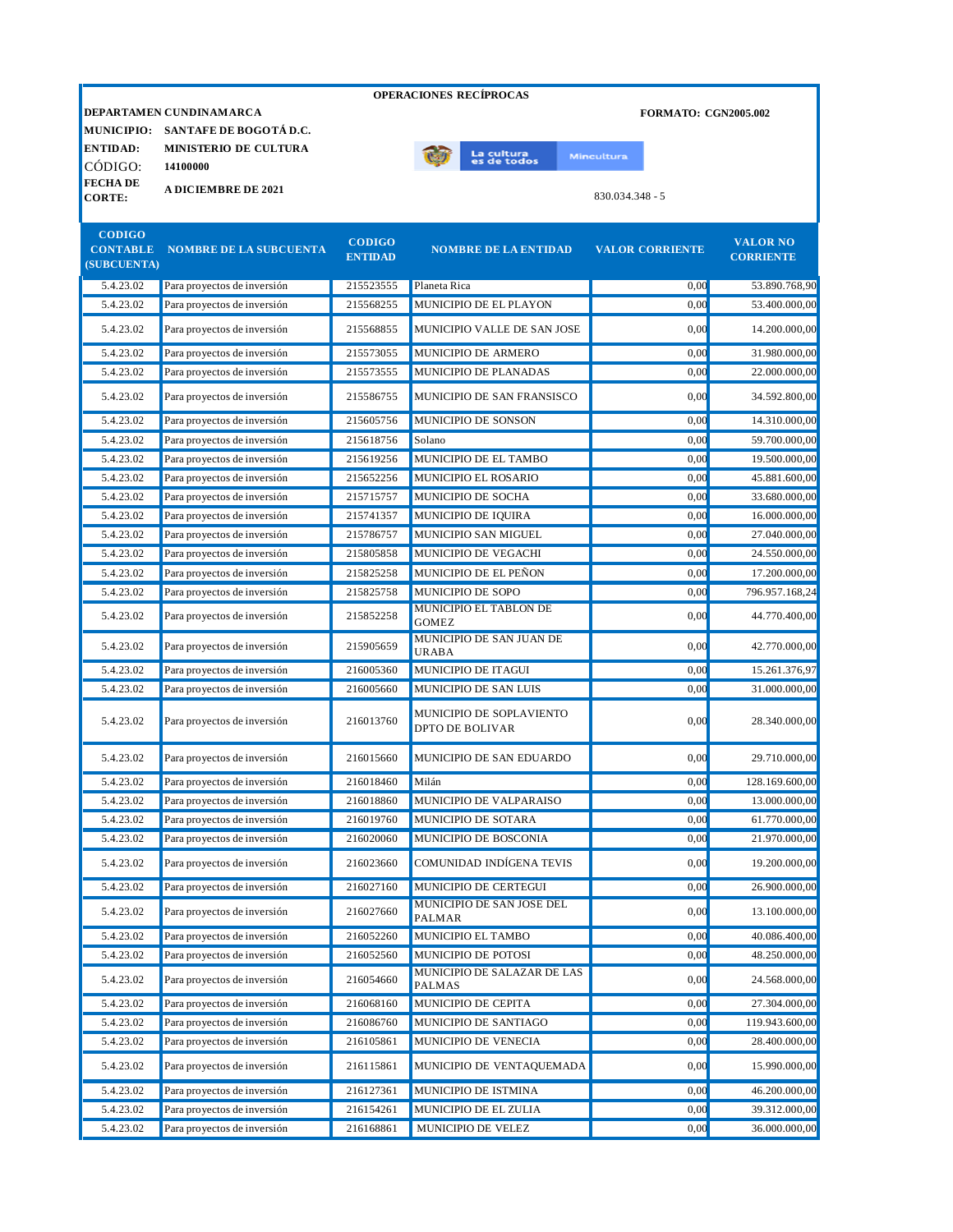|                                                 |                                                                                                          |                                 |                     | <b>OPERACIONES RECIPROCAS</b>                                |                   |                             |                                     |
|-------------------------------------------------|----------------------------------------------------------------------------------------------------------|---------------------------------|---------------------|--------------------------------------------------------------|-------------------|-----------------------------|-------------------------------------|
| <b>ENTIDAD:</b><br>CÓDIGO:                      | DEPARTAMEN CUNDINAMARCA<br>MUNICIPIO: SANTAFE DE BOGOTÁ D.C.<br><b>MINISTERIO DE CULTURA</b><br>14100000 |                                 |                     | La cultu <mark>ra</mark><br>es de todos                      | <b>Mincultura</b> | <b>FORMATO: CGN2005.002</b> |                                     |
| <b>FECHADE</b><br><b>CORTE:</b>                 | <b>A DICIEMBRE DE 2021</b>                                                                               |                                 |                     |                                                              | $830.034.348 - 5$ |                             |                                     |
| <b>CODIGO</b><br><b>CONTABLE</b><br>(SUBCUENTA) | <b>NOMBRE DE LA SUBCUENTA</b>                                                                            | <b>CODIGO</b><br><b>ENTIDAD</b> |                     | <b>NOMBRE DE LA ENTIDAD</b>                                  |                   | <b>VALOR CORRIENTE</b>      | <b>VALOR NO</b><br><b>CORRIENTE</b> |
| 5.4.23.02                                       | Para proyectos de inversión                                                                              | 216215162                       |                     | MUNICIPIO DE CERINZA                                         |                   | 0,00                        | 34.320.000,00                       |
| 5.4.23.02                                       | Para proyectos de inversión                                                                              | 216215362                       |                     | <b>MUNICIPIO DE IZA</b>                                      |                   | 0.00                        | 32.000.000.00                       |
| 5.4.23.02                                       | Para proyectos de inversión                                                                              | 216223162                       | Cereté              |                                                              |                   | 0,00                        | 169.920.000,00                      |
| 5.4.23.02                                       | Para proyectos de inversión                                                                              | 216376563                       |                     | MUNICIPIO DE PRADERA                                         |                   | 0,00                        | 15.080.000,00                       |
| 5.4.23.02                                       | Para proyectos de inversión                                                                              | 216385263                       |                     | <b>MUNICIPIO DE PORE</b>                                     |                   | 0.00                        | 17.300.000.00                       |
| 5.4.23.02                                       | Para proyectos de inversión                                                                              | 216405664                       | <b>LOS MILAGROS</b> | MUNICIPIO DE SAN PEDRO DE                                    |                   | 0,00                        | 15.600.000,00                       |
| 5.4.23.02                                       | Para proyectos de inversión                                                                              | 216415464                       |                     | MUNICIPIO DE MONGUA                                          |                   | 0,00                        | 20.800.000,00                       |
| 5.4.23.02                                       | Para proyectos de inversión                                                                              | 216419364                       |                     | MUNICIPIO DE JAMBALO                                         |                   | 0,00                        | 28.860.000,00                       |
| 5.4.23.02                                       | Para proyectos de inversión                                                                              | 216423464                       |                     | MUNICIPIO DE MOMIL                                           |                   | 0,00                        | 12.000.000,00                       |
| 5.4.23.02                                       | Para proyectos de inversión                                                                              | 216468464                       |                     | MUNICIPIO DE MOGOTES                                         |                   | 0,00                        | 38.670.000,00                       |
| 5.4.23.02                                       | Para proyectos de inversión                                                                              | 216476364                       |                     | <b>INSTITUCION EDUCATIVA</b><br><b>SIMON BOLIVAR</b>         |                   | 0,00                        | 12.720.000,00                       |
| 5.4.23.02                                       | Para proyectos de inversión                                                                              | 216488564                       |                     | MUNICIPIO DE PROVIDENCIA                                     |                   | 0,00                        | 65.616.000,00                       |
| 5.4.23.02                                       | Para proyectos de inversión                                                                              | 216517665                       |                     | MUNICIPIO DE SAN JOSE                                        |                   | 0.00                        | 42.600.000,00                       |
| 5.4.23.02                                       | Para proyectos de inversión                                                                              | 216552565                       |                     | MUNICIPIO DE PROVIDENCIA                                     |                   | 0,00                        | 9.230.000,00                        |
| 5.4.23.02                                       | Para proyectos de inversión                                                                              | 216605266                       |                     | MUNICIPIO DE ENVIGADO                                        |                   | 0.00                        | 32.628.233,68                       |
| 5.4.23.02                                       | Para proyectos de inversión                                                                              | 216615466                       |                     | MUNICIPIO DE MONGUI                                          |                   | 0,00                        | 7.000.000,00                        |
| 5.4.23.02                                       | Para proyectos de inversión                                                                              | 216623466                       |                     | <b>INSTITUCION EDUCATIVA</b><br><b>INTEGRADA MONTELIBANO</b> |                   | 0.00                        | 19.100.000,00                       |
| 5.4.23.02                                       | Para proyectos de inversión                                                                              | 216668266                       |                     | MUNICIPIO DE ENCISO                                          |                   | 0,00                        | 26.890.000,00                       |
| 5.4.23.02                                       | Para proyectos de inversión                                                                              | 216705667                       |                     | MUNICIPIO DE SAN RAFAEL                                      |                   | 0.00                        | 11.200.000.00                       |
| 5.4.23.02                                       | Para proyectos de inversión                                                                              | 216713667                       |                     | MUNICIPIO DE SAN MARTIN DE<br><b>LOBA DPTO DE BOLIVAR</b>    |                   | 0.00                        | 12.220.000,00                       |
| 5.4.23.02                                       | Para proyectos de inversión                                                                              | 216768167                       |                     | MUNICIPIO DE CHARALA                                         |                   | 0.00                        | 29.250.000,00                       |
| 5.4.23.02                                       | Para proyectos de inversión                                                                              | 216805368                       |                     | MUNICIPIO DE JERICO                                          |                   | 0,00                        | 45.310.000,00                       |
| 5.4.23.02                                       | Para proyectos de inversión                                                                              | 216813268                       |                     | <b>MUNICIPIO DEL PEÑON</b>                                   |                   | 0.00                        | 66.340.000,00                       |
| 5.4.23.02                                       | Para proyectos de inversión                                                                              | 216813468                       |                     | MUNICIPIO DE MOMPOS                                          |                   | 0.00                        | 29.380.000.00                       |
| 5.4.23.02                                       | Para proyectos de inversión                                                                              | 216823168                       |                     | MUNICIPIO DE CHIMA                                           |                   | 0,00                        | 56.840.000,00                       |
|                                                 |                                                                                                          |                                 |                     |                                                              |                   |                             |                                     |

| 5.4.23.02 | Para proyectos de inversión | 216813468 | MUNICIPIO DE MOMPOS                     | 0.00 | 29.380.000,00  |
|-----------|-----------------------------|-----------|-----------------------------------------|------|----------------|
| 5.4.23.02 | Para proyectos de inversión | 216823168 | MUNICIPIO DE CHIMA                      | 0,00 | 56.840.000,00  |
| 5.4.23.02 | Para proyectos de inversión | 216841668 | MUNICIPIO DE SAN AGUSTIN                | 0,00 | 22.528.000,00  |
| 5.4.23.02 | Para proyectos de inversión | 216873168 | MUNICIPIO DE CHAPARRAL                  | 0,00 | 93.838,85      |
| 5.4.23.02 | Para proyectos de inversión | 216873268 | MUNICIPIO DEL ESPINAL                   | 0.00 | 22.750.000,00  |
| 5.4.23.02 | Para proyectos de inversión | 216886568 | <b>MUNICIPIO DE PUERTO ASIS</b>         | 0,00 | 157.107.200,00 |
| 5.4.23.02 | Para proyectos de inversión | 216915469 | MUNICIPIO DE MONIQUIRA                  | 0,00 | 30.050.000,00  |
| 5.4.23.02 | Para proyectos de inversión | 216968669 | MUNICIPIO DE SAN ANDRES                 | 0,00 | 12.220.000,00  |
| 5.4.23.02 | Para proyectos de inversión | 216976869 | <b>MUNICIPIO DE VIJES</b>               | 0,00 | 34.580.000,00  |
| 5.4.23.02 | Para proyectos de inversión | 216986569 | MUNICIPIO DE PUERTO CAICEDO             | 0,00 | 57.680.000,00  |
| 5.4.23.02 | Para proyectos de inversión | 217008770 | <b>MUNICIPIO DE SUAN</b>                | 0.00 | 33.630.000,00  |
| 5.4.23.02 | Para proyectos de inversión | 217013670 | <b>MUNICIPIO DE SAN PABLO</b>           | 0,00 | 53.130.000,00  |
| 5.4.23.02 | Para proyectos de inversión | 217020570 | MUNICIPIO DE PUEBLO BELLO               | 0,00 | 16.500.000,00  |
| 5.4.23.02 | Para proyectos de inversión | 217020770 | MUNICIPIO DE SAN MARTIN                 | 0,00 | 35.880.000,00  |
| 5.4.23.02 | Para proyectos de inversión | 217023570 | MUNICIPIO DE PUEBLO NUEVO               | 0,00 | 36.890.000,00  |
| 5.4.23.02 | Para proyectos de inversión | 217023670 | MUNICIPIO DE SAN ANDRES DE<br>SOTAVENTO | 0,00 | 128.360.000,00 |
| 5.4.23.02 | Para proyectos de inversión | 217041770 | MUNICIPIO DE SUAZA                      | 0,00 | 13.900.000,00  |
| 5.4.23.02 | Para proyectos de inversión | 217050370 | <b>MUNICIPIO DE URIBE</b>               | 0,00 | 31.880.000,00  |
|           |                             |           |                                         |      |                |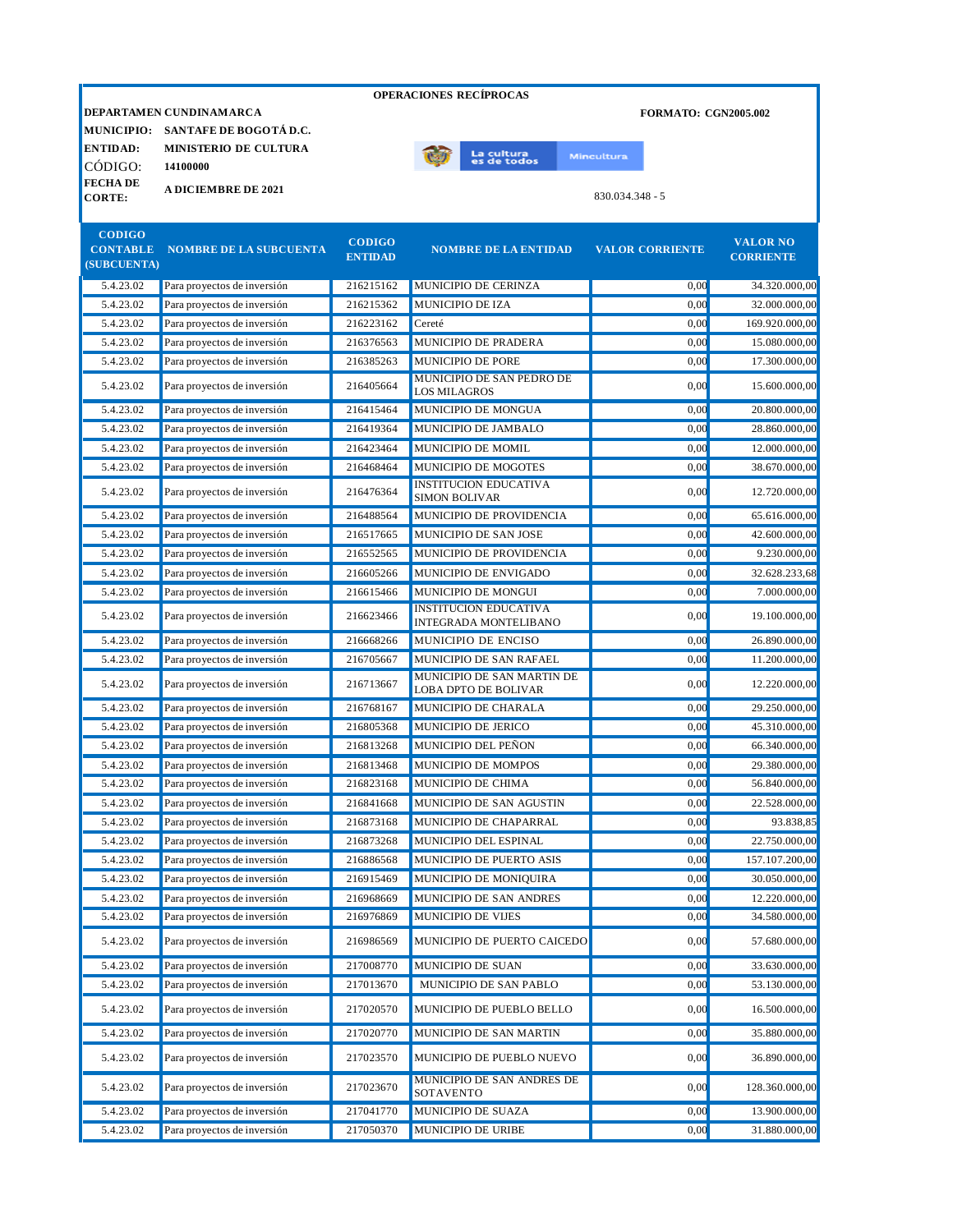|                                  |                                        |                                 | <b>OPERACIONES RECÍPROCAS</b>                                      |                             |                                     |
|----------------------------------|----------------------------------------|---------------------------------|--------------------------------------------------------------------|-----------------------------|-------------------------------------|
|                                  | DEPARTAMEN CUNDINAMARCA                |                                 |                                                                    | <b>FORMATO: CGN2005.002</b> |                                     |
|                                  | MUNICIPIO: SANTAFE DE BOGOTÁ D.C.      |                                 |                                                                    |                             |                                     |
| <b>ENTIDAD:</b>                  | <b>MINISTERIO DE CULTURA</b>           |                                 | La cultura<br>es de todos                                          | <b>Mincultura</b>           |                                     |
| CÓDIGO:                          | 14100000                               |                                 |                                                                    |                             |                                     |
| <b>FECHA DE</b><br><b>CORTE:</b> | <b>A DICIEMBRE DE 2021</b>             |                                 |                                                                    | 830.034.348 - 5             |                                     |
| <b>CODIGO</b><br>(SUBCUENTA)     | <b>CONTABLE NOMBRE DE LA SUBCUENTA</b> | <b>CODIGO</b><br><b>ENTIDAD</b> | <b>NOMBRE DE LA ENTIDAD</b>                                        | <b>VALOR CORRIENTE</b>      | <b>VALOR NO</b><br><b>CORRIENTE</b> |
| 5.4.23.02                        | Para proyectos de inversión            | 217054670                       | MUNICIPIO SAN CALIXTO                                              | 0,00                        | 9.000.000,00                        |
| 5.4.23.02                        | Para proyectos de inversión            | 217063470                       | MUNICIPIO DE MONTENEGRO                                            | 0,00                        | 40.000.000,00                       |
| 5.4.23.02                        | Para proyectos de inversión            | 217066170                       | MUNICIPIO DE DOSQUEBRADAS                                          | 0,00                        | 12.704.529,86                       |
| 5.4.23.02                        | Para proyectos de inversión            | 217070670                       | Sampués                                                            | 0,00                        | 200.264.000,00                      |
| 5.4.23.02                        | Para proyectos de inversión            | 217073270                       | <b>MUNICIPIO DE FALAN</b>                                          | 0.00                        | 9.000.000,00                        |
| 5.4.23.02                        | Para proyectos de inversión            | 217076670                       | MUNICIPIO DE SAN PEDRO                                             | 0.00                        | 12.350.000.00                       |
| 5.4.23.02                        | Para proyectos de inversión            | 217154871                       | MUNICIPIO DE VILLA CARO                                            | 0,00                        | 9.000.000,00                        |
| 5.4.23.02                        | Para proyectos de inversión            | 217170771                       | <b>INSTITUCION EDUCATIVA</b><br><b>CRISTOBAL COLON</b>             | 0,00                        | 9.500.000,00                        |
| 5.4.23.02                        | Para proyectos de inversión            | 217173671                       | MUNICIPIO DE SALDAÑA                                               | 0,00                        | 19.691,71                           |
| 5.4.23.02                        | Para proyectos de inversión            | 217186571                       | MUNICIPIO DE PUERTO GUZMAN                                         | 0,00                        | 40.990.000,00                       |
| 5.4.23.02                        | Para proyectos de inversión            | 217215272                       | MUNICIPIO DE FIRAVITOBA                                            | 0.00                        | 16.900.000.00                       |
| 5.4.23.02                        | Para proyectos de inversión            | 217215572                       | MUNICIPIO DE PUERTO BOYACA                                         | 0,00                        | 19.370.000,00                       |
| 5.4.23.02                        | Para proyectos de inversión            | 217223672                       | MUNICIPIO DE SAN ANTERO                                            | 0,00                        | 64.000.000,00                       |
| 5.4.23.02                        | Para proyectos de inversión            | 217241872                       | MUNICIPIO DE VILLAVIEJA                                            | 0,00                        | 198.578,54                          |
| 5.4.23.02                        | Para proyectos de inversión            | 217263272                       | MUNICIPIO DE FILANDIA                                              | 0.00                        | 12.480.000,00                       |
| 5.4.23.02                        | Para proyectos de inversión            | 217266572                       | MUNICIPIO DE PUEBLO RICO                                           | 0,00                        | 13.040.000,00                       |
| 5.4.23.02                        | Para proyectos de inversión            | 217268572                       | <b>MUNICIPIO DE PUENTE</b><br><b>NACIONAL</b>                      | 0,00                        | 9.000.000,00                        |
| 5.4.23.02                        | Para proyectos de inversión            | 217319473                       | MUNICIPIO DE MORALES                                               | 0,00                        | 20.670.000,00                       |
| 5.4.23.02                        | Para proyectos de inversión            | 217325873                       | MUNICIPIO DE VILLPINZON                                            | 0,00                        | 32.950.000,00                       |
| 5.4.23.02                        | Para proyectos de inversión            | 217327073                       | MUNICIPIO DE BAGADO                                                | 0,00                        | 13.013.600,00                       |
| 5.4.23.02                        | Para proyectos de inversión            | 217352573                       | <b>MUNICIPIO DE PUERRES</b>                                        | 0,00                        | 29.410.000,00                       |
| 5.4.23.02                        | Para proyectos de inversión            | 217354673                       | MUNICIPIO DE SAN CAYETANO                                          | 0,00                        | 10.200.000,00                       |
| 5.4.23.02                        | Para proyectos de inversión            | 217368773                       | MUNICIPIO DE SUCRE                                                 | 0,00                        | 27.460.000,00                       |
| 5.4.23.02                        | Para proyectos de inversión            | 217413074                       | MUNICIPIO DE BARRANCO DE<br>LOBA DEPARTAMENTO DE<br><b>BOLIVAR</b> | 0,00                        | 4.600.000,00                        |
| 5.4.23.02                        | Para proyectos de inversión            | 217417174                       | MUNICIPIO DE CHINCHINA                                             | 0,00                        | 19.000.000,00                       |
| 5.4.23.02                        | Para proyectos de inversión            | 217423574                       | Puerto Escondido                                                   | 0,00                        | 48.920.000,00                       |
| 5.4.23.02                        | Para proyectos de inversión            | 217444874                       | MUNICIPIO DE VILLANUEVA                                            | 0,00                        | 20.585.600,00                       |
| 5.4.23.02                        | Para proyectos de inversión            | 217454174                       | MUNICIPIO DE CHITAGA                                               | 0,00                        | 13.000.000,00                       |
| 5.4.23.02                        | Para proyectos de inversión            | 217454874                       | MUNICIPIO VILLA DEL ROSARIO                                        | 0,00                        | 13.260.000,00                       |
| 5.4.23.02                        | Para proyectos de inversión            | 217520175                       | MUNICIPIO DE CHIMICHAGUA                                           | 0,00                        | 45.920.000,00                       |
| 5.4.23.02                        | Para proyectos de inversión            | 217523675                       | <b>INSTITUCION EDUCATIVA SAN</b><br>FRANCISCO DE ASIS              | 0,00                        | 15.200.000,00                       |
| 5.4.23.02                        | Para proyectos de inversión            | 217525175                       | MUNICIPIO DE CHIA                                                  | 0,00                        | 757.691.505,55                      |

5.4.23.02 Para proyectos de inversión 217525875 MUNICIPIO DE VILLETA 0,00 124.098,77 5.4.23.02 Para proyectos de inversión 217566075 MUNICIPIO DE BALBOA 0,00 47.470.000,00

5.4.23.02 Para proyectos de inversión 217576275 MUNICIPIO DE FLORIDA 0,00 36.011.946,82

MUNICIPIO DE SAN ANTONIO

INSITTUCION EDUCATIVA (UNITED 2000) 0,00 11.340.000,00

MUNICIPIO DE SAN ANTONIO  $0,00$  15.260.000,00<br>TOLIMA  $15.260.000,000$ 

5.4.23.02 Para proyectos de inversión 217573275 INSTITUCION EDUCATIVA

5.4.23.02 Para proyectos de inversión 217573675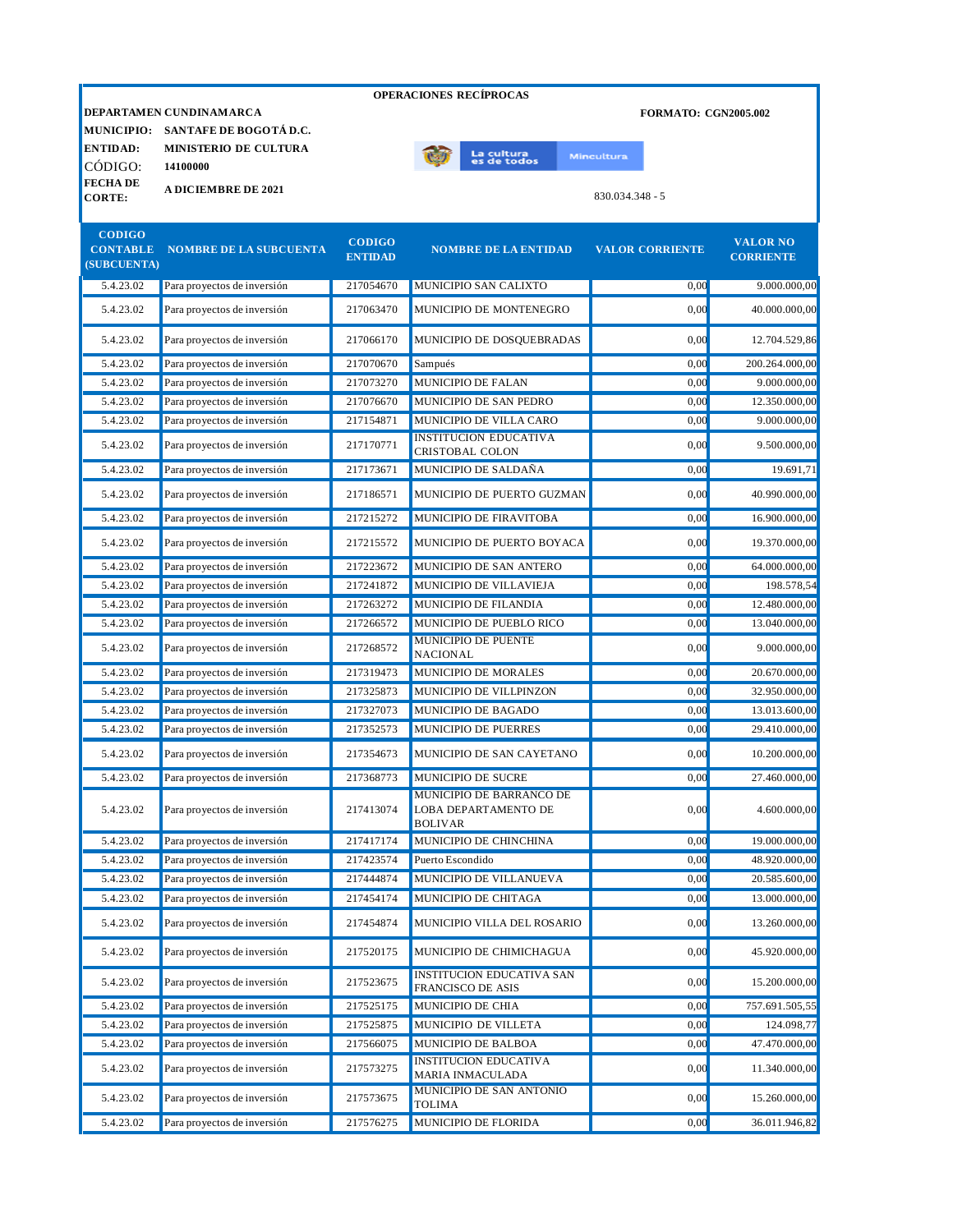|                                | DEPARTAMEN CUNDINAMARCA       |                                 | <b>OPERACIONES RECÍPROCAS</b>                                          | <b>FORMATO: CGN2005.002</b> |                                     |
|--------------------------------|-------------------------------|---------------------------------|------------------------------------------------------------------------|-----------------------------|-------------------------------------|
| <b>MUNICIPIO:</b>              | SANTAFE DE BOGOTÁ D.C.        |                                 |                                                                        |                             |                                     |
| <b>ENTIDAD:</b>                | <b>MINISTERIO DE CULTURA</b>  |                                 |                                                                        |                             |                                     |
| CÓDIGO:                        | 14100000                      |                                 | La cultu <mark>ra</mark><br>es de todos                                | <b>Mincultura</b>           |                                     |
| <b>FECHADE</b>                 | <b>A DICIEMBRE DE 2021</b>    |                                 |                                                                        |                             |                                     |
| <b>CORTE:</b>                  |                               |                                 |                                                                        | 830.034.348 - 5             |                                     |
| <b>CODIGO</b>                  |                               |                                 |                                                                        |                             |                                     |
| <b>CONTABLE</b><br>(SUBCUENTA) | <b>NOMBRE DE LA SUBCUENTA</b> | <b>CODIGO</b><br><b>ENTIDAD</b> | <b>NOMBRE DE LA ENTIDAD</b>                                            | <b>VALOR CORRIENTE</b>      | <b>VALOR NO</b><br><b>CORRIENTE</b> |
| 5.4.23.02                      | Para proyectos de inversión   | 217605376                       | MUNICIPIO DE LA CEJA                                                   | 0,00                        | 16.400.000,00                       |
|                                |                               |                                 |                                                                        |                             |                                     |
| 5.4.23.02                      | Para proyectos de inversión   | 217615176                       | MUNICIPIO DE CHIQUINQUIRA                                              | 0,00                        | 15.914.695,23                       |
| 5.4.23.02                      | Para proyectos de inversión   | 217615276                       | MUNICIPIO DE FLORESTA                                                  | 0,00                        | 20.280.000,00                       |
| 5.4.23.02                      | Para proyectos de inversión   | 217615476                       | MUNICIPIO DE MOTAVITA                                                  | 0.00                        | 9.600.000,00                        |
| 5.4.23.02                      | Para proyectos de inversión   | 217641676                       | MUNICIPIO DE SANTA MARIA                                               | 0.00                        | 11.480.000,00                       |
| 5.4.23.02                      | Para proyectos de inversión   | 217717777                       | MUNICIPIO DE SUPIA                                                     | 0,00                        | 72.770.000,00                       |
| 5.4.23.02                      | Para proyectos de inversión   | 217725777                       | MUNICIPIO DE SUPATA                                                    | 0.00                        | 17.100.000,00                       |
| 5.4.23.02                      | Para proyectos de inversión   | 217727077                       | MUNICIPIO DE BAJO BAUDO                                                | 0.00                        | 21.060.000,00                       |
| 5.4.23.02                      | Para proyectos de inversión   | 217754377                       | MUNICIPIO DE LABATECA                                                  | 0.00                        | 9.596.000,00                        |
| 5.4.23.02                      | Para proyectos de inversión   | 217768077                       | MUNICIPIO DE BARBOSA                                                   | 0,00                        | 9.893.257,77                        |
| 5.4.23.02                      | Para proyectos de inversión   | 217776377                       | ALCALDIA MUNICIPAL DE LA<br><b>CUMBRE</b>                              | 0.00                        | 39.040.000,00                       |
| 5.4.23.02                      | Para proyectos de inversión   | 217808078                       | MUNICIPIO DE BARANOA                                                   | 0,00                        | 51.255.536,10                       |
| 5.4.23.02                      | Para proyectos de inversión   | 217823678                       | San Carlos - Córdoba                                                   | 0.00                        | 33.320.000,00                       |
| 5.4.23.02                      | Para proyectos de inversión   | 217825878                       | MUNICIPIO DE VIOTA                                                     | 0.00                        | 26.000.000,00                       |
| 5.4.23.02                      | Para proyectos de inversión   | 217841078                       | MUNICIPIO DE BARAYA                                                    | 0,00                        | 37.900.000,00                       |
| 5.4.23.02                      | Para proyectos de inversión   | 217844078                       | MUNICIPIO DE BARRANCAS                                                 | 0,00                        | 19.152.000,00                       |
| 5.4.23.02                      | Para proyectos de inversión   | 217852378                       | MUNICIPIO DE LA CRUZ                                                   | 0,00                        | 17.420.000,00                       |
| 5.4.23.02                      | Para proyectos de inversión   | 217870678                       | MUNICIPIO DE SAN BENITO<br>ABAD                                        | 0.00                        | 16.960.000,00                       |
| 5.4.23.02                      | Para proyectos de inversión   | 217873678                       | <b>MUNICIPIO SAN LUIS</b>                                              | 0,00                        | 17.280.000,00                       |
| 5.4.23.02                      | Para proyectos de inversión   | 217915879                       | MUNICIPIO DE VIRACACHA                                                 | 0,00                        | 27.328.000,00                       |
| 5.4.23.02                      | Para proyectos de inversión   | 217918479                       | <b>MUNICIPIO DE MORELIA</b>                                            | 0.00                        | 96.280.000.00                       |
| 5.4.23.02                      | Para proyectos de inversión   | 217923079                       | <b>INSTITUCION EDUCATIVA</b><br><b>BELEN</b>                           | 0.00                        | 19.040.000.00                       |
| 5.4.23.02                      | Para proyectos de inversión   | 217944279                       | MUNICIPIO DE FONSECA                                                   | 0.00                        | 69.036.000.00                       |
| 5.4.23.02                      | Para proyectos de inversión   | 217968179                       | MUNICIPIO DE CHIPATA                                                   | 0,00                        | 9.840.000,00                        |
| 5.4.23.02                      | Para proyectos de inversión   | 217968679                       | <b>INTITUTO SAN VICENTE DE</b><br>PAUL                                 | 0,00                        | 10.500.000,00                       |
| 5.4.23.02                      | Para proyectos de inversión   | 218005480                       | <b>CABILDO MAYOR INDIGENA DE</b><br>MUTATA                             | 0,00                        | 13.300.000,00                       |
| 5.4.23.02                      | Para proyectos de inversión   | 218015180                       | MUNICIPIO DE CHISCAS                                                   | 0,00                        | 26.770.000,00                       |
| 5.4.23.02                      | Para proyectos de inversión   | 218015580                       | MUNICIPIO DE QUIPAMA                                                   | 0,00                        | 19.740.000,00                       |
| 5.4.23.02                      | Para proyectos de inversión   | 218017380                       | MUNICIPIO DE LA DORADA                                                 | 0,00                        | 34.980.000,00                       |
| 5.4.23.02                      | Para proyectos de inversión   | 218047980                       | <b>INSTITUCION EDUCATIVA</b><br>DEPARTAMENTAL MACONDO DE<br>GUACAMAYAL | 0,00                        | 15.400.000,00                       |
| 5.4.23.02                      | Para proyectos de inversión   | 218052480                       | MUNICIPIO DE NARIÑO                                                    | 0,00                        | 47.830.400,00                       |
| 5.4.23.02                      | Para proyectos de inversión   | 218054480                       | MUNICIPIO DE MUTISCUA                                                  | 0,00                        | 12.000.000,00                       |
| 5.4.23.02                      | Para proyectos de inversión   | 218054680                       | MUNICIPIO DE SANTIAGO                                                  | 0,00                        | 30.210.000,00                       |
| 5.4.23.02                      | Para proyectos de inversión   | 218115681                       | MUNICIPIO DE SAN PABLO DE<br><b>BORBUR</b>                             | 0,00                        | 31.100.000,00                       |
| 5.4.23.02                      | Para proyectos de inversión   | 218125281                       | <b>FOSCA</b>                                                           | 0,00                        | 15.200.000,00                       |

5.4.23.02 Para proyectos de inversión 218152381 MUNICIPIO DE LA FLORIDA 0,00 17.720.000,00

MUNICIPIO DE

5.4.23.02 Para proyectos de inversión 218223182 Chinú 0,00 38.400.000,00

BARRANCABERMEJA 0,00 30.934.870,73

5.4.23.02 Para proyectos de inversión 218168081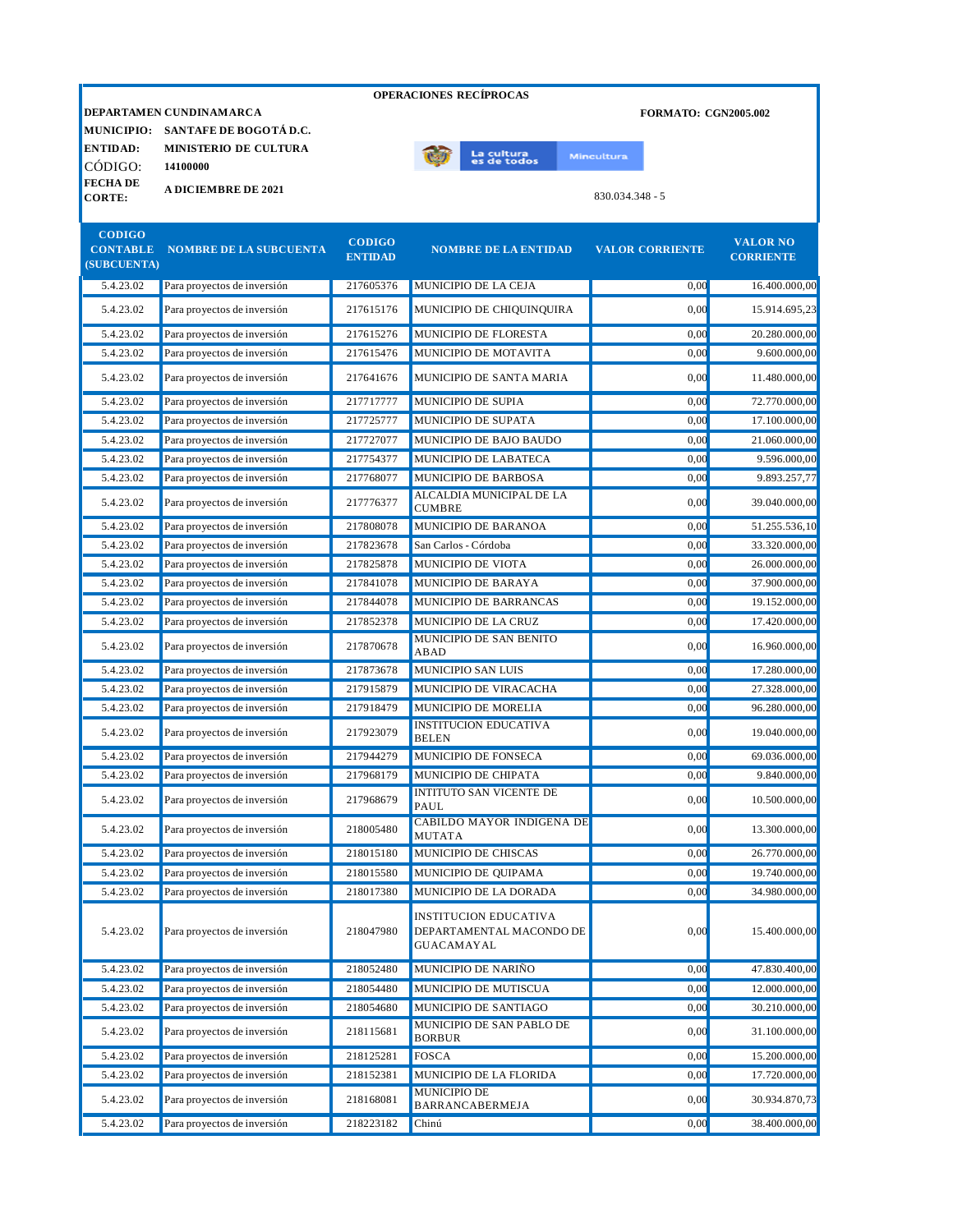| <b>DEPARTAMEN CUNDINAMARCA</b><br><b>FORMATO: CGN2005.002</b><br><b>MUNICIPIO:</b><br>SANTAFE DE BOGOTÁ D.C.<br><b>MINISTERIO DE CULTURA</b><br>La cultura<br>es de todos<br><b>Mincultura</b><br>CÓDIGO:<br>14100000<br><b>FECHADE</b><br><b>A DICIEMBRE DE 2021</b><br>$830.034.348 - 5$<br><b>CORTE:</b><br><b>CODIGO</b><br><b>CODIGO</b><br><b>VALOR NO</b><br><b>CONTABLE</b><br><b>NOMBRE DE LA SUBCUENTA</b><br><b>NOMBRE DE LA ENTIDAD</b><br><b>VALOR CORRIENTE</b><br><b>CORRIENTE</b><br><b>ENTIDAD</b><br>(SUBCUENTA)<br>5.4.23.02<br>Para proyectos de inversión<br>MUNICIPIO DE CHITA<br>0,00<br>30.610.000,00<br>218315183<br>0,00<br>5.4.23.02<br>Para proyectos de inversión<br>218341483<br>MUNICIPIO DE NATAGA<br>31.300.000,00<br>5.4.23.02<br>Para proyectos de inversión<br>218352083<br>MUNICIPIO DE BELEN<br>0,00<br>6.400.000,00<br>0,00<br>5.4.23.02<br>Para proyectos de inversión<br>218352683<br>MUNICIPIO DE SANDONA<br>26.400.000,00<br>5.4.23.02<br>Para proyectos de inversión<br>218366383<br>MUNICIPIO DE LA CELIA<br>0,00<br>30.680.000,00<br>5.4.23.02<br>MUNICIPIO DE FRESNO<br>Para proyectos de inversión<br>218373283<br>0,00<br>31.400.000,00<br>5.4.23.02<br>Para proyectos de inversión<br>218373483<br>MUNICIPIO DE NATAGAIMA<br>0,00<br>25.510.000.00<br>MUNICIPIO DE SAN JOSE DE<br>5.4.23.02<br>Para proyectos de inversión<br>218468684<br>0,00<br>26.517.600,00<br><b>MIRANDA</b><br>5.4.23.02<br>Para proyectos de inversión<br>218508685<br>MUNICIPIO DE SANTO TOMAS<br>0,00<br>22.090.000,00<br>5.4.23.02<br>MUNICIPIO DE PURACE<br>0,00<br>Para proyectos de inversión<br>218519585<br>31.340.000,00<br>5.4.23.02<br>MUNICIPIO DE TABIO<br>0,00<br>Para proyectos de inversión<br>218525785<br>47.440.000.00<br>5.4.23.02<br>MUNICIPIO DE YAGUARA<br>0,00<br>18.070.000,00<br>Para proyectos de inversión<br>218541885<br>MUNICIPIO DE LA LLANADA<br>0,00<br>5.4.23.02<br>Para provectos de inversión<br>218552385<br>37.696.800,00<br>MUNICIPIO DE PUPIALES<br>0,00<br>5.4.23.02<br>Para proyectos de inversión<br>218552585<br>9.000.000,00<br>5.4.23.02<br>218552685<br>MUNICIPIO DE SAN BERNARDO<br>0,00<br>9.800.000,00<br>Para proyectos de inversión<br>0,00<br>18.440.000,00<br>5.4.23.02<br>Para proyectos de inversión<br>218552885<br>MUNICIPIO DE YACUANQUER<br>5.4.23.02<br>218554385<br>MUNICIPIO LA ESPERANZA<br>0,00<br>Para proyectos de inversión<br>16.800.000,00<br>5.4.23.02<br>MUNICIPIO DE PURIFICACION<br>0,00<br>30.160.000,00<br>Para proyectos de inversión<br>218573585<br>5.4.23.02<br>Para proyectos de inversión<br>218586885<br>Villagarzón (Villa Amazónica)<br>0,00<br>21.700.000,00<br>5.4.23.02<br>218605086<br>MUNICIPIO DE BELMIRA<br>Para proyectos de inversión<br>0,00<br>18.100.000,00<br>MUNICIPIO SANTA ROSA DE<br>5.4.23.02<br>Para proyectos de inversión<br>218605686<br>0,00<br>31.270.000,00<br><b>OSOS</b><br>5.4.23.02<br>Para proyectos de inversión<br>218615686<br>MUNICIPIO DE SANTANA<br>0,00<br>12.800.000,00<br><b>MUNICIPIO DE NEIRA</b><br>5.4.23.02<br>218617486<br>0,00<br>12.090.000,00<br>Para proyectos de inversión<br>5.4.23.02<br>Para proyectos de inversión<br>218623586<br>MUNICIPIO DE PURISIMA<br>0,00<br>19.500.000,00<br>0,00<br>5.4.23.02<br>MUNICIPIO DE SAN PELAYO<br>97.268.800,00<br>Para proyectos de inversión<br>218623686<br>5.4.23.02<br>Para proyectos de inversión<br>MUNICIPIO DE BELTRAN<br>16.250.000,00<br>218625086<br>0,00<br>5.4.23.02<br>Para proyectos de inversión<br>MUNICIPIO DE LA MESA<br>0,00<br>218625386<br>1.890.000,00<br>5.4.23.02<br>Para proyectos de inversión<br>MUNICIPIO DE NEMOCON<br>0,00<br>218625486<br>20.000.000,00<br>5.4.23.02<br>Para proyectos de inversión<br>218650686<br>MUNICIPIO DE SAN JUANITO<br>0,00<br>14.600.000,00<br>5.4.23.02<br>Para proyectos de inversión<br>218652786<br>MUNICIPIO DE TAMINANGO<br>0,00<br>30.940.000,00<br>MUNICIPIO DE YARUMAL<br>5.4.23.02<br>Para proyectos de inversión<br>218705887<br>0,00<br>41.340.000,00<br>MUNICIPIO DE BELEN<br>5.4.23.02<br>Para proyectos de inversión<br>218715087<br>0,00<br>34.740.000,00<br>Fondo de Servicios Educativos<br>5.4.23.02<br>218727787<br>Institución Educativa Escuela Normal<br>0,00<br>Para proyectos de inversión<br>Superior Demetrio Salazar Castillo<br>MUNICIPIO DE FUNES<br>5.4.23.02<br>Para proyectos de inversión<br>218752287<br>0,00<br>11.180.000,00<br>5.4.23.02<br>Para proyectos de inversión<br>218752687<br>MUNICIPIO DE SAN LORENZO<br>0,00<br>34.694.800,00<br>5.4.23.02<br>Para proyectos de inversión<br>MUNICIPIO DE SANTUARIO<br>30.320.000,00<br>218766687<br>0,00<br>5.4.23.02<br>Para proyectos de inversión<br>218813188<br>MUNICIPIO DE CICUCO<br>33.210.000,00<br>0,00<br>MUNICIPIO DE SANTA ROSA DEL<br>5.4.23.02<br>Para proyectos de inversión<br>218813688<br>0,00<br>25.660.000,00<br><b>SUR DE BOLIVAR</b> |                 |  | <b>OPERACIONES RECÍPROCAS</b> |  |
|--------------------------------------------------------------------------------------------------------------------------------------------------------------------------------------------------------------------------------------------------------------------------------------------------------------------------------------------------------------------------------------------------------------------------------------------------------------------------------------------------------------------------------------------------------------------------------------------------------------------------------------------------------------------------------------------------------------------------------------------------------------------------------------------------------------------------------------------------------------------------------------------------------------------------------------------------------------------------------------------------------------------------------------------------------------------------------------------------------------------------------------------------------------------------------------------------------------------------------------------------------------------------------------------------------------------------------------------------------------------------------------------------------------------------------------------------------------------------------------------------------------------------------------------------------------------------------------------------------------------------------------------------------------------------------------------------------------------------------------------------------------------------------------------------------------------------------------------------------------------------------------------------------------------------------------------------------------------------------------------------------------------------------------------------------------------------------------------------------------------------------------------------------------------------------------------------------------------------------------------------------------------------------------------------------------------------------------------------------------------------------------------------------------------------------------------------------------------------------------------------------------------------------------------------------------------------------------------------------------------------------------------------------------------------------------------------------------------------------------------------------------------------------------------------------------------------------------------------------------------------------------------------------------------------------------------------------------------------------------------------------------------------------------------------------------------------------------------------------------------------------------------------------------------------------------------------------------------------------------------------------------------------------------------------------------------------------------------------------------------------------------------------------------------------------------------------------------------------------------------------------------------------------------------------------------------------------------------------------------------------------------------------------------------------------------------------------------------------------------------------------------------------------------------------------------------------------------------------------------------------------------------------------------------------------------------------------------------------------------------------------------------------------------------------------------------------------------------------------------------------------------------------------------------------------------------------------------------------------------------------------------------------------------------------------------------------------------------------------------------------------------------------------------------------------------------------------------------------------------------------------------------------------------------------------------------------------------------------------------------------------------------------------------------------------------------------------------------------------------------------------------------------------------------------------------------------------------------------------------------------------------------------------------------|-----------------|--|-------------------------------|--|
|                                                                                                                                                                                                                                                                                                                                                                                                                                                                                                                                                                                                                                                                                                                                                                                                                                                                                                                                                                                                                                                                                                                                                                                                                                                                                                                                                                                                                                                                                                                                                                                                                                                                                                                                                                                                                                                                                                                                                                                                                                                                                                                                                                                                                                                                                                                                                                                                                                                                                                                                                                                                                                                                                                                                                                                                                                                                                                                                                                                                                                                                                                                                                                                                                                                                                                                                                                                                                                                                                                                                                                                                                                                                                                                                                                                                                                                                                                                                                                                                                                                                                                                                                                                                                                                                                                                                                                                                                                                                                                                                                                                                                                                                                                                                                                                                                                                                                                                    |                 |  |                               |  |
|                                                                                                                                                                                                                                                                                                                                                                                                                                                                                                                                                                                                                                                                                                                                                                                                                                                                                                                                                                                                                                                                                                                                                                                                                                                                                                                                                                                                                                                                                                                                                                                                                                                                                                                                                                                                                                                                                                                                                                                                                                                                                                                                                                                                                                                                                                                                                                                                                                                                                                                                                                                                                                                                                                                                                                                                                                                                                                                                                                                                                                                                                                                                                                                                                                                                                                                                                                                                                                                                                                                                                                                                                                                                                                                                                                                                                                                                                                                                                                                                                                                                                                                                                                                                                                                                                                                                                                                                                                                                                                                                                                                                                                                                                                                                                                                                                                                                                                                    |                 |  |                               |  |
|                                                                                                                                                                                                                                                                                                                                                                                                                                                                                                                                                                                                                                                                                                                                                                                                                                                                                                                                                                                                                                                                                                                                                                                                                                                                                                                                                                                                                                                                                                                                                                                                                                                                                                                                                                                                                                                                                                                                                                                                                                                                                                                                                                                                                                                                                                                                                                                                                                                                                                                                                                                                                                                                                                                                                                                                                                                                                                                                                                                                                                                                                                                                                                                                                                                                                                                                                                                                                                                                                                                                                                                                                                                                                                                                                                                                                                                                                                                                                                                                                                                                                                                                                                                                                                                                                                                                                                                                                                                                                                                                                                                                                                                                                                                                                                                                                                                                                                                    | <b>ENTIDAD:</b> |  |                               |  |
|                                                                                                                                                                                                                                                                                                                                                                                                                                                                                                                                                                                                                                                                                                                                                                                                                                                                                                                                                                                                                                                                                                                                                                                                                                                                                                                                                                                                                                                                                                                                                                                                                                                                                                                                                                                                                                                                                                                                                                                                                                                                                                                                                                                                                                                                                                                                                                                                                                                                                                                                                                                                                                                                                                                                                                                                                                                                                                                                                                                                                                                                                                                                                                                                                                                                                                                                                                                                                                                                                                                                                                                                                                                                                                                                                                                                                                                                                                                                                                                                                                                                                                                                                                                                                                                                                                                                                                                                                                                                                                                                                                                                                                                                                                                                                                                                                                                                                                                    |                 |  |                               |  |
|                                                                                                                                                                                                                                                                                                                                                                                                                                                                                                                                                                                                                                                                                                                                                                                                                                                                                                                                                                                                                                                                                                                                                                                                                                                                                                                                                                                                                                                                                                                                                                                                                                                                                                                                                                                                                                                                                                                                                                                                                                                                                                                                                                                                                                                                                                                                                                                                                                                                                                                                                                                                                                                                                                                                                                                                                                                                                                                                                                                                                                                                                                                                                                                                                                                                                                                                                                                                                                                                                                                                                                                                                                                                                                                                                                                                                                                                                                                                                                                                                                                                                                                                                                                                                                                                                                                                                                                                                                                                                                                                                                                                                                                                                                                                                                                                                                                                                                                    |                 |  |                               |  |
|                                                                                                                                                                                                                                                                                                                                                                                                                                                                                                                                                                                                                                                                                                                                                                                                                                                                                                                                                                                                                                                                                                                                                                                                                                                                                                                                                                                                                                                                                                                                                                                                                                                                                                                                                                                                                                                                                                                                                                                                                                                                                                                                                                                                                                                                                                                                                                                                                                                                                                                                                                                                                                                                                                                                                                                                                                                                                                                                                                                                                                                                                                                                                                                                                                                                                                                                                                                                                                                                                                                                                                                                                                                                                                                                                                                                                                                                                                                                                                                                                                                                                                                                                                                                                                                                                                                                                                                                                                                                                                                                                                                                                                                                                                                                                                                                                                                                                                                    |                 |  |                               |  |
|                                                                                                                                                                                                                                                                                                                                                                                                                                                                                                                                                                                                                                                                                                                                                                                                                                                                                                                                                                                                                                                                                                                                                                                                                                                                                                                                                                                                                                                                                                                                                                                                                                                                                                                                                                                                                                                                                                                                                                                                                                                                                                                                                                                                                                                                                                                                                                                                                                                                                                                                                                                                                                                                                                                                                                                                                                                                                                                                                                                                                                                                                                                                                                                                                                                                                                                                                                                                                                                                                                                                                                                                                                                                                                                                                                                                                                                                                                                                                                                                                                                                                                                                                                                                                                                                                                                                                                                                                                                                                                                                                                                                                                                                                                                                                                                                                                                                                                                    |                 |  |                               |  |
|                                                                                                                                                                                                                                                                                                                                                                                                                                                                                                                                                                                                                                                                                                                                                                                                                                                                                                                                                                                                                                                                                                                                                                                                                                                                                                                                                                                                                                                                                                                                                                                                                                                                                                                                                                                                                                                                                                                                                                                                                                                                                                                                                                                                                                                                                                                                                                                                                                                                                                                                                                                                                                                                                                                                                                                                                                                                                                                                                                                                                                                                                                                                                                                                                                                                                                                                                                                                                                                                                                                                                                                                                                                                                                                                                                                                                                                                                                                                                                                                                                                                                                                                                                                                                                                                                                                                                                                                                                                                                                                                                                                                                                                                                                                                                                                                                                                                                                                    |                 |  |                               |  |
| 17.900.000,00                                                                                                                                                                                                                                                                                                                                                                                                                                                                                                                                                                                                                                                                                                                                                                                                                                                                                                                                                                                                                                                                                                                                                                                                                                                                                                                                                                                                                                                                                                                                                                                                                                                                                                                                                                                                                                                                                                                                                                                                                                                                                                                                                                                                                                                                                                                                                                                                                                                                                                                                                                                                                                                                                                                                                                                                                                                                                                                                                                                                                                                                                                                                                                                                                                                                                                                                                                                                                                                                                                                                                                                                                                                                                                                                                                                                                                                                                                                                                                                                                                                                                                                                                                                                                                                                                                                                                                                                                                                                                                                                                                                                                                                                                                                                                                                                                                                                                                      |                 |  |                               |  |
|                                                                                                                                                                                                                                                                                                                                                                                                                                                                                                                                                                                                                                                                                                                                                                                                                                                                                                                                                                                                                                                                                                                                                                                                                                                                                                                                                                                                                                                                                                                                                                                                                                                                                                                                                                                                                                                                                                                                                                                                                                                                                                                                                                                                                                                                                                                                                                                                                                                                                                                                                                                                                                                                                                                                                                                                                                                                                                                                                                                                                                                                                                                                                                                                                                                                                                                                                                                                                                                                                                                                                                                                                                                                                                                                                                                                                                                                                                                                                                                                                                                                                                                                                                                                                                                                                                                                                                                                                                                                                                                                                                                                                                                                                                                                                                                                                                                                                                                    |                 |  |                               |  |
|                                                                                                                                                                                                                                                                                                                                                                                                                                                                                                                                                                                                                                                                                                                                                                                                                                                                                                                                                                                                                                                                                                                                                                                                                                                                                                                                                                                                                                                                                                                                                                                                                                                                                                                                                                                                                                                                                                                                                                                                                                                                                                                                                                                                                                                                                                                                                                                                                                                                                                                                                                                                                                                                                                                                                                                                                                                                                                                                                                                                                                                                                                                                                                                                                                                                                                                                                                                                                                                                                                                                                                                                                                                                                                                                                                                                                                                                                                                                                                                                                                                                                                                                                                                                                                                                                                                                                                                                                                                                                                                                                                                                                                                                                                                                                                                                                                                                                                                    |                 |  |                               |  |
|                                                                                                                                                                                                                                                                                                                                                                                                                                                                                                                                                                                                                                                                                                                                                                                                                                                                                                                                                                                                                                                                                                                                                                                                                                                                                                                                                                                                                                                                                                                                                                                                                                                                                                                                                                                                                                                                                                                                                                                                                                                                                                                                                                                                                                                                                                                                                                                                                                                                                                                                                                                                                                                                                                                                                                                                                                                                                                                                                                                                                                                                                                                                                                                                                                                                                                                                                                                                                                                                                                                                                                                                                                                                                                                                                                                                                                                                                                                                                                                                                                                                                                                                                                                                                                                                                                                                                                                                                                                                                                                                                                                                                                                                                                                                                                                                                                                                                                                    |                 |  |                               |  |
|                                                                                                                                                                                                                                                                                                                                                                                                                                                                                                                                                                                                                                                                                                                                                                                                                                                                                                                                                                                                                                                                                                                                                                                                                                                                                                                                                                                                                                                                                                                                                                                                                                                                                                                                                                                                                                                                                                                                                                                                                                                                                                                                                                                                                                                                                                                                                                                                                                                                                                                                                                                                                                                                                                                                                                                                                                                                                                                                                                                                                                                                                                                                                                                                                                                                                                                                                                                                                                                                                                                                                                                                                                                                                                                                                                                                                                                                                                                                                                                                                                                                                                                                                                                                                                                                                                                                                                                                                                                                                                                                                                                                                                                                                                                                                                                                                                                                                                                    |                 |  |                               |  |
|                                                                                                                                                                                                                                                                                                                                                                                                                                                                                                                                                                                                                                                                                                                                                                                                                                                                                                                                                                                                                                                                                                                                                                                                                                                                                                                                                                                                                                                                                                                                                                                                                                                                                                                                                                                                                                                                                                                                                                                                                                                                                                                                                                                                                                                                                                                                                                                                                                                                                                                                                                                                                                                                                                                                                                                                                                                                                                                                                                                                                                                                                                                                                                                                                                                                                                                                                                                                                                                                                                                                                                                                                                                                                                                                                                                                                                                                                                                                                                                                                                                                                                                                                                                                                                                                                                                                                                                                                                                                                                                                                                                                                                                                                                                                                                                                                                                                                                                    |                 |  |                               |  |
|                                                                                                                                                                                                                                                                                                                                                                                                                                                                                                                                                                                                                                                                                                                                                                                                                                                                                                                                                                                                                                                                                                                                                                                                                                                                                                                                                                                                                                                                                                                                                                                                                                                                                                                                                                                                                                                                                                                                                                                                                                                                                                                                                                                                                                                                                                                                                                                                                                                                                                                                                                                                                                                                                                                                                                                                                                                                                                                                                                                                                                                                                                                                                                                                                                                                                                                                                                                                                                                                                                                                                                                                                                                                                                                                                                                                                                                                                                                                                                                                                                                                                                                                                                                                                                                                                                                                                                                                                                                                                                                                                                                                                                                                                                                                                                                                                                                                                                                    |                 |  |                               |  |
|                                                                                                                                                                                                                                                                                                                                                                                                                                                                                                                                                                                                                                                                                                                                                                                                                                                                                                                                                                                                                                                                                                                                                                                                                                                                                                                                                                                                                                                                                                                                                                                                                                                                                                                                                                                                                                                                                                                                                                                                                                                                                                                                                                                                                                                                                                                                                                                                                                                                                                                                                                                                                                                                                                                                                                                                                                                                                                                                                                                                                                                                                                                                                                                                                                                                                                                                                                                                                                                                                                                                                                                                                                                                                                                                                                                                                                                                                                                                                                                                                                                                                                                                                                                                                                                                                                                                                                                                                                                                                                                                                                                                                                                                                                                                                                                                                                                                                                                    |                 |  |                               |  |
|                                                                                                                                                                                                                                                                                                                                                                                                                                                                                                                                                                                                                                                                                                                                                                                                                                                                                                                                                                                                                                                                                                                                                                                                                                                                                                                                                                                                                                                                                                                                                                                                                                                                                                                                                                                                                                                                                                                                                                                                                                                                                                                                                                                                                                                                                                                                                                                                                                                                                                                                                                                                                                                                                                                                                                                                                                                                                                                                                                                                                                                                                                                                                                                                                                                                                                                                                                                                                                                                                                                                                                                                                                                                                                                                                                                                                                                                                                                                                                                                                                                                                                                                                                                                                                                                                                                                                                                                                                                                                                                                                                                                                                                                                                                                                                                                                                                                                                                    |                 |  |                               |  |
|                                                                                                                                                                                                                                                                                                                                                                                                                                                                                                                                                                                                                                                                                                                                                                                                                                                                                                                                                                                                                                                                                                                                                                                                                                                                                                                                                                                                                                                                                                                                                                                                                                                                                                                                                                                                                                                                                                                                                                                                                                                                                                                                                                                                                                                                                                                                                                                                                                                                                                                                                                                                                                                                                                                                                                                                                                                                                                                                                                                                                                                                                                                                                                                                                                                                                                                                                                                                                                                                                                                                                                                                                                                                                                                                                                                                                                                                                                                                                                                                                                                                                                                                                                                                                                                                                                                                                                                                                                                                                                                                                                                                                                                                                                                                                                                                                                                                                                                    |                 |  |                               |  |
|                                                                                                                                                                                                                                                                                                                                                                                                                                                                                                                                                                                                                                                                                                                                                                                                                                                                                                                                                                                                                                                                                                                                                                                                                                                                                                                                                                                                                                                                                                                                                                                                                                                                                                                                                                                                                                                                                                                                                                                                                                                                                                                                                                                                                                                                                                                                                                                                                                                                                                                                                                                                                                                                                                                                                                                                                                                                                                                                                                                                                                                                                                                                                                                                                                                                                                                                                                                                                                                                                                                                                                                                                                                                                                                                                                                                                                                                                                                                                                                                                                                                                                                                                                                                                                                                                                                                                                                                                                                                                                                                                                                                                                                                                                                                                                                                                                                                                                                    |                 |  |                               |  |
|                                                                                                                                                                                                                                                                                                                                                                                                                                                                                                                                                                                                                                                                                                                                                                                                                                                                                                                                                                                                                                                                                                                                                                                                                                                                                                                                                                                                                                                                                                                                                                                                                                                                                                                                                                                                                                                                                                                                                                                                                                                                                                                                                                                                                                                                                                                                                                                                                                                                                                                                                                                                                                                                                                                                                                                                                                                                                                                                                                                                                                                                                                                                                                                                                                                                                                                                                                                                                                                                                                                                                                                                                                                                                                                                                                                                                                                                                                                                                                                                                                                                                                                                                                                                                                                                                                                                                                                                                                                                                                                                                                                                                                                                                                                                                                                                                                                                                                                    |                 |  |                               |  |
|                                                                                                                                                                                                                                                                                                                                                                                                                                                                                                                                                                                                                                                                                                                                                                                                                                                                                                                                                                                                                                                                                                                                                                                                                                                                                                                                                                                                                                                                                                                                                                                                                                                                                                                                                                                                                                                                                                                                                                                                                                                                                                                                                                                                                                                                                                                                                                                                                                                                                                                                                                                                                                                                                                                                                                                                                                                                                                                                                                                                                                                                                                                                                                                                                                                                                                                                                                                                                                                                                                                                                                                                                                                                                                                                                                                                                                                                                                                                                                                                                                                                                                                                                                                                                                                                                                                                                                                                                                                                                                                                                                                                                                                                                                                                                                                                                                                                                                                    |                 |  |                               |  |
|                                                                                                                                                                                                                                                                                                                                                                                                                                                                                                                                                                                                                                                                                                                                                                                                                                                                                                                                                                                                                                                                                                                                                                                                                                                                                                                                                                                                                                                                                                                                                                                                                                                                                                                                                                                                                                                                                                                                                                                                                                                                                                                                                                                                                                                                                                                                                                                                                                                                                                                                                                                                                                                                                                                                                                                                                                                                                                                                                                                                                                                                                                                                                                                                                                                                                                                                                                                                                                                                                                                                                                                                                                                                                                                                                                                                                                                                                                                                                                                                                                                                                                                                                                                                                                                                                                                                                                                                                                                                                                                                                                                                                                                                                                                                                                                                                                                                                                                    |                 |  |                               |  |
|                                                                                                                                                                                                                                                                                                                                                                                                                                                                                                                                                                                                                                                                                                                                                                                                                                                                                                                                                                                                                                                                                                                                                                                                                                                                                                                                                                                                                                                                                                                                                                                                                                                                                                                                                                                                                                                                                                                                                                                                                                                                                                                                                                                                                                                                                                                                                                                                                                                                                                                                                                                                                                                                                                                                                                                                                                                                                                                                                                                                                                                                                                                                                                                                                                                                                                                                                                                                                                                                                                                                                                                                                                                                                                                                                                                                                                                                                                                                                                                                                                                                                                                                                                                                                                                                                                                                                                                                                                                                                                                                                                                                                                                                                                                                                                                                                                                                                                                    |                 |  |                               |  |
|                                                                                                                                                                                                                                                                                                                                                                                                                                                                                                                                                                                                                                                                                                                                                                                                                                                                                                                                                                                                                                                                                                                                                                                                                                                                                                                                                                                                                                                                                                                                                                                                                                                                                                                                                                                                                                                                                                                                                                                                                                                                                                                                                                                                                                                                                                                                                                                                                                                                                                                                                                                                                                                                                                                                                                                                                                                                                                                                                                                                                                                                                                                                                                                                                                                                                                                                                                                                                                                                                                                                                                                                                                                                                                                                                                                                                                                                                                                                                                                                                                                                                                                                                                                                                                                                                                                                                                                                                                                                                                                                                                                                                                                                                                                                                                                                                                                                                                                    |                 |  |                               |  |
|                                                                                                                                                                                                                                                                                                                                                                                                                                                                                                                                                                                                                                                                                                                                                                                                                                                                                                                                                                                                                                                                                                                                                                                                                                                                                                                                                                                                                                                                                                                                                                                                                                                                                                                                                                                                                                                                                                                                                                                                                                                                                                                                                                                                                                                                                                                                                                                                                                                                                                                                                                                                                                                                                                                                                                                                                                                                                                                                                                                                                                                                                                                                                                                                                                                                                                                                                                                                                                                                                                                                                                                                                                                                                                                                                                                                                                                                                                                                                                                                                                                                                                                                                                                                                                                                                                                                                                                                                                                                                                                                                                                                                                                                                                                                                                                                                                                                                                                    |                 |  |                               |  |
|                                                                                                                                                                                                                                                                                                                                                                                                                                                                                                                                                                                                                                                                                                                                                                                                                                                                                                                                                                                                                                                                                                                                                                                                                                                                                                                                                                                                                                                                                                                                                                                                                                                                                                                                                                                                                                                                                                                                                                                                                                                                                                                                                                                                                                                                                                                                                                                                                                                                                                                                                                                                                                                                                                                                                                                                                                                                                                                                                                                                                                                                                                                                                                                                                                                                                                                                                                                                                                                                                                                                                                                                                                                                                                                                                                                                                                                                                                                                                                                                                                                                                                                                                                                                                                                                                                                                                                                                                                                                                                                                                                                                                                                                                                                                                                                                                                                                                                                    |                 |  |                               |  |
|                                                                                                                                                                                                                                                                                                                                                                                                                                                                                                                                                                                                                                                                                                                                                                                                                                                                                                                                                                                                                                                                                                                                                                                                                                                                                                                                                                                                                                                                                                                                                                                                                                                                                                                                                                                                                                                                                                                                                                                                                                                                                                                                                                                                                                                                                                                                                                                                                                                                                                                                                                                                                                                                                                                                                                                                                                                                                                                                                                                                                                                                                                                                                                                                                                                                                                                                                                                                                                                                                                                                                                                                                                                                                                                                                                                                                                                                                                                                                                                                                                                                                                                                                                                                                                                                                                                                                                                                                                                                                                                                                                                                                                                                                                                                                                                                                                                                                                                    |                 |  |                               |  |
|                                                                                                                                                                                                                                                                                                                                                                                                                                                                                                                                                                                                                                                                                                                                                                                                                                                                                                                                                                                                                                                                                                                                                                                                                                                                                                                                                                                                                                                                                                                                                                                                                                                                                                                                                                                                                                                                                                                                                                                                                                                                                                                                                                                                                                                                                                                                                                                                                                                                                                                                                                                                                                                                                                                                                                                                                                                                                                                                                                                                                                                                                                                                                                                                                                                                                                                                                                                                                                                                                                                                                                                                                                                                                                                                                                                                                                                                                                                                                                                                                                                                                                                                                                                                                                                                                                                                                                                                                                                                                                                                                                                                                                                                                                                                                                                                                                                                                                                    |                 |  |                               |  |
|                                                                                                                                                                                                                                                                                                                                                                                                                                                                                                                                                                                                                                                                                                                                                                                                                                                                                                                                                                                                                                                                                                                                                                                                                                                                                                                                                                                                                                                                                                                                                                                                                                                                                                                                                                                                                                                                                                                                                                                                                                                                                                                                                                                                                                                                                                                                                                                                                                                                                                                                                                                                                                                                                                                                                                                                                                                                                                                                                                                                                                                                                                                                                                                                                                                                                                                                                                                                                                                                                                                                                                                                                                                                                                                                                                                                                                                                                                                                                                                                                                                                                                                                                                                                                                                                                                                                                                                                                                                                                                                                                                                                                                                                                                                                                                                                                                                                                                                    |                 |  |                               |  |
|                                                                                                                                                                                                                                                                                                                                                                                                                                                                                                                                                                                                                                                                                                                                                                                                                                                                                                                                                                                                                                                                                                                                                                                                                                                                                                                                                                                                                                                                                                                                                                                                                                                                                                                                                                                                                                                                                                                                                                                                                                                                                                                                                                                                                                                                                                                                                                                                                                                                                                                                                                                                                                                                                                                                                                                                                                                                                                                                                                                                                                                                                                                                                                                                                                                                                                                                                                                                                                                                                                                                                                                                                                                                                                                                                                                                                                                                                                                                                                                                                                                                                                                                                                                                                                                                                                                                                                                                                                                                                                                                                                                                                                                                                                                                                                                                                                                                                                                    |                 |  |                               |  |
|                                                                                                                                                                                                                                                                                                                                                                                                                                                                                                                                                                                                                                                                                                                                                                                                                                                                                                                                                                                                                                                                                                                                                                                                                                                                                                                                                                                                                                                                                                                                                                                                                                                                                                                                                                                                                                                                                                                                                                                                                                                                                                                                                                                                                                                                                                                                                                                                                                                                                                                                                                                                                                                                                                                                                                                                                                                                                                                                                                                                                                                                                                                                                                                                                                                                                                                                                                                                                                                                                                                                                                                                                                                                                                                                                                                                                                                                                                                                                                                                                                                                                                                                                                                                                                                                                                                                                                                                                                                                                                                                                                                                                                                                                                                                                                                                                                                                                                                    |                 |  |                               |  |
|                                                                                                                                                                                                                                                                                                                                                                                                                                                                                                                                                                                                                                                                                                                                                                                                                                                                                                                                                                                                                                                                                                                                                                                                                                                                                                                                                                                                                                                                                                                                                                                                                                                                                                                                                                                                                                                                                                                                                                                                                                                                                                                                                                                                                                                                                                                                                                                                                                                                                                                                                                                                                                                                                                                                                                                                                                                                                                                                                                                                                                                                                                                                                                                                                                                                                                                                                                                                                                                                                                                                                                                                                                                                                                                                                                                                                                                                                                                                                                                                                                                                                                                                                                                                                                                                                                                                                                                                                                                                                                                                                                                                                                                                                                                                                                                                                                                                                                                    |                 |  |                               |  |
|                                                                                                                                                                                                                                                                                                                                                                                                                                                                                                                                                                                                                                                                                                                                                                                                                                                                                                                                                                                                                                                                                                                                                                                                                                                                                                                                                                                                                                                                                                                                                                                                                                                                                                                                                                                                                                                                                                                                                                                                                                                                                                                                                                                                                                                                                                                                                                                                                                                                                                                                                                                                                                                                                                                                                                                                                                                                                                                                                                                                                                                                                                                                                                                                                                                                                                                                                                                                                                                                                                                                                                                                                                                                                                                                                                                                                                                                                                                                                                                                                                                                                                                                                                                                                                                                                                                                                                                                                                                                                                                                                                                                                                                                                                                                                                                                                                                                                                                    |                 |  |                               |  |
|                                                                                                                                                                                                                                                                                                                                                                                                                                                                                                                                                                                                                                                                                                                                                                                                                                                                                                                                                                                                                                                                                                                                                                                                                                                                                                                                                                                                                                                                                                                                                                                                                                                                                                                                                                                                                                                                                                                                                                                                                                                                                                                                                                                                                                                                                                                                                                                                                                                                                                                                                                                                                                                                                                                                                                                                                                                                                                                                                                                                                                                                                                                                                                                                                                                                                                                                                                                                                                                                                                                                                                                                                                                                                                                                                                                                                                                                                                                                                                                                                                                                                                                                                                                                                                                                                                                                                                                                                                                                                                                                                                                                                                                                                                                                                                                                                                                                                                                    |                 |  |                               |  |
|                                                                                                                                                                                                                                                                                                                                                                                                                                                                                                                                                                                                                                                                                                                                                                                                                                                                                                                                                                                                                                                                                                                                                                                                                                                                                                                                                                                                                                                                                                                                                                                                                                                                                                                                                                                                                                                                                                                                                                                                                                                                                                                                                                                                                                                                                                                                                                                                                                                                                                                                                                                                                                                                                                                                                                                                                                                                                                                                                                                                                                                                                                                                                                                                                                                                                                                                                                                                                                                                                                                                                                                                                                                                                                                                                                                                                                                                                                                                                                                                                                                                                                                                                                                                                                                                                                                                                                                                                                                                                                                                                                                                                                                                                                                                                                                                                                                                                                                    |                 |  |                               |  |
|                                                                                                                                                                                                                                                                                                                                                                                                                                                                                                                                                                                                                                                                                                                                                                                                                                                                                                                                                                                                                                                                                                                                                                                                                                                                                                                                                                                                                                                                                                                                                                                                                                                                                                                                                                                                                                                                                                                                                                                                                                                                                                                                                                                                                                                                                                                                                                                                                                                                                                                                                                                                                                                                                                                                                                                                                                                                                                                                                                                                                                                                                                                                                                                                                                                                                                                                                                                                                                                                                                                                                                                                                                                                                                                                                                                                                                                                                                                                                                                                                                                                                                                                                                                                                                                                                                                                                                                                                                                                                                                                                                                                                                                                                                                                                                                                                                                                                                                    |                 |  |                               |  |
|                                                                                                                                                                                                                                                                                                                                                                                                                                                                                                                                                                                                                                                                                                                                                                                                                                                                                                                                                                                                                                                                                                                                                                                                                                                                                                                                                                                                                                                                                                                                                                                                                                                                                                                                                                                                                                                                                                                                                                                                                                                                                                                                                                                                                                                                                                                                                                                                                                                                                                                                                                                                                                                                                                                                                                                                                                                                                                                                                                                                                                                                                                                                                                                                                                                                                                                                                                                                                                                                                                                                                                                                                                                                                                                                                                                                                                                                                                                                                                                                                                                                                                                                                                                                                                                                                                                                                                                                                                                                                                                                                                                                                                                                                                                                                                                                                                                                                                                    |                 |  |                               |  |
|                                                                                                                                                                                                                                                                                                                                                                                                                                                                                                                                                                                                                                                                                                                                                                                                                                                                                                                                                                                                                                                                                                                                                                                                                                                                                                                                                                                                                                                                                                                                                                                                                                                                                                                                                                                                                                                                                                                                                                                                                                                                                                                                                                                                                                                                                                                                                                                                                                                                                                                                                                                                                                                                                                                                                                                                                                                                                                                                                                                                                                                                                                                                                                                                                                                                                                                                                                                                                                                                                                                                                                                                                                                                                                                                                                                                                                                                                                                                                                                                                                                                                                                                                                                                                                                                                                                                                                                                                                                                                                                                                                                                                                                                                                                                                                                                                                                                                                                    |                 |  |                               |  |
|                                                                                                                                                                                                                                                                                                                                                                                                                                                                                                                                                                                                                                                                                                                                                                                                                                                                                                                                                                                                                                                                                                                                                                                                                                                                                                                                                                                                                                                                                                                                                                                                                                                                                                                                                                                                                                                                                                                                                                                                                                                                                                                                                                                                                                                                                                                                                                                                                                                                                                                                                                                                                                                                                                                                                                                                                                                                                                                                                                                                                                                                                                                                                                                                                                                                                                                                                                                                                                                                                                                                                                                                                                                                                                                                                                                                                                                                                                                                                                                                                                                                                                                                                                                                                                                                                                                                                                                                                                                                                                                                                                                                                                                                                                                                                                                                                                                                                                                    |                 |  |                               |  |
|                                                                                                                                                                                                                                                                                                                                                                                                                                                                                                                                                                                                                                                                                                                                                                                                                                                                                                                                                                                                                                                                                                                                                                                                                                                                                                                                                                                                                                                                                                                                                                                                                                                                                                                                                                                                                                                                                                                                                                                                                                                                                                                                                                                                                                                                                                                                                                                                                                                                                                                                                                                                                                                                                                                                                                                                                                                                                                                                                                                                                                                                                                                                                                                                                                                                                                                                                                                                                                                                                                                                                                                                                                                                                                                                                                                                                                                                                                                                                                                                                                                                                                                                                                                                                                                                                                                                                                                                                                                                                                                                                                                                                                                                                                                                                                                                                                                                                                                    |                 |  |                               |  |
|                                                                                                                                                                                                                                                                                                                                                                                                                                                                                                                                                                                                                                                                                                                                                                                                                                                                                                                                                                                                                                                                                                                                                                                                                                                                                                                                                                                                                                                                                                                                                                                                                                                                                                                                                                                                                                                                                                                                                                                                                                                                                                                                                                                                                                                                                                                                                                                                                                                                                                                                                                                                                                                                                                                                                                                                                                                                                                                                                                                                                                                                                                                                                                                                                                                                                                                                                                                                                                                                                                                                                                                                                                                                                                                                                                                                                                                                                                                                                                                                                                                                                                                                                                                                                                                                                                                                                                                                                                                                                                                                                                                                                                                                                                                                                                                                                                                                                                                    |                 |  |                               |  |
|                                                                                                                                                                                                                                                                                                                                                                                                                                                                                                                                                                                                                                                                                                                                                                                                                                                                                                                                                                                                                                                                                                                                                                                                                                                                                                                                                                                                                                                                                                                                                                                                                                                                                                                                                                                                                                                                                                                                                                                                                                                                                                                                                                                                                                                                                                                                                                                                                                                                                                                                                                                                                                                                                                                                                                                                                                                                                                                                                                                                                                                                                                                                                                                                                                                                                                                                                                                                                                                                                                                                                                                                                                                                                                                                                                                                                                                                                                                                                                                                                                                                                                                                                                                                                                                                                                                                                                                                                                                                                                                                                                                                                                                                                                                                                                                                                                                                                                                    |                 |  |                               |  |
|                                                                                                                                                                                                                                                                                                                                                                                                                                                                                                                                                                                                                                                                                                                                                                                                                                                                                                                                                                                                                                                                                                                                                                                                                                                                                                                                                                                                                                                                                                                                                                                                                                                                                                                                                                                                                                                                                                                                                                                                                                                                                                                                                                                                                                                                                                                                                                                                                                                                                                                                                                                                                                                                                                                                                                                                                                                                                                                                                                                                                                                                                                                                                                                                                                                                                                                                                                                                                                                                                                                                                                                                                                                                                                                                                                                                                                                                                                                                                                                                                                                                                                                                                                                                                                                                                                                                                                                                                                                                                                                                                                                                                                                                                                                                                                                                                                                                                                                    |                 |  |                               |  |
|                                                                                                                                                                                                                                                                                                                                                                                                                                                                                                                                                                                                                                                                                                                                                                                                                                                                                                                                                                                                                                                                                                                                                                                                                                                                                                                                                                                                                                                                                                                                                                                                                                                                                                                                                                                                                                                                                                                                                                                                                                                                                                                                                                                                                                                                                                                                                                                                                                                                                                                                                                                                                                                                                                                                                                                                                                                                                                                                                                                                                                                                                                                                                                                                                                                                                                                                                                                                                                                                                                                                                                                                                                                                                                                                                                                                                                                                                                                                                                                                                                                                                                                                                                                                                                                                                                                                                                                                                                                                                                                                                                                                                                                                                                                                                                                                                                                                                                                    |                 |  |                               |  |
|                                                                                                                                                                                                                                                                                                                                                                                                                                                                                                                                                                                                                                                                                                                                                                                                                                                                                                                                                                                                                                                                                                                                                                                                                                                                                                                                                                                                                                                                                                                                                                                                                                                                                                                                                                                                                                                                                                                                                                                                                                                                                                                                                                                                                                                                                                                                                                                                                                                                                                                                                                                                                                                                                                                                                                                                                                                                                                                                                                                                                                                                                                                                                                                                                                                                                                                                                                                                                                                                                                                                                                                                                                                                                                                                                                                                                                                                                                                                                                                                                                                                                                                                                                                                                                                                                                                                                                                                                                                                                                                                                                                                                                                                                                                                                                                                                                                                                                                    |                 |  |                               |  |
|                                                                                                                                                                                                                                                                                                                                                                                                                                                                                                                                                                                                                                                                                                                                                                                                                                                                                                                                                                                                                                                                                                                                                                                                                                                                                                                                                                                                                                                                                                                                                                                                                                                                                                                                                                                                                                                                                                                                                                                                                                                                                                                                                                                                                                                                                                                                                                                                                                                                                                                                                                                                                                                                                                                                                                                                                                                                                                                                                                                                                                                                                                                                                                                                                                                                                                                                                                                                                                                                                                                                                                                                                                                                                                                                                                                                                                                                                                                                                                                                                                                                                                                                                                                                                                                                                                                                                                                                                                                                                                                                                                                                                                                                                                                                                                                                                                                                                                                    |                 |  |                               |  |
|                                                                                                                                                                                                                                                                                                                                                                                                                                                                                                                                                                                                                                                                                                                                                                                                                                                                                                                                                                                                                                                                                                                                                                                                                                                                                                                                                                                                                                                                                                                                                                                                                                                                                                                                                                                                                                                                                                                                                                                                                                                                                                                                                                                                                                                                                                                                                                                                                                                                                                                                                                                                                                                                                                                                                                                                                                                                                                                                                                                                                                                                                                                                                                                                                                                                                                                                                                                                                                                                                                                                                                                                                                                                                                                                                                                                                                                                                                                                                                                                                                                                                                                                                                                                                                                                                                                                                                                                                                                                                                                                                                                                                                                                                                                                                                                                                                                                                                                    |                 |  |                               |  |
|                                                                                                                                                                                                                                                                                                                                                                                                                                                                                                                                                                                                                                                                                                                                                                                                                                                                                                                                                                                                                                                                                                                                                                                                                                                                                                                                                                                                                                                                                                                                                                                                                                                                                                                                                                                                                                                                                                                                                                                                                                                                                                                                                                                                                                                                                                                                                                                                                                                                                                                                                                                                                                                                                                                                                                                                                                                                                                                                                                                                                                                                                                                                                                                                                                                                                                                                                                                                                                                                                                                                                                                                                                                                                                                                                                                                                                                                                                                                                                                                                                                                                                                                                                                                                                                                                                                                                                                                                                                                                                                                                                                                                                                                                                                                                                                                                                                                                                                    |                 |  |                               |  |
|                                                                                                                                                                                                                                                                                                                                                                                                                                                                                                                                                                                                                                                                                                                                                                                                                                                                                                                                                                                                                                                                                                                                                                                                                                                                                                                                                                                                                                                                                                                                                                                                                                                                                                                                                                                                                                                                                                                                                                                                                                                                                                                                                                                                                                                                                                                                                                                                                                                                                                                                                                                                                                                                                                                                                                                                                                                                                                                                                                                                                                                                                                                                                                                                                                                                                                                                                                                                                                                                                                                                                                                                                                                                                                                                                                                                                                                                                                                                                                                                                                                                                                                                                                                                                                                                                                                                                                                                                                                                                                                                                                                                                                                                                                                                                                                                                                                                                                                    |                 |  |                               |  |
| 5.4.23.02<br>Para proyectos de inversión<br>218817088<br>Institucion Educativa San Isidro<br>28.560.000,00<br>0,00                                                                                                                                                                                                                                                                                                                                                                                                                                                                                                                                                                                                                                                                                                                                                                                                                                                                                                                                                                                                                                                                                                                                                                                                                                                                                                                                                                                                                                                                                                                                                                                                                                                                                                                                                                                                                                                                                                                                                                                                                                                                                                                                                                                                                                                                                                                                                                                                                                                                                                                                                                                                                                                                                                                                                                                                                                                                                                                                                                                                                                                                                                                                                                                                                                                                                                                                                                                                                                                                                                                                                                                                                                                                                                                                                                                                                                                                                                                                                                                                                                                                                                                                                                                                                                                                                                                                                                                                                                                                                                                                                                                                                                                                                                                                                                                                 |                 |  |                               |  |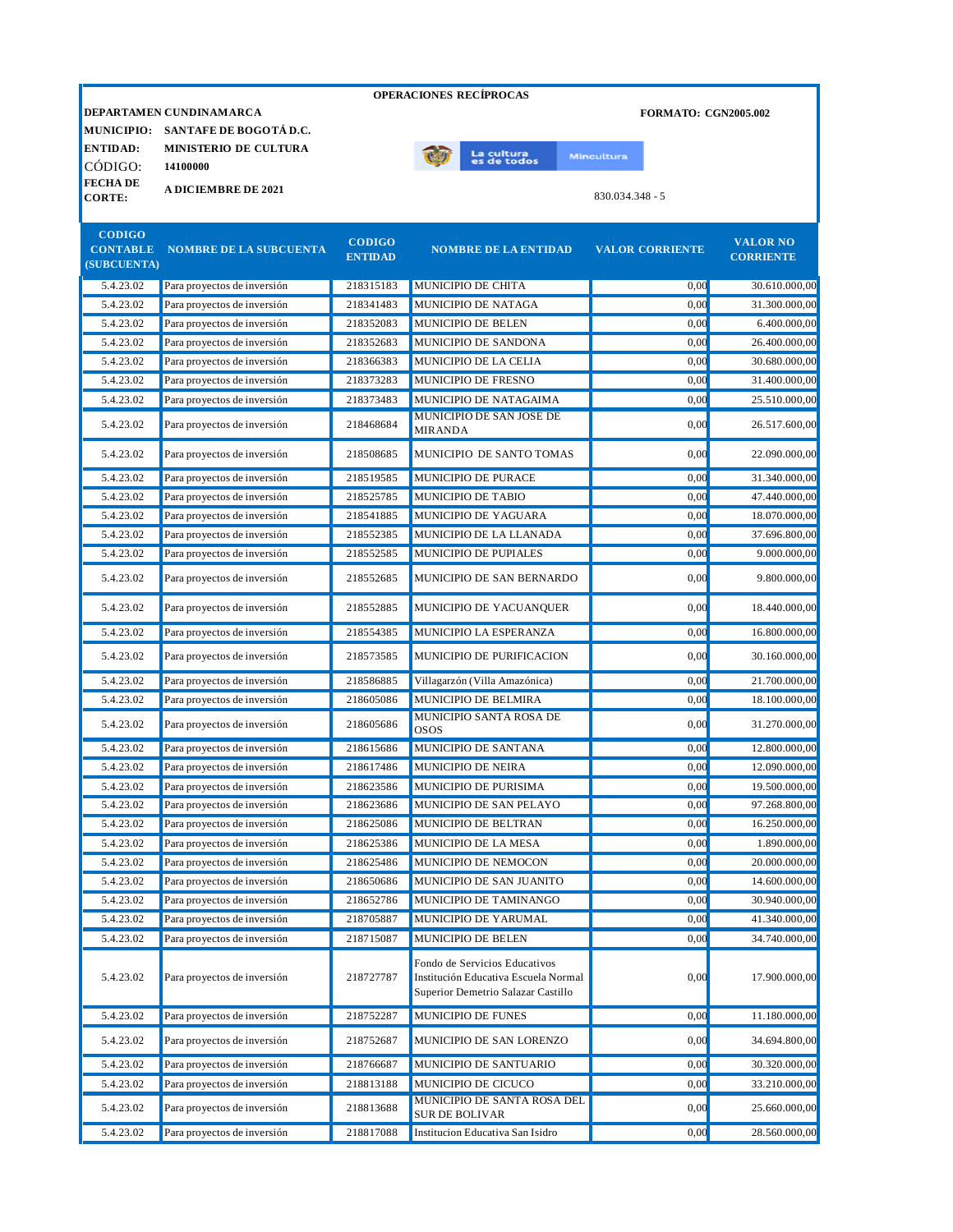|                                                        |                               |                                 | <b>OPERACIONES RECÍPROCAS</b>                 |                        |                                     |
|--------------------------------------------------------|-------------------------------|---------------------------------|-----------------------------------------------|------------------------|-------------------------------------|
| DEPARTAMEN CUNDINAMARCA<br><b>FORMATO: CGN2005.002</b> |                               |                                 |                                               |                        |                                     |
| <b>MUNICIPIO:</b>                                      | SANTAFE DE BOGOTÁ D.C.        |                                 |                                               |                        |                                     |
| <b>ENTIDAD:</b>                                        | <b>MINISTERIO DE CULTURA</b>  |                                 | La cultura<br>es de todos                     | <b>Mincultura</b>      |                                     |
| CÓDIGO:                                                | 14100000                      |                                 |                                               |                        |                                     |
| <b>FECHADE</b><br><b>CORTE:</b>                        | <b>A DICIEMBRE DE 2021</b>    |                                 |                                               | $830.034.348 - 5$      |                                     |
|                                                        |                               |                                 |                                               |                        |                                     |
| <b>CODIGO</b><br><b>CONTABLE</b><br>(SUBCUENTA)        | <b>NOMBRE DE LA SUBCUENTA</b> | <b>CODIGO</b><br><b>ENTIDAD</b> | <b>NOMBRE DE LA ENTIDAD</b>                   | <b>VALOR CORRIENTE</b> | <b>VALOR NO</b><br><b>CORRIENTE</b> |
| 5.4.23.02                                              | Para proyectos de inversión   | 218817388                       | MUNICIPIO DE LA MERCED                        | 0,00                   | 9.100.000,00                        |
| 5.4.23.02                                              | Para proyectos de inversión   | 218852788                       | MUNICIPIO DE TANGUA                           | 0,00                   | 33.560.000,00                       |
| 5.4.23.02                                              | Para proyectos de inversión   | 218905789                       | MUNICIPIO DE TAMESIS                          | 0.00                   | 33.576.000,00                       |
| 5.4.23.02                                              | Para proyectos de inversión   | 218915189                       | MUNICIPIO DE CIENEGA                          | 0.00                   | 39.068.000,00                       |
| 5.4.23.02                                              | Para proyectos de inversión   | 218923189                       | <b>COMUNIDAD INDIGENA EL</b><br><b>BUGRE</b>  | 0,00                   | 22.900.000,00                       |
| 5.4.23.02                                              | Para proyectos de inversión   | 218968689                       | MUNICIPIO DE SAN VICENTE DE<br><b>CHUCURI</b> | 0.00                   | 28.860.000,00                       |
| 5.4.23.02                                              | Para proyectos de inversión   | 219005490                       | MUNICIPIO DE NECOCLI                          | 0.00                   | 13.130.000,00                       |
| 5.4.23.02                                              | Para proyectos de inversión   | 219015090                       | MUNICIPIO DE BERBEO                           | 0.00                   | 27.380.000,00                       |
| 5.4.23.02                                              | Para proyectos de inversión   | 219019290                       | <b>MUNICIPIO DE FLORENCIA</b><br><b>CAUCA</b> | 0,00                   | 17.550.000,00                       |
| 5.4.23.02                                              | Para proyectos de inversión   | 219023090                       | MUNICIPIO DE CANALETE                         | 0.00                   | 28.560.000,00                       |
| 5.4.23.02                                              | Para proyectos de inversión   | 219052390                       | MUNICIPIO DE LA TOLA                          | 0.00                   | 47.291.200,00                       |
| 5.4.23.02                                              | Para proyectos de inversión   | 219063190                       | MUNICIPIO DE CIRCASIA                         | 0.00                   | 23.428.000,00                       |
| 5.4.23.02                                              | Para proyectos de inversión   | 219063690                       | MUNICIPIO DE SALENTO                          | 0.00                   | 26.727,39                           |
| 5.4.23.02                                              | Para proyectos de inversión   | 219076890                       | MUNICIPIO DE YOTOCO                           | 0,00                   | 11.490.000,00                       |
| 5.4.23.02                                              | Para proyectos de inversión   | 219125491                       | MUNICIPIO DE NOCAIMA                          | 0.00                   | 18.100.000,00                       |
| 5.4.23.02                                              | Dara provectos de inversión   | 210127401                       | MUNICIDIO DE NOVITA                           | 0.00                   | 15,000,000,00                       |

| 5.4.23.02 | Para proyectos de inversión | 219063690 | MUNICIPIO DE SALENTO                                                  | 0,00 | 26.727,39     |
|-----------|-----------------------------|-----------|-----------------------------------------------------------------------|------|---------------|
| 5.4.23.02 | Para proyectos de inversión | 219076890 | MUNICIPIO DE YOTOCO                                                   | 0.00 | 11.490.000,00 |
| 5.4.23.02 | Para proyectos de inversión | 219125491 | MUNICIPIO DE NOCAIMA                                                  | 0,00 | 18.100.000,00 |
| 5.4.23.02 | Para proyectos de inversión | 219127491 | MUNICIPIO DE NOVITA                                                   | 0.00 | 15.000.000,00 |
| 5.4.23.02 | Para proyectos de inversión | 219181591 | MUNICIPIO DE PUERTO RONDON                                            | 0.00 | 35.020.000,00 |
| 5.4.23.02 | Para proyectos de inversión | 219247692 | <b>INSTITUCION EDUCATIVA</b><br>DEPARTAMENTAL ALFONSO<br><b>LOPEZ</b> | 0.00 | 12.300.000,00 |
| 5.4.23.02 | Para proyectos de inversión | 219268092 | MUNICIPIO DE BETULIA                                                  | 0.00 | 4.600.000,00  |
| 5.4.23.02 | Para proyectos de inversión | 219276892 | MUNICIPIO DE YUMBO                                                    | 0,00 | 88.206.853,89 |
| 5.4.23.02 | Para proyectos de inversión | 219315293 | MUNICIPIO DE GACHANTIVA                                               | 0,00 | 13.260.000,00 |
| 5.4.23.02 | Para proyectos de inversión | 219315693 | MUNICIPIO DE SANTA ROSA DE<br><b>VITERBO</b>                          | 0.00 | 31.730.000,00 |
| 5.4.23.02 | Para proyectos de inversión | 219319693 | MUNICIPIO DE SAN SEBASTIAN                                            | 0.00 | 16.346.400,00 |
| 5.4.23.02 | Para proyectos de inversión | 219325293 | MUNICIPIO DE GACHALA                                                  | 0.00 | 17.600.000,00 |
| 5.4.23.02 | Para proyectos de inversión | 219352693 | MUNICIPIO DE SAN PABLO                                                | 0,00 | 31.640.000,00 |
| 5.4.23.02 | Para proyectos de inversión | 219413894 | MUNICIPIO DE ZAMBRANO<br><b>BOLIVAR</b>                               | 0.00 | 26.860.000,00 |
| 5.4.23.02 | Para proyectos de inversión | 219415494 | MUNICIPIO DE NUEVO COLON                                              | 0,00 | 18.956.000,00 |
| 5.4.23.02 | Para proyectos de inversión | 219418094 | <b>MUNICIPIO DE BELEN DE LOS</b><br><b>ANDAQUIES</b>                  | 0.00 | 15.400.000,00 |
| 5.4.23.02 | Para proyectos de inversión | 219481794 | MUNICIPIO DE TAME                                                     | 0.00 | 35.000.000,00 |
| 5.4.23.02 | Para proyectos de inversión | 219520295 | MUNICIPIO DE GAMARRA                                                  | 0,00 | 50.404.800,00 |
| 5.4.23.02 | Para proyectos de inversión | 219527495 | MUNICIPIO DE NUQUI                                                    | 0.00 | 37.640.000,00 |
| 5.4.23.02 | Para proyectos de inversión | 219568895 | MUNICIPIO DE ZAPATOCA                                                 | 0.00 | 19.472.000,00 |
| 5.4.23.02 | Para proyectos de inversión | 219608296 | MUNICIPIO DE GALAPA                                                   | 0,00 | 5.000.000,00  |
| 5.4.23.02 | Para proyectos de inversión | 219641396 | MUNICIPIO DE LA PLATA                                                 | 0.00 | 9.000.000,00  |
| 5.4.23.02 | Para proyectos de inversión | 219652696 | MUNICIPIO DE SANTA BARBARA                                            | 0.00 | 17.780.000,00 |
| 5.4.23.02 | Para proyectos de inversión | 219668296 | MUNICIPIO DE GALAN                                                    | 0.00 | 13.130.000,00 |
| 5.4.23.02 | Para proyectos de inversión | 219705197 | MUNICIPIO DE COCORNA                                                  | 0,00 | 14.900.000,00 |
| 5.4.23.02 | Para proyectos de inversión | 219705697 | MUNICIPIO DE EL SANTUARIO                                             | 0.00 | 40.430.000,00 |
|           |                             |           |                                                                       |      |               |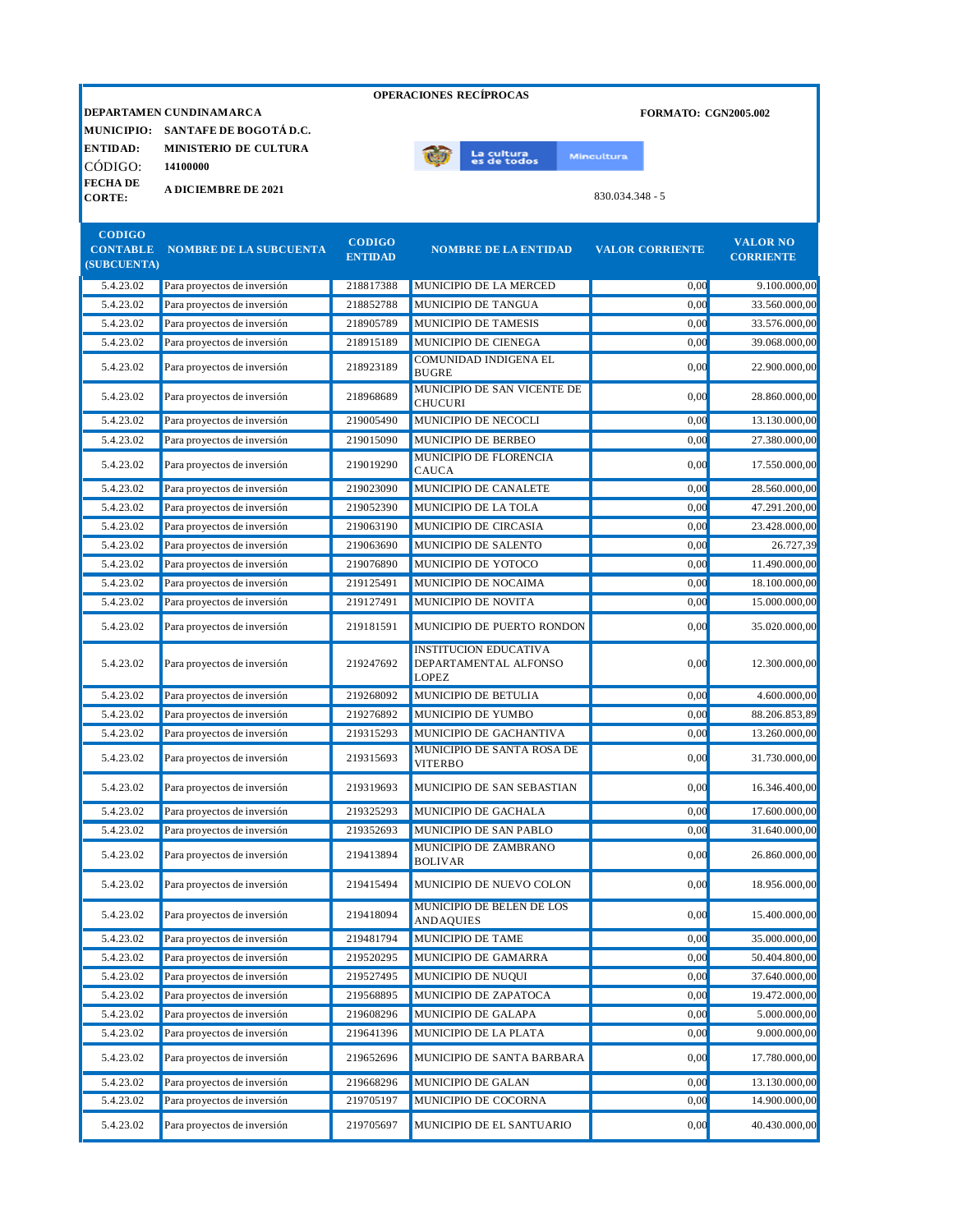|                                |                               |                                 | <b>OPERACIONES RECÍPROCAS</b>                                                                          |                             |                                     |
|--------------------------------|-------------------------------|---------------------------------|--------------------------------------------------------------------------------------------------------|-----------------------------|-------------------------------------|
|                                | DEPARTAMEN CUNDINAMARCA       |                                 |                                                                                                        | <b>FORMATO: CGN2005.002</b> |                                     |
| <b>MUNICIPIO:</b>              | SANTAFE DE BOGOTÁ D.C.        |                                 |                                                                                                        |                             |                                     |
| <b>ENTIDAD:</b>                | <b>MINISTERIO DE CULTURA</b>  |                                 |                                                                                                        |                             |                                     |
| CÓDIGO:                        | 14100000                      |                                 | La cultur <mark>a</mark><br>es de todos                                                                | <b>Mincultura</b>           |                                     |
| <b>FECHADE</b>                 | <b>A DICIEMBRE DE 2021</b>    |                                 |                                                                                                        |                             |                                     |
| <b>CORTE:</b>                  |                               |                                 |                                                                                                        | $830.034.348 - 5$           |                                     |
| <b>CODIGO</b>                  |                               |                                 |                                                                                                        |                             |                                     |
| <b>CONTABLE</b><br>(SUBCUENTA) | <b>NOMBRE DE LA SUBCUENTA</b> | <b>CODIGO</b><br><b>ENTIDAD</b> | <b>NOMBRE DE LA ENTIDAD</b>                                                                            | <b>VALOR CORRIENTE</b>      | <b>VALOR NO</b><br><b>CORRIENTE</b> |
| 5.4.23.02                      | Para proyectos de inversión   | 219715097                       | MUNICIPIO DE BOAVITA                                                                                   | 0,00                        | 35.409.600,00                       |
| 5.4.23.02                      | Para proyectos de inversión   | 219715897                       | MUNICIPIO DE ZETAQUIRA                                                                                 | 0.00                        | 31.270.000,00                       |
| 5.4.23.02                      | Para proyectos de inversión   | 219725297                       | MUNICIPIO DE GACHETA                                                                                   | 0.00                        | 10.000.000,00                       |
| 5.4.23.02                      | Para proyectos de inversión   | 219768397                       | MUNICIPIO DE LA PAZ                                                                                    | 0,00                        | 30.840.000,00                       |
| 5.4.23.02                      | Para proyectos de inversión   | 219825898                       | MUNICIPIO DE ZIPACON                                                                                   | 0,00                        | 18.200.000,00                       |
| 5.4.23.02                      | Para proyectos de inversión   | 219847798                       | CASA DE LA CULTURA ANTONIO<br><b>CURCIO ALTAMAR</b>                                                    | 0.00                        | 36.100.000,00                       |
| 5.4.23.02                      | Para proyectos de inversión   | 219854398                       | MUNICIPIO DE LA PLAYA                                                                                  | 0,00                        | 10.400.000,00                       |
| 5.4.23.02                      | Para proyectos de inversión   | 219854498                       | MUNICIPIO DE OCAÑA                                                                                     | 0,00                        | 26.634.880,48                       |
| 5.4.23.02                      | Para proyectos de inversión   | 219868298                       | MUNICIPIO DE GAMBITA                                                                                   | 0,00                        | 21.200.000,00                       |
| 5.4.23.02                      | Para proyectos de inversión   | 219868498                       | MUNICIPIO DE OCAMONTE                                                                                  | 30.030.000,00               |                                     |
| 5.4.23.02                      | Para proyectos de inversión   | 219915299                       | MUNICIPIO DE GARAGOA                                                                                   | 0.00                        | 10.432.306,70                       |
| 5.4.23.02                      | Para proyectos de inversión   | 219915599                       | MUNICIPIO DE RAMIRIQUI                                                                                 | 31.840.000,00               |                                     |
| 5.4.23.02                      | Para proyectos de inversión   | 219925099                       | MUNICIPIO DE BOJACA                                                                                    | 10.000.000,00               |                                     |
| 5.4.23.02                      | Para proyectos de inversión   | 219925799                       | MUNICIPIO DE TENJO<br>0,00                                                                             |                             | 25.600.000,00                       |
| 5.4.23.02                      | Para proyectos de inversión   | 219941799                       | MUNICIPIO DE TELLO<br>0,00                                                                             |                             | 15.340.000,00                       |
| 5.4.23.02                      | Para proyectos de inversión   | 219952399                       | MUNICIPIO LA UNION                                                                                     | 11.570.000,00               |                                     |
| 5.4.23.02                      | Para proyectos de inversión   | 219952699                       | MUNICIPIO DE SANTACRUZ<br><b>GUACHAVES</b>                                                             | 0,00                        | 20.170.000,00                       |
| 5.4.23.02                      | Para proyectos de inversión   | 219954099                       | MUNICIPIO DE BOCHALEMA                                                                                 | 0,00                        | 16.380.000,00                       |
| 5.4.23.02                      | Para proyectos de inversión   | 219954599                       | MUNICIPIO DE RAGONVALIA                                                                                | 0,00                        | 30.550.000,00                       |
| 5.4.23.02                      | Para proyectos de inversión   | 220125743                       | <b>INSTITUTO MUNICIPAL DEL</b><br>DEPORTE Y LA RECREACION DE<br><b>SILVANIA</b>                        | 0,00                        | 19.600.000,00                       |
| 5.4.23.02                      | Para proyectos de inversión   | 220125785                       | <b>INSTITUTO MUNICIPAL DE</b><br>CULTURA JOAQUIN PINEROS<br><b>CORPAS TABIO</b><br><b>CUNDINAMARCA</b> | 0.00                        | 38.500.000,00                       |
| 5.4.23.02                      | Para proyectos de inversión   | 220168755                       | <b>INSTITUTO MUNICIPAL DE</b><br><b>CULTURA TURISMO Y</b><br><b>RECREACION</b>                         | 0,00                        | 28.500.000,00                       |
| 5.4.23.02                      | Para proyectos de inversión   | 220208433                       | <b>INSTITUTO MUNICIPAL DE</b><br><b>CULTURA DE MALAMBO</b>                                             | 0,00                        | 13.000.000,00                       |
| 5.4.23.02                      | Para proyectos de inversión   | 220276563                       | <b>INSTITUTO MUNICIPAL DE</b><br>CULTURA Y TURISMO DE<br>0,00<br><b>PRADERA</b>                        |                             |                                     |
| 5.4.23.02                      | Para proyectos de inversión   | 220313657                       | CASA DE LA CULTURA DE SAN<br><b>JUAN NEPOMUCENO</b>                                                    | 0,00                        | 12.000.000,00                       |
| 5.4.23.02                      | Para proyectos de inversión   | 220318247                       | <b>CASA DE LA CULTURA JESUS</b><br>ANGEL GONZALEZ ARIAS                                                | 0,00                        | 57.800.000,00                       |
|                                |                               |                                 | <b>INSTITUTO DE CULTURA Y</b>                                                                          |                             |                                     |

| 5.4.23.02 | Para proyectos de inversión | 220313657 | ICASA DE LA CULTURA DE SAN<br><b>JUAN NEPOMUCENO</b>                     | 0.00 | 12.000.000.00  |
|-----------|-----------------------------|-----------|--------------------------------------------------------------------------|------|----------------|
| 5.4.23.02 | Para proyectos de inversión | 220318247 | CASA DE LA CULTURA JESUS<br>ANGEL GONZALEZ ARIAS                         | 0.00 | 57.800.000.00  |
| 5.4.23.02 | Para proyectos de inversión | 223915238 | INSTITUTO DE CULTURA Y<br><b>BELLAS ARTES DE DUITAMA,</b><br>"CULTURAMA" | 0,00 | 30.500.000,00  |
| 5.4.23.02 | Para proyectos de inversión | 224063001 | CORPORACION DE CULTURA Y<br><b>TURISMO DE ARMENIA</b>                    | 0.00 | 10.100.000.00  |
| 5.4.23.02 | Para proyectos de inversión | 232917001 | <b>INSTITUTO DE CULTURA Y</b><br><b>TURISMO DE MANIZALES</b>             | 0,00 | 342.452.000.00 |
| 5.4.23.02 | Para proyectos de inversión | 260154001 | CENTRO TECNOLOGICO DE<br><b>CUCUTA</b>                                   | 0.00 | 9.500.000.00   |
| 5.4.23.02 | Para proyectos de inversión | 260176001 | <b>INSTITUCION UNIVERSITARIA</b><br>ANTONIO JOSE CAMACHO                 | 0.00 | 15.900.000,00  |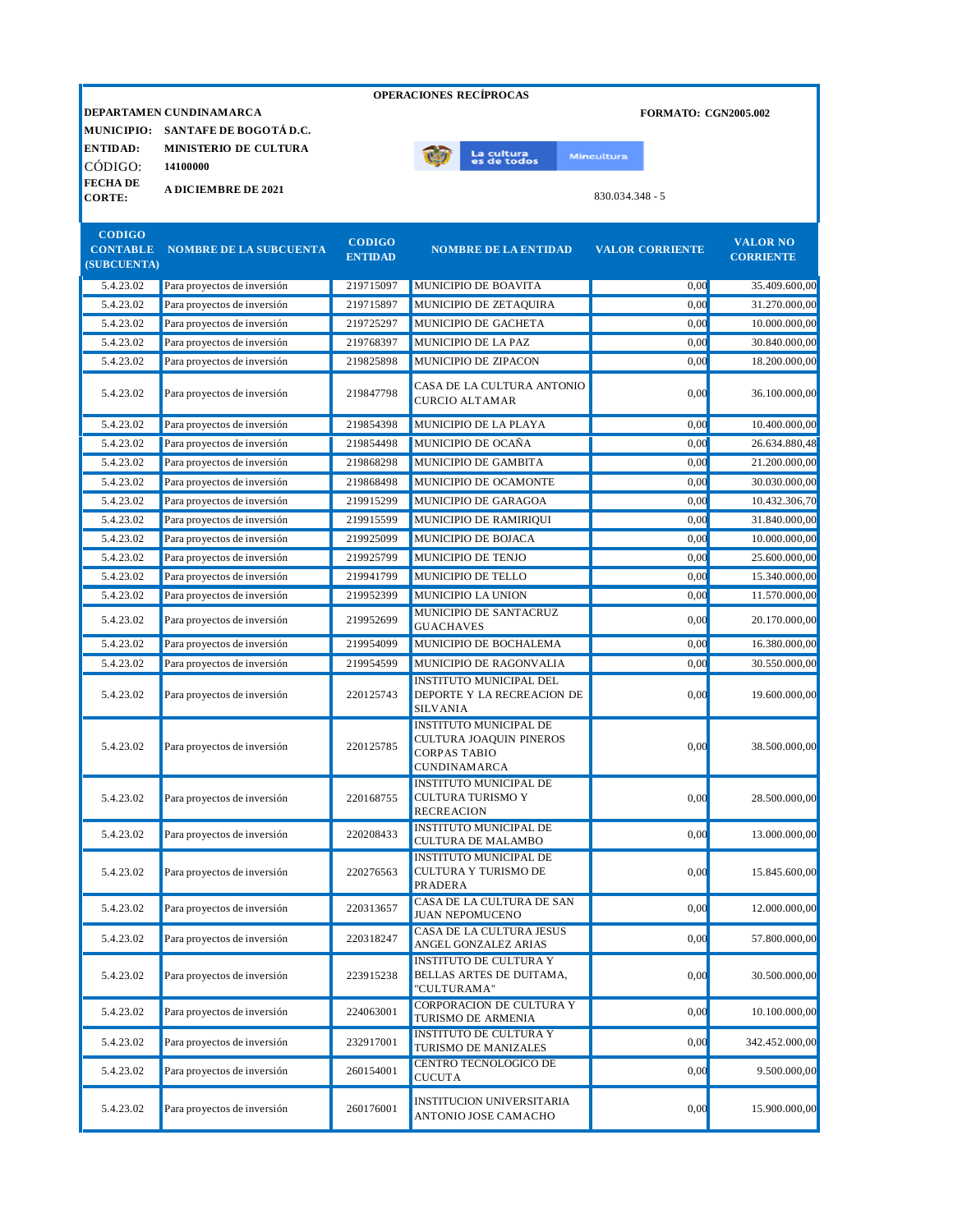|                                  |                                        |                                 | <b>OPERACIONES RECÍPROCAS</b>                          |                   |                             |                                     |
|----------------------------------|----------------------------------------|---------------------------------|--------------------------------------------------------|-------------------|-----------------------------|-------------------------------------|
|                                  | DEPARTAMEN CUNDINAMARCA                |                                 |                                                        |                   | <b>FORMATO: CGN2005.002</b> |                                     |
|                                  | MUNICIPIO: SANTAFE DE BOGOTÁ D.C.      |                                 |                                                        |                   |                             |                                     |
| <b>ENTIDAD:</b>                  | <b>MINISTERIO DE CULTURA</b>           |                                 | La cultura                                             | <b>Mincultura</b> |                             |                                     |
| CÓDIGO:                          | 14100000                               |                                 | es de todos                                            |                   |                             |                                     |
| <b>FECHA DE</b><br><b>CORTE:</b> | <b>A DICIEMBRE DE 2021</b>             |                                 |                                                        |                   | 830.034.348 - 5             |                                     |
| <b>CODIGO</b><br>(SUBCUENTA)     | <b>CONTABLE NOMBRE DE LA SUBCUENTA</b> | <b>CODIGO</b><br><b>ENTIDAD</b> | <b>NOMBRE DE LA ENTIDAD</b>                            |                   | <b>VALOR CORRIENTE</b>      | <b>VALOR NO</b><br><b>CORRIENTE</b> |
| 5.4.23.02                        | Para proyectos de inversión            | 262305266                       | <b>ESCUELA SUPERIOR</b><br><b>TECNOLOGICA DE ARTES</b> |                   | 0.00                        | 16.000.000.0                        |

| Para proyectos de inversión                                                             | 262305266 | TECNOLOGICA DE ARTES<br><b>DEBORA ARANGO</b>                                                         | 0,00                          | 16.000.000,00    |
|-----------------------------------------------------------------------------------------|-----------|------------------------------------------------------------------------------------------------------|-------------------------------|------------------|
| Para proyectos de inversión                                                             | 268225513 | <b>INSTITUTO MUNICIPAL DE</b><br>DEPORTE, RECREACION Y<br><b>CULTURA DE PACHO</b>                    | 0,00                          | 18.100.000,00    |
| Para proyectos de inversión                                                             | 268350001 | CORPORACION CULTURAL<br>MUNICIPAL DE VILLAVICENCIO<br>CORCUMVI                                       | 0,00                          | 6.500.000,00     |
| Para proyectos de inversión                                                             | 269915176 | <b>INSTITUTO MUNICIPAL DEL</b><br>DEPORTE, LA CULTURA Y LA<br><b>RECREACION</b>                      | 0,00                          | 23.500.000,00    |
| Para proyectos de inversión                                                             | 923269419 | <b>INSTITUTO DE LAS ARTES Y LA</b><br>CULTURA DEL MUNICIPIO DE<br>OROCUE CASANARE INARCO             | 0,00                          | 20.700.000,00    |
| Para proyectos de inversión                                                             | 923269422 | SERVICIOS POSTALES<br>NACIONALES S.A                                                                 | 0,00                          | 22.352.538,00    |
| Para proyectos de inversión                                                             | 923269489 | CASA DE LA CULTURA JORGE<br><b>ELIECER GAITAN</b>                                                    | 0.00                          | 27.600.000,00    |
| Para proyectos de inversión                                                             | 923270853 | <b>INSTITUTO MUNICIPAL DE</b><br>CULTURA Y TURISMO DE CAJICA                                         | 0,00                          | 38.600.000,00    |
| Para proyectos de inversión                                                             | 923271100 | <b>INSTITUTO DE CULTURA DE EL</b><br><b>CARMEN DE VIBORAL</b>                                        | 0.00                          | 28.200.000,00    |
| Para proyectos de inversión                                                             | 923271475 | MUNICIPIO DE SAN JOSE DE URE                                                                         | 0.00                          | 13.900.000,00    |
| Para proyectos de inversión                                                             | 923271490 | MUNICIPIO DE TUCHIN                                                                                  | 0,00                          | 57.651.600,00    |
| Para proyectos de inversión                                                             | 923272022 | <b>INSTITUTO DE DEPORTE,</b><br>CULTURA Y TURISMO DE<br><b>SUBACHOQUE</b>                            | 0,00                          | 22.600.000,00    |
| Para proyectos de inversión                                                             | 923272026 | <b>INSTITUTO DE CULTURA Y</b><br>TURISMO DEL MUNICIPIO DE<br><b>SAN GIL</b>                          | 0,00                          | 22.480.000,00    |
| Para proyectos de inversión                                                             | 923272138 | TURISMO DE PAMPLONA                                                                                  | 0,00                          | 34.600.000,00    |
| Para proyectos de inversión                                                             | 923272345 | <b>INSTITUTO DISTRITAL DE LAS</b><br><b>ARTES</b>                                                    | 0,00                          | 15.800.000,00    |
| Para proyectos de inversión                                                             | 923272495 | <b>INSTITUTO MUNICIPAL DE</b><br><b>DEPORTES INDERMOR</b>                                            | 0.00                          | 22.451.200,00    |
| Para proyectos de inversión                                                             | 923272538 | INSTITUTO DEPARTAMENTAL<br>DE DEPORTES LA RECREACION<br>Y LA EDUCACION FISICA DEL<br><b>PUTUMAYO</b> | 0,00                          | 9.000.000.00     |
| Programa de apoyo a los artistas,<br>creadores, gestores y organizaciones<br>culturales | 126441000 | FOMCULTURA FONDO MIXTO DE<br>CULTURA Y TURISMO DEL<br><b>HUILA</b>                                   | 0,00                          | 1.739.646,20     |
| Programa de apoyo a los artistas,<br>creadores, gestores y organizaciones<br>culturales | 210173001 | CONSERVATORIO AUDIOVISUAL                                                                            | 0,00                          | 2.319.529,00     |
| Recaudos                                                                                | 923272394 | <b>TESORO NACIONAL</b>                                                                               | 0,00                          | 3.460.803.394,13 |
| Otras operaciones sin flujo de<br>efectivo                                              | 923272394 | <b>TESORO NACIONAL</b>                                                                               | 0,00                          | 1.052.770,00     |
| Cuota de fiscalización y auditaje                                                       | 10200000  | CONTRALORIA GENERAL DE LA<br><b>REPUBLICA</b>                                                        | 0,00                          | 1.020.965.008,00 |
|                                                                                         |           |                                                                                                      | <b>INSTITUTO DE CULTURA Y</b> |                  |